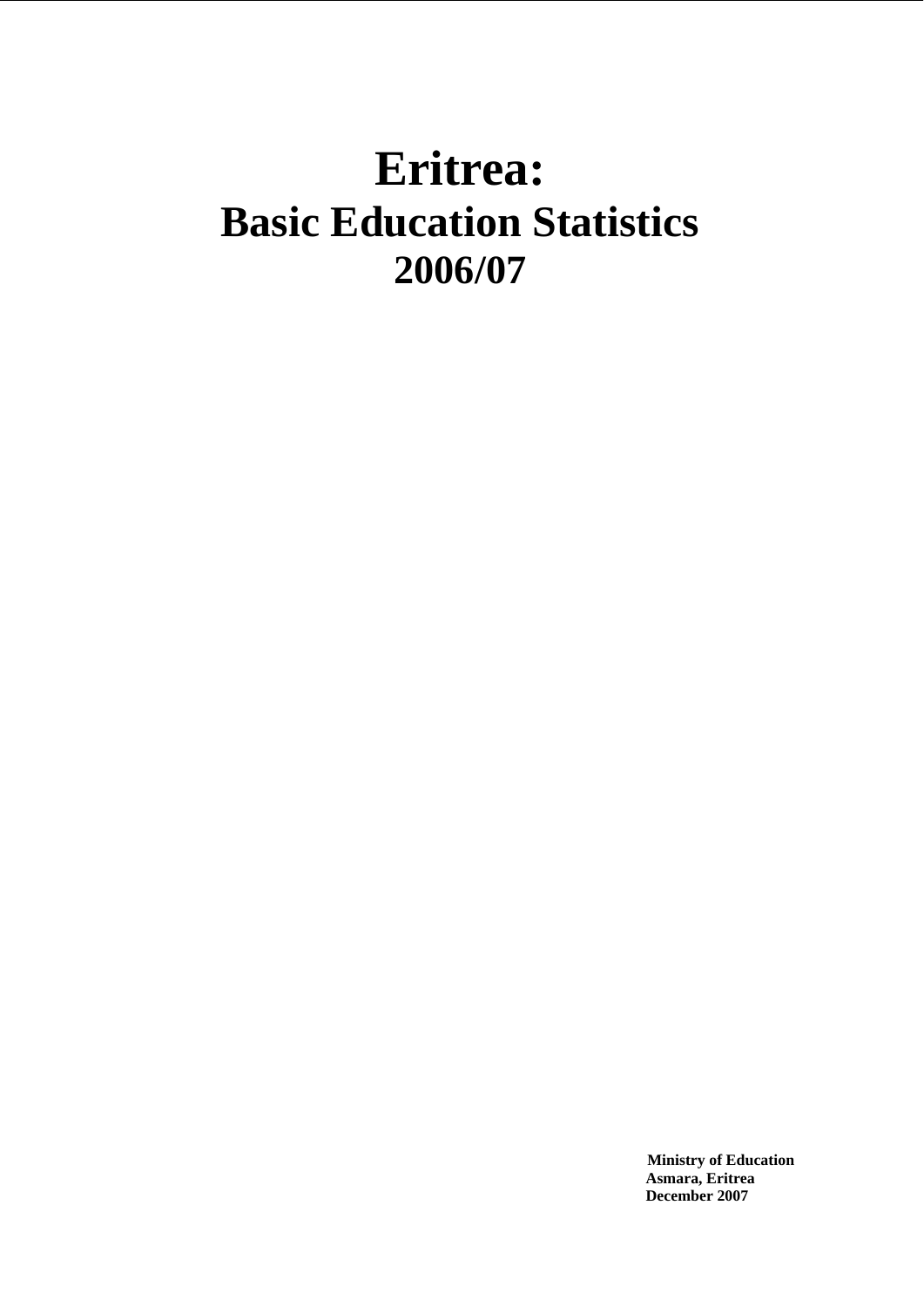# **ERITREA: Administrative divisions**



 **Ministry of Education Asmara, Eritrea December 2007** 

**N.B:-** Deb-Keih-B or DKB refers to Debubawi Keih Bahri Sem-Keih-B or SKB refers to Semienawi Keih Bahri Zoba or Zone refers to Region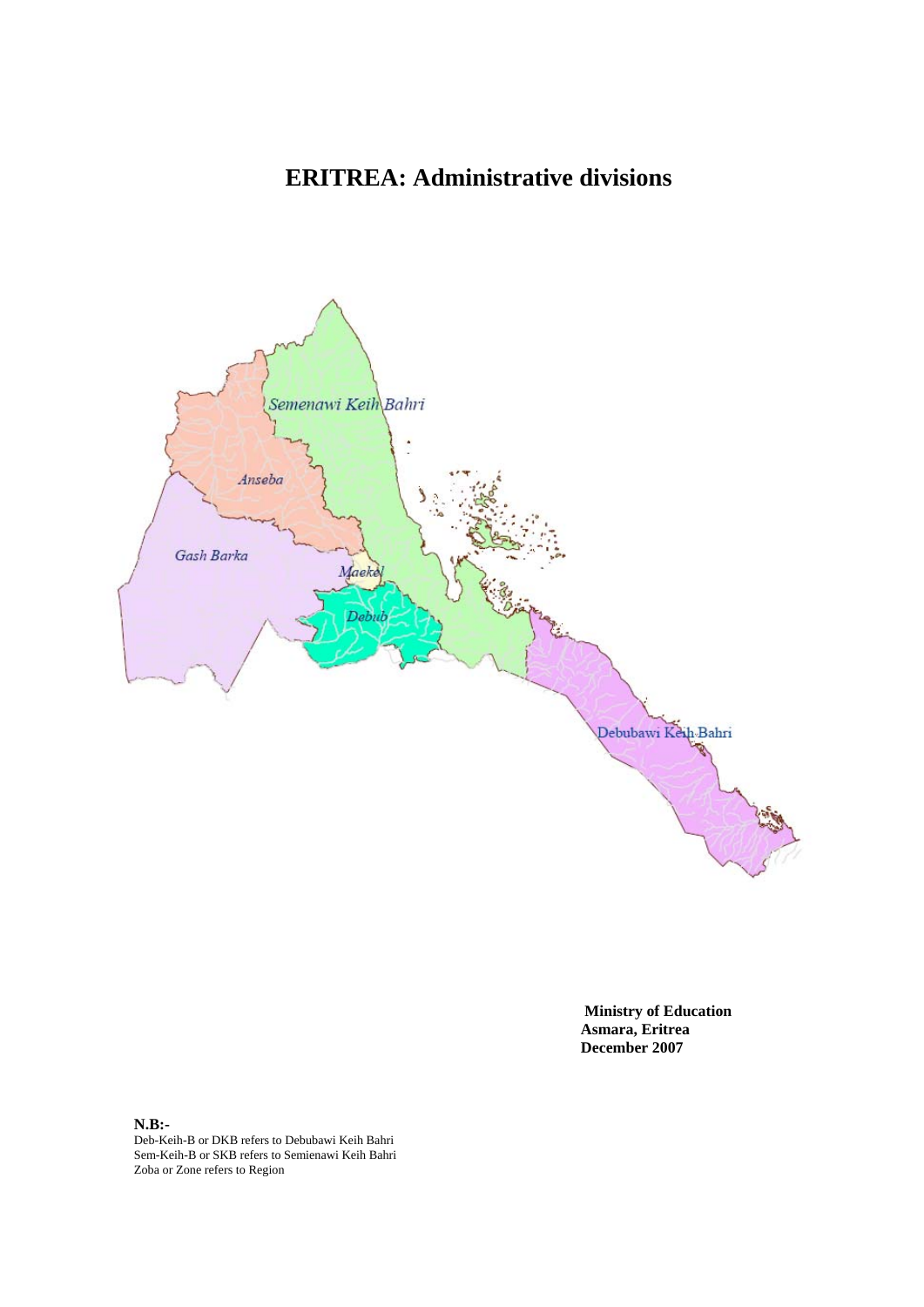# **Table of contents**

| I                       | <b>Content</b>                                             | Page<br>1 |
|-------------------------|------------------------------------------------------------|-----------|
| $\mathbf{H}$            |                                                            | 2         |
| Ш                       |                                                            | $2 - 3$   |
|                         | 1                                                          | 2         |
|                         | 2                                                          | 2         |
|                         | 3                                                          | 3         |
|                         | $\overline{4}$                                             | 3         |
|                         | 5                                                          | 3         |
| IV                      |                                                            |           |
| V                       |                                                            | 5-14      |
|                         | 1                                                          | 5         |
|                         | 2                                                          | 9         |
|                         | 3                                                          | 12        |
|                         | Participation rates (Gross national average), 2006/07<br>4 | 14        |
|                         |                                                            |           |
| VI                      | Schools                                                    | 15-29     |
|                         | 1                                                          | 15        |
|                         | $\overline{c}$                                             | 22        |
|                         | 3                                                          | 26        |
| <b>VII</b>              |                                                            | $30 - 33$ |
|                         | 1                                                          | 30        |
|                         | 2                                                          | 32        |
|                         | 3                                                          | 33        |
| VIII                    |                                                            | 34-46     |
|                         | 1                                                          | 34        |
|                         |                                                            | 39        |
|                         | 3                                                          | 43        |
|                         |                                                            |           |
| $\mathbf{I} \mathbf{X}$ |                                                            | 47-53     |
|                         |                                                            | 47        |
|                         |                                                            | 50        |
| $\mathbf{X}$            |                                                            | 54-61     |
|                         | 1                                                          | 54        |
|                         | 2                                                          | 58        |
| XI                      |                                                            | $62 - 65$ |
| XII                     |                                                            | 66-69     |
| XIII                    |                                                            | 70-71     |
| XIV                     |                                                            | 72-74     |
| XX                      |                                                            | 75        |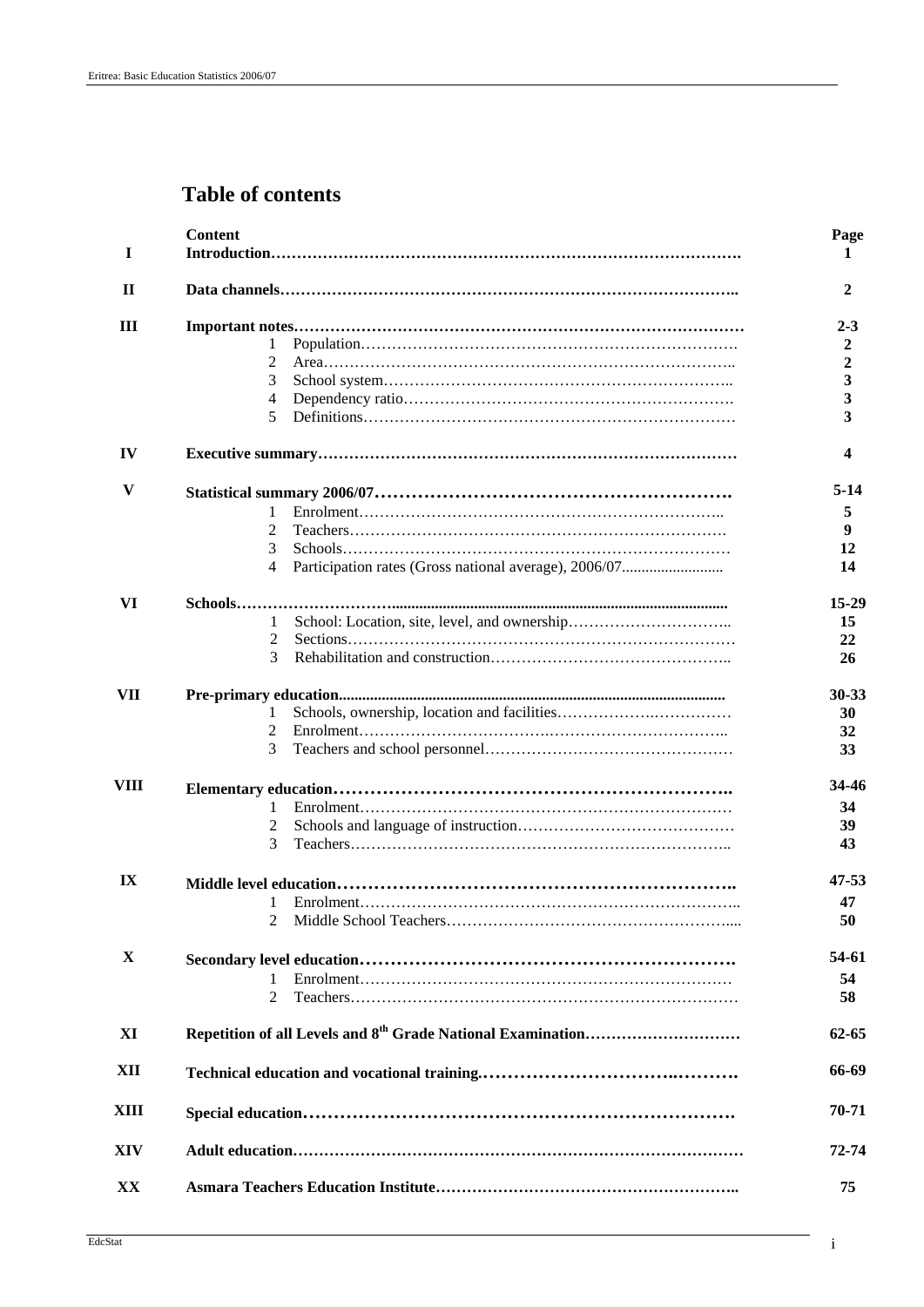# **Tables**

# **V. Statistical Summary, 2006/07**

|                    | $\ldots$ , biailental building $\ldots$                             |  |
|--------------------|---------------------------------------------------------------------|--|
| Table 5a           |                                                                     |  |
| Table 5b           |                                                                     |  |
| Table 5c           |                                                                     |  |
| Table 5d           |                                                                     |  |
| Table 5e.          |                                                                     |  |
| Table 5f.          |                                                                     |  |
| Table 5g.          |                                                                     |  |
| Table 5h.          |                                                                     |  |
| Table 5i.          |                                                                     |  |
| Table 5 <i>j</i> . | Schools by level and ownership 1989/90-2006/07: (Gov. and Non-Gov.) |  |
| Table 5k.          |                                                                     |  |
|                    | VI. Schools                                                         |  |
| Table 6a.          |                                                                     |  |
| Table 6b.          |                                                                     |  |
| Table 6c           |                                                                     |  |
| Table 6d.          |                                                                     |  |
| Table 6e.          |                                                                     |  |
| Table 6f.          |                                                                     |  |
| Table 6g.          |                                                                     |  |
| Table 6h1.         |                                                                     |  |
| Table 6h2.         |                                                                     |  |
| Table 6h3.         | Middle Level School: Sections, Region, grade and ownership, 2006/07 |  |
| Table 6h4.         | Secondary Level: Sections, Region, grade and ownership, 2006/07     |  |
| Table 6i           |                                                                     |  |
| Table 6i           | School rehabilitation: Year and site by Region 1996/1997-2002/03    |  |
| Table 6k           |                                                                     |  |
| Table 61           | School rehabilitation: Year and site by Regions 1996/1997-2002/03   |  |
| Table 6m           |                                                                     |  |
| Table 6n           |                                                                     |  |
| Table 60           |                                                                     |  |
| Table 6p           |                                                                     |  |
|                    | <b>VII. Pre-primary education</b>                                   |  |
| Table 7a.          |                                                                     |  |
| Table 7b.          |                                                                     |  |
| Table 7c.          |                                                                     |  |

| Table 7e. |                                                                                      | 32 |
|-----------|--------------------------------------------------------------------------------------|----|
| Table 7f. | Pre-primary school teachers: Gender, training status and ownership by Region 2006/07 | 33 |
| Table 7g. | Pre-primary office personnel: Gender and ownership by Region 2006/07                 | 33 |

Table 7d. Pre-primary school enrolment: Gender, Location and ownership by Region 2006/07 ……… **32** 

#### **VIII. Elementary Level education**

| Table 8a.        | Elementary education enrolment: Grades and gender by Region (gov. and non-gov).2006/07 | 34 |
|------------------|----------------------------------------------------------------------------------------|----|
| Table 8b.        | Elementary education enrolment: Grade and gender by age (gov. and non-gov).2006/07     | 35 |
| Table 8c.        | Elementary education enrolment: Grade and gender by Region (gov) 2006/07               | 36 |
| Table 8d.        |                                                                                        | 37 |
| Table 8e.        | Elementary education enrolment: Grade and gender by Region (non-gov) 2006/07           | 38 |
| Table 8f.        | Elementary education enrolment: Grade and gender by age (non-gov), 2006/07             | 38 |
| Table 8g.        | Elementary Education: language of instruction by Region (gov. & non-gov.), 2006/07     | 39 |
| Table 8h.        |                                                                                        | 40 |
| Table 8i.        | Elementary Education: language of instruction by Region (non-gov.) 2006/07             | 40 |
| Table 8 <i>i</i> | Elementary Education Enrolment by Language of Instruction (Gov and Non-Gov), 2006/07   | 41 |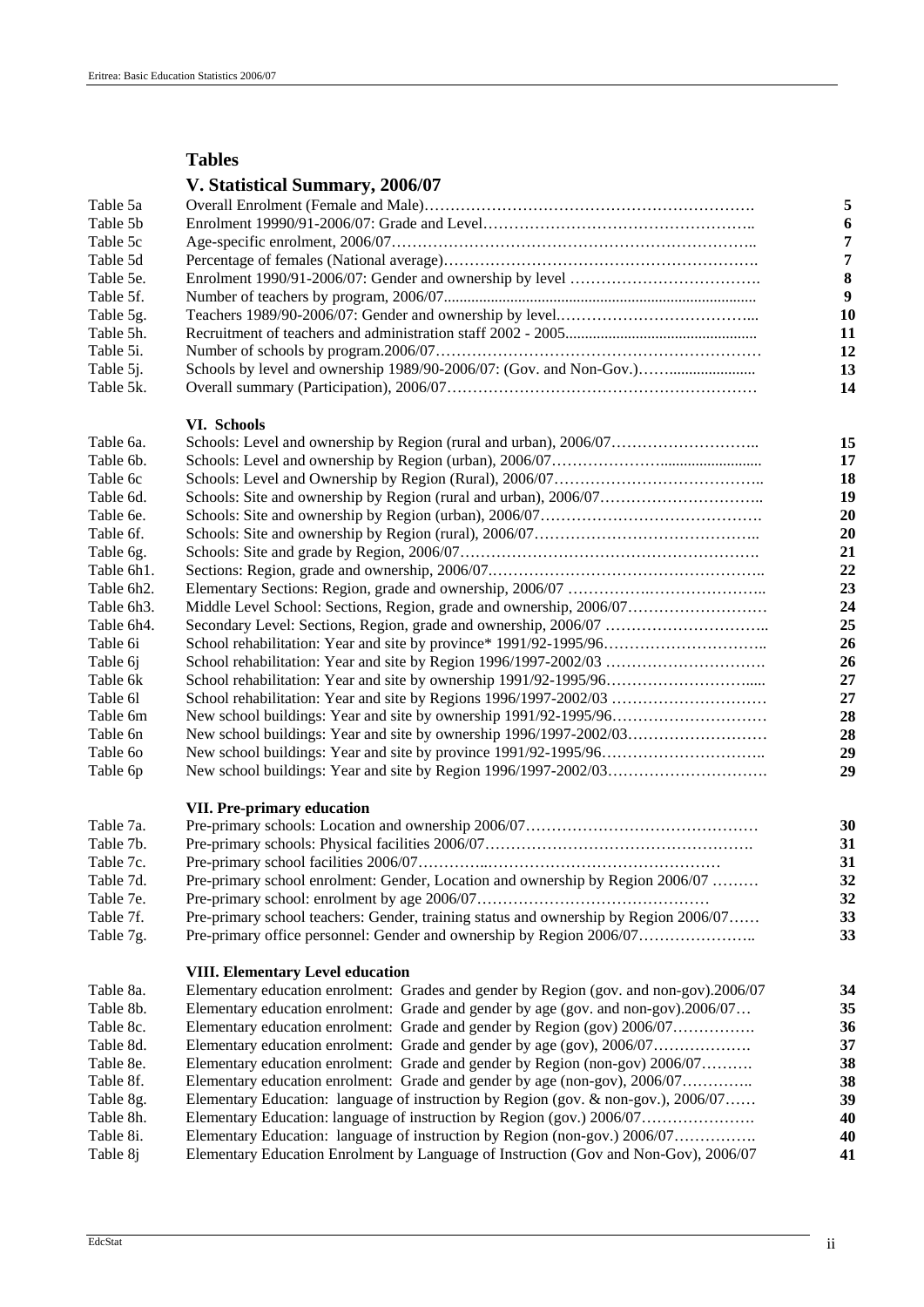#### **Content Pages**

| Table 8k                 |                                                                                                                                                            | 42       |  |  |
|--------------------------|------------------------------------------------------------------------------------------------------------------------------------------------------------|----------|--|--|
| Table 81                 | Elementary Education Enrolment by Language of Instruction (Non-Gov), 2006/07                                                                               |          |  |  |
| Table 8m.                | Elementary school teachers: Gender and qualification by Region (gov. and non-gov). 2006/07                                                                 | 43       |  |  |
| Table 8n.                | Elementary school teachers: Gender and qualification by Region (gov.), 2006/07                                                                             | 44       |  |  |
| Table 80.                | Elementary school teachers: Gender and qualification by Region (non-gov.) 2006/07                                                                          |          |  |  |
| Table 8p.                | Elementary school teachers: Gender and age by Region (gov. and non-gov.) 2006/07                                                                           |          |  |  |
| Table 8q.                | Elementary school teachers: Gender and age by Region (gov.) 2006/07                                                                                        |          |  |  |
| Table 8r.                |                                                                                                                                                            | 46       |  |  |
|                          | IX. Middle school education                                                                                                                                |          |  |  |
| Table 9a.                | Middle school enrolment: Grade and gender by Region (gov and non-gov.), 2006/07                                                                            | 47       |  |  |
| Table 9b.                |                                                                                                                                                            | 47       |  |  |
| Table 9c.                |                                                                                                                                                            | 48       |  |  |
| Table 9d.                |                                                                                                                                                            | 48       |  |  |
| Table 9e.                | Middle school enrolment: Grade and gender by Region (non-gov), 2006/07                                                                                     | 49       |  |  |
| Table 9f.                | Middle school enrolment: Grade and gender by age (non-gov), 2006/07                                                                                        | 49       |  |  |
| Table 9g.                | Middle school teachers: Gender and qualification by Region (gov and non-gov), 2006/07                                                                      | 50       |  |  |
| Table 9h.                | Middle school teachers: Gender and qualification by Region (gov), 2006/07                                                                                  | 51       |  |  |
| Table 9i.                | Middle school teachers: Gender and qualification by Region (non-gov), 2006/07                                                                              | 51       |  |  |
| Table 9 <i>j</i> .       | Middle school teachers: Gender and age by Region (gov and non-gov.), 2006/07                                                                               | 52       |  |  |
| Table 9k.                |                                                                                                                                                            | 53       |  |  |
| Table 91.                | Middle school teachers: Gender and age by Region (non-gov), 2006/07                                                                                        | 53       |  |  |
|                          | X. Secondary Level education                                                                                                                               |          |  |  |
| Table 10a.               | Secondary education enrolment: Grade and gender by Region (gov and non-gov.), 2006/07                                                                      | 54       |  |  |
| Table 10b.               | Secondary education enrolment: Grade and gender by age (gov and non-gov.), 2006/07                                                                         | 55       |  |  |
| Table 10c.               | Secondary education enrolment: Grades and gender by Region (gov), 2006/07                                                                                  | 56       |  |  |
| Table 10d.               | Secondary education enrolment: Grade and gender by age (gov), 2006/07                                                                                      | 56       |  |  |
| Table 10e.               | Secondary education enrolment: Grade and gender by Region (non-gov), 2006/07                                                                               | 57       |  |  |
| Table 10f.               | Secondary education enrolment: Grade and gender by age (non-gov), 2006/07                                                                                  | 57       |  |  |
| Table 10g.               | Secondary school teachers: Gender and qualification by Region (gov and non gov), 2006/07                                                                   | 58       |  |  |
| Table 10h.               |                                                                                                                                                            | 59       |  |  |
| Table 10i.               | Secondary school teachers: Gender and qualification by Region (non-gov), 2006/07                                                                           | 59       |  |  |
| Table 10j.               | Secondary school teachers: Gender and age by Region (gov and non-gov), 2006/07                                                                             | 60       |  |  |
| Table 10k.               | Secondary school teachers: Gender and qualification by Region (gov), 2006/07                                                                               | 61       |  |  |
| Table 101.               | Secondary school teachers: Gender and age by Region (non-gov), 2006/07                                                                                     | 61       |  |  |
|                          | XI. Repetition all levels and 8th grade national examination                                                                                               |          |  |  |
| Table 11a.               | Repeaters (elementary): Gender and grades by Region (gov and non-gov), 2006/07                                                                             | 62       |  |  |
| Table 11b.               | Repeaters (middle): Gender and grades by Region (gov and non-gov) 2006/07                                                                                  | 62       |  |  |
| Table 11c.               | Repeaters (secondary): Gender and grades by Region (gov and non-gov). 2006/07                                                                              | 62       |  |  |
| Table 11d.               |                                                                                                                                                            | 63       |  |  |
| Table 11e.               |                                                                                                                                                            | 63       |  |  |
| Table 11f.               |                                                                                                                                                            | 63       |  |  |
| Table 11g.               | Repeaters (elementary): Gender and grades by Region (non-gov) 2006/07                                                                                      | 64       |  |  |
| Table 11h.<br>Table 11i. |                                                                                                                                                            | 64       |  |  |
|                          | Repeaters (secondary): Gender and grades by Region (non-gov) 2006/07<br>Grade 8 National Examination Participant: Schools By Region and Ownership, 2006/07 | 64<br>65 |  |  |
| Table 11j<br>Table 11k   | Grade 8 National Examination: Participants and Results By Region, Ownership and Gender                                                                     | 65       |  |  |
|                          |                                                                                                                                                            |          |  |  |
|                          | XII. Technical education and vocational training                                                                                                           |          |  |  |
| Table 12a.               | Intermediate Level Technical School: School's Enrolment by Shops and Year-2006/07                                                                          | 66       |  |  |
| Table 12b.               |                                                                                                                                                            | 67       |  |  |
| Table 12c.               | Intermediate level schools of Fine Arts and Music: School's Enrolment by Shops and Year 2006/07                                                            | 67       |  |  |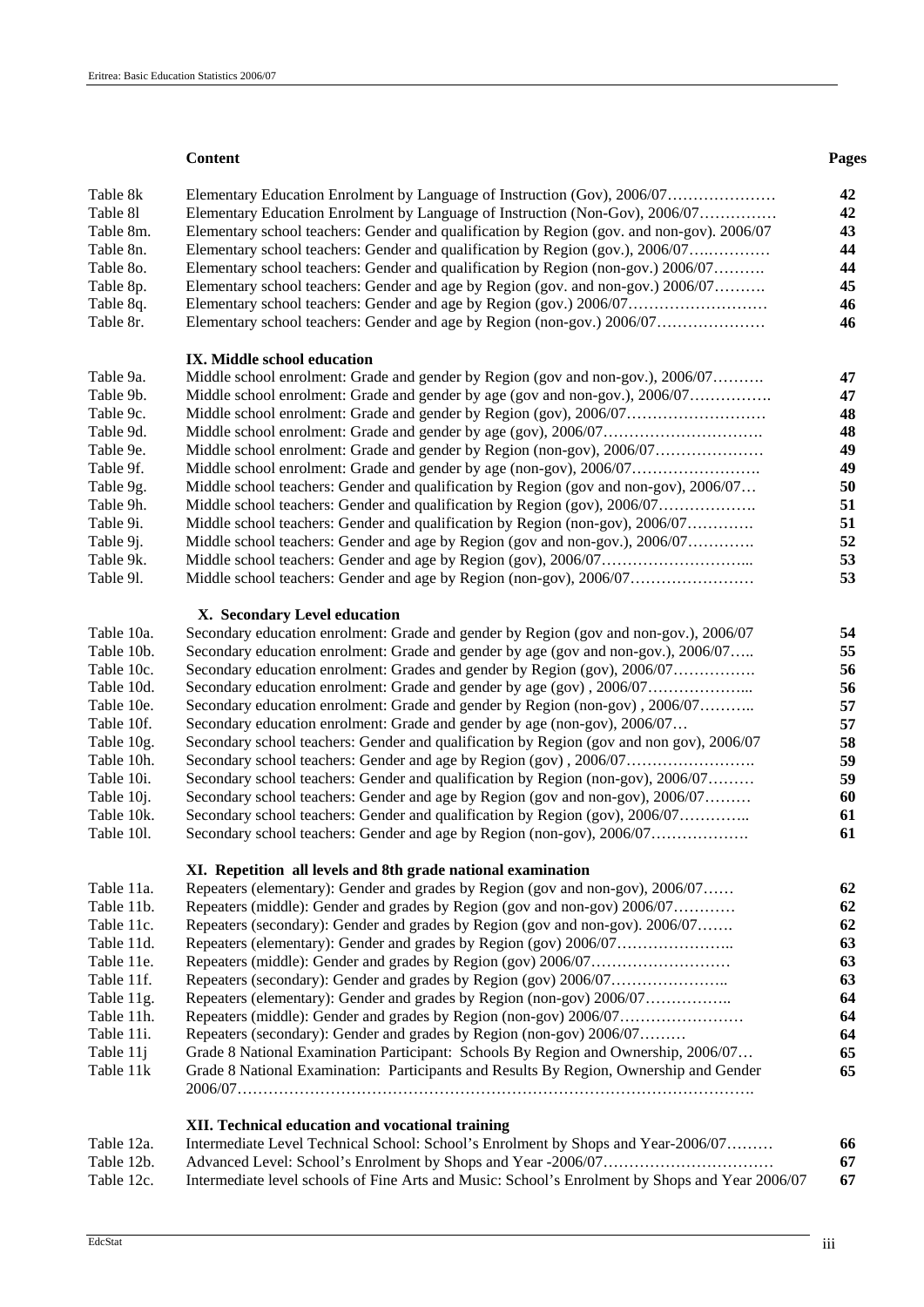|                          | <b>Content</b>                                                                                | Pages    |
|--------------------------|-----------------------------------------------------------------------------------------------|----------|
| Table 12d.               | Technical and Vocational Education: Students by School, Gender and Age 2006/07                | 68       |
| Table 12e.               | Advance Level Technical and Vocational Education: Teachers by School and Qualification        | 68       |
| Table 12 f               | Advanced level Technical and Vocational Education: Administrative Staffs by School and        | 68       |
|                          |                                                                                               |          |
| Table 12g                | Intermediate Level Technical and Vocational Education: Teachers by School and Qualification   | 69       |
| Table 12h                | Intermediate Level Technical and Vocational Education: Administrative staff by School and     | 69       |
|                          |                                                                                               |          |
|                          |                                                                                               |          |
|                          | <b>XIII.</b> Special education                                                                |          |
| Table 13a.               |                                                                                               | 70       |
| Table 13b.               | Special education: Schools, sections, classrooms, teachers and office personnel, 2006/07      | 70       |
| Table 13c.               | Special education Enrolment: Gender and grade by age, 2006/07- School for the Blind in Asmara | 70       |
| Table 13d                | Special education Enrolment: Gender and grade by age, 2006/07 -School for the Deaf in Keren   | 71       |
| Table 13e                | Special education Enrolment: Gender and grade by age, 2006/07 -School for the Deaf in Asmara  | 71       |
|                          |                                                                                               |          |
|                          | <b>XIV.</b> Adult education                                                                   |          |
| Table 14 a               |                                                                                               | 72       |
| Table 14 b               |                                                                                               | 72       |
| Table 14 c               |                                                                                               | 72       |
| Table 14 d               |                                                                                               | 73       |
| Table 14 e               |                                                                                               | 73       |
| Table 14 f               |                                                                                               | 73       |
| Table 14 g               | Literacy Program: Enrolment, Dropouts and Completion by Region and Gender, 2006/07            | 73       |
| Table 14 h               |                                                                                               | 74       |
| Table 14i                | Literacy Education Coordinators and Facilitators by Region and Sub-Region, 2006/07            | 74       |
| Table 14j                |                                                                                               | 74       |
| Table 14k                |                                                                                               | 74       |
|                          |                                                                                               |          |
|                          | <b>XX Asmara Teachers Education Institute</b>                                                 |          |
| Table 15a                |                                                                                               | 75       |
| Table 15b                |                                                                                               | 75       |
| Table 15c                |                                                                                               | 75       |
|                          | <b>Charts</b>                                                                                 |          |
|                          |                                                                                               |          |
| Chart V. 1               | Overall enrolment (female and male) and part of chart V.1 (Magnified), 2006/07                | 5        |
| Chart V. 2<br>Chart V. 3 |                                                                                               | 6        |
| Chart V. 4               |                                                                                               | 8<br>9   |
| Chart V. 5               |                                                                                               |          |
| Chart V. 6               |                                                                                               | 10<br>11 |
| Chart V.7                |                                                                                               | 12       |
| Chart V. 8               |                                                                                               | 13       |
| Chart V.9                |                                                                                               | 14       |
| Chart VI.1               |                                                                                               | 15       |
| Chart VI.2               |                                                                                               | 15       |
| Chart VI.3               |                                                                                               | 16       |
| Chart VI.4               |                                                                                               | 17       |
| Chart VI.5               |                                                                                               | 18       |
| Chart VI.6               |                                                                                               | 19       |
| Chart VI.7               |                                                                                               | 21       |
| Chart VI.8               |                                                                                               | 22       |
| Chart VI.9               |                                                                                               | 22       |
| ChartVI.0                |                                                                                               | 23       |
| Chart VI.11              |                                                                                               | 23       |
|                          |                                                                                               |          |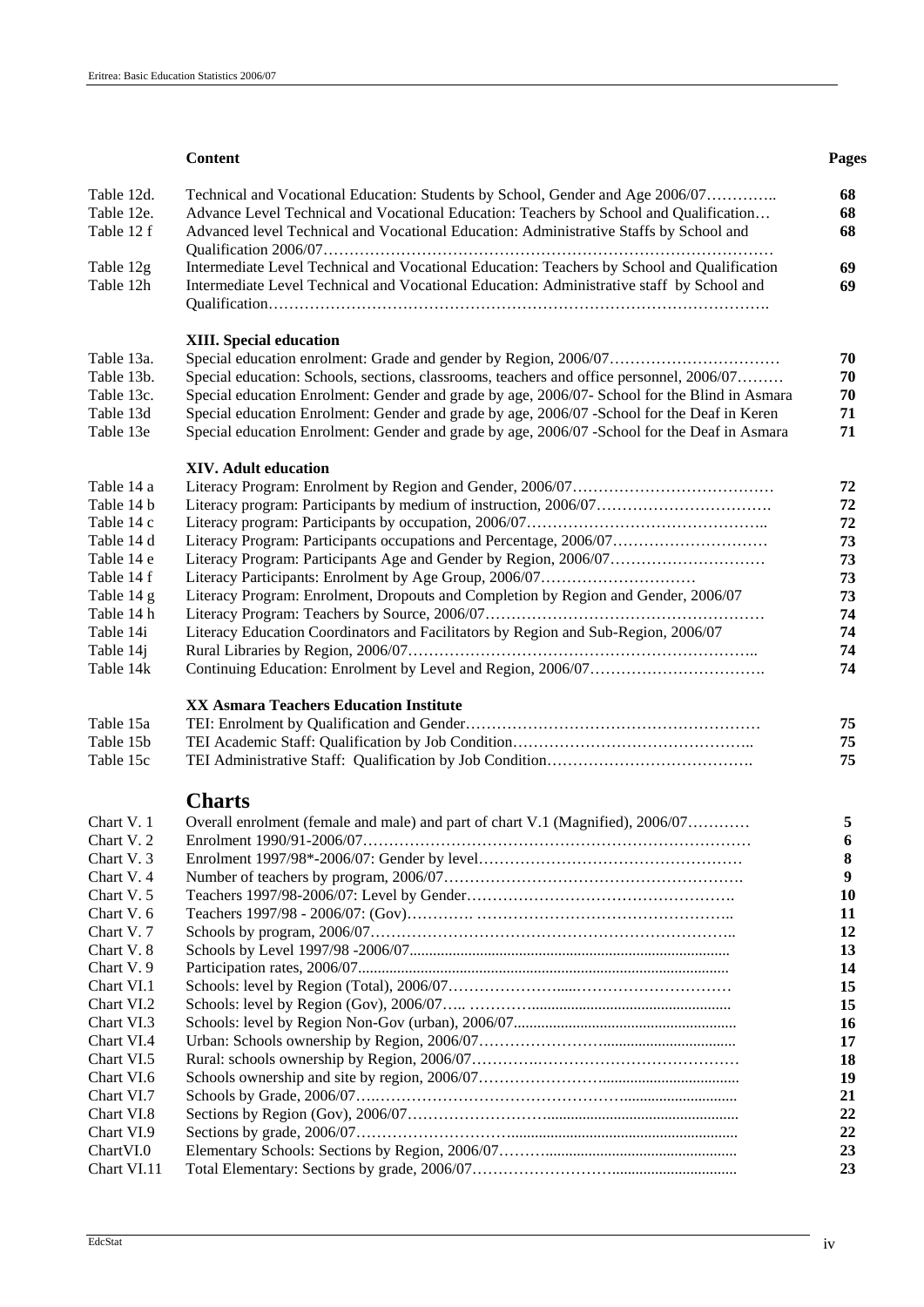#### **Content Pages**

| Chart VI.12<br>Chart VI13                                                                             |  |
|-------------------------------------------------------------------------------------------------------|--|
|                                                                                                       |  |
|                                                                                                       |  |
| Chart VI.14                                                                                           |  |
| Chart VI.15                                                                                           |  |
| Chart VII.1                                                                                           |  |
| Chart VII.2                                                                                           |  |
| Chart VII.3                                                                                           |  |
| Chart VII.4                                                                                           |  |
| Chart VIII.1                                                                                          |  |
| Chart VIII.2                                                                                          |  |
| Chart VIII.3<br>Elementary education enrolment: Grade by age (Government and non-government), 2006/07 |  |
| Chart VIII. 4                                                                                         |  |
| Chart VIII. 5                                                                                         |  |
| Chart VIII. 6                                                                                         |  |
| Chart VIII.7a<br>Elementary: Enrolments by Language of Instruction (Gov and Non-gov), 2006/07         |  |
| ChartVIII.7b<br>Elementary: Enrolments by Language of Instruction without Tigrigna (Gov and Non-gov)  |  |
| Chart VIII. 8                                                                                         |  |
| Chart VIII. 9                                                                                         |  |
| Chart IX. 1                                                                                           |  |
| Chart IX. 2                                                                                           |  |
| Chart IX. $3$                                                                                         |  |
| Chart IX. 4                                                                                           |  |
| Chart IX. 5                                                                                           |  |
| Chart $X$ , 1                                                                                         |  |
| Chart X. $2$                                                                                          |  |
| Chart X. 3                                                                                            |  |
| Chart $X$ . 4                                                                                         |  |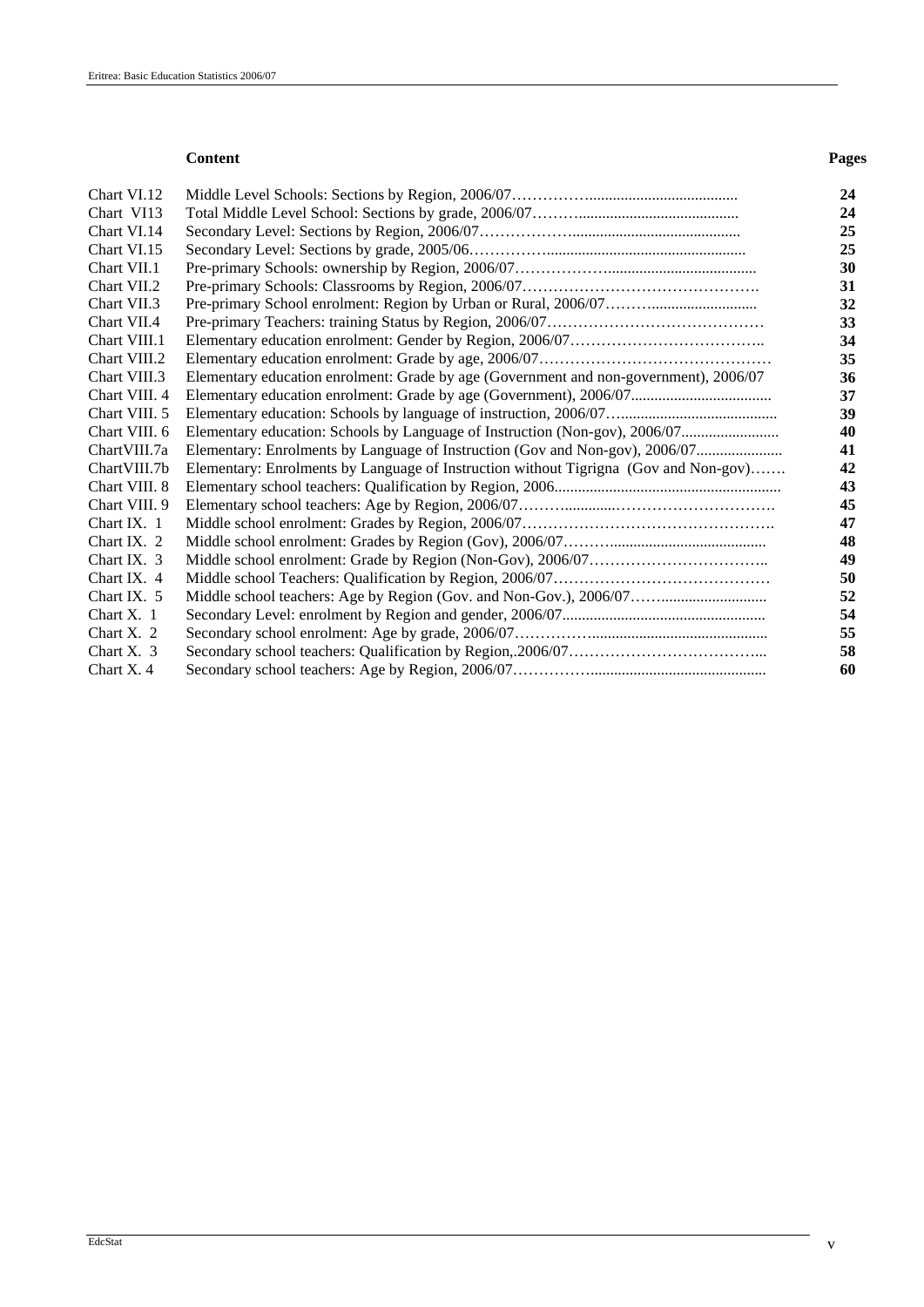# **I. Introduction**

# **1 Introduction**

**'Eritrea: Basic Education Statistics** is the official, annual education publication of the Ministry of Education (MoE) dealing with basic descriptive statistics. It is the tenth report produced by the Department of Research and Human Resource Development in terms of organization of schools in the new six administrative regions, the Zobas. The sources of information for this publication are annual school censuses carried out by Zoba education offices through standard questionnaire from each school.

This publication covers data from Early Childhood Education (ECD) General Education (Elementary, Middle and Secondary levels), Adult Education Centres, and to Technical Schools and non-tertiary institutions. The main purpose of the 2006/07 publication is to provide relevant, reliable and up-to-date information on education. It will also serve as a source of useful information for various stakeholders and researchers within and outside the education sector.

The data presented in this publication is comprehensive and detailed, which is believed to be useful for planning, decision making and even for conducting researches. For further inclusion and refinement to be made, the Ministry of Education is working to improve the quality and coverage of the education statistics. Moreover, continuous efforts will be made to produce better and timely information.

This publication would not have been possible without the contribution of the six Zoba education offices and other educational institutions. We remain deeply indebted to all for the efforts made in order to successfully finalize this publication.

We truly appreciate UNICEF: Eritrea office for its support in financing the printing of such publications. We also extend our appreciation to all those who provide us feedback and other relevant input.

Please feel free to give us your serviceable feedback regarding the content and form of this education abstract so that we will be able to attend to your requirements.

Department of Research and HRD Ministry of Education Asmara

December 2007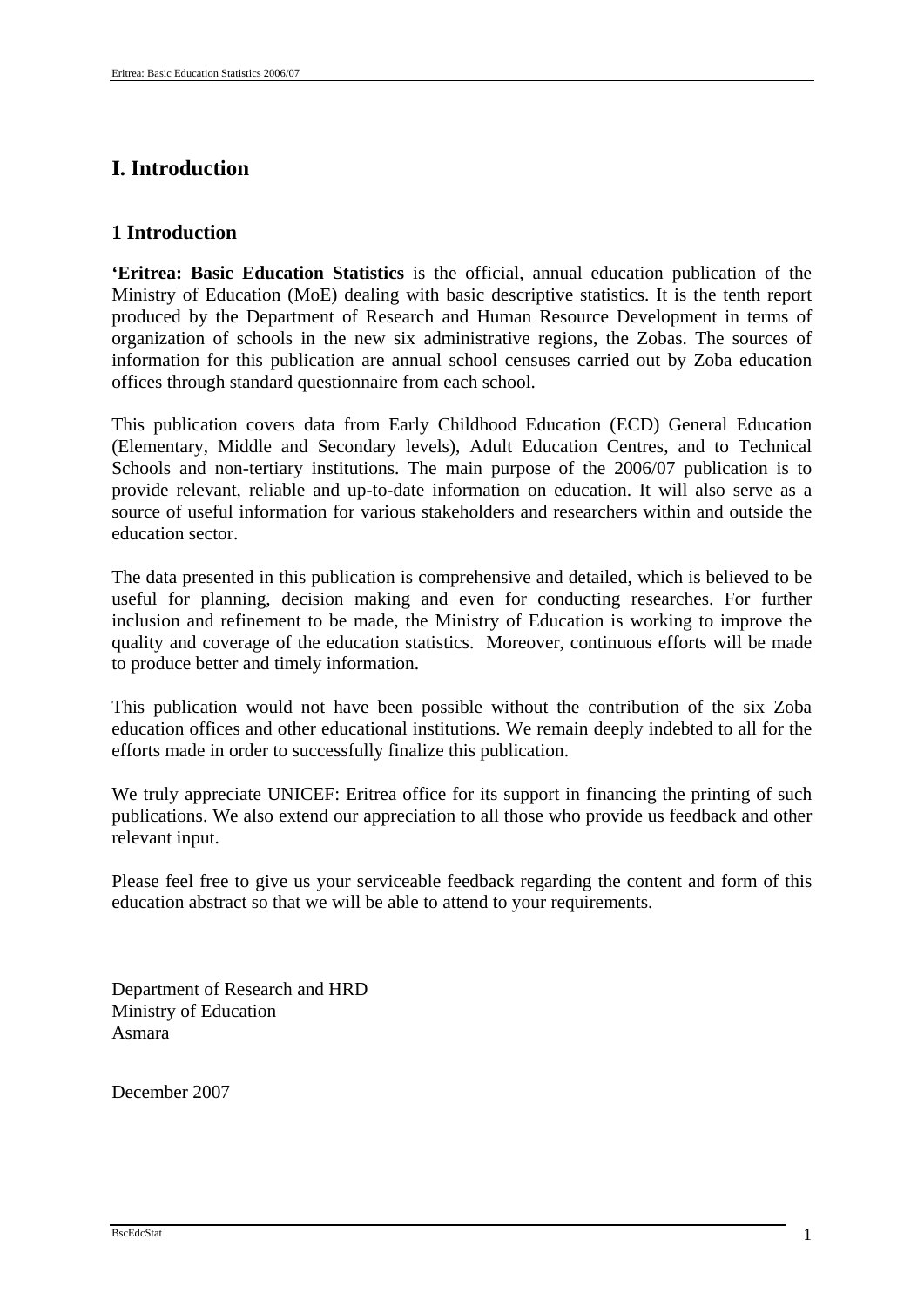# **II. Data channels**

The information in this statistical abstract is gathered mainly from routine Questionnaire items 7, 8 and 9. The first two are closed questionnaires, in which schools and institutions send back the *November data* on pre-primary, primary, secondary, special education, technical schools and TEI's to the MoE. The data include adult literacy and evening classes. The expected time of completion of these questionnaires is April. In every academic year normally 100% of the questionnaires are collected.

Questionnaire item 9 covers a school's physical, financial and internal efficiency particulars. The expected time of completion of this Questionnaire is July, after the end of each academic year in the country.

We assure users of this abstract that all necessary measure has to be taken to make the information provided in this issue valuable and reliable.

Data in all tables, unless otherwise stated, refer to the 2006/07 academic year. Table numbers are subgrouped under corresponding sections. Charts are sequenced in a continuous ascending order all through the abstract.

# **III. Important notes**

# **1. Population**

1.1 For the purpose of this current issue, the mid-variant of the 2006 population estimate, 3,603,495 is used. This population estimate is used to split into single age population (MoE) in deriving essential educational indicators.

*We would like to remind users of our yearly abstracts that we have been using different population estimation in our previous publications. We have used the new population estimation, which is considered to be a better estimation, as a base to calculate school-age population and thus enrolment and other essential indicators as well.* 

- 1.2. Average **population density**: 28/sq.km.
- 1.3. Total **school-age population** by school level (estimated percentage of the total population for the year 2006).

| Age group | <b>Population</b> | Estimated % of total population |
|-----------|-------------------|---------------------------------|
| $5-6$     | 169,078           |                                 |
| 7-11      | 497,762           | 13.8                            |
| $12 - 14$ | 311,538           | გ.ტ                             |
| 15-18     | 355,028           | Q Q                             |

**2. Area of the country:** approximately **124,000 sq. km.**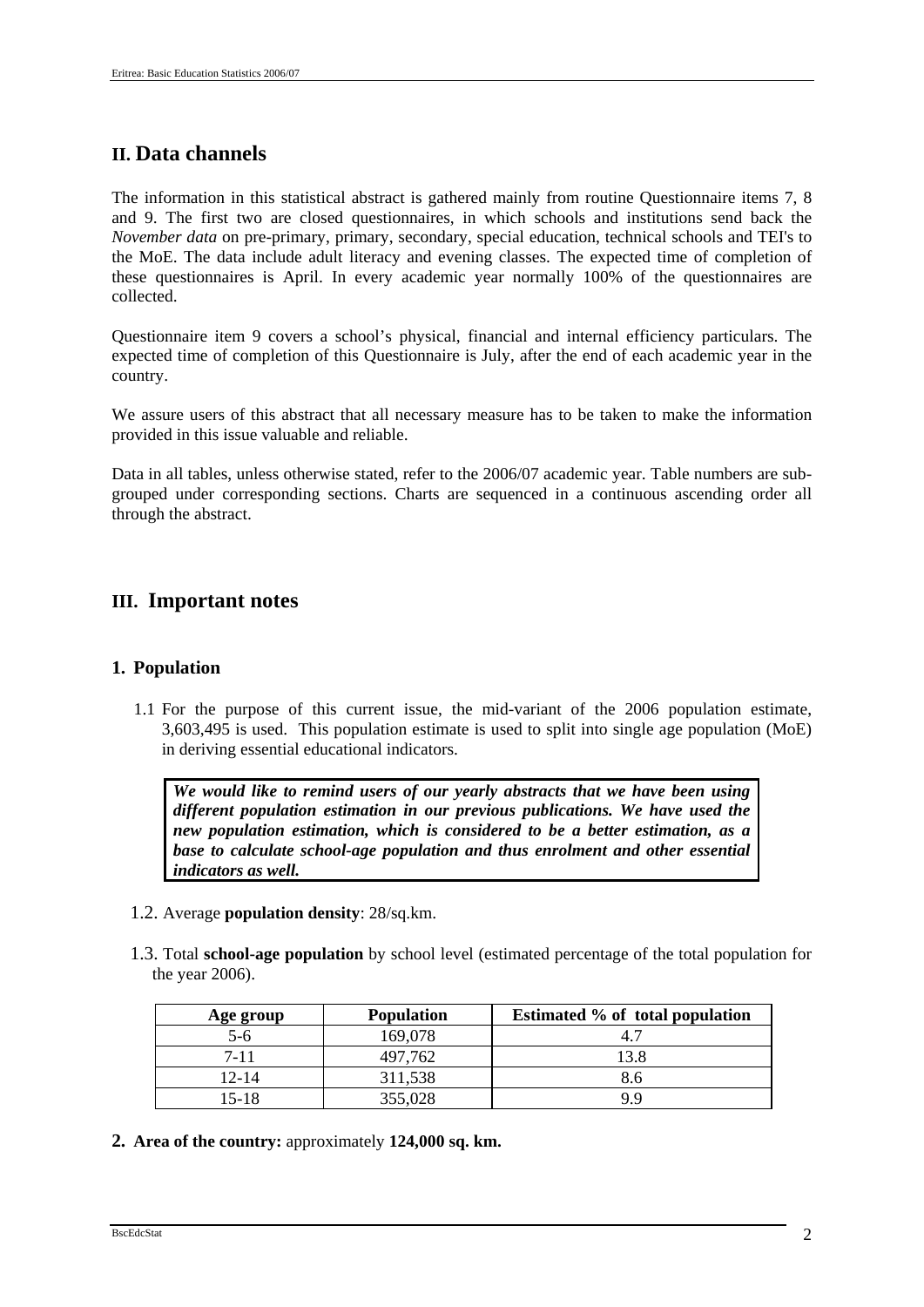# **3. School system**

| Level      | Grade    | Age       |
|------------|----------|-----------|
| Pre-school |          | ე-ი       |
| Elementary | 1-5      | $7 - 11$  |
| Middle     | $6 - 8$  | 12-14     |
| Secondary  | $9 - 12$ | $15 - 18$ |

**4. Gross Dependency Ratio:** defined as percentage of the sum of all persons under 15 years and over 64 years divided by the number of persons age 15-64.

| Age-group          | Population | Dependency ratio |                        |
|--------------------|------------|------------------|------------------------|
| $0-5$ years        | 590,841    | 30.60            | Young dependency ratio |
| $6-14$ years       | 895.184    | 46.36            | Young dependency ratio |
| 65 years and above | 186,718    | 9.67             | Old dependency ratio   |

| Total dependants (estimate)     | 1,672,743 |
|---------------------------------|-----------|
| Total non-dependants (estimate) | 1.930.752 |
| <b>Gross Dependency Ratio</b>   | 86.64     |

# **5. Definitions**

- **5.1 Government schools** are schools administered and financed by the Ministry of Education.
- **5.2 Non-government schools** are schools administered and financed by institutions other than the Ministry of Education.
	- **5.2.1. Domestic Community schools** are schools administered by municipalities or local communities.
	- **5.2.2. Foreign Community schools** are schools administered by foreign communities (Italian etc. communities).
	- **5.2.3. Awkaf (Mahad) schools** are schools administered by Awkaf (Islamic religion association).
	- **5.2.4. Mission schools** are schools administered by churches (Coptic, Catholic, and Protestant churches).
- **5.3 Special schools** are schools for the deaf and the blind. There are two schools for the deaf, one in Keren and another in Asmara and one school for the blind in Asmara.

# **5.4 Number of schools by level:**

A school having grades 1-11(12) is considered as three (1-5, 6-8, 9-12) schools by **level** regardless of being single **site**; another having grades 1-8 is considered as two schools as it contains two levels (1-5 and 6-8) and a school having grade 6-12 is considered as two (6-8 and 9-12) schools by level.

# **5.5. Number of schools by site:**

One single school compound or **site** may accommodate a combination of two or three level of schools but may be counted as one school **for purposes of specific location.** The number of schools by level is always greater than the number of schools by site.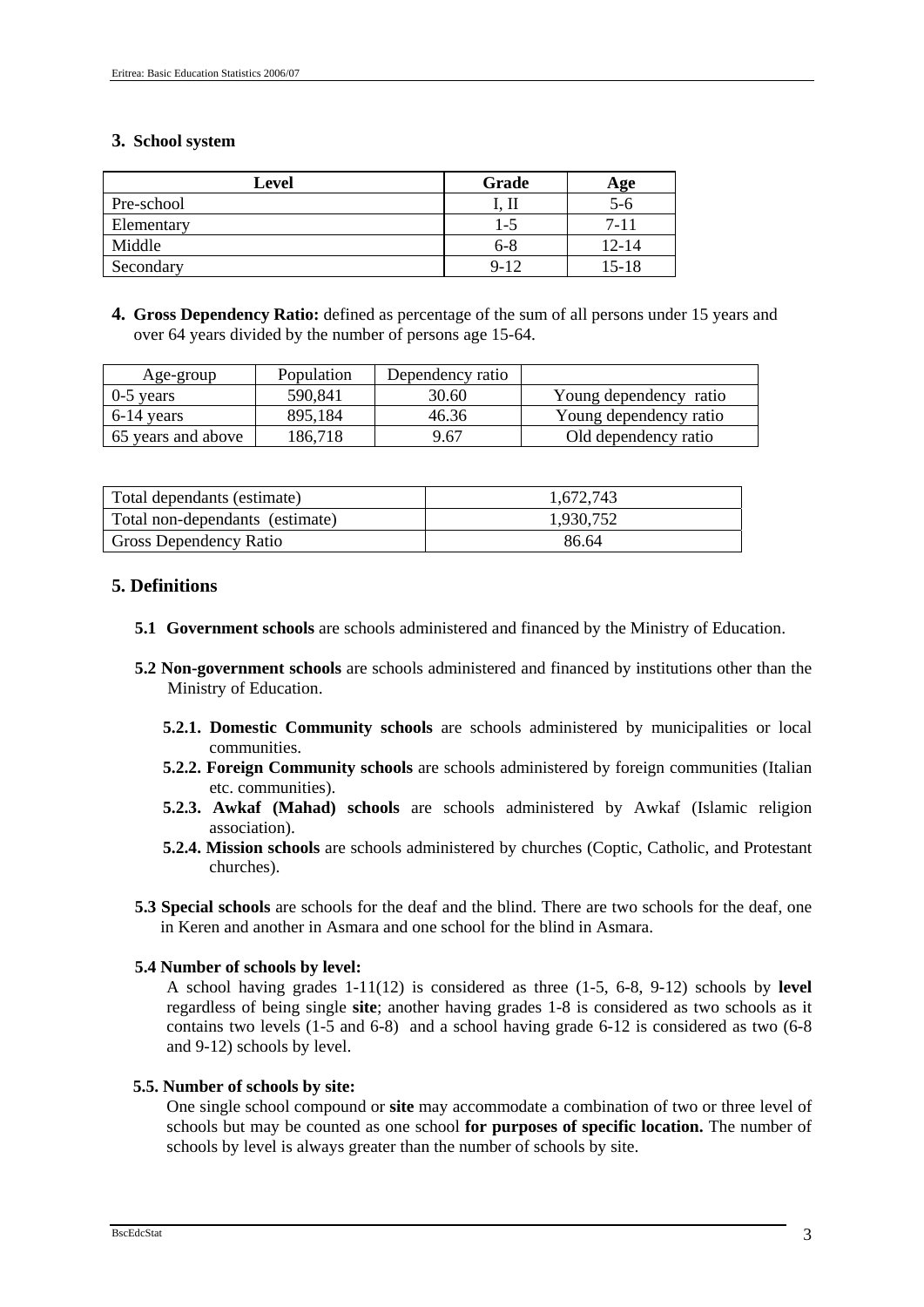# **IV. Executive summary**

In the academic year 2006/07, enrolment in elementary, middle, secondary and special educations decreased by 9.8 percent, 5.0 percent, 2.4 percent and 30.4 percent respectively as compared to previous academic year. A decrease in enrolment is observed all over.

In the academic year 2006/07 enrolment of girls in elementary education in Eritrea decreased by 8.1 percent nationwide and by 8.7 percent in government schools as compared to the academic year 2005/06

As compared to 2005/06 the national enrolment of girls and boys in the academic year 2006/07 decreased by 3.0 and 11.0 percent respectively. The participation ratio of girls is still lower than that of boys except in literacy programmes, which is 89.1 percent. The Gross Enrolment Ratio of females in pre-primary, elementary, middle and secondary levels was 22.4 percent, 62.7 percent, 38.9 percent and 17.1 percent respectively.

The number of schools, students and teachers in pre-primary education increased by 3.1 percent, 4.5 percent and 3.5 percent respectively in academic year 2006/07. The number of schools by level in elementary remained the same, while in middle and secondary school levels the number of schools increased by 3.1 and 4.8 percent respectively. The numbers of teachers in elementary and middle levels decreased by 11.2 and 0.5 percent respectively, where as that of secondary increased by 11.8 percent.

The National gross enrolment rates in 2006/07 was about 22.0 percent, 66.7 percent, 42.3 percent and 21.4 percent in pre-primary, elementary, middle and secondary education respectively.

The number of total schools in academic year 2006/07 by site was 882. There were 770 elementary schools, 223 middle schools and 63 secondary schools by level.

This and subsequent sections show the overall situation of the education system at all levels. The information also includes developments since 1991.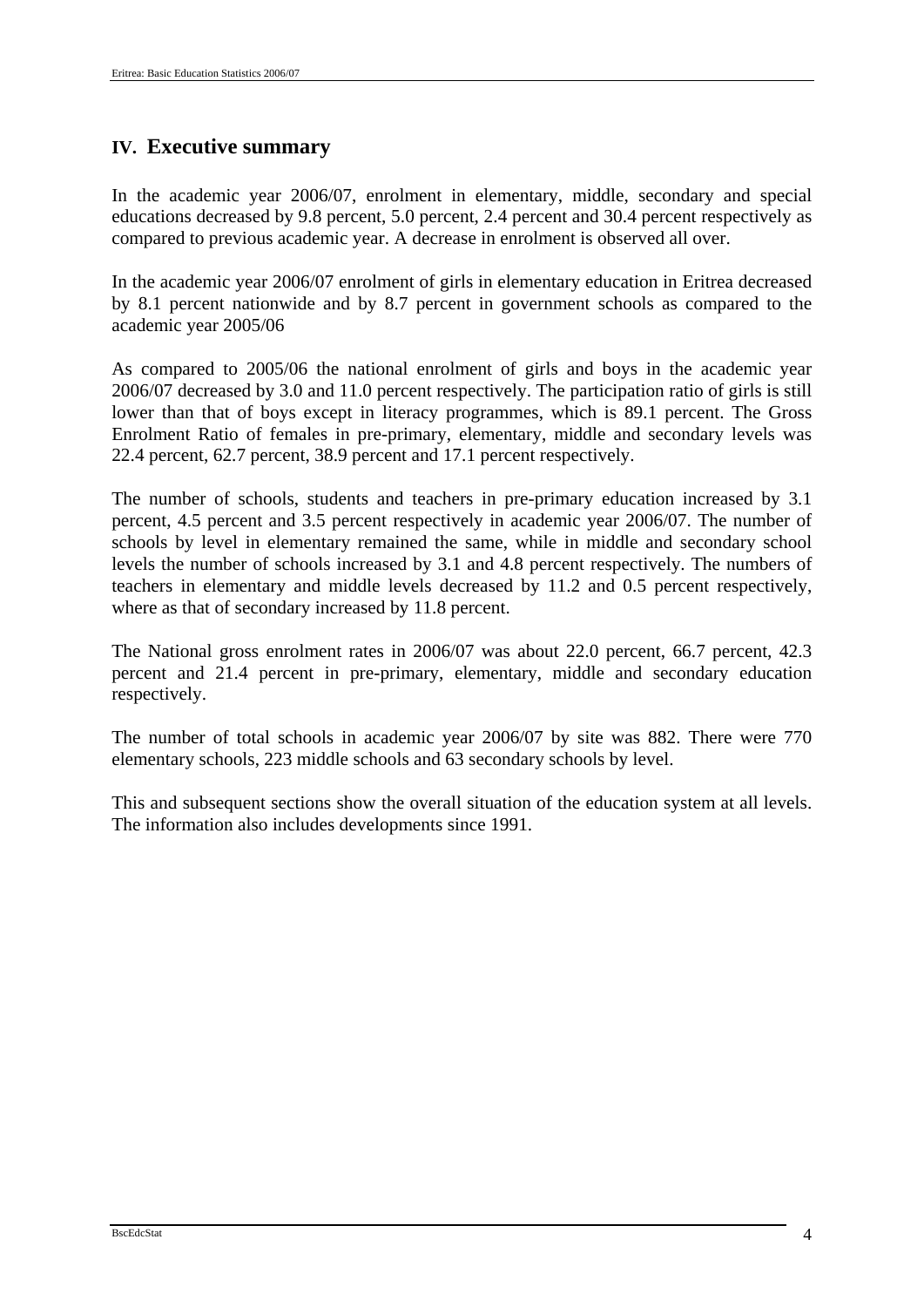# **V. Statistical summary 2006/07**

The following section is meant to show the overall situation in the schools. It also includes developments since 1991. Subsequent sections deal with the respective topics in more depth.

#### **1. Enrolment**

### **Table 5a. Overall enrolment (Total)**

|                       | 1.1 Pre-primary                  | 37,263  |
|-----------------------|----------------------------------|---------|
|                       | 1.2 Elementary education         | 331,855 |
|                       | 1.3 Middle level                 | 141,081 |
|                       | 1.4 Secondary level              | 75,800  |
|                       | 1.5 Special education            | 204     |
|                       | 1.6 Technical education          | 1,488   |
|                       | 1.7 Elementary teacher education | 646     |
|                       | 1.8 Literacy programme           | 70,532  |
|                       | 1.9 Continuing education         | 2.497   |
| $N.B = not available$ |                                  |         |





\_\_\_\_\_\_\_\_\_\_\_\_\_\_\_\_\_\_\_\_\_\_\_\_\_\_\_\_\_\_\_\_\_\_\_\_\_\_\_\_\_\_\_\_\_\_\_\_\_\_\_\_\_\_\_\_\_\_\_\_\_\_\_\_\_\_\_\_\_\_\_\_\_\_\_\_\_\_\_\_\_\_\_\_\_\_\_\_\_\_\_\_\_\_\_\_\_\_\_\_\_\_\_\_\_\_\_\_\_\_\_\_\_\_\_\_\_\_\_\_\_\_\_\_\_\_\_\_\_\_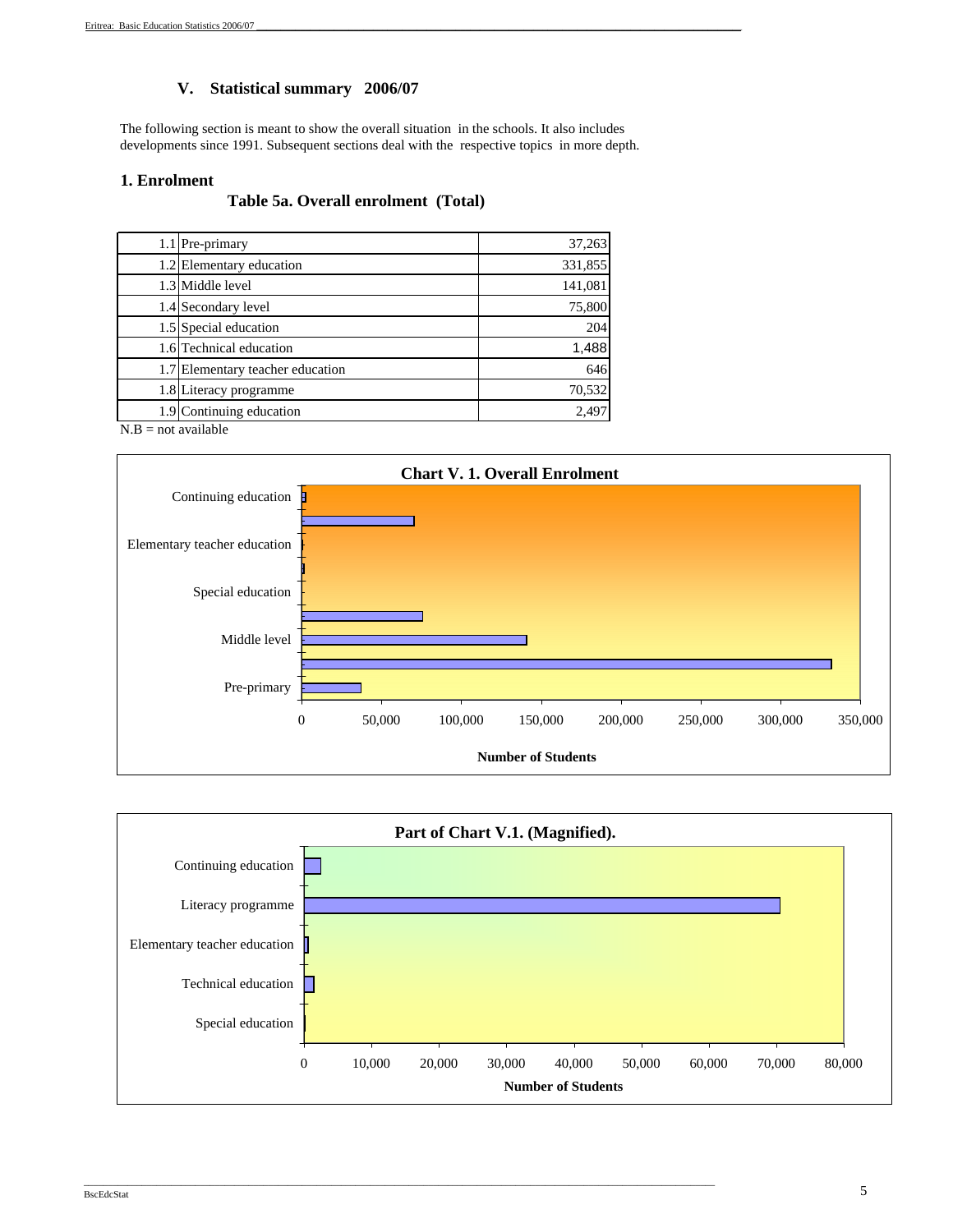|                   |                |              |         |         |         |         |         |         |         | Table 5b. Enrolment 1990/91-2006/07: Grade and Level |         |         |         |         |         |         |                |         |         |
|-------------------|----------------|--------------|---------|---------|---------|---------|---------|---------|---------|------------------------------------------------------|---------|---------|---------|---------|---------|---------|----------------|---------|---------|
| Level             | Gr.A1          | Gr.A2        | 1990/91 | 1991/92 | 1992/93 | 1993/94 | 1994/95 | 1995/96 | 1996/97 | 1997/98                                              | 1998/99 | 1999/00 | 2000/01 | 2001/02 | 2002/03 | 2003/04 | <b>2004/05</b> | 2005/06 | 2006/07 |
|                   |                |              | 23,906  | 67,550  | 68,770  | 64,527  | 62,914  | 65,110  | 58,841  | 68,388                                               | 75,340  | 91,035  | 88,045  | 97,678  | 101,496 | 99,216  | 89,524         | 73,222  | 62,486  |
|                   | $\overline{c}$ |              | 19,665  | 25,957  | 48,535  | 53,020  | 49,731  | 49,523  | 51,369  | 47,151                                               | 53,298  | 60,503  | 66,289  | 69,613  | 76,963  | 80,444  | 81,909         | 82,689  | 69,425  |
|                   | 3              |              | 17,705  | 20,484  | 26,576  | 42,802  | 47,718  | 46,453  | 45,103  | 49,106                                               | 47,171  | 54,257  | 55,012  | 65,523  | 68,683  | 73,728  | 75,765         | 76,192  | 72,638  |
| <b>Elementary</b> |                |              | 16,585  | 17,377  | 21,736  | 27,259  | 40,142  | 47,637  | 47,872  | 45,259                                               | 47,638  | 48,469  | 49,282  | 55,325  | 64,554  | 67,697  | 70,773         | 72,293  | 68,837  |
|                   | 5              |              | 14,786  | 19,502  | 18,875  | 20,591  | 23,782  | 33,002  | 37,552  | 37,595                                               | 38,516  | 41,677  | 40,063  | 42,139  | 47,727  | 53,912  | 59,541         | 59,867  | 58,469  |
|                   | 6              |              | 16,440  |         |         |         |         |         |         |                                                      |         |         |         |         |         |         |                |         |         |
|                   | Total          | Total        | 109,087 | 150,870 | 184,492 | 208,199 | 224,287 | 241,725 | 240,737 | 247,499                                              | 261,963 | 295,941 | 298,691 | 330,278 | 359,423 | 374,997 | 377,512        | 364,263 | 331,855 |
|                   |                |              | 12,105  | 11,031  | 15,465  | 17,634  | 19,090  | 21,358  | 28,803  | 32,963                                               | 35,802  | 41,106  | 42,553  | 42,069  | 46,127  | 50,511  | 53,473         | 56,568  | 54,423  |
| Middle            | 8              |              | 15,451  | 16,886  | 12,962  | 15,147  | 15,905  | 18,393  | 18,657  | 24,189                                               | 31,219  | 33,211  | 34,011  | 38,813  | 40,892  | 40,031  | 43,826         | 47,900  | 44,446  |
|                   |                |              |         |         |         |         |         |         |         |                                                      |         |         |         |         |         | 32,424  | 41,730         | 43,614  | 42,212  |
|                   | <b>Total</b>   | <b>Total</b> | 27,556  | 27,917  | 28,427  | 32,781  | 34,995  | 39,751  | 47,460  | 57,152                                               | 67,021  | 74,317  | 76,564  | 80,882  | 87,019  | 122,966 | 139,029        | 148,082 | 141,081 |
|                   | 9              |              | 9,458   | 7,889   | 13,001  | 14,599  | 15,265  | 14,544  | 16,188  | 16,246                                               | 18,584  | 26,218  | 23,933  | 26,160  | 28,439  |         |                |         |         |
|                   | 10             | 9            | 8,765   | 7,909   | 7,776   | 8,401   | 10,528  | 11,282  | 10,533  | 11,681                                               | 13,210  | 15,886  | 19,207  | 19,916  | 19,041  | 33,271  | 23,521         | 24,497  | 25,340  |
|                   |                | 10           | 8,057   | 6.948   | 6,554   | 6.054   | 7,183   | 8,441   | 8,258   | 8,572                                                | 9,418   | 11,367  | 13,296  | 16,197  | 15,993  | 17,231  | 30,341         | 22,856  | 20,922  |
| Secondary         | 12             |              | 5.860   | 4.881   | 4,200   | 3.702   | 3,752   | 4.884   | 5.615   | 5,116                                                | 6.321   | 6,155   | 7.515   | 7,910   | 9.345   | 10.556  | 14,259         | 20.454  | 12,103  |
|                   |                | 12           |         |         |         |         |         |         |         |                                                      |         |         |         |         |         | 8,343   | 7,930          | 9.837   | 17,435  |
| $\sim$ $-1$       | <b>Total</b>   | Total        | 32,140  | 27,627  | 31,531  | 32,756  | 36,728  | 39,151  | 40,594  | 41,615                                               | 47,533  | 59,626  | 63,951  | 70,183  | 72,818  | 69,401  | 76,051         | 77,644  | 75,800  |

**Gr.A<sup>1</sup>** Grades for the academic years before and 1990/91

Gr.A<sup>2</sup> Grades for the academic years after 1990/91



 $\mathcal{L}_\text{max} = \mathcal{L}_\text{max} = \mathcal{L}_\text{max} = \mathcal{L}_\text{max} = \mathcal{L}_\text{max} = \mathcal{L}_\text{max} = \mathcal{L}_\text{max} = \mathcal{L}_\text{max} = \mathcal{L}_\text{max} = \mathcal{L}_\text{max} = \mathcal{L}_\text{max} = \mathcal{L}_\text{max} = \mathcal{L}_\text{max} = \mathcal{L}_\text{max} = \mathcal{L}_\text{max} = \mathcal{L}_\text{max} = \mathcal{L}_\text{max} = \mathcal{L}_\text{max} = \mathcal{$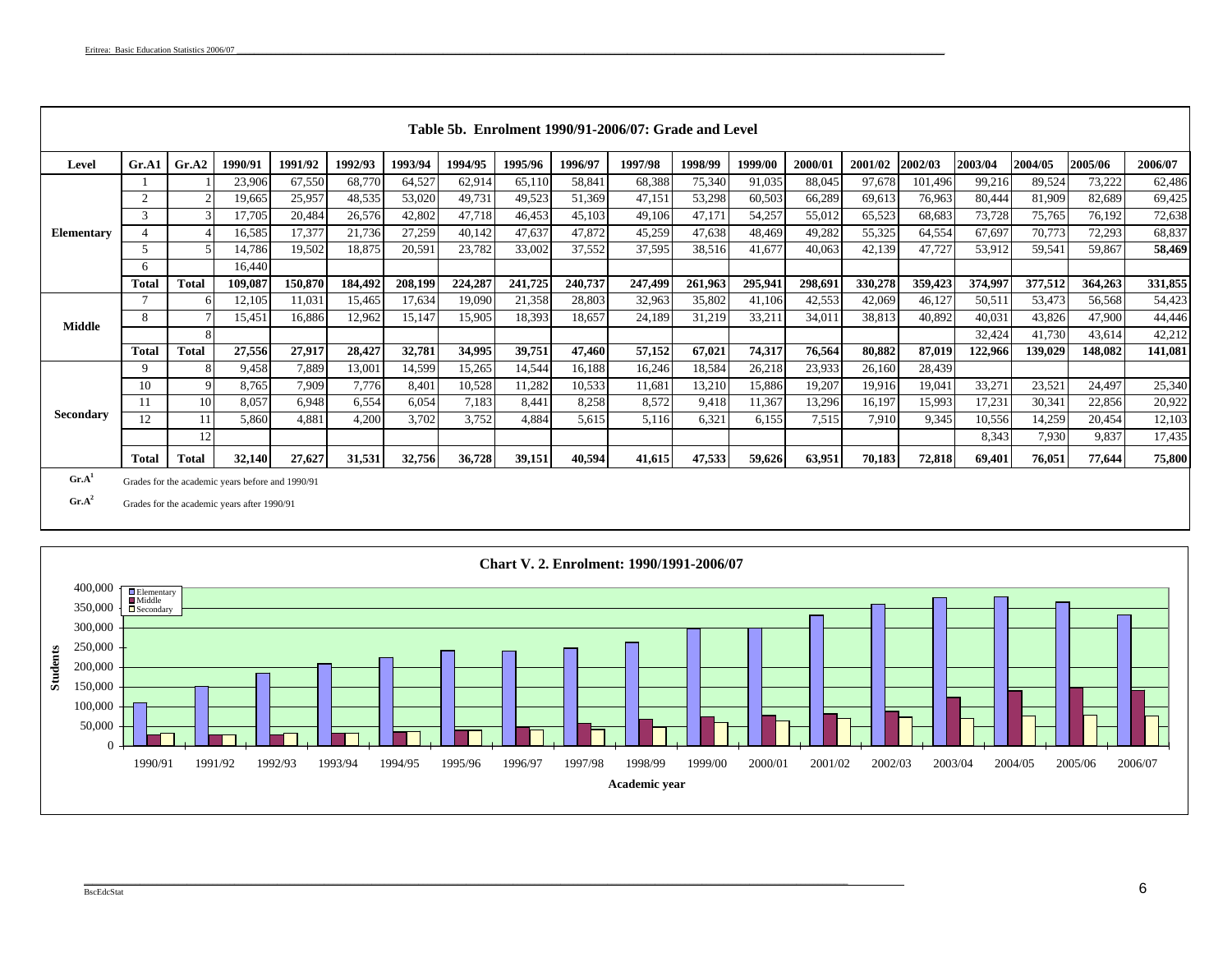| Age              | School age population |           | Pre-primary |        |          | Primary      | Middle  |        |        | Secondary |        | Enrolment % |
|------------------|-----------------------|-----------|-------------|--------|----------|--------------|---------|--------|--------|-----------|--------|-------------|
|                  | Total                 | Female    | Total       | Female | Total    | Female       | Total   | Female | Total  | Female    | Total  | Female      |
| $\boldsymbol{0}$ | 130,153               | 65,051    |             |        |          |              |         |        |        |           |        |             |
| $\mathbf{1}$     | 111,028               | 55,022    |             |        |          |              |         |        |        |           |        |             |
| $\sqrt{2}$       | 97,056                | 47,634    |             |        |          |              |         |        |        |           |        |             |
| 3                | 87,557                | 42,550    | 999         | 504    |          |              |         |        |        |           |        |             |
| $\overline{4}$   | 81,853                | 39,427    | 10,846      | 5,265  |          |              |         |        |        |           |        |             |
| 5                | 83,194                | 39,813    | 17,634      | 8,523  | 194      | 86           |         |        |        |           |        |             |
| 6                | 85,884                | 40,974    | 7,359       | 3,606  | 19,380   | 9,315        |         |        |        |           |        |             |
| $5-6$            | 169,078               | 80,787    | 24,993      | 12,129 | 19,574   | 9,401        |         |        |        |           | 26.36% | 26.65%      |
| $\tau$           | 89,660                | 42,765    | 395         | 202    | 37,879   | 17,878       |         |        |        |           |        |             |
| $\,8\,$          | 94,096                | 44,966    | 30          | 16     | 50,019   | 23,514       |         |        |        |           |        |             |
| 9                | 99,370                | 47,638    |             |        | 55,990   | 26,306       |         |        |        |           |        |             |
| $10\,$           | 105,604               | 50,817    |             |        | 56,297   | 25,925       | 323     | 155    |        |           |        |             |
| 11               | 109,032               | 52,718    |             |        | 48,597   | 21,921       | 6,133   | 3,026  |        |           |        |             |
| $7 - 11$         | 497,762               | 238,904   |             |        | 248,782  | 115,544      | 6,456   | 3,181  |        |           | 51.28% | 49.70%      |
| 12               | 107,922               | 52,507    |             |        | 32,743   | 13,779       | 17,400  | 8,283  | $\tau$ | 5         |        |             |
| 13               | 103,750               | 50,854    |             |        | 17,759   | 6,922        | 27,115  | 12,254 | 368    | 190       |        |             |
| 14               | 99,866                | 49,370    |             |        | 7,990    | 2,805        | 28,214  | 11,916 | 2,421  | 1,200     |        |             |
| $12 - 14$        | 311,538               | 152,731   |             |        | 58,492   | 23,506       | 72,729  | 32,453 | 2,796  | 1,395     | 43.02% | 37.55%      |
| 15               | 95,735                | 47,849    |             |        | 3,350    | 951          | 24,793  | 9,976  | 6,008  | 2,785     |        |             |
| 16               | 91,177                | 45,852    |             |        | 1,232    | 277          | 19,459  | 7,302  | 11,790 | 5,131     |        |             |
| 17               | 86,479                | 43,357    |             |        | 345      | 59           | 11,741  | 4,038  | 16,925 | 7,017     |        |             |
| 18               | 81,637                | 40,539    |             |        | $\Omega$ | $\mathbf{0}$ | 4,878   | 1,718  | 15,543 | 6,088     |        |             |
| $15-18$          | 355,028               | 177,597   |             |        | 4,927    | 1,287        | 60,871  | 23,034 | 50,266 | 21,021    | 32.69% | 25.53%      |
| 19               | 76,513                | 37,637    |             |        |          |              | 713     | 477    | 10,347 | 3,967     |        |             |
| 20               | 71,311                | 34,647    |             |        |          |              |         |        | 6,993  | 2,368     |        |             |
| 21               | 66,014                | 31,920    |             |        |          |              |         |        | 2,535  | 948       |        |             |
| 22               | 60,647                | 29,662    |             |        |          |              |         |        | 1,388  | 359       |        |             |
| 23               | 55,448                | 27,802    |             |        |          |              |         |        | 599    | 121       |        |             |
| 24               | 50,346                | 25,914    |             |        | 80       | 17           |         |        | 876    | 150       |        |             |
| 25               | 45,035                | 23,913    |             |        |          |              | 312     | 197    |        |           |        |             |
| 26               | 41,724                | 22,798    |             |        |          |              |         |        |        |           |        |             |
| 27               | 41,410                | 22,970    |             |        |          |              |         |        |        |           |        |             |
| 28               | 42,983                | 23,929    |             |        |          |              |         |        |        |           |        |             |
| 29               | 44,490                | 24,880    |             |        |          |              |         |        |        |           |        |             |
| 30               | 46,494                | 26,110    |             |        |          |              |         |        |        |           |        |             |
| Tot              | 2,483,468             | 1,231,885 | 37,263      | 18,116 | 331,855  | 149,755      | 141,081 | 59,342 | 75,800 | 30,329    |        |             |

# **Table 5c. Age-Specific Enrolment 2006/07**

# **Table 5d. Enrolment: Percent of females (national average)**

|     | Programs                            | % of Fem |
|-----|-------------------------------------|----------|
| 1.1 | Pre-school                          | 48.5%    |
| 1.2 | <b>Elementary Level</b>             | 46.44%   |
| 1.3 | Middle Level                        | 44.62%   |
| 1.4 | Secondary Level                     | 41.82%   |
| 1.5 | Special Education                   | 38.24%   |
| 1.6 | <b>Technical Education</b>          | 46.03%   |
| 1.7 | Primary Teacher Education           | 15.79%   |
| 1.8 | <b>Literacy Programmes</b>          | 88.69%   |
| 1.9 | <b>Adult Education (Continuing)</b> | 53.70%   |

 $\_$  , and the state of the state of the state of the state of the state of the state of the state of the state of the state of the state of the state of the state of the state of the state of the state of the state of the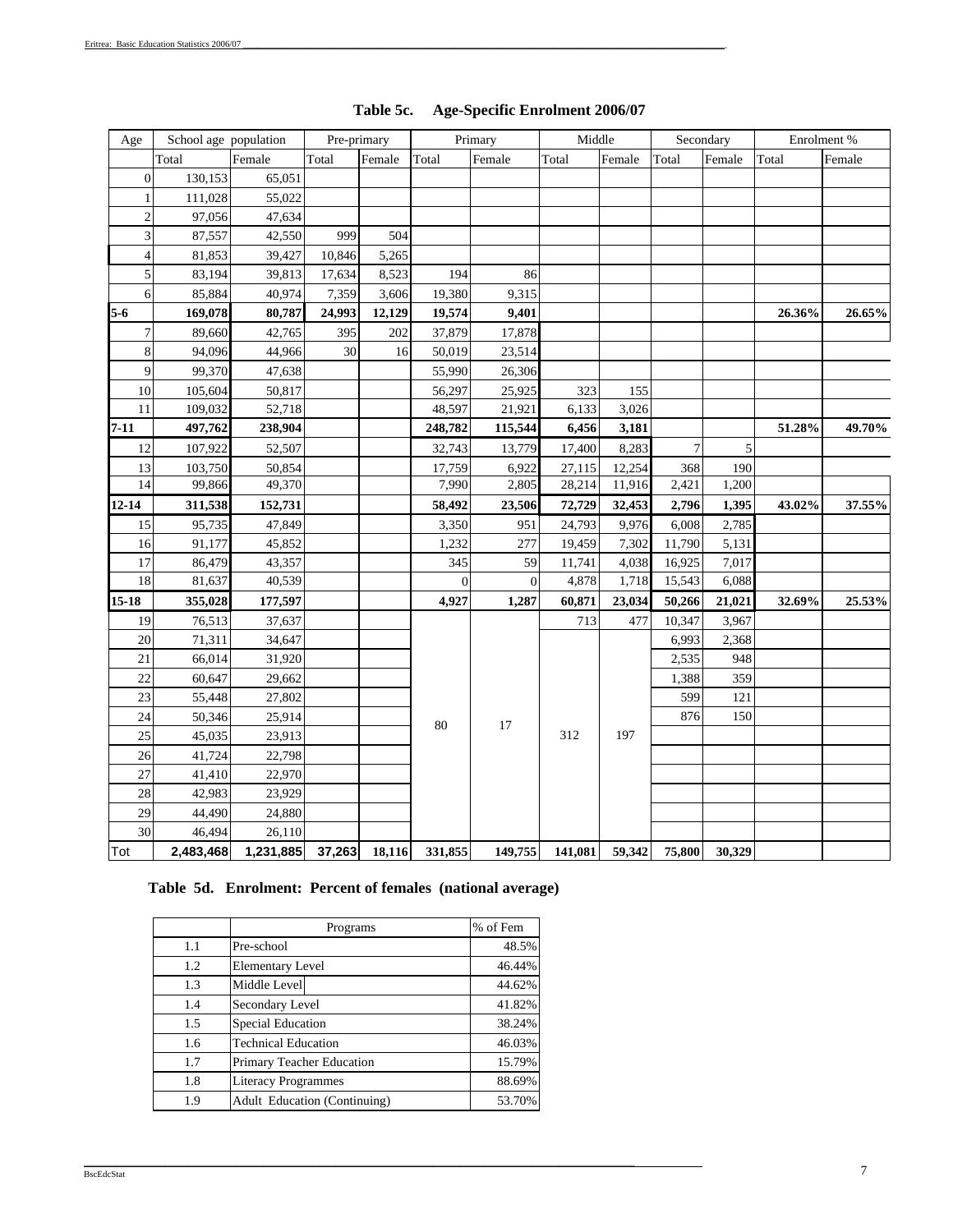|            |        |            |            |                   |                   |                   | Table 5e. Enrolment 1990/91-2006/07: Gender and Ownership by Level |                   |                   |                   |                       |                   |                   |                   |                   |                   |                   |         |         |                 |         |
|------------|--------|------------|------------|-------------------|-------------------|-------------------|--------------------------------------------------------------------|-------------------|-------------------|-------------------|-----------------------|-------------------|-------------------|-------------------|-------------------|-------------------|-------------------|---------|---------|-----------------|---------|
|            |        |            |            | Pre-liberation    |                   |                   |                                                                    |                   |                   |                   | Post-liberation       |                   |                   |                   |                   |                   |                   |         |         |                 |         |
|            |        | Level      |            | 1990/91           |                   | 1991/92           |                                                                    | 1992/93           |                   | 1993/94           |                       | 1994/95           |                   |                   | 1995/96           | 1996/97           |                   |         |         |                 |         |
|            |        |            | Gender     | Tot               | Gov.              | Tot               | Gov.                                                               | Tot               | Gov.              | Tot               | Gov.                  | Tot               | Gov.              | Tot               | Gov.              | Tot               | Gov.              |         |         |                 |         |
|            |        | Elementary | Tot        | 109,087           | 74,878            | 150,870           | 117,631                                                            | 184,492           | 152,979           | 208,199           | 176,433               | 224,287           | 193,889           | 241,725           | 211,075           | 240,737           | 211,159           |         |         |                 |         |
|            |        |            | Fem        | 53,020            | 36,603            | 69,324            | 54,059                                                             | 82,356            | 67,752            | 92,536            | 77,596                | 99,743            | 85,371            | 108,254           | 93,563            | 108,487           | 94,276            |         |         |                 |         |
|            |        | Middle     | Tot        | 27,556            | 21,671            | 27,917            | 23,071                                                             | 28,427            | 23,253            | 32,781            | 27,578                | 34,995            | 30,003            | 39,751            | 34,366            | 47,460            | 41.619            |         |         |                 |         |
|            |        |            | Fem        | 13,457            | 10,561            | 13,765            | 12,310                                                             | 13,375            | 10,792            | 14,652            | 12,020                | 15,685            | 13,148            | 18,103            | 15,254            | 20,721            | 17.697            |         |         |                 |         |
|            |        | Secondary  | Tot<br>Fem | 32,141            | 31,519            | 27,627            | 26,886                                                             | 31,531            | 29,791            | 32,756            | 30,772                | 36,728            | 34,198            | 39,151            | 35,637            | 40,594            | 37,281            |         |         |                 |         |
|            |        |            | Tot        | 15,585<br>168,783 | 15,308<br>128,068 | 13,183<br>206,414 | 12,832<br>167,588                                                  | 14,390<br>231,800 | 13,566<br>193,373 | 13,324<br>273,736 | 12,250<br>234,783     | 14,631<br>296,010 | 13,215<br>258,090 | 15,475<br>320,627 | 13,402<br>281,078 | 16,332<br>328,791 | 14,438<br>290,059 |         |         |                 |         |
|            |        | Total      | Fem        | 82,062            | 62,472            | 96,272            | 79,201                                                             | 110.121           | 92,110            | 120.512           |                       | 101,866 130,059   | 111.734           | 141,832           | 122.219           | 145,540           | 126,411           |         |         |                 |         |
|            |        |            |            |                   |                   |                   |                                                                    |                   |                   |                   |                       |                   |                   |                   |                   |                   |                   |         |         |                 |         |
|            |        |            |            |                   |                   |                   |                                                                    |                   |                   |                   | Cont. Post-liberation |                   |                   |                   |                   |                   |                   |         |         |                 |         |
| Level      |        | 1997/98    |            | 1998/99           |                   | 1999/2000         |                                                                    | 2000/01           |                   | 2001/02           |                       | 2002/03           |                   |                   | 2003/04           | 2004/05           |                   | 2005/06 |         | 2006/07         |         |
|            | Gender | Tot        | Gov.       | Tot               | Gov.              | Tot               | Gov.                                                               | Tot               | Gov.              | Tot               | Gov.                  | Tot               | Gov.              | Tot               | Gov               | Tot               | Gov               | Tot     | Gov     | Tot             | Gov     |
| Elementary | Tot    | 247,499    | 220,207    | 261,963           | 232,810           | 295,941           | 266,175                                                            | 298,691           | 270,83            | 330,278           | 303,009               | 359,423           | 330,854           | 374,997           | 345,863           | 377,512           | 347,650           | 364,263 |         | 334,535 331,855 | 302,785 |
|            | Fem    | 111,930    | 98,643     | 118,385           | 104,385           | 133,045           | 118,823                                                            | 134,168           | 120,81            | 146,218           | 133,144               | 159,563           | 145,874           | 165,954           | 152,141           | 167,451           | 153,323           | 161,875 | 147,724 | 149,755         | 135,941 |
| Middle     | Tot    | 57,152     | 51,751     | 67,021            | 61,604            | 74,317            | 69,162                                                             | 76,564            | 70,966            | 80,882            | 75,124                | 87,019            | 80,814            | 122,966           | 114,033           | 139,029           | 129,607           | 148,082 |         | 138,624 141,081 | 131,589 |
|            | Fem    | 24,154     | 21,423     | 29,290            | 26,645            | 33,284            | 30,692                                                             | 35,107            | 32,320            | 34,667            | 31,850                | 36,881            | 33,768            | 49,224            | 44,904            | 53,996            | 49,775            | 57,448  |         | 53,117 131,589  | 54,748  |
| Secondary  | Tot    | 41,615     | 38,981     | 47,533            | 45,439            | 59,626            | 57,334                                                             | 63,951            | 61,360            | 70,183            | 67,511                | 72,818            | 70,057            | 69,401            | 66,771            | 76,051            | 73,350            | 77,644  | 75,243  | 75,800          | 30,329  |
|            | Fem    | 16,417     | 14,905     | 17,756            | 16,638            | 22,093            | 20,830                                                             | 23,596            | 22,362            | 25,054            | 23,921                | 26,185            | 25,003            | 22,952            | 21,993            | 26,041            | 25,110            | 27,293  | 26,541  | 74,303          | 29,730  |
| Total      | Tot    | 346,266    | 310,939    | 376,517           | 339,853           | 429,884           | 392,671                                                            | 439,206           | 403,157           | 481,343           | 445,644               | 519,260           | 481,725           | 567,364           | 526,667           | 592,592           | 550,607           | 589,989 |         | 548,402 548,736 | 464,703 |
|            | Fem    | 152.501    | 134,971    | 165,431           | 147,668           | 188,422           | 170,345                                                            | 192,871           | 175,495           | 205,939           | 188,915               | 222,629           | 204,645           | 238,130           | 219,038           | 247,488           | 228,208           | 246,616 |         | 227,382 355,647 | 220,419 |

**<sup>1</sup>**Figures for pre-liberation do not include EPLF schools.

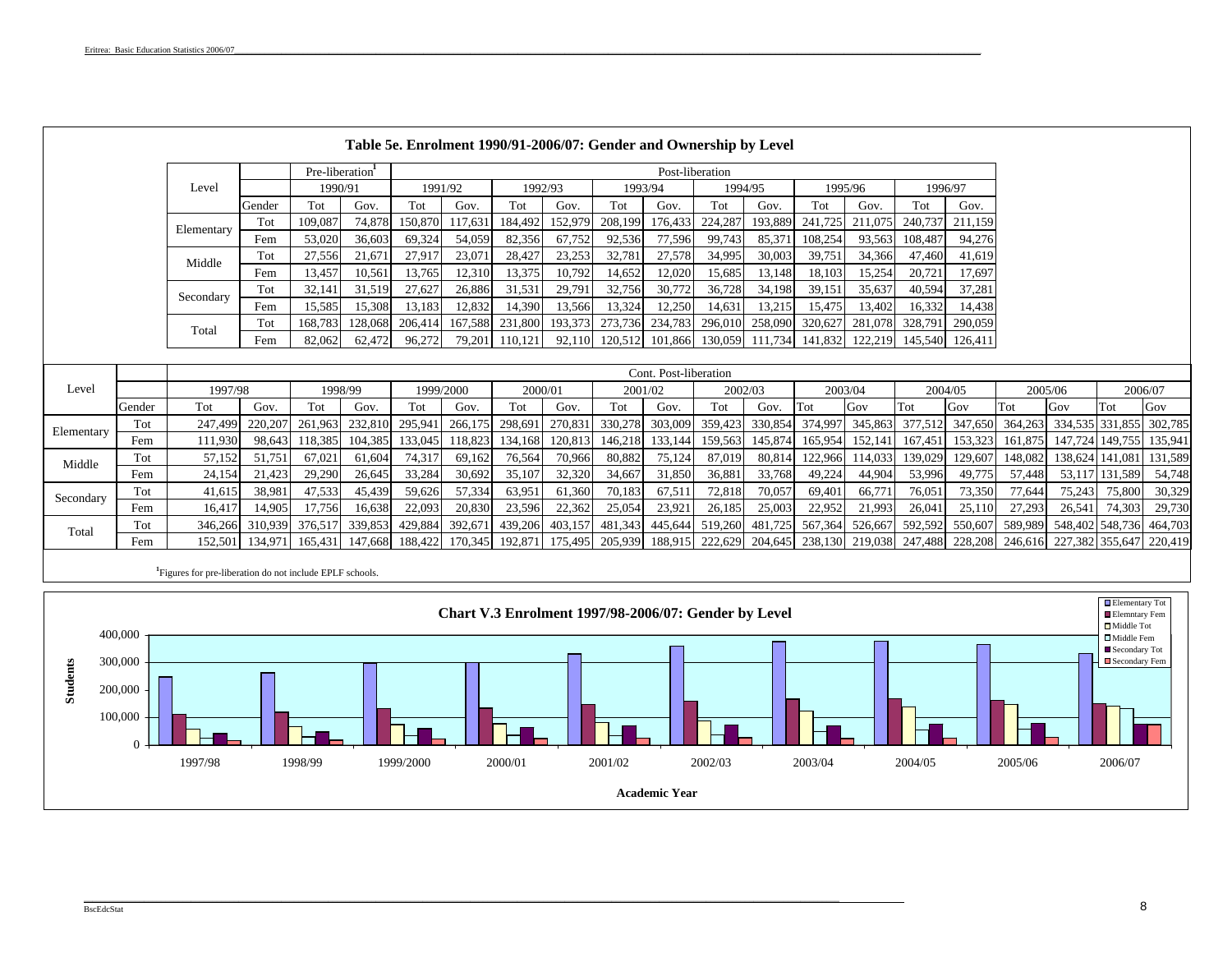# **2. Teachers**

| 2.1 | Pre-Primary                | 1067  |
|-----|----------------------------|-------|
| 2.2 | Elementary school          | 6,933 |
| 2.3 | Middle school              | 2,478 |
| 2.4 | Secondary school           | 1,778 |
| 2.5 | Special school             | 32    |
| 2.6 | <b>Technical education</b> | 169   |
| 2.7 | Primary teacher education  |       |
| 2.8 | Literacy programme         | 2,919 |

**Table 5f . Number of teachers by program, 2006/07**

 $N.A = not available$ 

\* Special school teachers are included in elementary schools teachers.



\_\_\_\_\_\_\_\_\_\_\_\_\_\_\_\_\_\_\_\_\_\_\_\_\_\_\_\_\_\_\_\_\_\_\_\_\_\_\_\_\_\_\_\_\_\_\_\_\_\_\_\_\_\_\_\_\_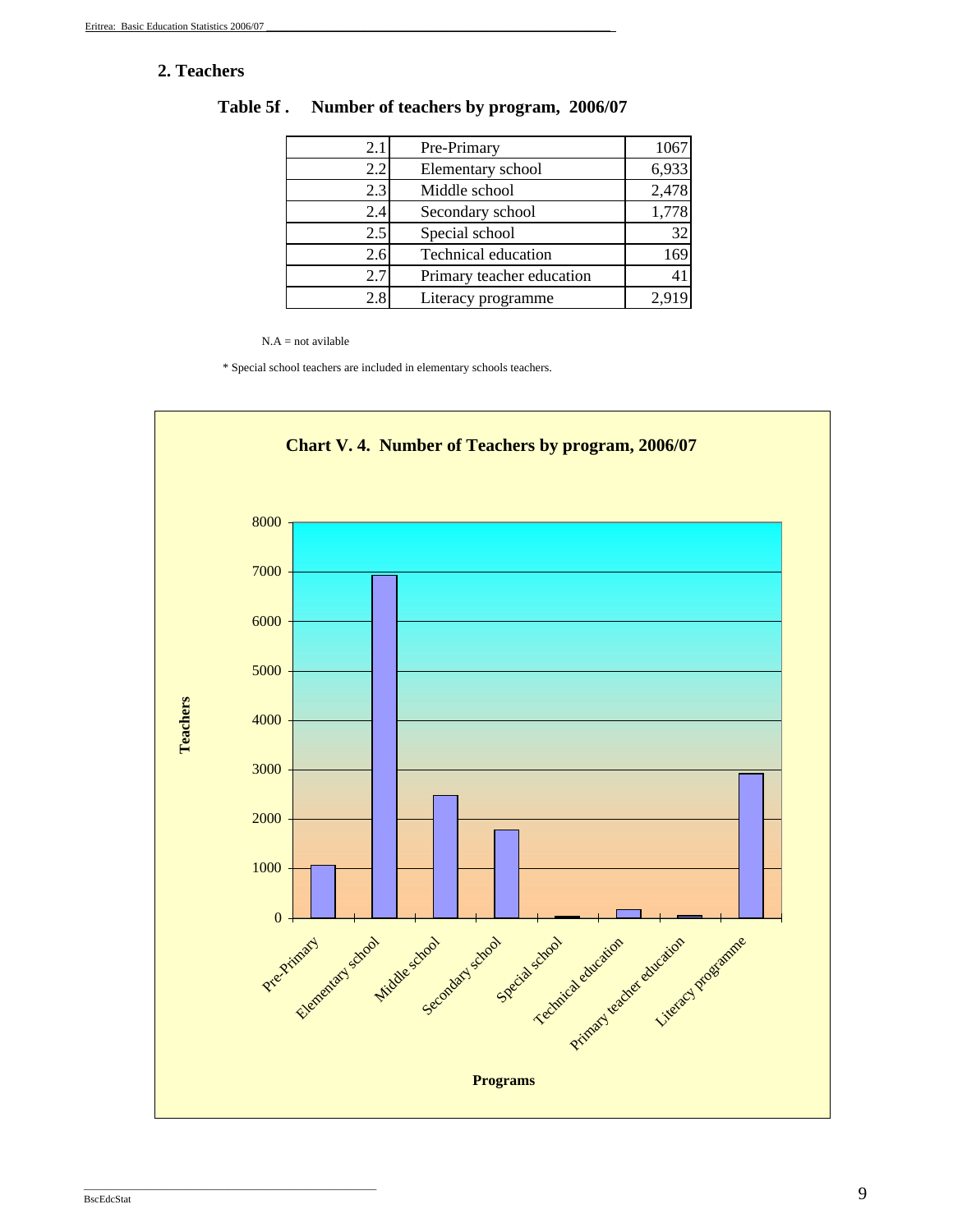| Level      | Gender | 1989/90 |       | 1990/91 |       | 1991/92 |                      | 1992/93          |       | 1993/94          |       | 1994/95          |               | 1995/96 |       | 1996/97 |       |
|------------|--------|---------|-------|---------|-------|---------|----------------------|------------------|-------|------------------|-------|------------------|---------------|---------|-------|---------|-------|
|            |        | Tot     | Gov   | Tot     | Gov.  | Tot     | Gov.                 | Tot              | Gov.  | Tot              | Gov.  | ľot              | Gov.          | Tot     | Gov.  | Tot     | Gov.  |
| Elementary | Tot    | 3.035   | .184  | 2,895   | 2.063 | .647    | 2.835                | 4.954            | 4,238 | : 272            | 4.510 | .583             | 4,787         | 5,828   | 4.961 | 5.476   | 4,709 |
|            | Fem    | .398    | .054  | .311    | 981   | .387    | .078                 | .84 <sup>1</sup> | .576  | .865             | .,612 | .974             | $.70^{\circ}$ | 2.025   | .714  | .977    | . 698 |
| Middle     | Tot    | 810     | 646   | 7661    | 586   | 783.    | 651                  | 854              | 644   | 978              | 815   | 948              | 799           | 992     | 813   | .017    | 843   |
|            | Fem    | 114     | 99    | .10     | ۵۲    | 102     |                      | 143              | 113   | 140 <sup>1</sup> | 34    | 139              | 133           | 156     | 137   | 170     | 161   |
|            | Tot    | 916     | 849   | 843     | 788   | 7581    | 731                  | 905              | 841   | .015             | 978   | .08 <sup>1</sup> | .014          | .039    | 927   | 942     | 857   |
| Secondary  | Fem    | 103     | 96    | 88      | 83    | 70      | 65                   | 93               | 89    | 104              | 103   | 108              | 106           | 103     | 97    | 106     | 106   |
| Total      | Tot    | 4.761   | 3.679 | 4.504   | 3,43' | 5.188   | $4,21$ <sup>-7</sup> | i.71             | .723  | .265             | ,303  | .612             | 6.600         | .859    | 6.703 | .435    | 6.409 |
|            | Fem    | .61     | .249  | .509    | 159   | .559    | .234                 | 2,077            | 778   | .109             | .849  | 221              | .940          | 2.284   | .948  | 2.253   | .965  |

### **Table 5g. Teachers 1989/90-2006/07: Gender and ownership by Level**

|                      |        | 1997/98      |                  | 1998/99      |      | 1999/2000 |                | 2000/01 |       | 2001/02 |               | 2002/03         |              | 2003/04 |              | 2004/05      |        | 2005/06 |        | 2006/07 |        |
|----------------------|--------|--------------|------------------|--------------|------|-----------|----------------|---------|-------|---------|---------------|-----------------|--------------|---------|--------------|--------------|--------|---------|--------|---------|--------|
| Level                | Gender | Fot          | ÌΟV              | $T_{\rm Of}$ | Gov. | Tot       | Gov.           | Tot     | Gov.  | Tot     | Gov           | Fot             | Ciov         | 'ot     | $\rm{Jov}$   | Tot          | Gov    | Tot     | Gov    | Tot     | Gov    |
| Elementary           | Tot    | 5.799        | 0.047            | .576         | 814، | 5.229     |                | 6.668   | 5.932 | .498    | 6.706         | $.69^\circ$     | 6.916        | 8.033   | .249         | 7.942        | .154   | .       | 6.918  | 5,933   | 6,180  |
|                      | Fem    | .893         | .624             | .951         | .670 | 2.330     | 2.008          | .710    |       | 873     | -549          | 75 <sub>0</sub> | $\angle 438$ | 2.887   | .565         | .166         | 739.   | .296    | 2,956  | 3.305   | 2,946  |
| Tot<br>Middle<br>Fem |        | .162         | .01 <sup>7</sup> | .208         | .053 |           | $.15^{\circ}$  | .37'    | 212   | .529    | $.35^{\circ}$ | .614            | .458         | 2.24    | 2,020        | $\angle 449$ | 2,198  | 2,491   | 2,238  | 2.478   | 2,249  |
|                      |        | 170          | 58               | 149          | 134  | 167       | 146            | 6۲ ا    | 141   | 77      | 160           | 178             | 160          | 216     | 188          | 245          | 210    | 256     | 219    | 245     | 215    |
|                      | Tot    | 959          | 873              | 982          | 90   | 0.047     | 869            | .188    | .107  | .419    | .314          | $\sim$          | .182         | .645    | .549         | .608         | .510   | .,552   | . 451  | .778    | 1,692  |
| Secondary            | Fem    | 113          | 101              |              | 07   | 109       | 97             |         | 107   | 145     | 129           | 140             | 118          | 215     | 196          | 215          | 194    | 204     | 167    | 208     | 182    |
| Total                | Tot    | .920         | 5.932            | 7,766        | 6.76 | 3.588     | $1.43^{\circ}$ | 1.23    | .25   | 446     | .37'          | .583            | .556         | .919    | 0.818<br>-10 | .999         | 10.862 | 754     | 10.607 | 1.189   | 10,121 |
|                      | Fem    | $\angle 176$ | $.88^$           | 01c          | .901 | 2.606     | 2.25           | 2.985   | 2.660 | .195    | 2.837         |                 |              | .31:    | .949         | .626         | 143    | .756    | 3.342  | 3.758   | 3,343  |

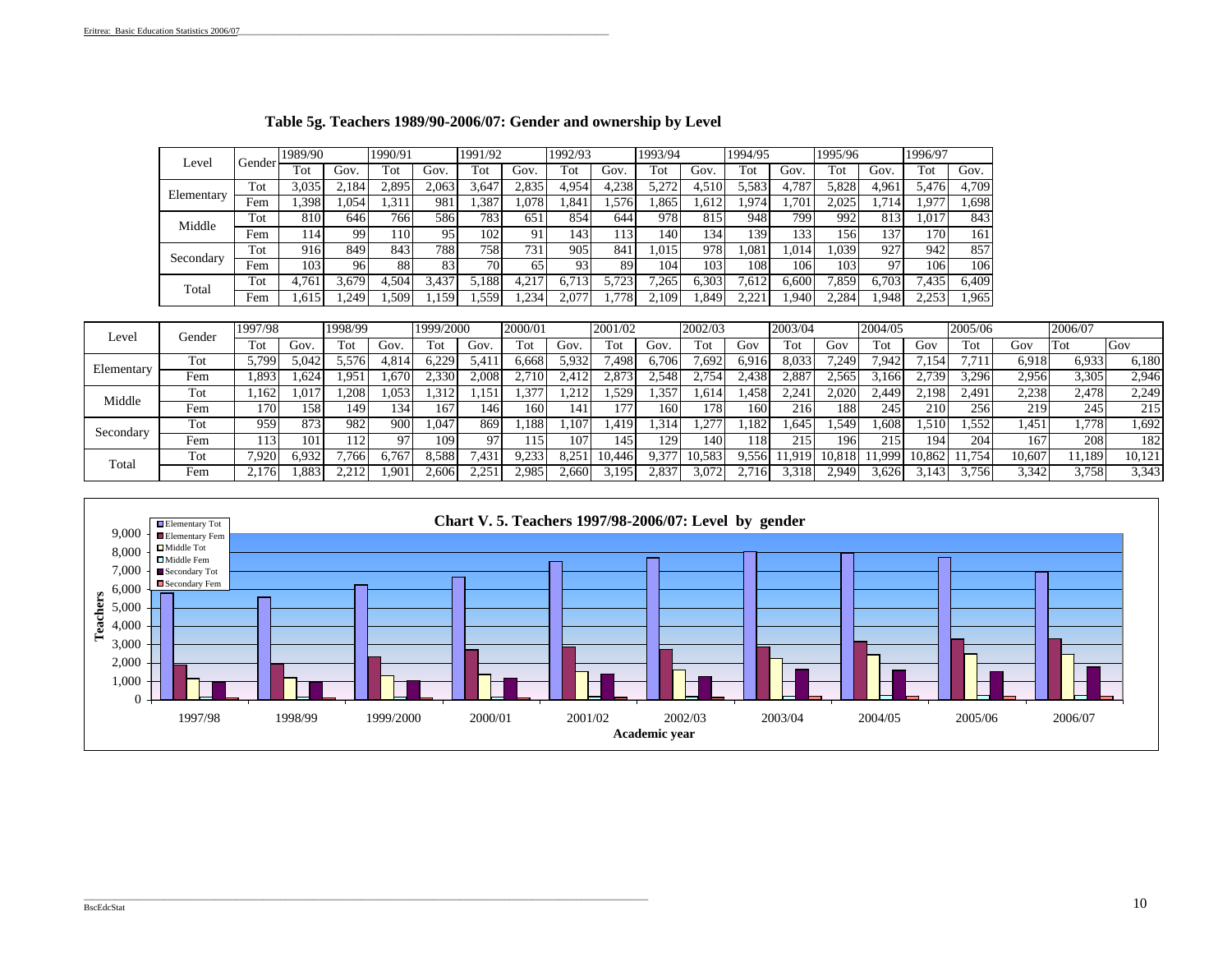

**Table 5h. Recruitment of teachers and administrative staff 2002-2005**

|      |     |              |     | Recruited       |     |                |                |      |       |
|------|-----|--------------|-----|-----------------|-----|----------------|----------------|------|-------|
| Year | TTI | Pre-Edu      | Exp | N.S             | Ū.G | U.N.S          | O.P            | O.T  | Total |
| 2002 | 887 |              | 102 | 12.             |     | 261            | . 69           |      | 1438  |
| 2003 | 880 | $\mathbf{H}$ | 85  | 34 <sub>1</sub> |     | $\overline{ }$ | $\overline{ }$ |      | 1341  |
| 2004 | 460 | 92           | 41. | 35 <sub>1</sub> |     | 321            |                | 1608 | 2932  |
| 2005 | 469 |              | 109 |                 |     |                | 108            |      | 686   |

O.P = others permanent Relea = released

N.S = national service O.T = others temporary Dom = domestic U.N.S = university service Unko = unkown For = foreign

Exp = Expatrates U.G = university gradutes Scho = Scholarship

for 2006/07 not reported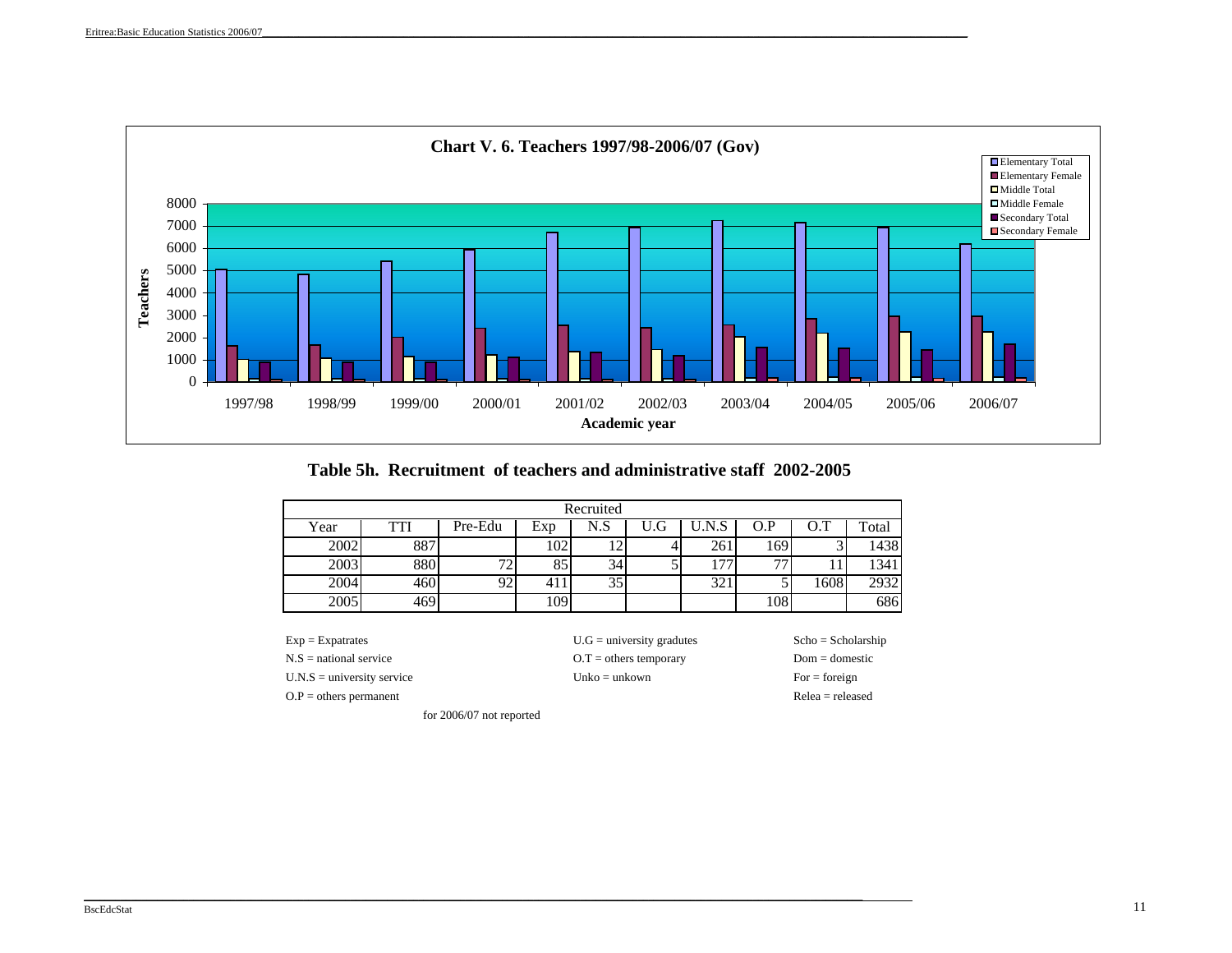# **3 Schools**

| 3.1 Pre school                 |     |
|--------------------------------|-----|
| 3.2 Elementary schools         |     |
| 3.3 Middle schools             | 223 |
| 3.4 Secondary schools          | 63  |
| 3.5 Special schools            |     |
| 3.6 Technical schools          |     |
| 3.7 Teacher training school    |     |
| 3.8 Literacy programme centres |     |

**Table 5i. Number of schools by program, 2006/07**



\_\_\_\_\_\_\_\_\_\_\_\_\_\_\_\_\_\_\_\_\_\_\_\_\_\_\_\_\_\_\_\_\_\_\_\_\_\_\_\_\_\_\_\_\_\_\_\_\_\_\_\_\_\_\_\_\_\_\_\_\_\_\_\_\_\_\_\_\_\_\_\_\_\_\_\_\_\_\_\_\_\_\_\_\_\_\_\_\_\_\_\_\_\_\_\_\_\_\_\_\_\_\_\_\_\_\_\_\_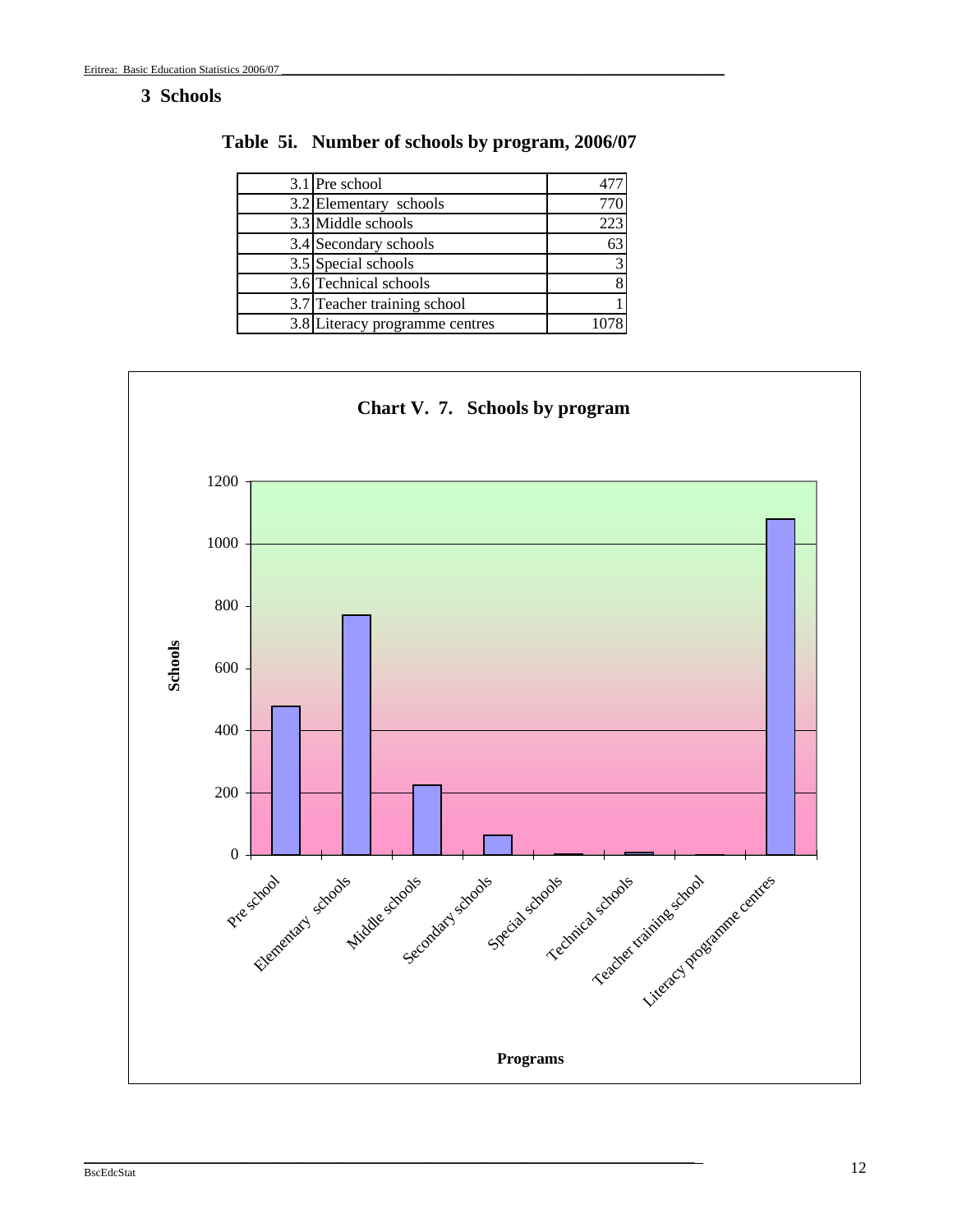- I

|            |          |         |                |                 | Table 5j. Schools by level and ownership, 1989/90-2006/07 (Gov & Non Gov) |     |                 |         |         |         |         |                 |         |         |         |         |         |         |         |
|------------|----------|---------|----------------|-----------------|---------------------------------------------------------------------------|-----|-----------------|---------|---------|---------|---------|-----------------|---------|---------|---------|---------|---------|---------|---------|
| Level      | Owner    |         | Pre-liberation |                 |                                                                           |     |                 |         |         |         |         | Post Liberation |         |         |         |         |         |         |         |
|            |          | 1989/90 | 1990/91        | 1991/92         | 1992/93                                                                   |     | 1993/94 1994/95 | 1995/96 | 1996/97 | 1997/98 | 1998/99 | 1999/00         | 2000/01 | 2001/02 | 2002/03 | 2003/04 | 2004/05 | 2005/06 | 2006/07 |
|            | Gov.     | 141     | 137            | 258             | 342                                                                       | 385 | 405             | 442     | 452     | 489     | 495     | 557             | 579     | 610     | 659     | 675     | 682     | 681     | 689     |
| Elementary | Non-Gov. | -80     | 77             | 123             | 105                                                                       | 106 | 105             | 95      | 97      | 96      | 98      | 98              | 88      | 85      | 84      | 82      | 82      | 82      | 81      |
|            | Tot      | 221     | 214            | 381             | 447                                                                       | 491 | 510             | 537     | 549     | 585     | 593     | 655             | 667     | 695     | 743     | 757     | 764     | 763     | 770     |
|            | Gov.     | 37      | 37             | 47              | 46                                                                        | 55  | 68              | 72      | 75      | 86      | 88      | 109             | 120     | 130     | 145     | 164     | 182     | 191     | 195     |
| Middle     | Non-Gov. | 21      | 22             | 18              | 25                                                                        | 26  | 20              | 23      | 24      | 25      | 22      | 22              | 22      | 22      | 22      | 22      | 23      | 25      | 28      |
|            | Tot      | 58      | 59             | 65              | 71                                                                        | 81  | 88              | 95      | 99      | 111     | 110     | 131             | 142     | 152     | 167     | 186     | 205     | 216     | 223     |
|            | Gov.     | 13      | 16             | <b>20</b>       | 20                                                                        | 27  | 27              | 29      | 31      | 31      | 32      | 33              | 37      | 38      | 40      | 39      | 52      | 54      | 56      |
| Secondary  | Non-Gov. |         |                |                 |                                                                           |     | h               |         |         |         |         |                 |         |         |         |         |         |         |         |
|            | Tot      |         | 19             | 25 <sub>1</sub> | 27                                                                        | 33  | 33              | 36      | 38      | 38      | 37      | 38              | 43      | 44      | 46      | 45      | 58      | 60      | 63      |
|            | Gov.     |         |                |                 |                                                                           |     |                 |         |         |         |         |                 |         |         |         |         |         |         | 61      |
| Technical  | Non-Gov. |         |                |                 |                                                                           |     |                 |         |         |         |         |                 |         |         |         |         |         |         |         |
|            | Tot      |         |                |                 |                                                                           |     |                 |         |         |         |         |                 | 10      | 10      | 10      | 10      | 10      |         | 81      |
|            |          |         |                |                 |                                                                           |     |                 |         |         |         |         |                 |         |         |         |         |         |         |         |

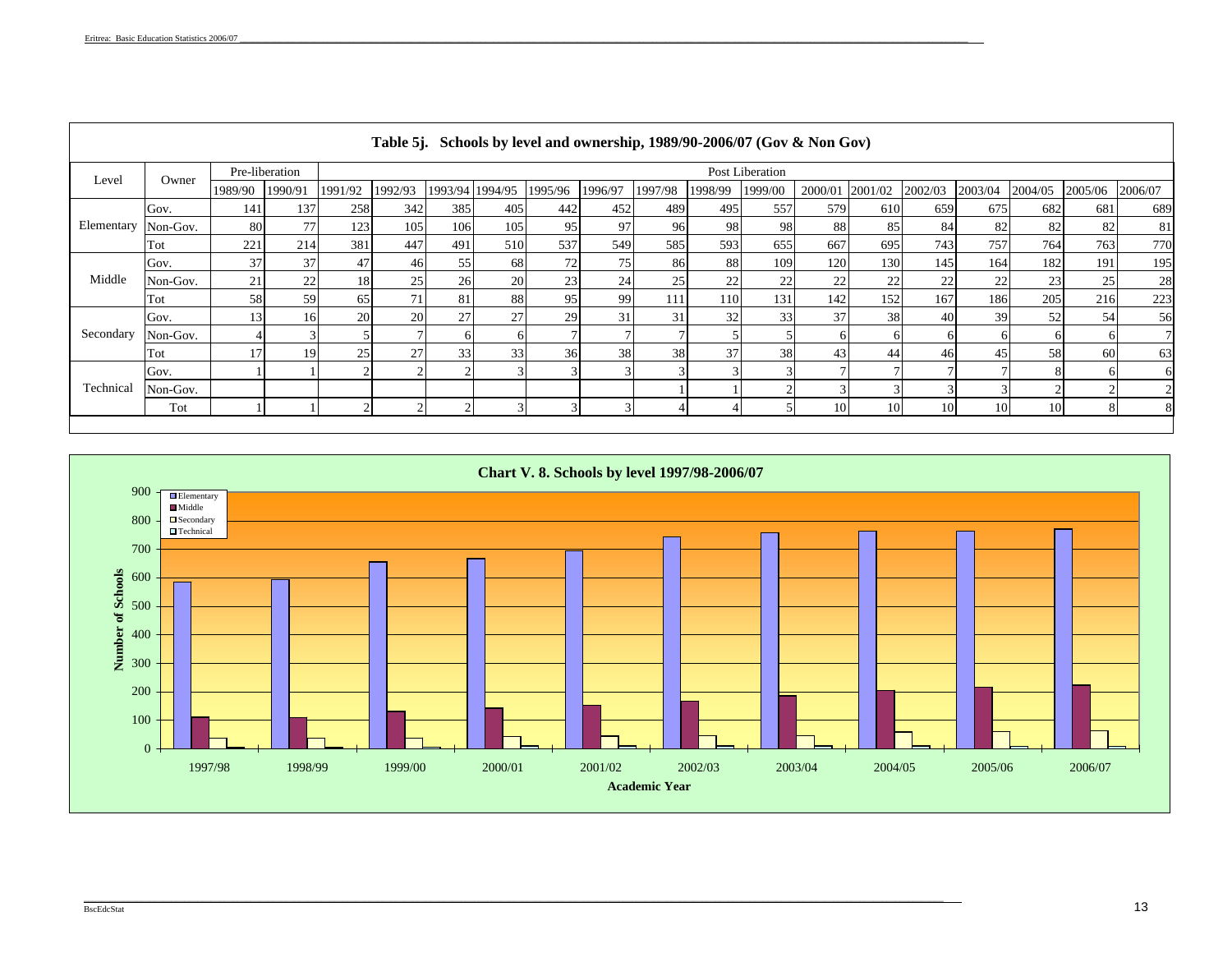### **4. Participation rates (Gross national average) 2006/07**

| 4.1 Pre-school       | 22.04% |
|----------------------|--------|
| 4.2 Elementary Level | 66.67% |
| 4.3 Middle Level     | 45.28% |
| 4.4 Secondary Level  | 21.35% |

### **Table 5k. Overall summary (participation)**

A closer look into detailed statistical tables in essential indicators reveals

\_\_\_\_\_\_\_\_\_\_\_\_\_\_\_\_\_\_\_\_\_\_\_\_\_\_\_\_\_\_\_\_\_\_\_\_\_\_\_\_\_\_\_\_\_\_\_\_\_\_\_\_\_\_\_\_\_\_\_\_\_\_\_\_\_\_\_\_\_\_\_\_\_\_\_\_\_\_\_\_\_\_\_\_\_\_\_\_\_\_\_\_\_\_\_\_\_\_\_\_\_\_\_\_\_\_\_\_\_\_

significant differences of participation rates among the regions.

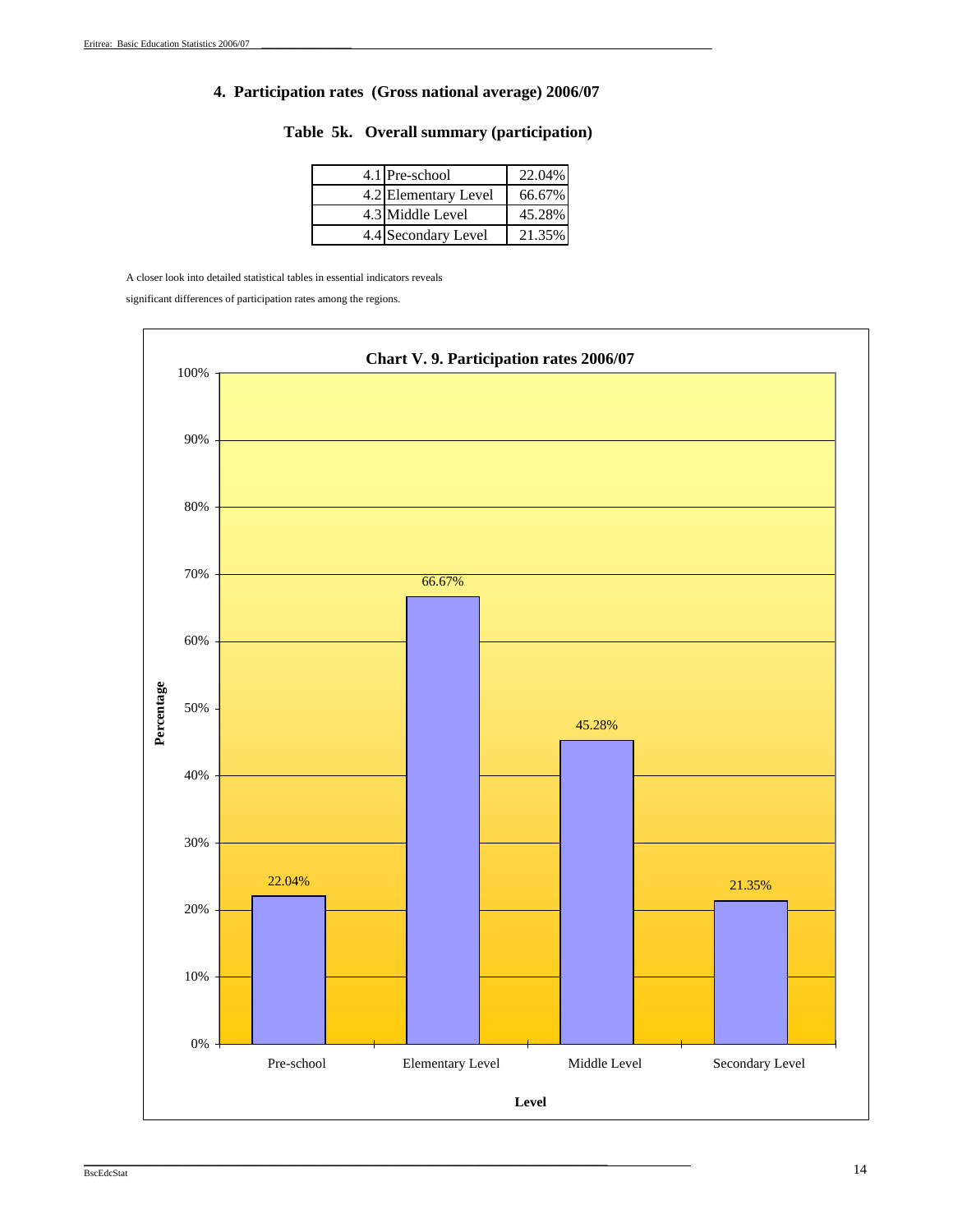#### **VI. Schools**

|                                                                                                                     |     |         |    |     |            |    |       |           |                |           |                |              |          |          | Table 6a. Schools: Level and ownership by Region (Rural & urban), 2006/07         |                |                |  |
|---------------------------------------------------------------------------------------------------------------------|-----|---------|----|-----|------------|----|-------|-----------|----------------|-----------|----------------|--------------|----------|----------|-----------------------------------------------------------------------------------|----------------|----------------|--|
| Region<br>Grand Total<br>$1-5$ 6-8 9-12 1-5 6-8<br>1201<br>42<br>Anseba<br>227<br>59I<br>Debub<br>34<br>Deb Keih B. |     |         |    |     | Government |    |       | Mission   |                |           | Awkaf          |              |          |          | Dom.Community                                                                     |                | For.Community  |  |
|                                                                                                                     |     |         |    |     |            |    |       |           |                |           |                |              |          |          | $9-12$   1 - 5   6 - 8   9 - 12   1 - 5   6 - 8   9 - 12   1 - 5   6 - 8   9 - 12 |                | $1-5$ 6-8 9-12 |  |
|                                                                                                                     |     |         | 8  | 89  | 33         |    | 25    |           |                |           |                |              |          |          |                                                                                   |                |                |  |
|                                                                                                                     |     |         | 17 | 205 | 49         | 15 | 21    | 10        |                |           | 0              | $\Omega$     | $\Omega$ | $\Omega$ |                                                                                   | $\Omega$       |                |  |
|                                                                                                                     |     |         |    | 32  |            |    |       |           |                |           | 0              | $\Omega$     |          |          |                                                                                   | $\Omega$       |                |  |
| Gash Barka                                                                                                          | 187 | 42      | 11 | 177 | 42         | 11 | 9     | $\Omega$  | $\Omega$       | $\Omega$  | $\Omega$       | $\Omega$     |          | $\Omega$ |                                                                                   | $\Omega$       | 0              |  |
| Maekel                                                                                                              | 104 | 37      | 18 | 90  | 29         | 14 |       | ↑         | າ              |           |                |              |          |          |                                                                                   | $\overline{c}$ |                |  |
| Sem Keih B.                                                                                                         | 98  | 34      | 61 | 96  | 33         | 6  |       |           |                |           | 0              | $\Omega$     | $\Omega$ | $\Omega$ |                                                                                   | $\Omega$       | 0              |  |
| Sawa                                                                                                                |     |         |    | 0   | 0          |    |       | $\Omega$  | $\Omega$       | $\Omega$  | $\Omega$       | $\Omega$     | $\Omega$ | $\Omega$ |                                                                                   | $\Omega$       | $\Omega$       |  |
| <b>Total</b>                                                                                                        |     | 770 223 | 63 | 689 | 195        |    | 56 61 | <b>20</b> | 5 <sup>1</sup> | <b>10</b> | $\overline{2}$ | $\mathbf{0}$ | 81       | $\Delta$ | 0                                                                                 | $\overline{2}$ | 2              |  |

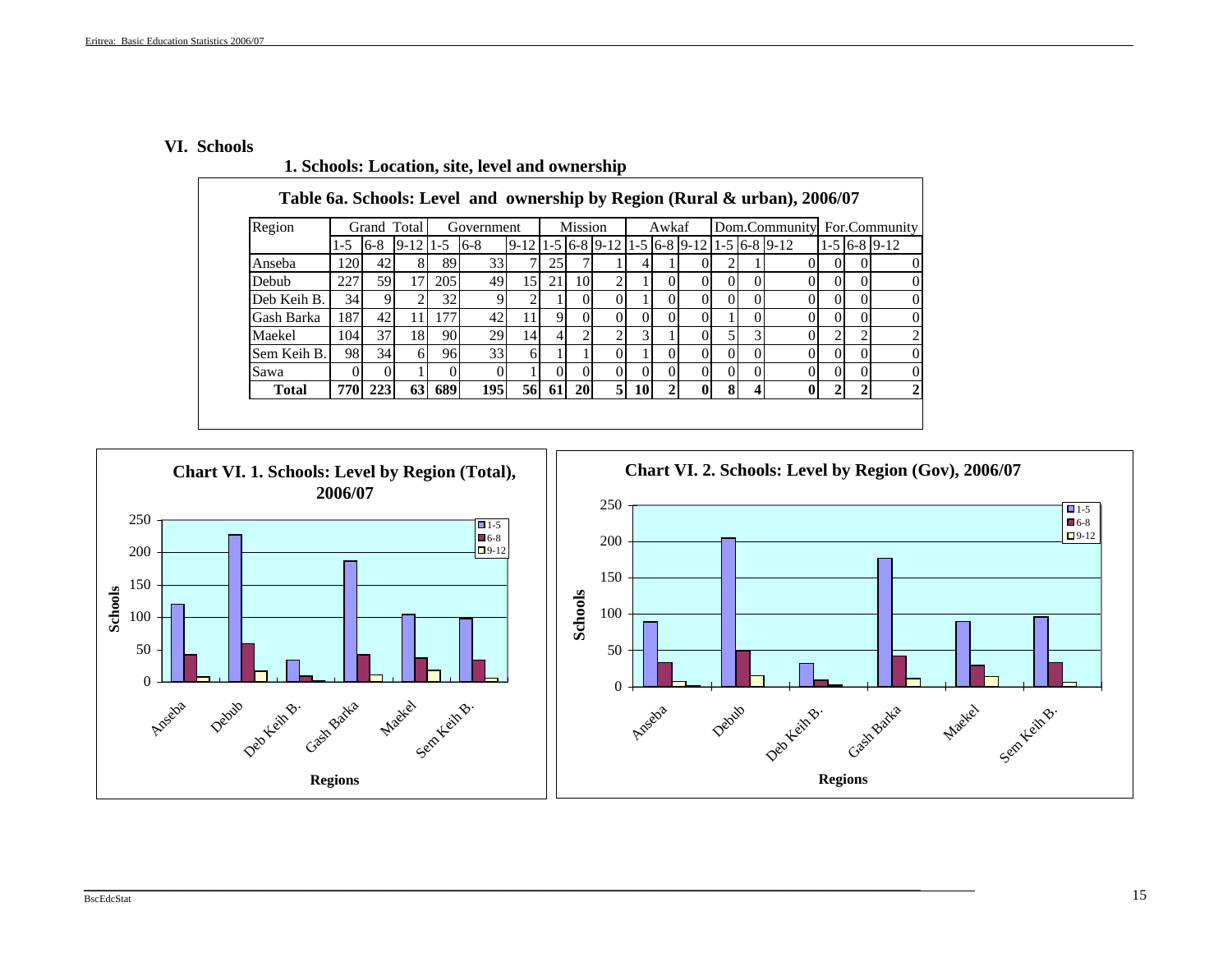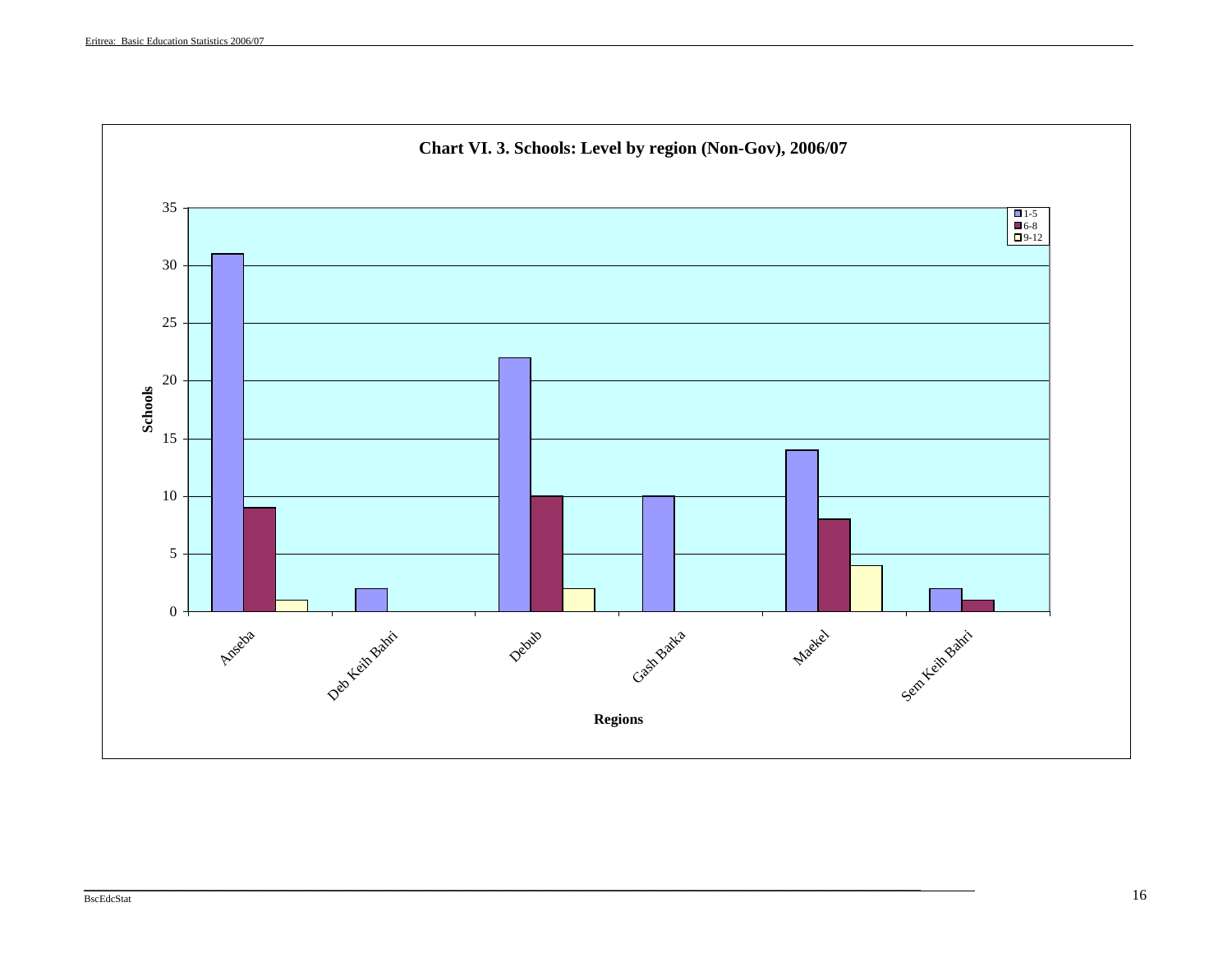

|              |            |         | Grand Total    |            | Government      |    |                | <b>Mission</b> |                |                | Awkaf    |                                                                 |          |          | Dom.Community |                |   | For.Community  |
|--------------|------------|---------|----------------|------------|-----------------|----|----------------|----------------|----------------|----------------|----------|-----------------------------------------------------------------|----------|----------|---------------|----------------|---|----------------|
| Region       | $1-5$      | $6 - 8$ | $9-12$   1-5   |            | $6 - 8$         |    |                |                |                |                |          | $9-12$ 1 - 5 6 - 8 9 - 12 1 - 5 6 - 8 9 - 12 1 - 5 6 - 8 9 - 12 |          |          |               |                |   | $1-5$ 6-8 9-12 |
| Anseba       | 26         | 10      | $\overline{4}$ | 14         | 41              | 3  |                | $\overline{4}$ |                | $\overline{3}$ |          | $\Omega$                                                        |          |          | 0             | $\Omega$       | 0 | 0              |
| Debub        | 38         | 24      | 13             | 27         | 17              | 11 | 10             | $\tau$         | $\overline{2}$ |                | $\Omega$ | $\Omega$                                                        | $\Omega$ | $\Omega$ | 0             | $\Omega$       | 0 | $\Omega$       |
| Deb-Keih-B.  | 9          |         |                |            |                 |    |                | $\Omega$       |                |                |          | 0I                                                              | $\Omega$ | $\Omega$ | 0             | $\Omega$       |   | 0              |
| Gash Barka   | 38         | 17      | $\tau$         | 34         | 17              | 7  | 41             | $\Omega$       | $\Omega$       | $\Omega$       | $\Omega$ | $\Omega$                                                        | $\Omega$ | $\Omega$ | $\Omega$      | $\Omega$       | 0 | ∩              |
| Maekel       | 54         | 23      | 14             | 41         | 15 <sup>1</sup> | 10 | $\overline{3}$ | $\overline{2}$ | 2              | $\overline{3}$ |          | $\Omega$                                                        |          | 3        |               | $\overline{c}$ |   |                |
| Sem Keih B.  | 39         | 16      | 5 <sub>l</sub> | 37         | 15              | 5  |                |                | $\Omega$       |                | $\Omega$ | $\overline{0}$                                                  | $\Omega$ | $\Omega$ | $\Omega$      | $\Omega$       | 0 | $\Omega$       |
| <b>Total</b> | <b>204</b> | 93      | 44             | <b>160</b> | 71              | 37 | <b>26</b>      | <b>14</b>      | 5 <sup>1</sup> | 9              | 2        | $\bf{0}$                                                        |          |          |               | $\mathbf{2}$   |   |                |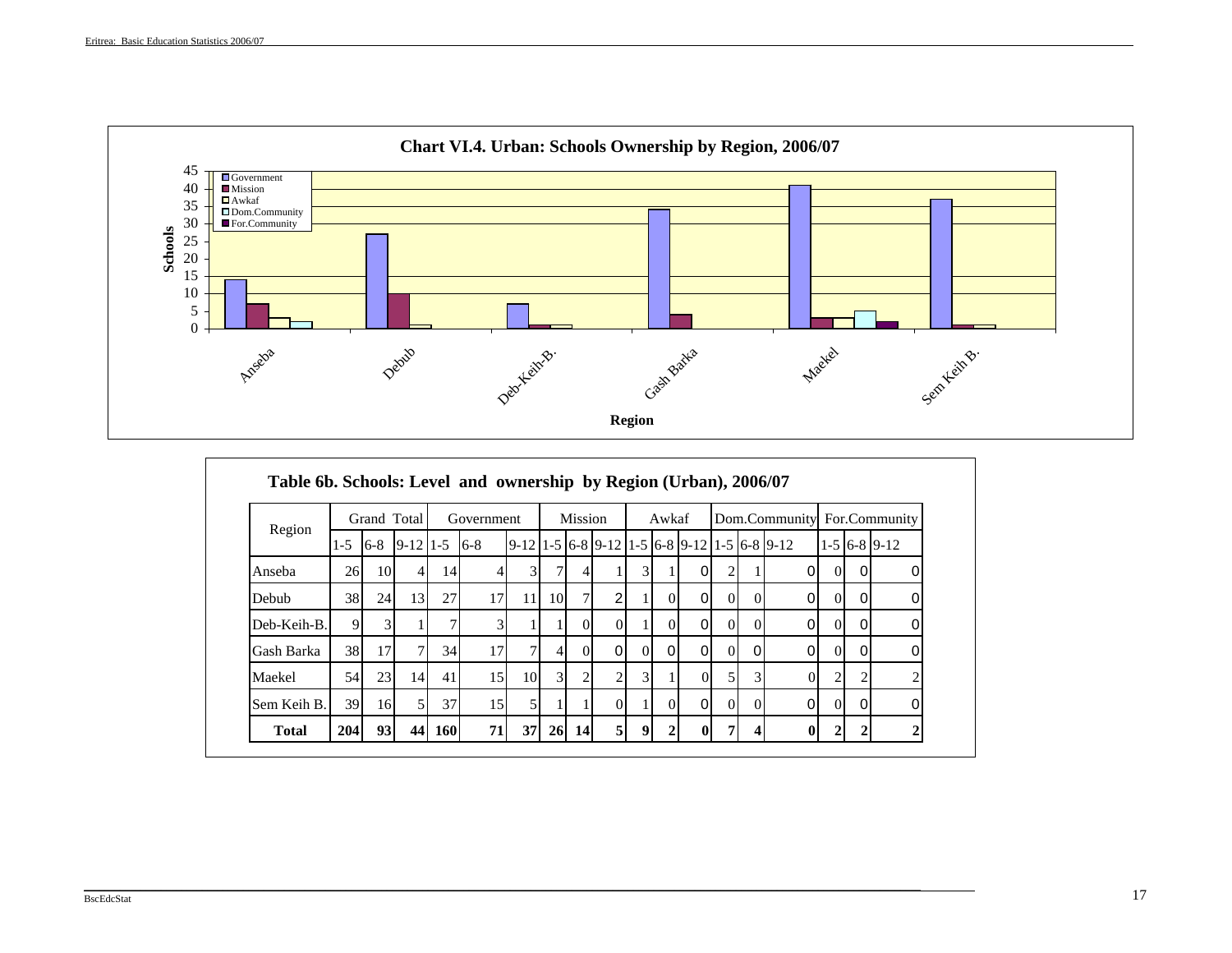| Region       |          | Grand total |                |              | Government |                                                                                   |          | Mission        |          |          | Awkaf    |                |          |              | Dom.Community For.Community |                |          |                |
|--------------|----------|-------------|----------------|--------------|------------|-----------------------------------------------------------------------------------|----------|----------------|----------|----------|----------|----------------|----------|--------------|-----------------------------|----------------|----------|----------------|
|              | $1 - 5$  | $6 - 8$     | $9-12$ 1-5     |              | $6 - 8$    | $9-12$   1 - 5   6 - 8   9 - 12   1 - 5   6 - 8   9 - 12   1 - 5   6 - 8   9 - 12 |          |                |          |          |          |                |          |              |                             |                |          | $1-5$ 6-8 9-12 |
| Anseba       | 94       | 32          |                | 75           | 29         | $\overline{4}$                                                                    | 18       | $\mathbf{3}$   | $\Omega$ |          |          | 0              | 0        | 0            |                             | $\Omega$       | $\Omega$ | $\overline{0}$ |
| Debub        | 189      | 35          | 4              | 178          | 32         | $\overline{4}$                                                                    | 11       | $\overline{3}$ | 0        | $\Omega$ | 0        | 0              | 0        | 0            | 0                           | $\Omega$       | $\Omega$ | $\overline{0}$ |
| Deb Keih B.  | 25       | 61          |                | 25           | 6          |                                                                                   | $\theta$ | $\Omega$       | $\Omega$ | $\Omega$ | $\Omega$ | $\overline{0}$ | $\Omega$ | $\mathbf{0}$ | $\Omega$                    | $\overline{0}$ | $\Omega$ | $\overline{0}$ |
| Gash-Barka   | 149      | 25          | $\overline{4}$ | 143          | 25         | 41                                                                                | 5        | $\Omega$       | 0        | $\Omega$ | 0        | 0              |          | $\Omega$     |                             | $\Omega$       | $\Omega$ | $\overline{0}$ |
| Maekel       | 50       | 14          |                | 49           | 14         | $\overline{4}$                                                                    |          | $\Omega$       | 0        | $\Omega$ | $\Omega$ | $\Omega$       | 0        | $\Omega$     | 0                           | $\Omega$       | $\Omega$ | $\overline{0}$ |
| Sem-Keih-B   | 59       | 18          |                | 59           | 18         |                                                                                   | $\theta$ | $\Omega$       | 0        | $\Omega$ | $\Omega$ | $\Omega$       | $\Omega$ | $\Omega$     | $\Omega$                    | $\Omega$       | $\Omega$ | $\overline{0}$ |
| Sawa         | $\Omega$ | 0           |                | $\mathbf{0}$ | $\Omega$   |                                                                                   | $\theta$ |                | 0        | $\theta$ | $\Omega$ | $\Omega$       | 0        | $\Omega$     |                             | $\Omega$       | $\Omega$ | $\overline{0}$ |
| <b>Total</b> | 566      | 130         | 19             | 529          | 124        | 19                                                                                | 35       | 6              | $\bf{0}$ |          | $\theta$ | $\mathbf{0}$   |          | 0            | 0                           | 0              | 0        | $\bf{0}$       |

# **Table 6c. Schools: Level and ownershi p b y Re gion (Rural), 2006/07**

**Chart VI. 5. Rural: Schools ownership by Region, 2006/07**

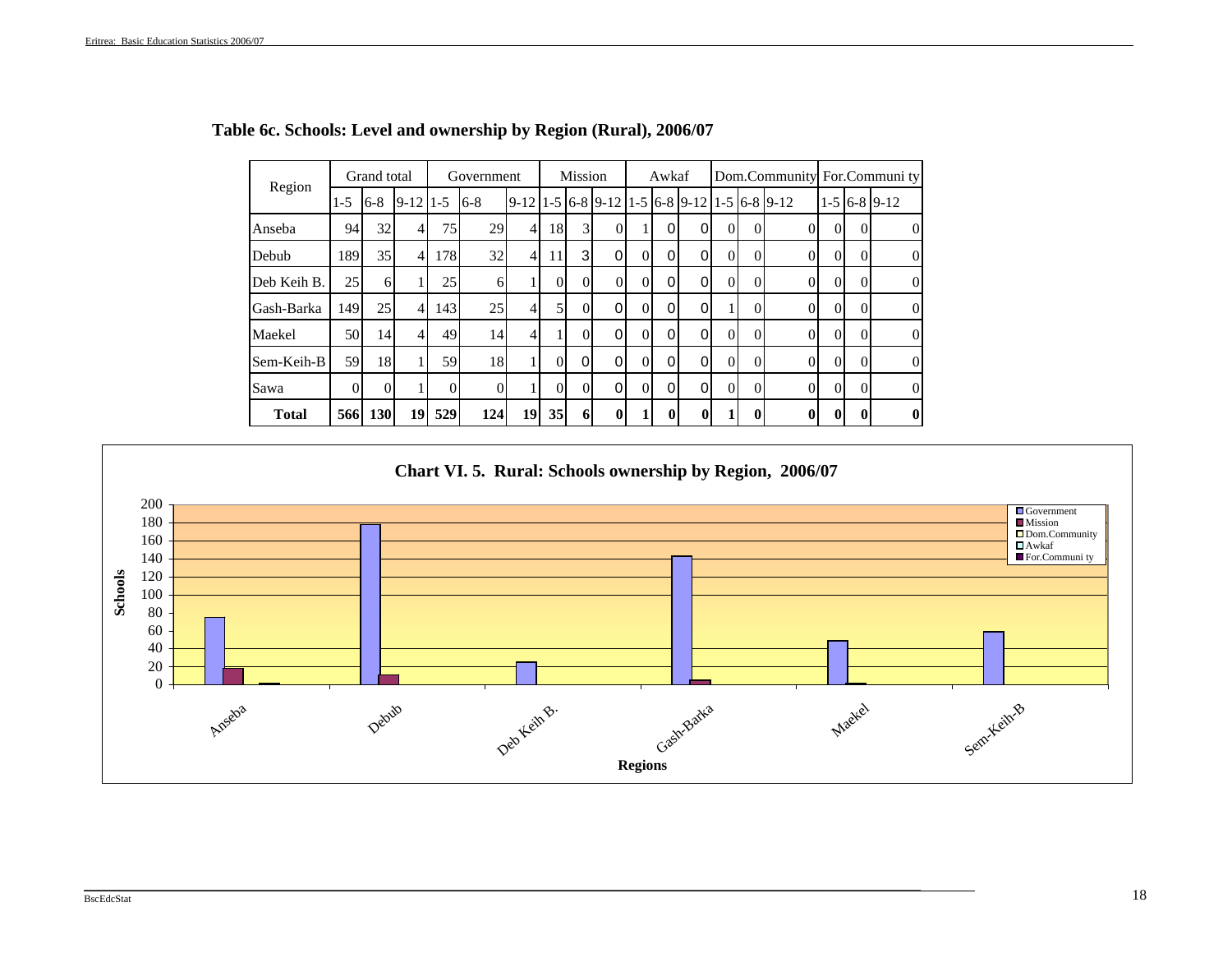|              |       |                                        |                                          |                                                                | Government     |                                               |                                         |                               |                                        | Mission          |                         |                                          |                                                         | Awkaf                          |                                          |                               |                                      | Dom.Community                                                  |               |                                               |                                                |                               |                                             | For.Community                                 |                |                   |                                               |
|--------------|-------|----------------------------------------|------------------------------------------|----------------------------------------------------------------|----------------|-----------------------------------------------|-----------------------------------------|-------------------------------|----------------------------------------|------------------|-------------------------|------------------------------------------|---------------------------------------------------------|--------------------------------|------------------------------------------|-------------------------------|--------------------------------------|----------------------------------------------------------------|---------------|-----------------------------------------------|------------------------------------------------|-------------------------------|---------------------------------------------|-----------------------------------------------|----------------|-------------------|-----------------------------------------------|
| Region       | G.Tot | $\sqrt{2}$<br>$\overline{\phantom{0}}$ | ${}^{\circ}$<br>$\overline{\phantom{0}}$ | $\sim$<br>$\overline{\phantom{0}}$<br>$\overline{\phantom{0}}$ | $\infty$<br>P, | $\sim$<br>$\overline{\phantom{0}}$<br>$\circ$ | $\sim$<br>$\overline{\phantom{0}}$<br>Ó | n<br>$\overline{\phantom{0}}$ | $^{\circ}$<br>$\overline{\phantom{0}}$ | $\sim$<br>I<br>I | ${}^{\circ}$<br>Ó       | $\sim$<br>$\overline{\phantom{0}}$<br>Ö. | $\mathbf{\sim}$<br>$\overline{\phantom{0}}$<br>$\sigma$ | S.<br>$\overline{\phantom{0}}$ | ${}^{\circ}$<br>$\overline{\phantom{0}}$ | n<br>$\overline{\phantom{0}}$ | $\infty$<br>$\overline{\phantom{0}}$ | $\sim$<br>$\overline{\phantom{0}}$<br>$\overline{\phantom{0}}$ | $\infty$<br>Ó | $\sim$<br>$\overline{\phantom{0}}$<br>$\circ$ | $\sim$<br>$\overline{\phantom{0}}$<br>$\sigma$ | n<br>$\overline{\phantom{0}}$ | $\infty$<br>- 1<br>$\overline{\phantom{0}}$ | $\mathbf{\Omega}$<br>$\overline{\phantom{0}}$ | $\infty$<br>P, | $\sim$<br>$\circ$ | $\sim$<br>$\overline{\phantom{0}}$<br>$\circ$ |
| Anseba       | 133   | 66                                     | 23                                       |                                                                |                |                                               |                                         | 19                            |                                        |                  |                         | $\Omega$                                 | $\overline{0}$                                          |                                |                                          |                               |                                      |                                                                |               |                                               | $\Omega$                                       |                               | $\overline{0}$                              |                                               | $\overline{0}$ |                   | $\Omega$                                      |
| Debub        | 261   | 182                                    | 20                                       |                                                                | 19             |                                               |                                         | 13 <sup>l</sup>               |                                        |                  |                         |                                          |                                                         |                                |                                          |                               | $^{\prime}$                          |                                                                |               |                                               | $\Omega$                                       |                               | $\Omega$                                    |                                               | $\Omega$       |                   | $\Omega$                                      |
| Deb Keih B.  | 38    | 26                                     | 6                                        |                                                                |                |                                               |                                         |                               |                                        |                  |                         |                                          | $\Omega$                                                |                                |                                          |                               | $\Omega$                             |                                                                |               |                                               | $\Omega$                                       |                               | $\Omega$                                    |                                               | $\Omega$       |                   | $\Omega$                                      |
| Gash Barka   | 205   | 151                                    | 26                                       |                                                                |                |                                               |                                         |                               |                                        |                  |                         | 0                                        | $\Omega$                                                |                                |                                          |                               | 0                                    |                                                                |               |                                               | $\Omega$                                       |                               | $\Omega$                                    |                                               | $\Omega$       |                   | $\Omega$                                      |
| Maekel       | 137   | 78                                     |                                          |                                                                |                |                                               | 13                                      |                               |                                        |                  |                         | $\Omega$                                 |                                                         |                                |                                          |                               |                                      |                                                                |               |                                               | $\Omega$                                       |                               | $\Omega$                                    |                                               |                |                   |                                               |
| Sem Keih B.  | 107   | 70                                     | 25                                       |                                                                |                |                                               |                                         |                               |                                        |                  |                         | $\Omega$                                 | $\Omega$                                                |                                |                                          |                               | 0                                    |                                                                |               |                                               | $\Omega$                                       |                               | $\Omega$                                    |                                               | $\Omega$       |                   | $\Omega$                                      |
| Sawa         |       |                                        | $\Omega$                                 |                                                                | $\Omega$       |                                               |                                         |                               | $\Omega$                               |                  |                         | $\Omega$                                 | $\Omega$                                                |                                |                                          |                               | $\Omega$                             |                                                                |               |                                               | $\Omega$                                       |                               | $\Omega$                                    |                                               | $\Omega$       |                   | $\Omega$                                      |
| <b>Total</b> | 882   | 573                                    | 111                                      | $\leq$                                                         | 53             | 26                                            | 25                                      | 45                            | 14                                     |                  | $\overline{\mathbf{a}}$ |                                          | $\overline{2}$                                          | $\mathbf{R}$                   | $\gamma$                                 | ΔI                            |                                      |                                                                | $\mathbf{0}$  | $\Omega$                                      | $\mathbf{0}$                                   |                               | $\mathbf{0}$                                |                                               |                |                   |                                               |
|              |       |                                        |                                          |                                                                |                |                                               |                                         |                               |                                        |                  |                         |                                          |                                                         |                                |                                          |                               |                                      |                                                                |               |                                               |                                                |                               |                                             |                                               |                |                   |                                               |

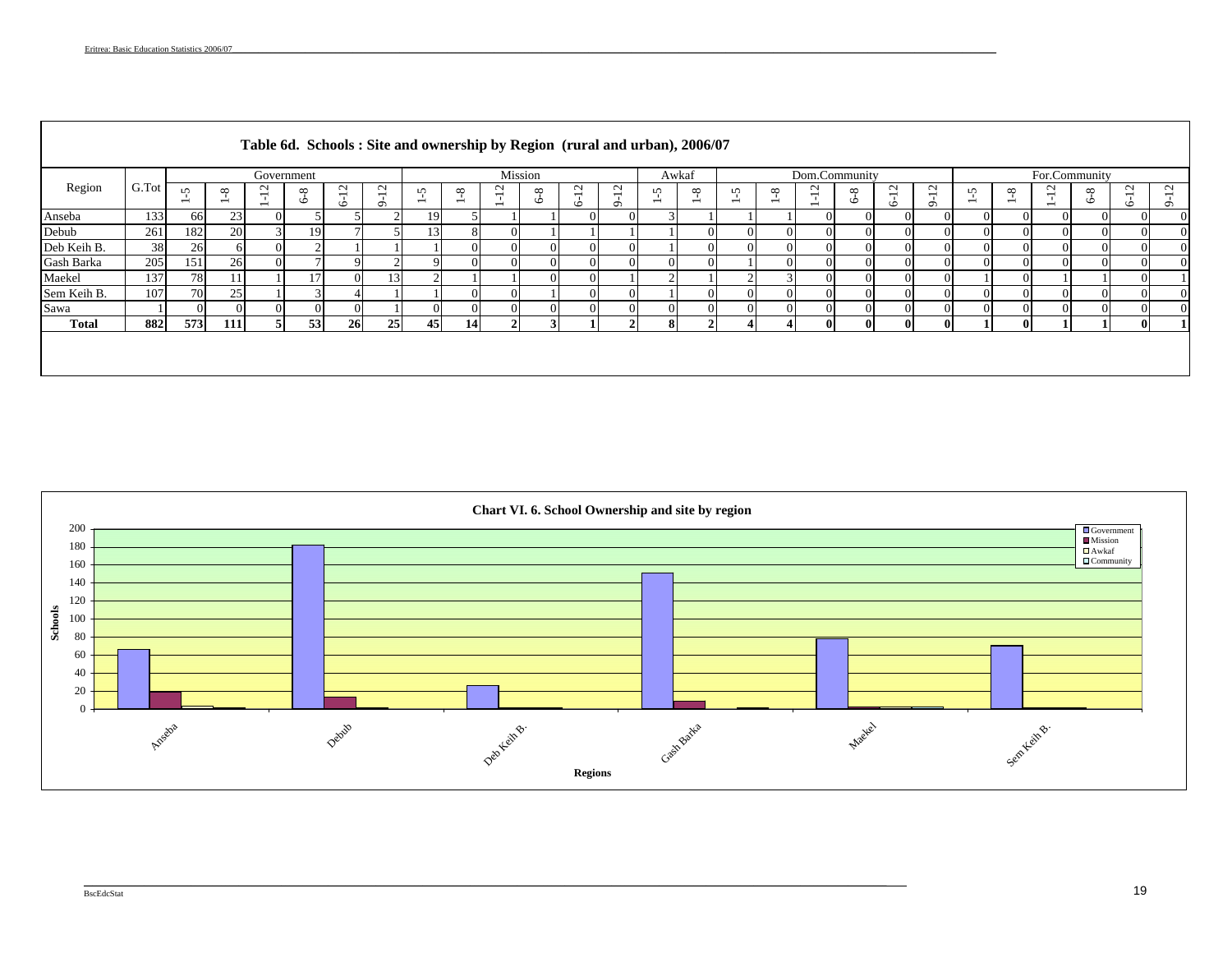|              |       |                                        |                                          |                                         | Table 6e. Schools: Site and ownership by Region ( Urban), 2006/07 |                            |                                                |                               |                                      |                                                                |               |                           |          |                                        |                                          |                               |                                      |                                                                |                     |                                                        |              |   |                                      |               |                         |                   |                                                |
|--------------|-------|----------------------------------------|------------------------------------------|-----------------------------------------|-------------------------------------------------------------------|----------------------------|------------------------------------------------|-------------------------------|--------------------------------------|----------------------------------------------------------------|---------------|---------------------------|----------|----------------------------------------|------------------------------------------|-------------------------------|--------------------------------------|----------------------------------------------------------------|---------------------|--------------------------------------------------------|--------------|---|--------------------------------------|---------------|-------------------------|-------------------|------------------------------------------------|
|              |       |                                        |                                          |                                         | Government                                                        |                            |                                                |                               |                                      | Mission                                                        |               |                           |          |                                        | Awkaf                                    |                               |                                      |                                                                | Dom.Community       |                                                        |              |   |                                      | For.Community |                         |                   |                                                |
| Region       | G.Tot | $\sqrt{ }$<br>$\overline{\phantom{0}}$ | ${}^{\circ}$<br>$\overline{\phantom{0}}$ | $\sim$<br>-<br>$\overline{\phantom{0}}$ | ${}^{\circ}$<br>$\circ$                                           | $\mathbf{\sim}$<br>$\circ$ | $\sim$<br>$\overline{\phantom{0}}$<br>$\sigma$ | n<br>$\overline{\phantom{0}}$ | $\infty$<br>$\overline{\phantom{0}}$ | $\sim$<br>$\overline{\phantom{0}}$<br>$\overline{\phantom{0}}$ | $\infty$<br>Ó | $\overline{c}$<br>$\circ$ |          | $\sqrt{2}$<br>$\overline{\phantom{0}}$ | ${}^{\circ}$<br>$\overline{\phantom{0}}$ | n<br>$\overline{\phantom{0}}$ | $\infty$<br>$\overline{\phantom{0}}$ | $\sim$<br>$\overline{\phantom{0}}$<br>$\overline{\phantom{0}}$ | $\infty$<br>$\circ$ | $\mathbf{\sim}$<br>$\overline{\phantom{0}}$<br>$\circ$ | ₫<br>⌒       | n | $\infty$<br>$\overline{\phantom{0}}$ | $\sim$        | ${}^{\circ}$<br>$\circ$ | $\sim$<br>$\circ$ | $\sim$<br>$\overline{\phantom{a}}$<br>$\sigma$ |
| Anseba       | 34    | 14                                     |                                          | $\Omega$                                |                                                                   |                            |                                                |                               |                                      |                                                                |               |                           | $\Omega$ |                                        |                                          |                               |                                      |                                                                |                     |                                                        |              |   |                                      |               |                         |                   | $\Omega$                                       |
| Debub        | 58    | 24                                     |                                          | $\Omega$                                |                                                                   |                            |                                                |                               |                                      |                                                                |               |                           |          |                                        | $\Omega$                                 |                               | $^{\circ}$                           |                                                                |                     |                                                        |              |   |                                      |               |                         |                   | $\Omega$                                       |
| Deb Keih B.  |       |                                        |                                          | $\Omega$                                |                                                                   | $\Omega$                   |                                                |                               | $\Omega$                             |                                                                |               |                           | $\Omega$ |                                        | $\Omega$                                 |                               | $\Omega$                             |                                                                |                     |                                                        |              |   |                                      |               | $^{\circ}$              |                   | $\Omega$                                       |
| Gash-Barka   | 50    | 27                                     |                                          | $\Omega$                                |                                                                   |                            |                                                |                               | $\Omega$                             |                                                                |               |                           | $\Omega$ |                                        | $\Omega$                                 |                               | $\Omega$                             |                                                                |                     |                                                        |              |   |                                      |               | $\Omega$                |                   | $\Omega$                                       |
| Maekel       | 78    | 38                                     |                                          |                                         |                                                                   | $\Omega$                   |                                                |                               |                                      |                                                                |               |                           |          |                                        |                                          |                               |                                      |                                                                |                     |                                                        |              |   |                                      |               |                         |                   |                                                |
| Sem Keih B.  | 48    | 29                                     |                                          |                                         |                                                                   |                            |                                                |                               | $\Omega$                             |                                                                |               |                           | 0        |                                        |                                          |                               | $\Omega$                             |                                                                |                     |                                                        |              |   |                                      |               |                         |                   | $\Omega$                                       |
| <b>Total</b> | 279   | 137                                    | 22                                       |                                         | 32                                                                | <b>16</b>                  | <b>20</b>                                      | 15 <sup>1</sup>               | $\mathbf{o}$                         |                                                                |               |                           |          |                                        |                                          |                               |                                      |                                                                |                     |                                                        | $\mathbf{u}$ |   | $\mathbf{u}$                         |               |                         |                   |                                                |
|              |       |                                        |                                          |                                         |                                                                   |                            |                                                |                               |                                      |                                                                |               |                           |          |                                        |                                          |                               |                                      |                                                                |                     |                                                        |              |   |                                      |               |                         |                   |                                                |

|              |      |                                      |                                      |                                                                |                         |                   |                                                |                               |                                          |                                                                |                     |                                               |                                               | Table 6f. Schools: Site and Ownership by Region (Rural) 2006/07 |                                      |                                    |          |                                                                |               |                                               |                                               |                               |                                      |                          |                   |                                         |             |
|--------------|------|--------------------------------------|--------------------------------------|----------------------------------------------------------------|-------------------------|-------------------|------------------------------------------------|-------------------------------|------------------------------------------|----------------------------------------------------------------|---------------------|-----------------------------------------------|-----------------------------------------------|-----------------------------------------------------------------|--------------------------------------|------------------------------------|----------|----------------------------------------------------------------|---------------|-----------------------------------------------|-----------------------------------------------|-------------------------------|--------------------------------------|--------------------------|-------------------|-----------------------------------------|-------------|
|              |      |                                      |                                      | Government                                                     |                         |                   |                                                |                               |                                          | Mission                                                        |                     |                                               |                                               | Awkaf                                                           |                                      |                                    |          | Dom.Community                                                  |               |                                               |                                               |                               |                                      | For.Community            |                   |                                         |             |
| Region       | G.To | <b>S</b><br>$\overline{\phantom{0}}$ | $\infty$<br>$\overline{\phantom{0}}$ | $\sim$<br>$\overline{\phantom{0}}$<br>$\overline{\phantom{0}}$ | ${}^{\circ}$<br>$\circ$ | $\sim$<br>$\circ$ | $\sim$<br>$\overline{\phantom{0}}$<br>$\sigma$ | n<br>$\overline{\phantom{0}}$ | ${}^{\circ}$<br>$\overline{\phantom{0}}$ | $\sim$<br>$\overline{\phantom{0}}$<br>$\overline{\phantom{a}}$ | $\infty$<br>$\circ$ | $\sim$<br>$\overline{\phantom{0}}$<br>$\circ$ | $\sim$<br>$\overline{\phantom{0}}$<br>$\circ$ | S.<br>$\overline{\phantom{0}}$                                  | $\infty$<br>$\overline{\phantom{0}}$ | $\sim$<br>$\overline{\phantom{0}}$ | $\infty$ | $\sim$<br>$\overline{\phantom{0}}$<br>$\overline{\phantom{0}}$ | $\infty$<br>Ó | $\sim$<br>$\overline{\phantom{0}}$<br>$\circ$ | $\sim$<br>$\overline{\phantom{0}}$<br>$\circ$ | n<br>$\overline{\phantom{0}}$ | $\infty$<br>$\overline{\phantom{0}}$ | $\overline{\phantom{0}}$ | ${}^{\circ}$<br>Ó | $\sim$<br>$\overline{\phantom{0}}$<br>∾ | $\sim$<br>െ |
| Anseba       | 101  | 52                                   | 23                                   | $\Omega$                                                       |                         |                   |                                                | 15                            |                                          |                                                                | $\Omega$            |                                               | $\Omega$                                      |                                                                 |                                      |                                    |          | $\Omega$                                                       |               |                                               |                                               | $\Omega$                      |                                      | $\Omega$                 |                   | $\overline{0}$                          | $\Omega$    |
| Debub        | 202  | 158                                  |                                      |                                                                |                         |                   |                                                |                               |                                          |                                                                |                     |                                               |                                               | $\Omega$                                                        |                                      | $\Omega$                           |          | $\Omega$                                                       |               |                                               |                                               | $\Omega$                      |                                      |                          |                   | $\Omega$                                |             |
| Deb-Keih-B.  | 27   | 21                                   |                                      | $\Omega$                                                       |                         |                   |                                                | $^{\prime}$                   |                                          |                                                                |                     |                                               |                                               | $\Omega$                                                        |                                      | $\Omega$                           |          | $\Omega$                                                       |               |                                               |                                               | $^{\prime}$                   |                                      |                          |                   | $\Omega$                                |             |
| Gash-Barka   | 154  | 124                                  | 19                                   | $\Omega$                                                       |                         |                   |                                                |                               | $\Omega$                                 |                                                                |                     |                                               |                                               | $\Omega$                                                        |                                      | $\Omega$                           |          | $\Omega$                                                       |               |                                               |                                               | $\Omega$                      | $\Omega$                             | $\Omega$                 |                   | $\Omega$                                | $\Omega$    |
| Maekel       | 59   | 40                                   |                                      | $\Omega$                                                       |                         |                   |                                                |                               | $\Omega$                                 |                                                                |                     |                                               |                                               | $\Omega$                                                        |                                      | $\Omega$                           |          | $\Omega$                                                       |               |                                               |                                               | $\Omega$                      |                                      |                          |                   | $\Omega$                                | $\Omega$    |
| Sem-Keih-B.  | 59   | 41                                   |                                      |                                                                |                         | $\Omega$          |                                                | $\Omega$                      | -01                                      |                                                                |                     |                                               |                                               | $\Omega$                                                        |                                      | $\Omega$                           |          | $\Omega$                                                       |               |                                               |                                               | $\Omega$                      |                                      | $\Omega$                 |                   | $\Omega$                                | $\Omega$    |
| Sawa         |      |                                      |                                      | $\Omega$                                                       |                         | $\Omega$          |                                                | $\Omega$                      | $\Omega$                                 |                                                                |                     |                                               |                                               | $\Omega$                                                        |                                      | $\Omega$                           |          | $\Omega$                                                       |               |                                               |                                               | $\Omega$                      | $\Omega$                             | $\Omega$                 |                   | $\Omega$                                | $\Omega$    |
| <b>Total</b> | 603  | 436                                  | 89                                   | $\boldsymbol{\mathcal{A}}$                                     | 21                      | 10                |                                                | 30 <sup>°</sup>               |                                          |                                                                |                     |                                               | $\bf{0}$                                      |                                                                 |                                      |                                    |          | $\bf{0}$                                                       |               | $\mathbf{u}$                                  |                                               | $\mathbf{0}$                  | $\mathbf{0}$                         | $\mathbf{0}$             | -01               | $\bf{0}$                                | -01         |
|              |      |                                      |                                      |                                                                |                         |                   |                                                |                               |                                          |                                                                |                     |                                               |                                               |                                                                 |                                      |                                    |          |                                                                |               |                                               |                                               |                               |                                      |                          |                   |                                         |             |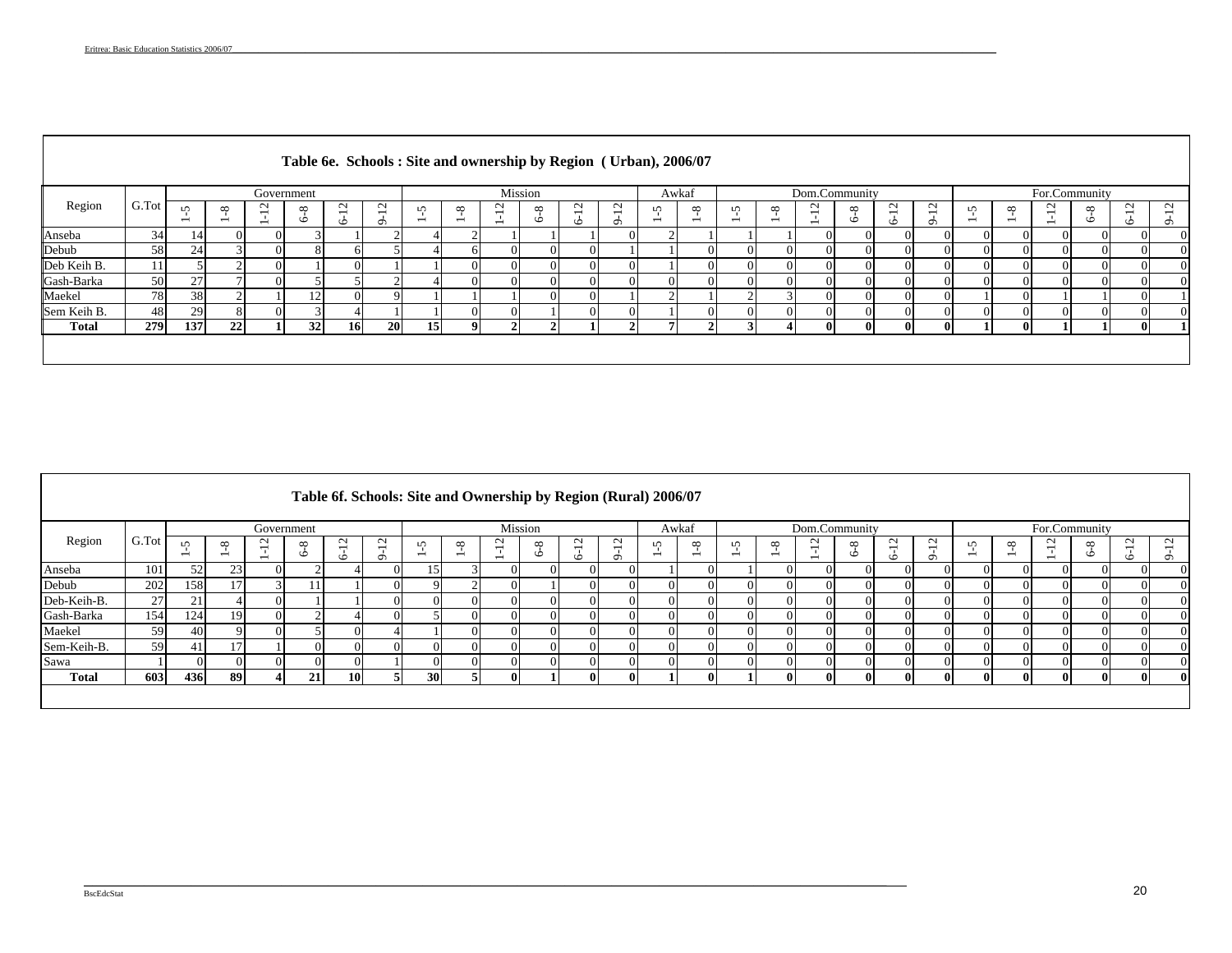| Region       |       |      |            |         |             |         |     | Grades |                 |        |      |       |       |          |                 |       |          |    |
|--------------|-------|------|------------|---------|-------------|---------|-----|--------|-----------------|--------|------|-------|-------|----------|-----------------|-------|----------|----|
|              | Total | $-2$ | ⌒<br>l - 3 | $1 - 4$ | כ- נ        | $2 - 5$ | 1-6 | -7     | 1-8             | $1-10$ | 1-11 | $6-8$ | $7-8$ | $6 - 10$ | $6 - 11$        | $8-1$ | $9 - 11$ | 12 |
| Anseba       | 133   |      |            |         | 85          |         |     |        | 25 <sub>1</sub> |        |      |       |       |          |                 |       |          |    |
| Debub        | 261   |      |            |         | 187         |         |     |        | 23              |        |      | 19    |       |          |                 |       |          |    |
| Deb Keih B.  | 38    |      |            |         | 27          |         |     |        |                 |        |      |       |       |          |                 |       |          |    |
| Gash Barka   | 205   |      |            |         | 151         |         |     |        | 26              |        |      |       |       |          |                 |       |          |    |
| Maekel       | 137   |      |            |         | 83          |         |     |        | 161             |        |      | 18    |       |          |                 |       |          |    |
| Sem Keih B.  | 107   |      |            |         | 64          |         |     |        | 21              |        |      |       |       |          |                 |       |          |    |
| Sawa         |       |      |            |         | $^{\prime}$ |         |     |        |                 |        |      |       |       |          |                 |       |          |    |
| <b>Total</b> | 882   |      |            | 17      | 597         |         | 11  | 81     | 111             |        |      | 55    |       |          | 23 <sub>1</sub> |       | 27       |    |

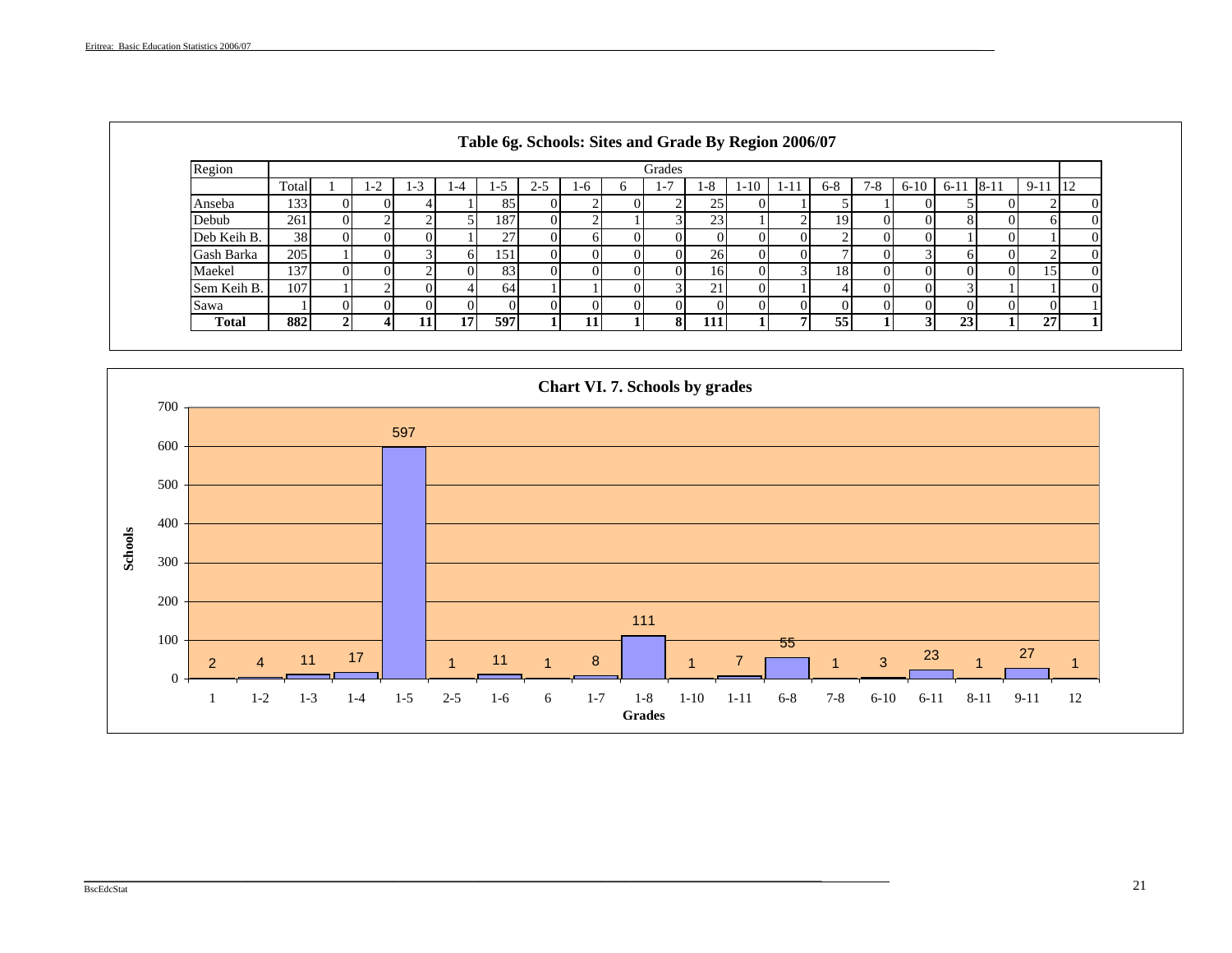# **2. Sections**

| Region      | Total     |           | Grade 1                                                                                                             |      | Grade 2 |          | Grade 3 |      | Grade 4 |      | Grade 5 |                                                                                  |             |     | Grade 6 Grade 7 |    | Grade 8 Grade 9                     |                 |    |    |     |                                             |          |    | Grade 10 Grade 11 Grade 12 |     |
|-------------|-----------|-----------|---------------------------------------------------------------------------------------------------------------------|------|---------|----------|---------|------|---------|------|---------|----------------------------------------------------------------------------------|-------------|-----|-----------------|----|-------------------------------------|-----------------|----|----|-----|---------------------------------------------|----------|----|----------------------------|-----|
|             | Tot       | Gov.      | Tot                                                                                                                 | Gov. |         | Tot Gov. | Tot     | Gov. | Tot     | Gov. |         | Tot Gov. Tot Gov. Tot Gov. Tot Gov. Tot Gov. Tot Gov. Tot Gov. Tot Gov. Tot Gov. |             |     |                 |    |                                     |                 |    |    |     |                                             |          |    |                            |     |
| Anseba      | 1444      | 1200      | 202                                                                                                                 | 158  | 224     | 181      | 228     | 183  | 214     | 174  | 181     |                                                                                  | 145   115   | 103 | 95              | 87 | 88I                                 | 79              | 41 | 38 | 32  | 30                                          | 24       |    |                            |     |
| Debub       | 2702 2533 |           | 330                                                                                                                 | 307  | 373     | 351      | 394     | 371  | 373     | 353  | 327     |                                                                                  |             |     |                 |    | 309 282 257 216 196 166 152 119 117 |                 |    |    | -80 | 79                                          | 42       |    |                            |     |
| Deb Keih B. | 232       | 221       | 38                                                                                                                  | 35   | 39      | 37       | 38      | 36   | 38      | 36   | 35      | 33                                                                               | 14          | 14  |                 | 8  |                                     |                 |    |    |     |                                             |          |    |                            |     |
| Gash Barka  |           | 1646 1593 | 275                                                                                                                 | 262  | 262     | 253      | 271     | 259  | 260     | 251  | 228     |                                                                                  | 218 114 114 |     | -89             | 89 | 75                                  | 751             | 33 | 33 | 26  | 26                                          | 131      |    |                            |     |
| Maekel      | 2306 2078 |           | 230                                                                                                                 | 204  | 223     | 199      | 251     | 227  | 244     | 222  | 222     |                                                                                  |             |     |                 |    |                                     |                 |    |    |     | 199 231 202 221 192 258 225 169 164 156 150 | 99       | 94 |                            |     |
| Sem Keih B. | 735       | 703       |                                                                                                                     | 112I | 27      |          | 119     | l 14 | 111     | 106  | 1001    | 96                                                                               | 54          | 51  | 45              | 43 | 35                                  | 32 <sup>l</sup> |    |    | 10  | ΙOΙ                                         | h        |    |                            |     |
| Sawa        | 243       | 243I      |                                                                                                                     |      |         |          |         |      |         |      |         |                                                                                  |             |     |                 |    | $^{\prime}$                         |                 |    |    |     |                                             | $\Omega$ |    | 1243                       | 243 |
| Total       |           |           | 9308 8571 1192 1078 1248 1143 1301 1190 1240 1142 1093 1000 810 741 674 615 629 570 379 369 309 300 188 180 245 243 |      |         |          |         |      |         |      |         |                                                                                  |             |     |                 |    |                                     |                 |    |    |     |                                             |          |    |                            |     |

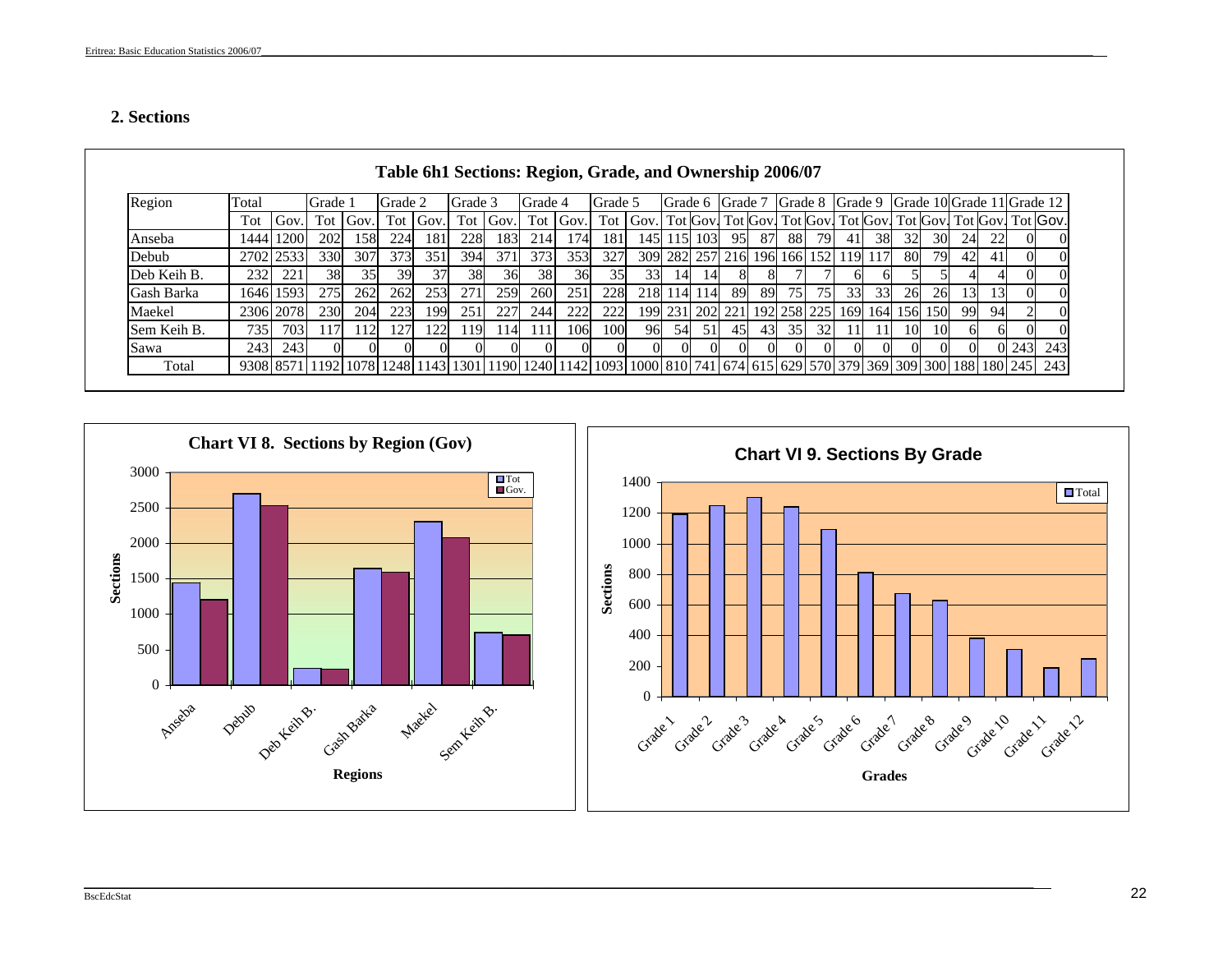| Region       |       | <b>Schools</b> |      | Tot. Sec. |      | Grade 1 |      | Grade 2 |      | Grade 3     |      | Grade 4 |      | Grade 5 |
|--------------|-------|----------------|------|-----------|------|---------|------|---------|------|-------------|------|---------|------|---------|
|              | Total | Gov.           | Tot  | Gov.      | Tot  | Gov.    | Tot  | Gov.    | Tot  | Gov.        | Tot  | Gov.    | Tot  | Gov.    |
| Anseba       | 22    | 91             | 1049 | 841       | 202  | 158     | 224  | 181     | 228  | 183         | 214  | 174     | 181  | 1451    |
| Debub        | 227   | 205            | 1797 | 1691      | 330  | 307     | 373  | 351     | 394  | 371         | 373  | 353     | 327  | 309     |
| Deb Keih B.  | 35    | 33             | 188  | 177       | 38   | 35      | 39   | 37      | 38   | 36          | 38   | 36      | 35   | 33      |
| Gash Barka   | 198   | 187            | 1296 | 243       | 275  | 262     | 262  | 253     | 271  | 259         | 260  | 251     | 228  | 218     |
| Maekel       | 104   | 90             | 1170 | 1051      | 230  | 204     | 223  | 199     | 251  | 227         | 244  | 222     | 222  | 199     |
| Sem Keih B.  | 99    | 97             | 574  | 550       | 117  | 112     | 127  | 122     | 119' | 114         | 111  | 106     | 100  | 96      |
| <b>Total</b> | 785   | 703            | 6074 | 5553      | 1192 | 1078    | 1248 | 1143    | 1301 | <b>1190</b> | 1240 | 1142    | 1093 | 1000    |



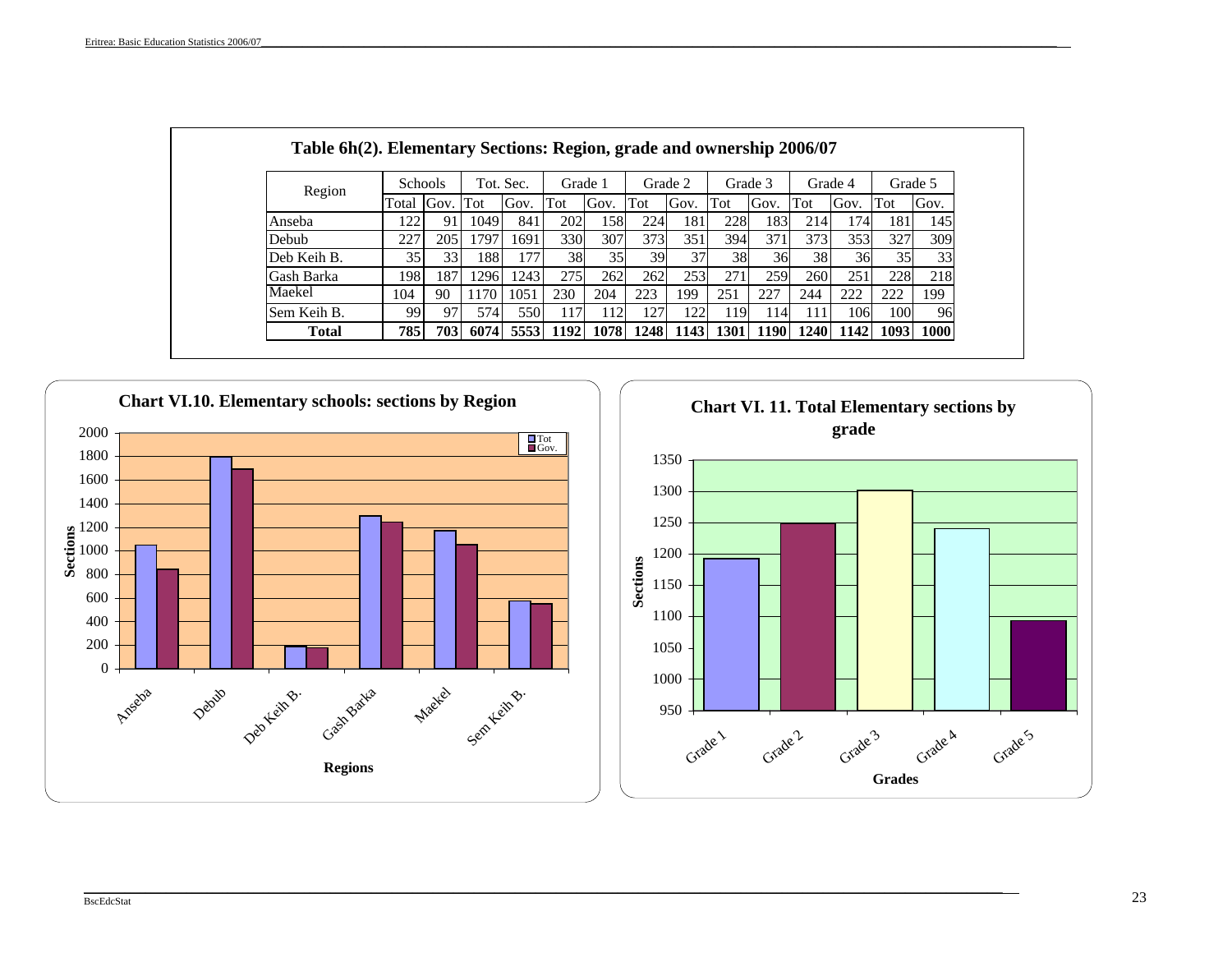| Region       | <b>Schools</b> |          |      | Tot. Sec. |     | Grade 6 |             | Grade 7 |     | Grade 8 |
|--------------|----------------|----------|------|-----------|-----|---------|-------------|---------|-----|---------|
|              | Total          | Gov. Tot |      | Gov.      | Tot | Gov.    | Tot         | Gov.    | Tot | Gov     |
| Anseba       | 41             | 33       | 298  | 269       | 115 | 1031    | 951         | -87     | 881 | 79      |
| Debub        | 59             | 49       | 664  | 605       | 282 | 257     | 216         | 196     | 166 | 152     |
| Deb Keih B.  |                | Q        | 29   | 29        | 14  | 14      | 8           |         |     |         |
| Gash Barka   | 42             | 42       | 278  | 278       | 114 | 114     | 89          | 89      | 75  | 75      |
| Maekel       | 37             | 29       | 710  | 619       | 231 | 202     | 221         | 192     | 258 | 225     |
| Sem Keih B.  | 34             | 33       | 134  | 126       | 54  | 51      | 45          | 43      | 35  | 32      |
| <b>Total</b> | 222            | 195 I    | 2113 | 1926      | 810 | 741     | <b>6741</b> | 615     | 629 | 570     |



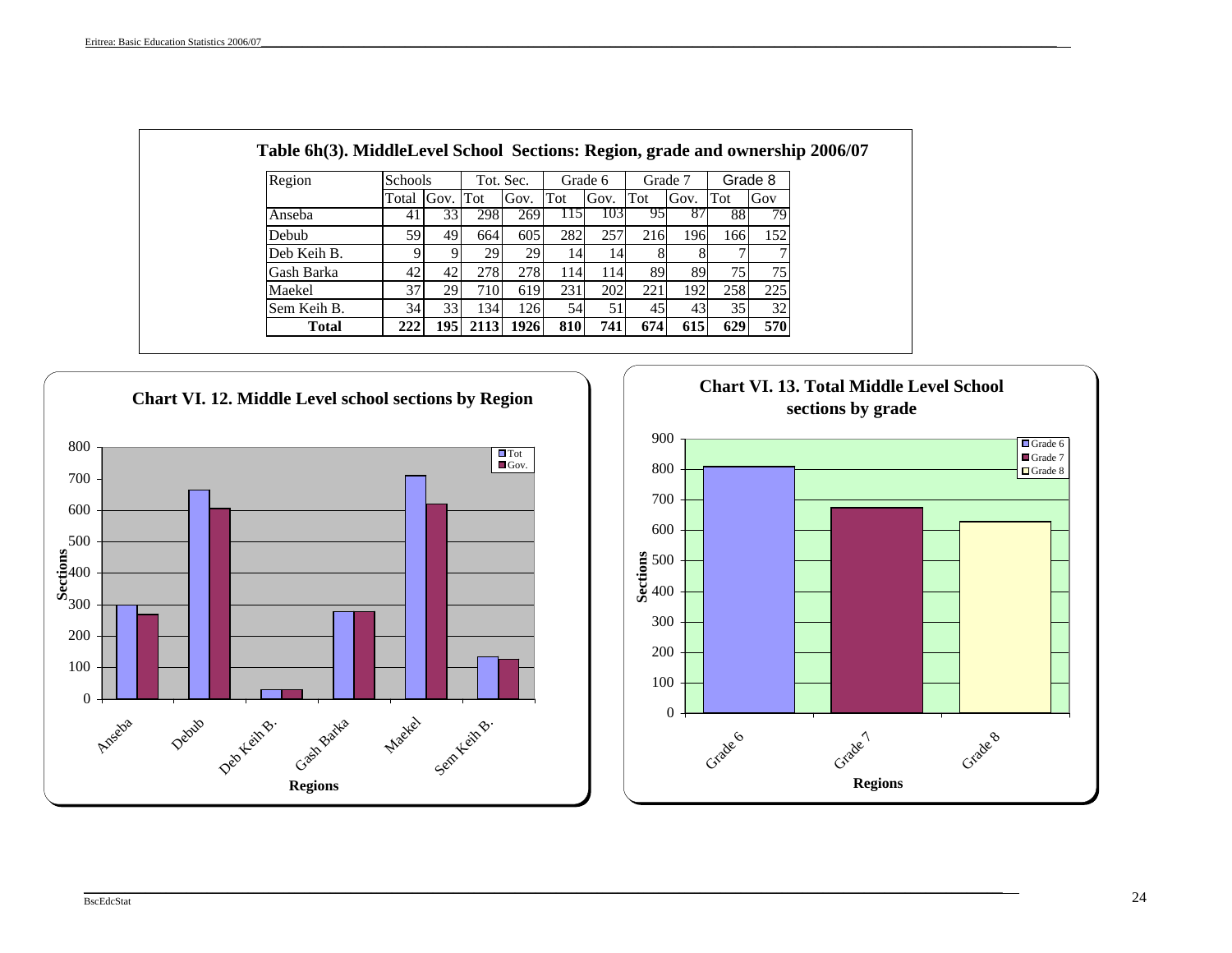|              |       | <b>Schools</b> |      | Tot. Sec |      | Grade 9 |     | Grade 10 | Grade 11 |                 |     | Grade 12 |
|--------------|-------|----------------|------|----------|------|---------|-----|----------|----------|-----------------|-----|----------|
| Region       | Total | Gov            | Tot  | Gov.     | Tot  | Gov.    | Tot | Gov.     | Tot      | Gov.            | Tot | Gov.     |
| Anseba       |       |                | 97   | 90       | 41   | 381     | 32  | 30I      | 24       |                 |     |          |
| Debub        |       | 15             | 241  | 237      | 119  | 117     | 80  | 79       | 42       | 41              |     |          |
| Deb Keih B.  |       |                | 15   | 15       | 61   | h       |     |          |          |                 |     | 0        |
| Gash Barka   |       |                | 72   | 72       | 33   | 33      | 26  | 26       | 13       | 13 <sup>1</sup> |     |          |
| Maekel       | 18    | 14             | 426  | 408      | 169  | 164     | 156 | 150      | 99       | 94              | ◠   |          |
| Sem Keih B.  | 6     |                | 27   | 27       | 11'  |         | 10  | 10       | 6        | h               |     |          |
| Sawa         |       |                | 243  | 243      |      |         |     |          |          |                 | 243 | 243      |
| <b>Total</b> | 63    | 56I            | 1121 | 1092     | 3791 | 369     | 309 | 300      | 188      | <b>180</b>      | 245 | 243      |



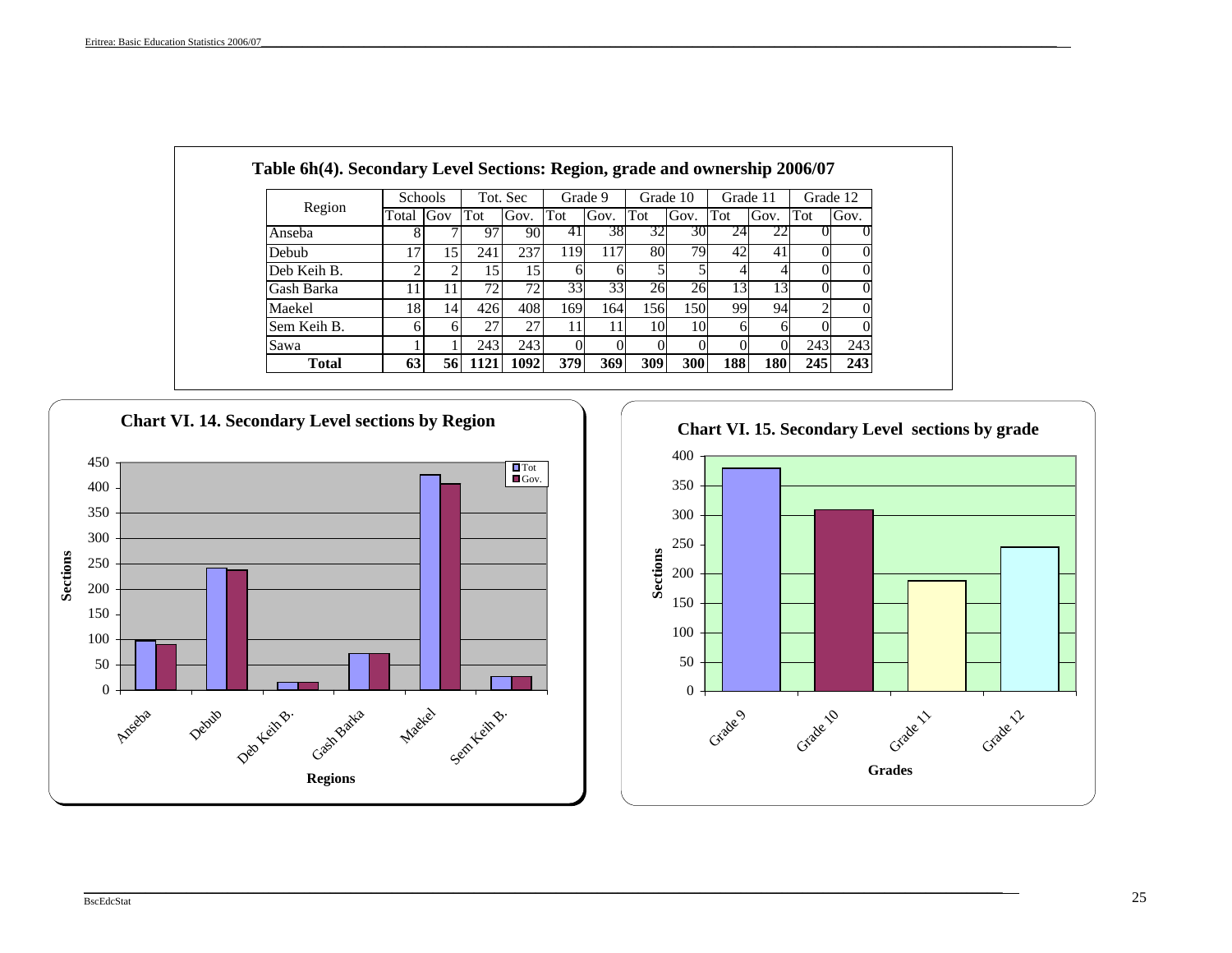#### **3. Rehabilitation and construction**

|            |               |                 |               |       |       |           |       |              | Table 6i. School rehabilitation: Year and site by province* 1991/92-1995/96 |             |       |         |       |       |       |         |             |             |                   |        |           |
|------------|---------------|-----------------|---------------|-------|-------|-----------|-------|--------------|-----------------------------------------------------------------------------|-------------|-------|---------|-------|-------|-------|---------|-------------|-------------|-------------------|--------|-----------|
|            |               |                 | <b>Totals</b> |       |       |           |       | 1-5          |                                                                             |             |       | $1 - 7$ |       | 1-11  |       | $6 - 7$ |             | $6 - 11$    |                   | $8-11$ |           |
| Province   | 91/92 92/93   |                 | 93/94         | 94/95 | 95/96 | 91/92     | 92/93 | 93/94        | 94/95                                                                       | 95/96 91/92 | 92/93 | 93/94   | 95/96 | 92/93 | 91/92 | 95/96   | 91/92 92/93 | 93/94 95/96 | 91/92 92/93 95/96 |        |           |
| Akeleguzay |               |                 | 22            |       |       |           | 12    | <b>20</b>    | 13                                                                          |             |       |         |       |       |       |         |             |             |                   |        |           |
| Asmera     |               |                 |               |       | 30    |           |       |              |                                                                             | 14          |       |         |       |       |       |         |             |             |                   |        |           |
| Barka      |               |                 |               |       |       |           |       |              |                                                                             |             |       |         |       |       |       |         |             |             |                   |        |           |
| Dankalia   |               |                 |               |       |       |           |       |              |                                                                             |             |       |         |       |       |       |         |             |             |                   |        |           |
| Gash-Setit |               |                 |               |       |       |           |       | <sub>6</sub> |                                                                             |             |       |         |       |       |       |         |             |             |                   |        |           |
| Hamasien   |               | 10              |               |       |       |           |       |              |                                                                             |             |       |         |       |       |       |         |             |             |                   |        |           |
| Sahel      |               |                 |               |       |       |           |       |              |                                                                             |             |       |         |       |       |       |         |             |             |                   |        |           |
| Semhar     |               |                 |               |       |       |           |       |              |                                                                             |             |       |         |       |       |       |         |             |             |                   |        |           |
| Senhit     | $\mathcal{L}$ |                 |               |       | 12    |           |       |              |                                                                             | 11          |       |         |       |       |       |         |             |             |                   |        |           |
| Seraye     |               |                 |               | 10    |       |           |       |              | 10 <sub>1</sub>                                                             |             |       |         |       |       |       |         |             |             |                   |        |           |
| Total      | 24            | 52 <sub>1</sub> | 53            | 62    | 65    | <b>18</b> | 43    | 48           | 62                                                                          | 42          | 6     |         |       |       |       |         |             |             |                   |        | <b>10</b> |

Rehabilitation: Replacement of school buildings made of palm mats, wood, maintenance of Schools by permanent new building materials.

\*Up to the year 1996 Eritrea was divided into 10 provinces but later it was divided into 6 regions

|            |     |        |         |       |       |     |      |         |          |                 |     |         | Table 6j. School rehabilitation: Year and site by region 1996/97-2000/01 |     |       |          |        |       |     |     |         |      |         |          |
|------------|-----|--------|---------|-------|-------|-----|------|---------|----------|-----------------|-----|---------|--------------------------------------------------------------------------|-----|-------|----------|--------|-------|-----|-----|---------|------|---------|----------|
| Region     |     |        | 1996/97 |       |       |     |      | 1997/98 |          |                 |     | 1998/99 |                                                                          |     |       | 1999/00  |        |       |     |     | 2000/01 |      |         |          |
|            | 1-J | ∕ - 1، | $6 - 7$ | $8-1$ | Total | -15 | 1- . | $6-7$   | $8 - 11$ | Total           | 1-5 | 6-      | Total                                                                    | נ-ו | 1 - 1 | $6 - 11$ | $8-1.$ | Total | - 1 | I – | $-6$    | 6-11 | $-8-11$ | Total    |
| Anseba     |     |        |         |       |       |     |      |         |          |                 |     |         |                                                                          |     |       |          |        |       |     |     |         |      |         |          |
| Debub      |     |        |         |       |       |     |      |         |          | 10 <sup>1</sup> | 10  |         |                                                                          |     |       |          |        |       | 191 |     |         |      |         | 25       |
| Deb K.B.   |     |        |         |       |       |     |      |         |          |                 |     |         |                                                                          |     |       |          |        |       |     |     |         |      |         | $\alpha$ |
| Gash Barka |     |        |         |       |       |     |      |         |          |                 |     |         |                                                                          |     |       |          |        |       |     |     |         |      |         |          |
| Maekel     | 29  |        |         |       |       |     | 11   |         |          | 16.             |     |         |                                                                          | 12  |       |          |        | 21    | 12  |     |         |      |         | 18       |
| Sem K. B.  |     |        |         |       |       |     |      |         |          |                 |     |         |                                                                          |     |       |          |        |       |     |     |         |      |         | $\alpha$ |
| Total      | 39  | 15     |         |       | 60    | 24  | 15   |         |          | 41              |     |         | 26                                                                       | 23  |       |          |        | 36    | 38  |     |         |      |         | 54       |

| Region       |     |         |          | 2001/2002 |          |       |       |         |          | 2002/2003 |          |          |       |
|--------------|-----|---------|----------|-----------|----------|-------|-------|---------|----------|-----------|----------|----------|-------|
|              | 1-5 | $1 - 7$ | $1 - 11$ | $6 - 7$   | $6 - 11$ | Total | $1-5$ | $1 - 7$ | $1 - 11$ | $6-7$     | $6 - 11$ | $8 = 11$ | Total |
| Anseba       |     |         |          |           |          |       |       |         |          |           |          |          |       |
| Debub        | −   |         |          |           |          | 10    |       |         |          |           |          |          | 10    |
| Gash Barka   | 7   |         |          |           |          | 23    | 16    |         |          |           |          |          | 20    |
| Maekel       | 10  |         |          |           |          | 20    |       |         |          |           |          |          |       |
| Sem K. B.    |     |         |          |           |          |       |       |         |          |           |          |          |       |
| <b>Total</b> | 34  |         |          |           |          | 53    | 25    |         |          |           | 0        |          | 34    |

N.B. \* 2003/04 - 2006/07 not reported

 $-$  . The contribution of the contribution of the contribution of the contribution of the contribution of the contribution of the contribution of the contribution of the contribution of the contribution of the contributio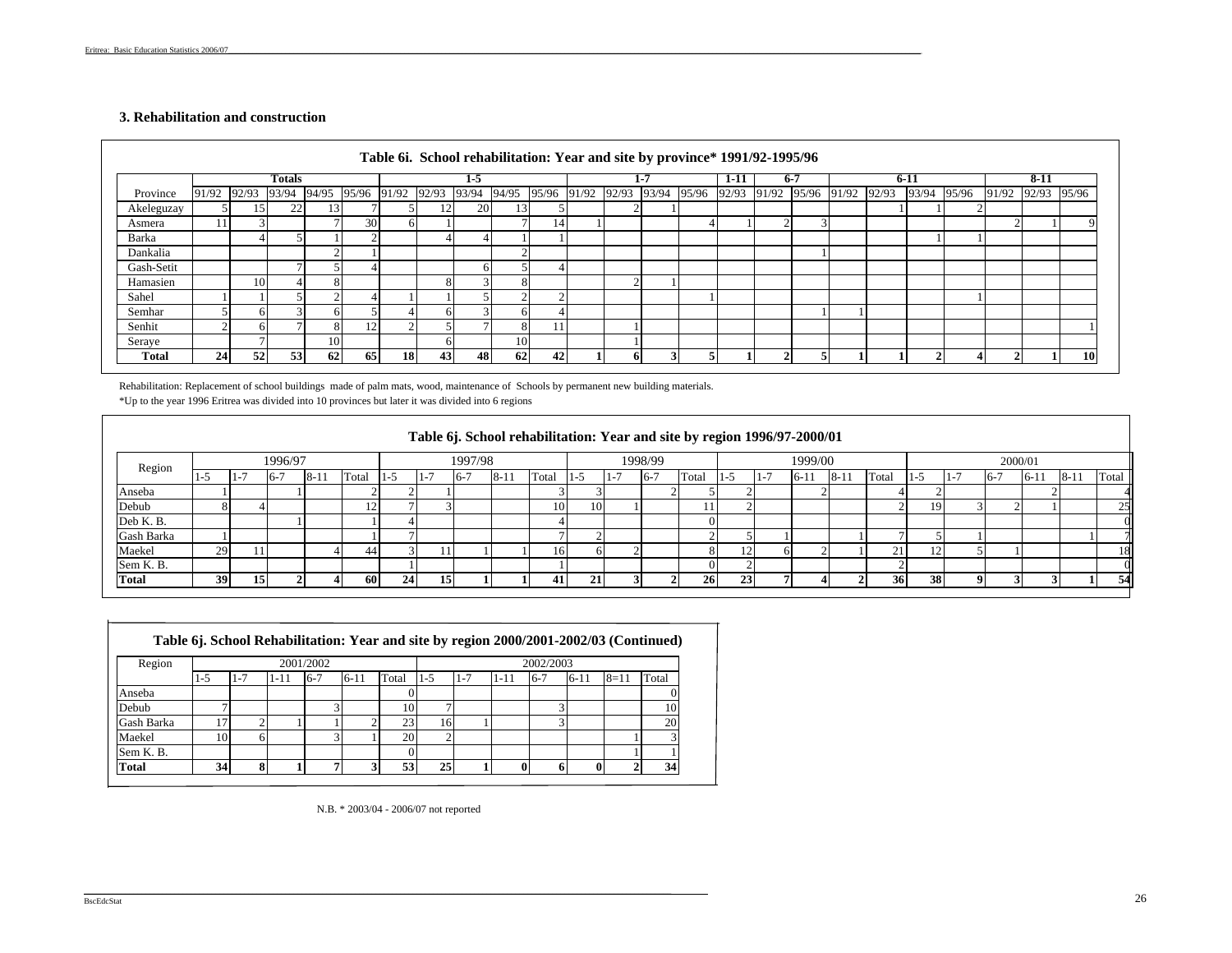|               |                 |                                                                                                                                                                                       |        |                 |    |           |     |    |                 |    |    |  |  |      | Table 6k. School rehabilitation: Year and site by ownership 1991/92-1995/96 |  |        |  |          |    |
|---------------|-----------------|---------------------------------------------------------------------------------------------------------------------------------------------------------------------------------------|--------|-----------------|----|-----------|-----|----|-----------------|----|----|--|--|------|-----------------------------------------------------------------------------|--|--------|--|----------|----|
|               |                 |                                                                                                                                                                                       | Totals |                 |    |           |     |    | -15             |    |    |  |  | 1-11 | 6-7                                                                         |  | $6-11$ |  | $8 - 11$ |    |
| Owner         |                 | 91/92 92/93 03/94 04/95 05/96 091/92 02/93 03/94 04/95 05/96 06/97 091/92 02/93 03/94 04/95 02/93 01/92 05/96 02/93 03/94 05/96 09/92 091/92 02/93 03/94 05/96 091/92 02/93 093/94 05 |        |                 |    |           |     |    |                 |    |    |  |  |      |                                                                             |  |        |  |          |    |
| Government    | 22.             | 45                                                                                                                                                                                    | 461    |                 |    | 161       | 391 |    | اد،             | 32 | 38 |  |  |      |                                                                             |  |        |  |          |    |
| Mission       |                 |                                                                                                                                                                                       |        |                 |    |           |     |    |                 |    |    |  |  |      |                                                                             |  |        |  |          |    |
| Public        |                 |                                                                                                                                                                                       |        |                 |    |           |     |    |                 |    |    |  |  |      |                                                                             |  |        |  |          |    |
| Mahad         |                 |                                                                                                                                                                                       |        |                 |    |           |     |    |                 |    |    |  |  |      |                                                                             |  |        |  |          |    |
| Community     |                 |                                                                                                                                                                                       |        | 36 <sub>l</sub> |    |           |     |    | 36 <sup>I</sup> |    |    |  |  |      |                                                                             |  |        |  |          |    |
| <b>Others</b> |                 |                                                                                                                                                                                       |        |                 |    |           |     |    |                 |    |    |  |  |      |                                                                             |  |        |  |          |    |
| <b>Total</b>  | 24 <sub>l</sub> | 52                                                                                                                                                                                    | 53     | 62              | 65 | <b>18</b> | 43  | 48 | 62              | 41 | 39 |  |  |      |                                                                             |  |        |  |          | 10 |

**Table 6l. School rehabilitation: Year and site by ownership 1996/97-2000/01**

| Owner               |           |    | 1996/97 |       |           |     |      | 1997/98 |        |            |     |       | 1998/99           |                  |     |          | 1999/00 |       |            |           |      | 2000/01 |         |        |       |
|---------------------|-----------|----|---------|-------|-----------|-----|------|---------|--------|------------|-----|-------|-------------------|------------------|-----|----------|---------|-------|------------|-----------|------|---------|---------|--------|-------|
|                     | -15       | -  | 6-      | $8-1$ | `otal     | ာ   | . .  | $6 - 7$ | $8-11$ | m<br>Fotal | - J | i – 1 | r,<br><u>t о-</u> | $\sim$<br>l'otal | . . | $\sim$ . | $6 - 1$ | $8-1$ | ÷<br>Fotal | еČ        | $-1$ | $6 - i$ | $16-1.$ | $8-11$ | Total |
| Government          | 38        | 14 |         |       | 581       | ر پ | ا قد |         |        | 36         | 20  |       |                   | لدك              | 19  |          |         |       | <b>26</b>  | 38        |      |         |         |        | 54    |
| Mission             |           |    |         |       |           |     |      |         |        |            |     |       |                   |                  |     |          |         |       |            |           |      |         |         |        |       |
| Public              |           |    |         |       | ⌒         |     |      |         |        |            |     |       |                   |                  | ⌒   |          |         |       | -          |           |      |         |         |        |       |
| Mahad               |           |    |         |       |           |     |      |         |        |            |     |       |                   |                  |     |          |         |       |            |           |      |         |         |        |       |
| $\sim$<br>Community |           |    |         |       |           |     |      |         |        |            |     |       |                   |                  |     |          |         |       |            |           |      |         |         |        |       |
| Private             |           |    |         |       |           |     |      |         |        |            |     |       |                   |                  |     |          |         |       |            |           |      |         |         |        |       |
| Others              |           |    |         |       |           |     |      |         |        |            |     |       |                   |                  |     |          |         |       |            |           |      |         |         |        |       |
| <b>Total</b>        | <b>39</b> | 15 |         |       | <b>60</b> | 24  | 15   |         |        | ⊿.         | 21  |       | $\sim$            | 26 <sub>1</sub>  | 23  |          |         |       | <b>36</b>  | <b>38</b> |      |         |         |        | 54    |

**Table 6l. School rehabilitation: Year and site by ownership 2000/01-2002/03 (Contd.)**

| Owner        |       |         |          | 2001/2002 |                         |                |        |         |          | 2002/03 |          |          |              |
|--------------|-------|---------|----------|-----------|-------------------------|----------------|--------|---------|----------|---------|----------|----------|--------------|
|              | $1-5$ | $1 - 7$ | $1 - 11$ | $6 - 7$   | $6 - 11$                | 8-11 Total 1-5 |        | $1 - 7$ | $1 - 11$ | $6 - 7$ | $6 - 11$ | $8 - 11$ | Total        |
| Government   | 33    | 8       |          |           |                         | 52             | 24     |         |          |         |          |          | 30           |
| Mission      |       |         |          |           |                         |                | ◠<br>∠ |         |          |         |          |          | 2            |
| Public       |       |         |          |           |                         |                |        |         |          |         |          |          | $\mathbf{0}$ |
| Mahad        |       |         |          |           |                         |                |        |         |          |         |          |          | $\mathbf{0}$ |
| Community*   |       |         |          |           |                         |                |        |         |          |         |          |          | $\mathbf{0}$ |
| Private      |       |         |          |           |                         |                |        |         |          |         |          |          | $\mathbf{0}$ |
| Others       |       |         |          |           |                         |                |        |         |          |         |          |          | $\mathbf{0}$ |
| <b>Total</b> | 34    | 8       |          |           | $\overline{\mathbf{3}}$ | 53             | 26     |         |          | 3       |          |          | 32           |

 $\mathcal{L}_\mathcal{L} = \mathcal{L}_\mathcal{L} = \mathcal{L}_\mathcal{L} = \mathcal{L}_\mathcal{L} = \mathcal{L}_\mathcal{L} = \mathcal{L}_\mathcal{L} = \mathcal{L}_\mathcal{L} = \mathcal{L}_\mathcal{L} = \mathcal{L}_\mathcal{L} = \mathcal{L}_\mathcal{L} = \mathcal{L}_\mathcal{L} = \mathcal{L}_\mathcal{L} = \mathcal{L}_\mathcal{L} = \mathcal{L}_\mathcal{L} = \mathcal{L}_\mathcal{L} = \mathcal{L}_\mathcal{L} = \mathcal{L}_\mathcal{L}$ 

**\*N.B** Community includes both Domstic & Forreign Communities

2003/04-2006/07 not reported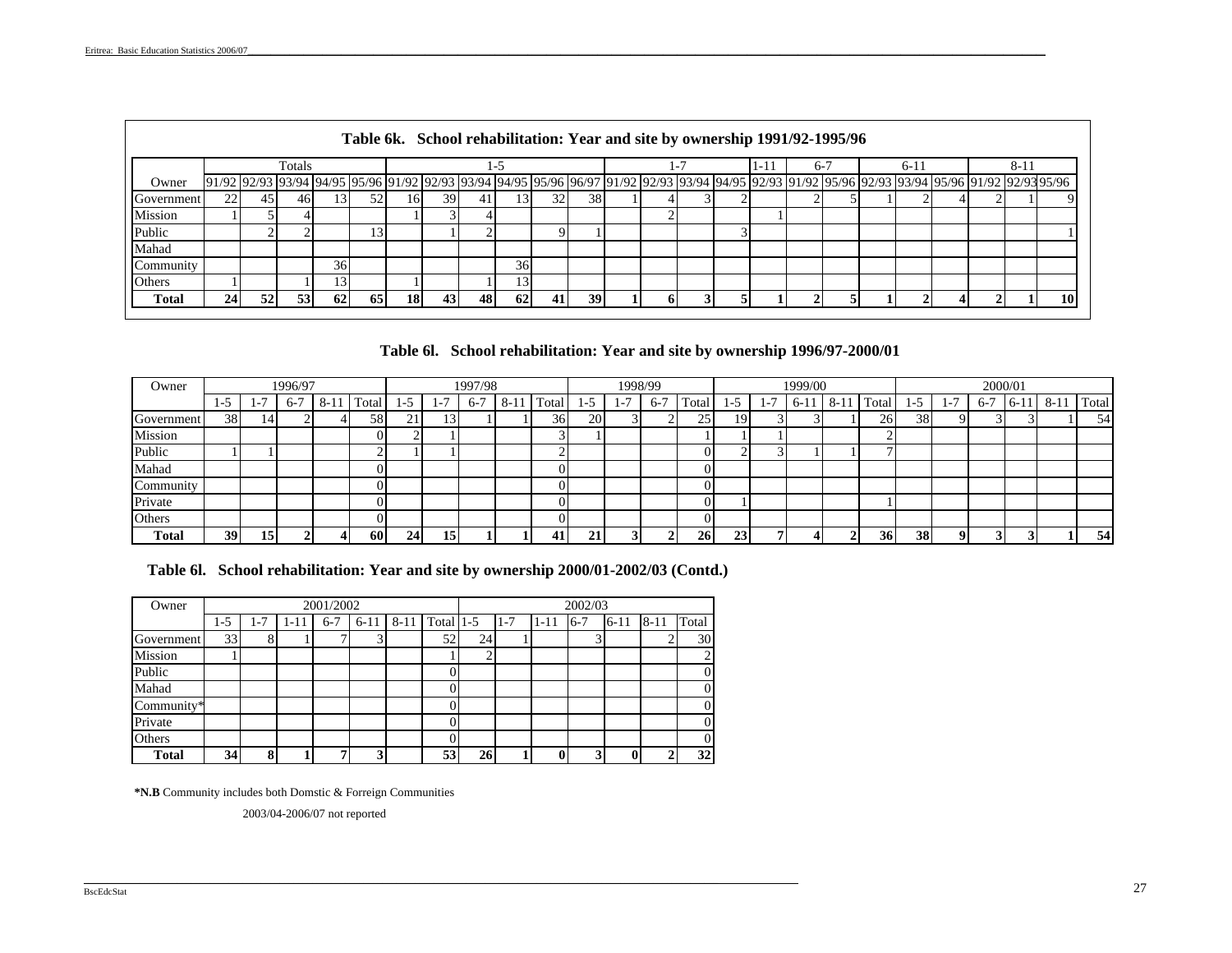|    |    |    |              |                              |                       | -5 |    |          |                                     |    |  | 1-11 |                              | $6-7$                                                                                      |  |                              |       | $8 - 11$        |
|----|----|----|--------------|------------------------------|-----------------------|----|----|----------|-------------------------------------|----|--|------|------------------------------|--------------------------------------------------------------------------------------------|--|------------------------------|-------|-----------------|
|    |    |    |              |                              |                       |    |    |          |                                     |    |  |      |                              |                                                                                            |  |                              |       |                 |
| 24 | 49 |    |              |                              | 23                    |    |    |          |                                     |    |  |      |                              |                                                                                            |  |                              |       |                 |
|    |    |    |              |                              |                       |    |    |          |                                     |    |  |      |                              |                                                                                            |  |                              |       |                 |
|    |    |    |              |                              |                       |    |    |          |                                     |    |  |      |                              |                                                                                            |  |                              |       |                 |
|    |    |    |              |                              |                       |    |    |          |                                     |    |  |      |                              |                                                                                            |  |                              |       |                 |
|    |    |    |              |                              |                       |    |    |          |                                     |    |  |      |                              |                                                                                            |  |                              |       |                 |
|    |    | דר |              |                              |                       |    | 27 |          |                                     |    |  |      |                              |                                                                                            |  |                              |       |                 |
| 27 |    | 53 |              |                              | 25                    |    |    | 46       |                                     |    |  |      |                              |                                                                                            |  |                              |       |                 |
|    |    |    | Totals<br>56 | 91/92 92/9393/94 94/95 95/96 | 53<br>53 <sup>1</sup> |    |    | 44<br>49 | 91/92 92/93 93/94 94/95 95/96<br>53 | 46 |  |      | 93/94 94/9195/96 91/92 93/94 | Table 6m. New school buildings: Year and site by ownership 1991/92-1995/96<br>$\mathbf{0}$ |  | 95/96 92/9393/94 95/96 92/93 | $6-1$ | 93/9495/9691/92 |

#### 1-5 1-7 6-7 6-11 Total 1-5 1-7 6-7 6-11 Total 1-5 1-7 6-7 8-11 Total 1-5 1-7 6-7 8-11 Total 1-5 1-7 6-7 TotalTotal Government | 64 1 1 7 1 1 73 39 10 5 1 1 55 32 3 11 1 47 34 1 7 2 44 18 1 4 23 Mission | 3 | | | 3 | 4 | 1 | 0 | 0 | 5 | 1 | | | | 1 Public | | | | 0| | | | | 0| | | | | | | |  $\mathbf{1}$ Mahad I I I I 0 1 1 1 1 1 1 1 1 1 0  $\n$  Community | 1 | | | | | | | | | | | | | | | | 0 | | | | | | | 0 Private | | | | | 0 | | | | 0 | | | | 0 Others | | | | | 0 | | | | 0 | | | | 0 Total | 68 | 1 | 7 | 1 | 77 | 43 | 11 | 5 | 2 | 61 | 33 | 4 | 11 | 1 | 49 | 34 | 1 | 7 | 2 | 44 | 18 | 1 | 4 | 23 1998/99 1999/2000 Owners1996/97 1997/98**Table 6n. New school buildings: Year and site by ownership1996/97-2000/01** 2000/01

| Table 6n. New school buildings: Year and site by ownership 2002/03 - Continued |     |         |          |           |        |             |           |                 |         |          |            |             |       |
|--------------------------------------------------------------------------------|-----|---------|----------|-----------|--------|-------------|-----------|-----------------|---------|----------|------------|-------------|-------|
| Owners                                                                         |     |         |          | 2001/2002 |        |             |           |                 |         |          | 2002/2003* |             |       |
|                                                                                | 1-5 | $1 - 7$ | $1 - 11$ | $6-7$     | $6-11$ | $8 - 11$    | Total 1-5 |                 | $1 - 7$ | $1 - 11$ | $6 - 7$    | $6-11$ 8-11 | Total |
| Government                                                                     | 13  |         |          |           |        |             | 24        | 32 <sub>1</sub> |         |          |            |             | 39    |
| Mission                                                                        | 3   |         |          |           |        |             |           |                 |         |          |            |             |       |
| Public                                                                         |     |         |          |           |        |             |           |                 |         |          |            |             |       |
| Mahad                                                                          |     |         |          |           |        |             |           |                 |         |          |            |             |       |
| *Community                                                                     |     |         |          |           |        |             |           |                 |         |          |            |             |       |
| Private                                                                        |     |         |          |           |        |             |           |                 |         |          |            |             |       |
| Others                                                                         |     |         |          |           |        |             |           |                 |         |          |            |             |       |
| Total                                                                          | 16  |         |          | 7         |        | $\mathbf 0$ | 27        | 33              |         |          |            |             | 40    |

\*N.B Community includes both Domestic and Foreign Communitis

2003/04- 2006/07 not reported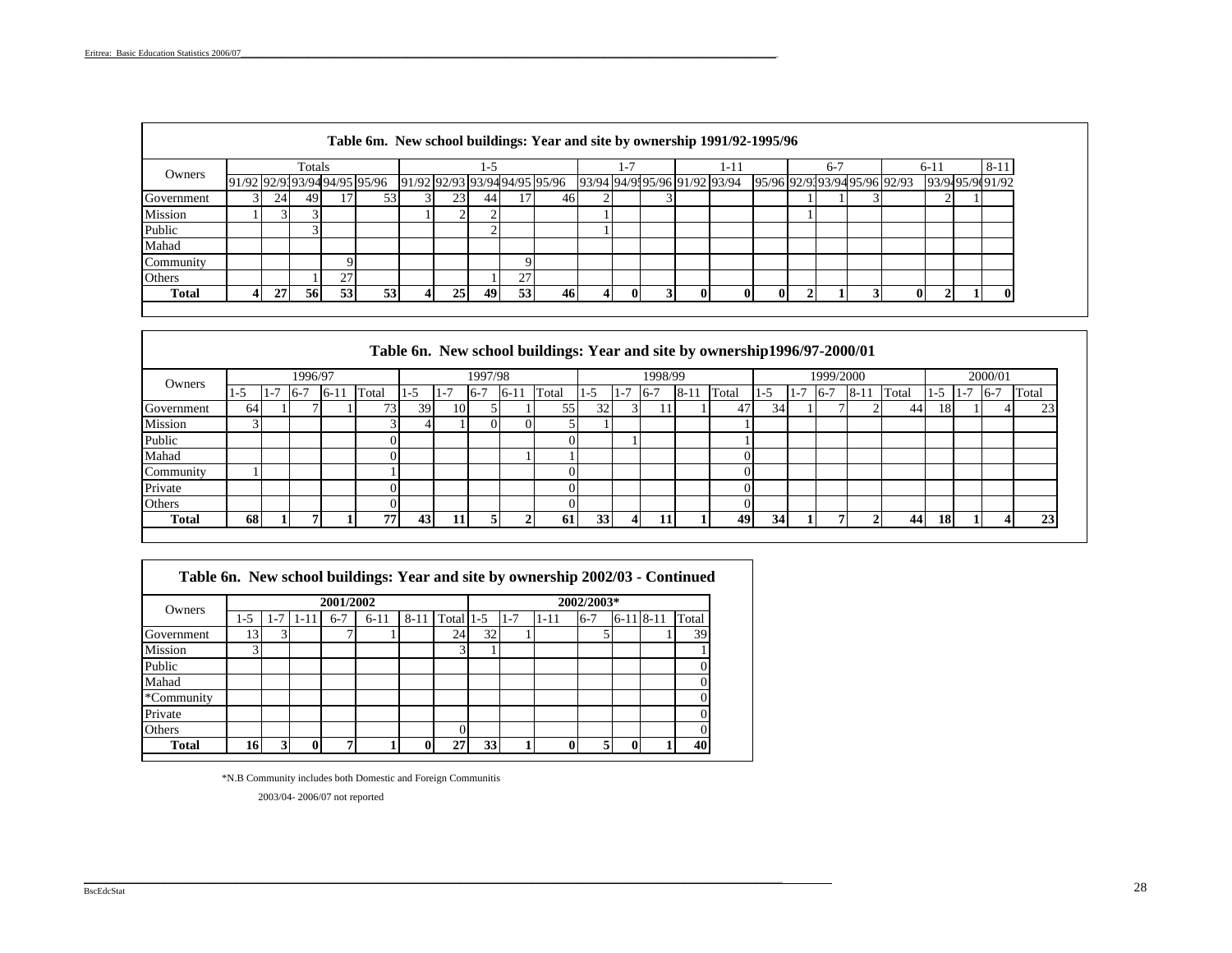|                                                                                                                                              |    | Totals       |            |    |    | 1-5 |            |    |   | $t - 7$        | 1-11 |   | $6 - 7$ |        | $6 - 11$ | $8 - 11$ |
|----------------------------------------------------------------------------------------------------------------------------------------------|----|--------------|------------|----|----|-----|------------|----|---|----------------|------|---|---------|--------|----------|----------|
| Province 91/92 92/93 93/94 94/95 93/94 95/96 93/94 94/95 95/96 93/94 94/95 95/96 93/94 95/96 95/96 92/93 93/94 95/96 93/94 95/96 91/92 95/96 |    |              |            |    |    |     |            |    |   |                |      |   |         |        |          |          |
| Akeleguzay                                                                                                                                   | h. | 5            |            |    |    | 5   |            |    |   |                |      |   |         |        |          |          |
| Asmera                                                                                                                                       |    |              |            |    |    |     |            |    |   |                |      |   |         |        |          |          |
| Barka                                                                                                                                        |    | 8            |            |    |    | 8   |            |    |   |                |      |   |         |        |          |          |
| Dankalia                                                                                                                                     |    |              |            |    |    |     |            |    |   |                |      |   |         |        |          |          |
| Gash-Setit                                                                                                                                   |    | 10           | 10         | 11 |    | 8   | 10         | 10 |   |                |      |   |         | $\sim$ |          |          |
| Hamasien                                                                                                                                     |    | 4            | h          |    |    |     | h          |    |   |                |      |   |         |        |          |          |
| Sahel                                                                                                                                        |    | 3            | $\epsilon$ |    |    | 2   | $\sqrt{2}$ |    |   |                |      |   |         |        |          |          |
| Semhar                                                                                                                                       |    | $\mathbf{r}$ |            | 8  |    |     | $\sim$     | n  | C | $\overline{ }$ |      |   |         |        |          |          |
| Senhit                                                                                                                                       |    | 12           | 13         |    | h  | 10  | 13         | n  |   |                |      | ◠ |         |        |          |          |
| Seraye                                                                                                                                       |    | $\mathbf{r}$ |            |    |    | 6   |            |    |   |                |      |   |         |        |          |          |
| <b>Total</b>                                                                                                                                 | 27 | 56           | 53         | 54 | 25 | 49  | 53         | 46 | 4 | ٦              |      | ↑ |         | ∍      |          |          |

| Zone         |       |         | 1996/97 |          |       |        |         | 1997/98 |        |       |       |          | 1998/99 |          |            |           |         | 1999/2000 |      |                 |
|--------------|-------|---------|---------|----------|-------|--------|---------|---------|--------|-------|-------|----------|---------|----------|------------|-----------|---------|-----------|------|-----------------|
|              | $1-5$ | $1 - 7$ | $16-7$  | $6 - 11$ | Total | $11-5$ | $1 - 7$ | $6 - 7$ | $6-11$ | Total | $1-5$ | $-1 - 7$ | $-6-7$  | $8 - 11$ | Total      | $11-5$    | $1 - 7$ | $6 - 7$   | $8-$ | Total           |
| Anseba       | 10    |         |         |          |       |        |         |         |        | 14    | 14    |          |         |          | 20         |           |         |           |      |                 |
| Debub        | 12    |         |         |          | 161   | 10     |         |         |        | 12    | 10    |          |         |          | ٠ŋ.<br>L 4 |           |         |           |      | 10              |
| Deb Keih B.  | h     |         |         |          |       |        |         |         |        |       |       |          |         |          |            |           |         |           |      |                 |
| Gash Barka   | 19    |         |         |          | 20    | 15     |         |         |        | 18    |       |          |         |          | 8          | $\bigcap$ |         |           |      | 15 <sup>°</sup> |
| Maekel       |       |         |         |          |       |        |         |         |        |       |       |          |         |          |            |           |         |           |      | 8               |
| Sem Keih B.  | 20    |         |         |          | n 1   |        |         |         |        |       |       |          |         |          |            |           |         |           |      |                 |
| <b>Total</b> | 68    |         |         |          | 77    | 43     | 11      |         | ↑      | 61    | 33    |          | 11      |          | 49         | 34        |         |           |      | 44              |

| Zone         |       |       | 2000/2001 |             |    |         |      | 2001/2002 |          |          |       |       |         | 2002/03 |          |       |
|--------------|-------|-------|-----------|-------------|----|---------|------|-----------|----------|----------|-------|-------|---------|---------|----------|-------|
|              | $1-5$ | $1 -$ | $6 - 7$   | Total $1-5$ |    | $1 - 7$ | 1-11 | $6 - 7$   | $6 - 11$ | $8 - 11$ | Total | $1-5$ | $1 - 7$ | $6 - 7$ | $8 - 11$ | Total |
| Anseba       |       |       |           |             |    |         |      |           |          |          |       |       |         |         |          |       |
| Debub        |       |       |           |             | 3  |         |      |           |          |          |       | ⌒     |         |         |          |       |
| Deb Keih B.  |       |       |           |             |    |         |      |           |          |          |       |       |         |         |          |       |
| Gash Barka   | 12    |       |           | 5           |    | κ       |      |           |          |          | 18    | 16    |         |         |          | 16    |
| Maekel       |       |       |           |             |    |         |      |           |          |          |       |       |         |         |          |       |
| Sem Keih B.  |       |       |           |             |    |         |      |           |          |          |       |       |         |         |          |       |
| <b>Total</b> | 18    |       | 4         | 23          | 16 | 3       |      | ,         |          | 0        | 27    | 33    |         | 5       |          | 40    |

N.B. data from 2003/04-2006/07 not reported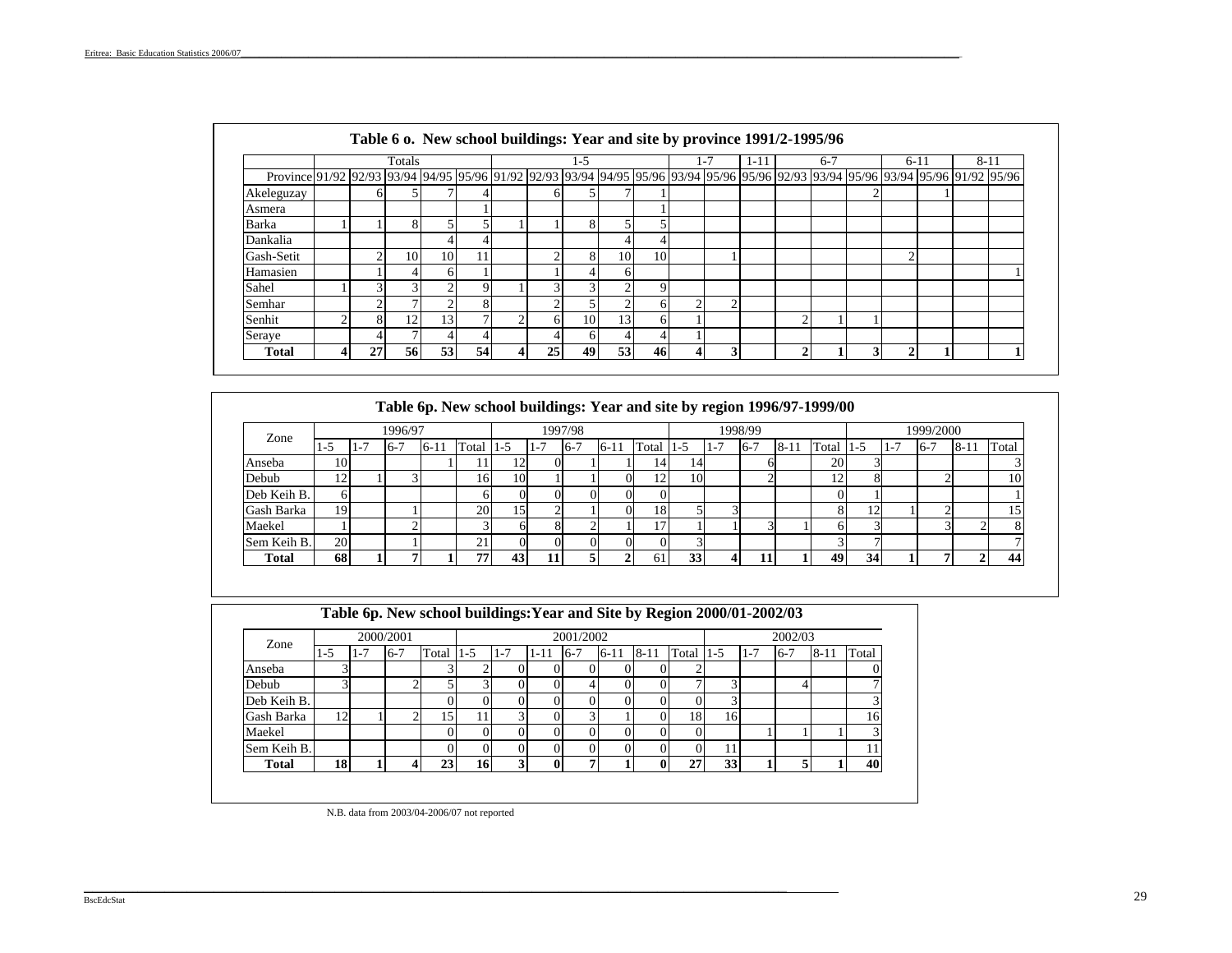#### **VII Pre-primary education**

#### **1. Schools, Location, Oenership and Facilities**

| Region         |       |        |     |         |                 |     |     |         |                |     | <b>Schools</b> |     |          |          |               |     |               |     |     |          |     |
|----------------|-------|--------|-----|---------|-----------------|-----|-----|---------|----------------|-----|----------------|-----|----------|----------|---------------|-----|---------------|-----|-----|----------|-----|
|                |       | Totals |     |         | Government      |     |     | Mission |                |     | Private        |     |          |          | Dom.Community |     | For.Community |     |     | Awkaf    |     |
|                | Tot   | Urb    | Rur | Tot Urb |                 | Rur | Tot | Urb     | Rur            | Tot | Urb            | Rur | Tot      | Urb      | Rur           | Tot | Urb           | Rur | Tot | Urb      | Rur |
| Anseba         | 74    | 15     | 59  | 64      | 10 <sup>1</sup> | 54  | 8   |         |                |     |                |     |          |          |               |     |               |     |     | $\Omega$ |     |
| Debub          | 136   | 20     | 116 | 100     | 8 <sup>1</sup>  | 92  | 18  |         | 10             |     |                |     | l 5      |          |               |     |               |     |     | $\Omega$ |     |
| Deb Keih B.    | 27    |        | 22  | 25      |                 | 21  |     |         |                |     |                |     | $\Omega$ | $\Omega$ |               |     |               |     |     | $\Omega$ |     |
| Gash Barka     | 83    | 38     | 45  | 75      | 34              | 41  |     |         |                |     |                |     |          |          |               |     |               |     |     |          |     |
| Maekel         | 116   | 55     | 61  | 49      | $\mathcal{R}$   | 46  | 15  |         | $\mathfrak{D}$ | 21  | 20             |     | 26       | 15       |               |     |               |     |     |          |     |
| Sem Keih Bahri | $-4i$ | 16     | 25  | 34      | 10 <sup>1</sup> | 24  |     |         |                |     |                |     | $\Omega$ |          |               |     |               |     |     |          |     |
| <b>Total</b>   | 477   | 149    | 328 | 347     | <b>69</b>       | 278 | 53  | 33      | <b>20</b>      | 24  | 21             |     | 48       | 21       | 27            |     |               |     |     |          |     |



 $-$  . The contribution of the contribution of the contribution of the contribution of the contribution of the contribution of the contribution of the contribution of the contribution of the contribution of the contributio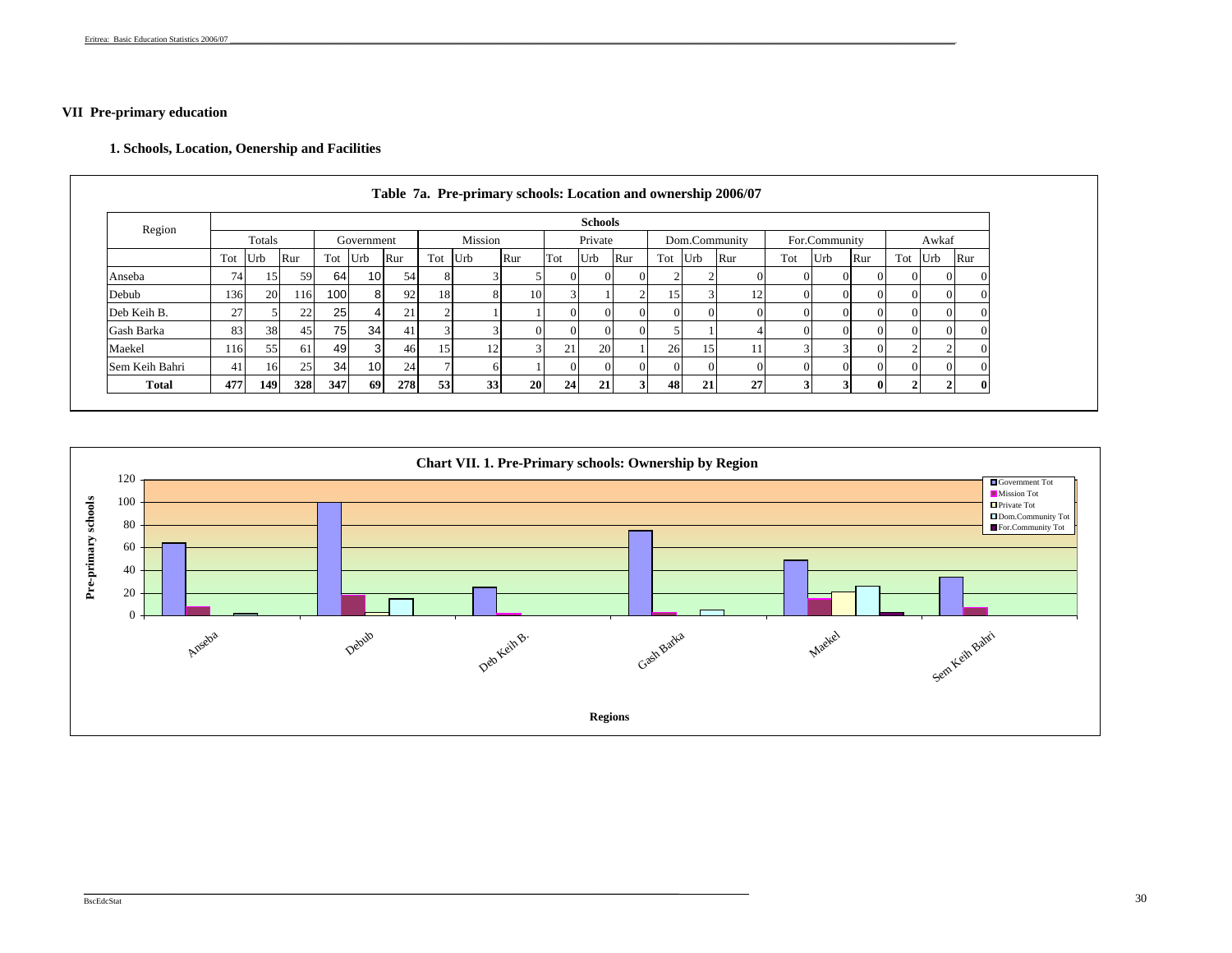|              |     |     |      | Classrooms |                     |    |          |            |         |                |          | Toilets             |                 |          |
|--------------|-----|-----|------|------------|---------------------|----|----------|------------|---------|----------------|----------|---------------------|-----------------|----------|
| Region       | Tot | Gov | Miss | Prv        | D.Comm F.Comm Awkaf |    |          |            | Tot Gov | Miss           | Prv      | D.Comm F.Comm Awkaf |                 |          |
| Anseba       | 161 | 103 | 45   |            | 13 <sub>1</sub>     |    | $\Omega$ | 144        | 100     | 32             |          | 12                  |                 |          |
| Debub        | 207 | 116 | 55   |            | 25                  | 0  | $\Omega$ | 204        | 106     | 80             |          | 14                  |                 |          |
| Deb Keih B.  | 47  | 41  | 6    |            |                     |    |          | 33         | 23      | 1 <sub>0</sub> |          |                     |                 |          |
| Gash Barka   | 111 | 96  | ⇁    |            |                     |    | $\Omega$ | 119        | 99      | 13             |          |                     |                 |          |
| Maekel       | 323 | 117 | 44   | 80         | 60                  | 16 | 6        | <b>290</b> | 108     | 59             | 50       | 59                  | 10 <sub>1</sub> |          |
| Sem Keih B.  | 53  | 43  | 10   | $\Omega$   | $\Omega$            | 0  | $\Omega$ | 771        | 57      | 20             | $\Omega$ |                     |                 | $\Omega$ |
| <b>Total</b> | 902 | 516 | 167  | 91         | 106                 | 16 | -61      | 867        | 493     | 214            | 54       | 92                  | 10              | 4        |

Gov = Government, Miss = Mission, For.comm = Foreign Community, Dom.Comm = Community Prv = private

 $-$  . The contribution of the contribution of the contribution of the contribution of the contribution of the contribution of the contribution of the contribution of the contribution of the contribution of the contributio



#### **Table 7c. Pre-primary school facilities 2006/07**

| Region         |     | Playfield |       |     | <b>Store</b> |       |     | Fence |       |     | <b>Tap Water</b> |       |                 | <b>Well Water</b> |       |        | <b>Reservoir</b> |                |
|----------------|-----|-----------|-------|-----|--------------|-------|-----|-------|-------|-----|------------------|-------|-----------------|-------------------|-------|--------|------------------|----------------|
|                | Yes | No        | N.D.A | Yes | No           | N.D.A | Yes | No    | N.D.A | Yes | No               | N.D.A | Yes             | No                | N.D.A | Yes    | No.              | N.D.A          |
| Anseba         | 37  | 36        |       |     | 56           |       | 25  | 48    |       | 23  | 48               |       |                 | 65                |       | 18     | 53               |                |
| Debub          | 66  | 70        |       | 29  | 107          |       | 55  | 81    |       | 21  | . 14             |       | 15              | 119               |       | 37     | 98               |                |
| Deb-Keih-B.    |     | 181       |       |     | 24           |       |     | 4     |       |     | 19               |       |                 | 24                |       | 10     |                  |                |
| Gash Barka     | 36  | 31        |       | 13  | 54           |       | 22  | 45    |       |     | 62               |       |                 | 60                |       |        | 55               | $\overline{2}$ |
| Maekel         | 78  | 30        |       | 44  | 64           |       | 64  | 43    |       | 61  | 44               |       | 26 <sub>1</sub> | 62                | 28    | 40     | 50               | 26             |
| Sem Keih Bahri | 22  | 19        |       | 13  | 28           |       | 20  | 21    |       | 14  | 27               |       |                 | 32                |       | $\sim$ | 29               |                |
| Total          | 248 | 204       |       | 119 | 333          |       | 192 | 259   | 10    | 131 | 314              | 16    | 65              | 362               | 34    | 1281   | 302              | 31             |

N.D.A = not data available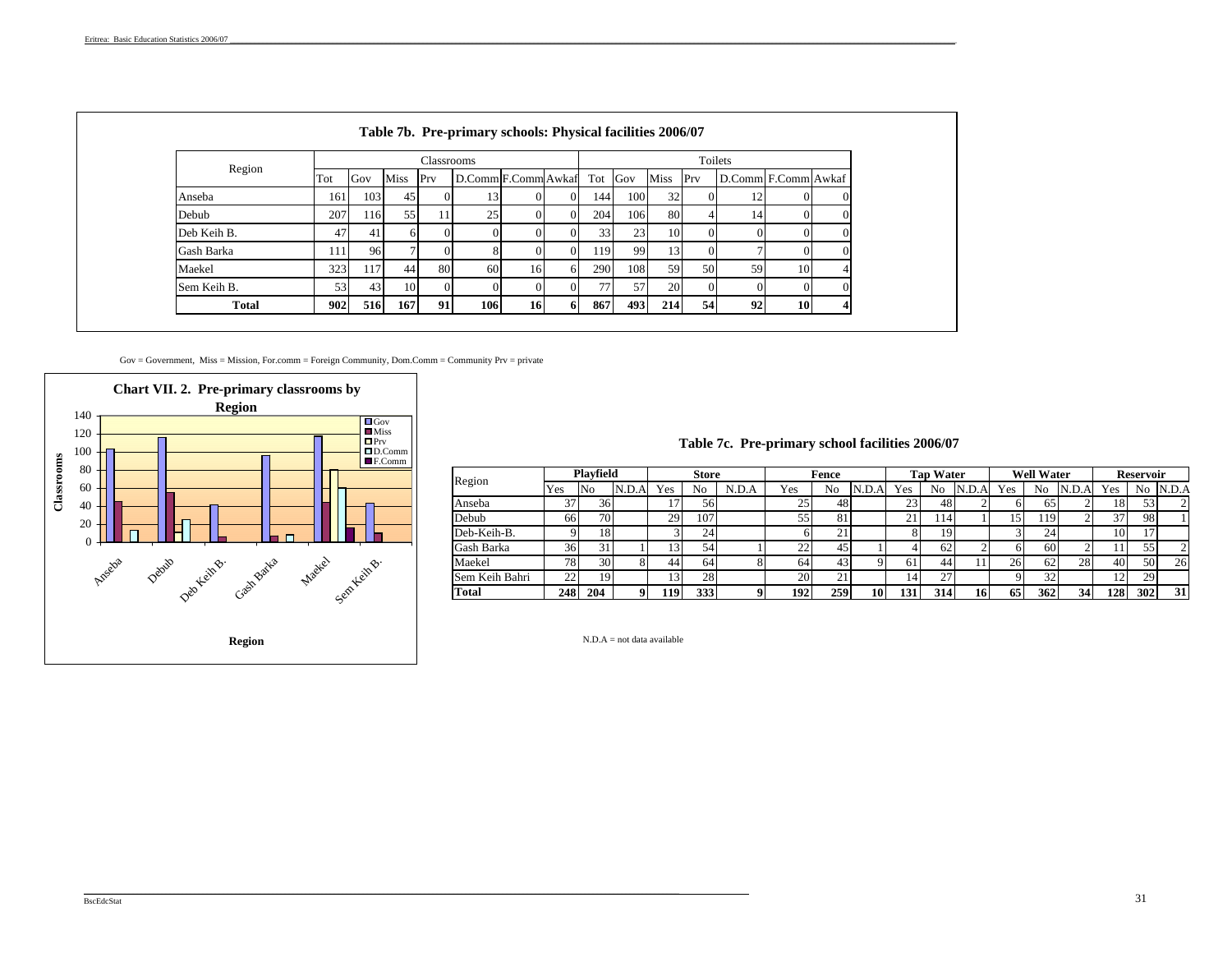#### **2. Enrolment**

|                  |            |                    |       |      |                                        |                  |      |       |            |       |        |                |      |       |      |       |         | Table 7d Pre-PrimarySchool Enrolment: Gender Loction and Ownership by Region 2006/07 |       |               |        |       |     |               |     |       |     |       |
|------------------|------------|--------------------|-------|------|----------------------------------------|------------------|------|-------|------------|-------|--------|----------------|------|-------|------|-------|---------|--------------------------------------------------------------------------------------|-------|---------------|--------|-------|-----|---------------|-----|-------|-----|-------|
|                  |            | <b>Grand Total</b> |       |      | Total                                  |                  |      |       | Government |       |        | <b>Mission</b> |      |       |      |       | Private |                                                                                      |       | Dom.Community |        |       |     | For.Community |     |       |     | Awkaf |
| Region           |            |                    | Urban |      |                                        | Rural            |      | Urban |            | Rural | Urban  |                |      | Rural |      | Urban |         | Rural                                                                                | Urban |               |        | Rural |     | Urban         |     | Rural |     | Urban |
|                  | Tot        | Fem Tot            |       | Fem  | Tot                                    | Fem              | Tot  | Fem   | Tot        | Fem   | l'I'ot | Fem            | -Tot | Fem   | Tot  | Fem   | Tot     | Fem                                                                                  | Tot   | Fem           | l'I`ot | Fem   | Tot | Fem           | Tot | Fem   | Tot | Fem   |
| Anseba           | 4947       | 2383               | 1941  | 931  | 3006                                   | 1452             | 905  | 422   | 2747       | 1322  | 627    | 308            | 259  | 1301  |      |       |         |                                                                                      | 409   | 201           |        |       |     |               |     |       |     |       |
| Debub            | 9729       | 4860               | 2808  | 1400 | 6921                                   | 3460             | 592  | 290   | 4985       | 2490  | 1732   | 885            | 1130 | 5731  | 250  | 116   | 207     | 98                                                                                   | 234   | 109           | 599    | 299   |     |               |     |       |     |       |
| Deb Keih B. 1404 |            | 689                | 420   | 215  | 984                                    | 474              | 234  | 121   | 936        | 455   | 186    | 941            | 48   | 19.   |      |       |         |                                                                                      |       |               |        |       |     |               |     |       |     |       |
| Gash Barka       | 5392       | 2592               | 2758  | 1317 | 2634                                   | 1275             | 2359 | 1134  | 2400       | 1174  | 272    | 1121           |      |       |      |       |         |                                                                                      |       | 71            | 234    | 101   |     |               |     |       |     |       |
| Maekel           | 12944 6194 |                    | 9505  | 4515 | 3439                                   | 1679             | 522  | 227   | 2538       | 1253  | 3405   | 1663           | 120  | 55    | 2421 | 1141  | 219     | 87                                                                                   | 2413  | 1142          | 562    | 284   | 524 | 239           |     |       | 220 | 103   |
| Sem Keih B. 2847 |            | 1398               | 1232  | 608  | 1615                                   | 790 <sup> </sup> | 759  | 372   | 1593       | 777   | 473    | 236            | 22   | 13    |      |       |         |                                                                                      |       |               |        |       |     |               |     |       |     |       |
| Total            |            |                    |       |      | 37263 18116 18664 8986 18599 9130 5371 |                  |      |       | 2566 15199 | 7471  | 6695   | 3298           | 1579 | 790   | 2671 | 1257  | 426     | 185                                                                                  | 3183  | 1523          | 1395   | 684   | 524 | 239           |     |       | 220 | 103   |
|                  |            |                    |       |      |                                        |                  |      |       |            |       |        |                |      |       |      |       |         |                                                                                      |       |               |        |       |     |               |     |       |     |       |



 $-$  . The contribution of the contribution of the contribution of the contribution of the contribution of the contribution of the contribution of the contribution of the contribution of the contribution of the contributio

#### **Table 7e. Pre-Primary: Enrolment by Age 2006/07**

| Age            |       | Total |       |       | Year1 |       |       | Year <sub>2</sub> |      |
|----------------|-------|-------|-------|-------|-------|-------|-------|-------------------|------|
|                | Tot   | М     | F     | Tot   | М     | F     | Tot   | М                 | F    |
| 3              | 999   | 495   | 504   | 818   | 403   | 415   | 181   | 92                | 89   |
| $\overline{4}$ | 10846 | 5581  | 5265  | 9818  | 5071  | 4747  | 1028  | 510               | 518  |
| 5              | 17634 | 9111  | 8523  | 7297  | 3730  | 3567  | 10337 | 5381              | 4956 |
| 6              | 7359  | 3753  | 3606  | 2739  | 1432  | 1307  | 4620  | 2321              | 2299 |
| 7              | 395   | 193   | 202   | 194   | 88    | 106   | 201   | 105               | 96   |
| 8              | 30    | 14    | 16    | 17    | 10    | 7     | 13    | 4                 | 9    |
| Tot            | 37263 | 19147 | 18116 | 20883 | 10734 | 10149 | 16380 | 8413              | 7967 |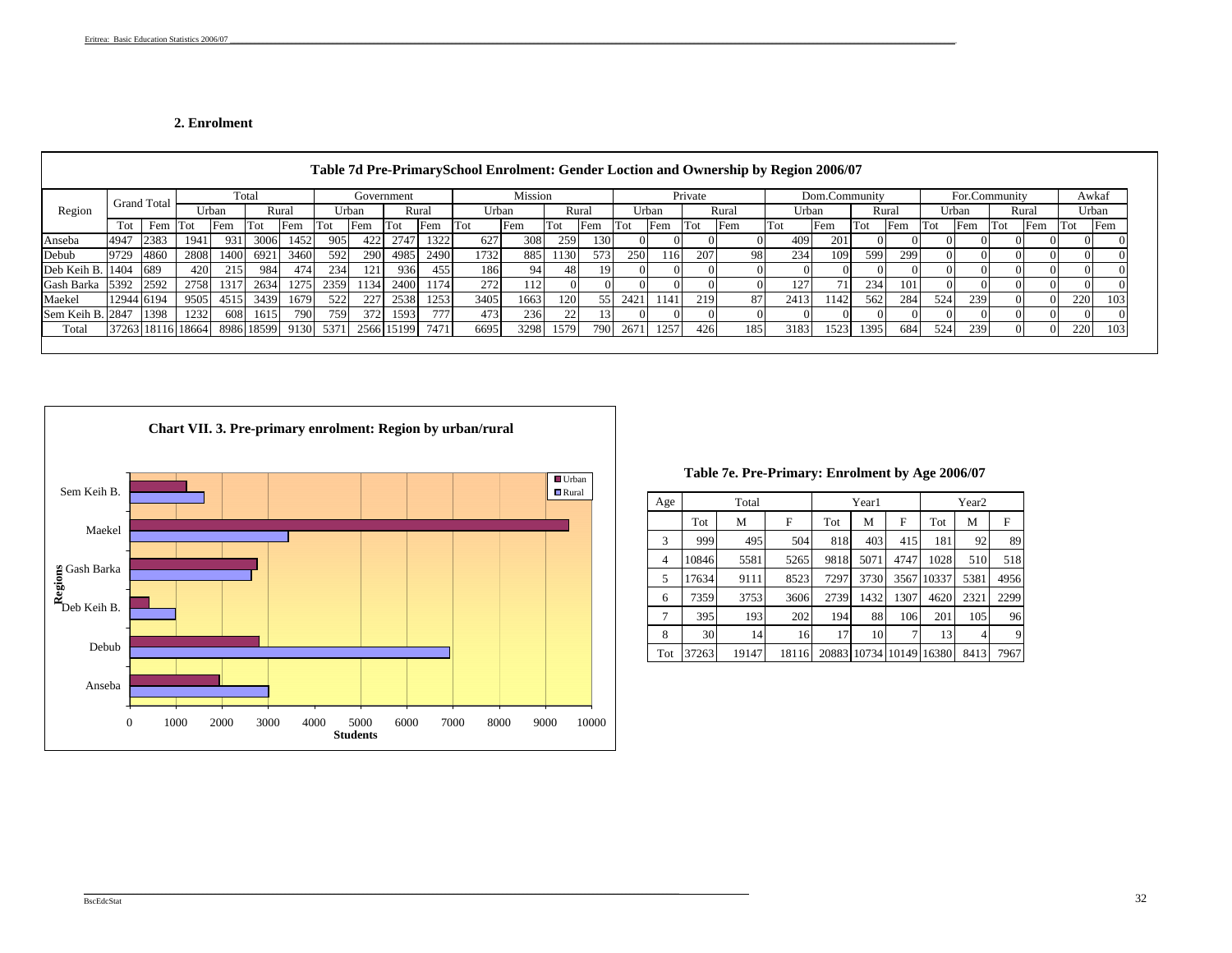## **3. Teachers and school personnel**

|             |                       |           |         |           |                 |    |            |                 |          |                                                 |          |                  |          |             | Table 7f. Pre-primary school teachers: Gender, training status and ownership by Region 2006/07 |          |     |               |          |                         |          |               |                             |     |         |              |          |
|-------------|-----------------------|-----------|---------|-----------|-----------------|----|------------|-----------------|----------|-------------------------------------------------|----------|------------------|----------|-------------|------------------------------------------------------------------------------------------------|----------|-----|---------------|----------|-------------------------|----------|---------------|-----------------------------|-----|---------|--------------|----------|
|             |                       |           |         | Total     |                 |    | Government |                 |          |                                                 | Mission  |                  |          |             | Private                                                                                        |          |     | Dom.Community |          |                         |          | For.Community |                             |     |         | Awkaf        |          |
| Region      | <b>Total Teachers</b> |           | Trained |           | Not trai        |    | Trained    | Not trai        |          | Trained                                         |          | Not trai         |          | Trained     | Not trai                                                                                       |          |     | Trained       |          | Not trai                | Trained  |               | Not trai                    |     | Trained |              | Not trai |
|             | MF                    |           |         |           |                 |    |            |                 |          | Mal Fem Mal Fem Mal Fem Mal Fem Mal Fem Mal Fem |          |                  |          | Mal Fem Mal |                                                                                                |          |     |               |          | Fem Mal Fem Mal Fem Mal |          |               | Fem Mal Fem Mal Fem Mal Fem |     |         |              |          |
| Anseba      | 142                   |           |         |           | 55.             |    | 65         | 27 <sub>1</sub> | $\Omega$ | 12                                              | $_{0}$   | 17               |          |             |                                                                                                |          | Ш   |               | $_{0}$   |                         | 01       |               |                             |     |         |              | OI.      |
| Debub       | 240                   |           | 0 182   | $\Omega$  | 58 <sup>I</sup> | ΩL | 121        | 24              | $\Omega$ | 43 <sup>l</sup>                                 | $\Omega$ | 28               | OI.      |             | 01                                                                                             |          | 01  | 31            | ΩL       |                         | ΩI       | $\Omega$      |                             | (1) | OI.     | $\Omega$     | ΩI       |
| Deb Keih B. | 47                    |           | 2       |           | 28              |    | 10         | 18              | $\Omega$ |                                                 |          | 10               | ΩI       |             | OI                                                                                             |          | Ш   | 01            | $\Omega$ | ΩL                      | ΩI       |               |                             |     | OI.     | $\Omega$     | ΩI       |
| Gash Barka  | 142                   |           | 95      |           | 44              |    | 86         | 34              | $\Omega$ |                                                 |          | 81               | $_{0}$   |             | ΟI                                                                                             |          | O I |               | $\Omega$ |                         | 01       |               |                             |     | OI.     | $\Omega$     | ΩI       |
| Maekel      | 412                   |           | 263     |           | 1401            |    | 77         | 20              | $\Omega$ | 51                                              | $\Omega$ | 50 <sup>-1</sup> | $\Omega$ | 43          | 4                                                                                              | 43       |     | 67            | $\Omega$ | 18                      | $\Omega$ | 21            | 8                           |     |         | $\Omega$     |          |
| Sem Keih B  | 79                    |           | 44      | $\Omega$  | 31 <sup>1</sup> |    | 38         | 21              | $\Omega$ | 61                                              |          | 10               |          |             | OI.                                                                                            | $\Omega$ |     |               | ΩL       | $_{0}$                  | ΩI       |               |                             |     |         |              | OI.      |
| Total       | 1,062                 | <b>23</b> | 673     | <b>10</b> | <b>356</b>      |    | 20 397     | 144             | 01       | <b>118</b>                                      |          | <b>1231</b>      | -01      | 48          | 41                                                                                             | 461      |     | 851           | 01       | 34 <sup>l</sup>         | $\bf{0}$ |               |                             |     |         | $\mathbf{0}$ |          |
|             |                       |           |         |           |                 |    |            |                 |          |                                                 |          |                  |          |             |                                                                                                |          |     |               |          |                         |          |               |                             |     |         |              |          |



**Gender and ownership by Region 2006/07 Table 7 g. Pre-primary office personnel: Gender and ownership by region, 2006/07**

| Region       | Tot            |         |                 | Government. |     | <b>Mission</b> |          | Private |    | Dom.CommFor.Comm |     |         |              | Awkaf    |
|--------------|----------------|---------|-----------------|-------------|-----|----------------|----------|---------|----|------------------|-----|---------|--------------|----------|
|              | Mal            | Fem Mal |                 | Fem         | Mal | Fem Mal        |          | Fem Mal |    | Fem              | Mal | Fem Mal |              | Fem      |
| Anseba       |                | O       | 3               |             |     |                |          |         |    |                  |     |         |              |          |
| Debub        | 5              | l 3     | 4               | 2           |     | 11             | 0        |         |    |                  |     | 0       | O            |          |
| Deb Keih B.  |                |         |                 |             |     |                |          |         |    |                  |     |         | 0            | $\Omega$ |
| Gash -Barka  | $\overline{0}$ |         |                 | O           | 0   | $\Omega$       | $\theta$ |         |    |                  |     |         | O            | $\Omega$ |
| Maekel       | 31             | 64      | $\overline{4}$  | 6           | 3   | 16             | h        | 14      |    | 17               | 7   |         |              |          |
| Sem-Keih-B   |                | 8       |                 | 3           | 0   | 5              |          |         |    |                  |     | 0       |              | $\Omega$ |
| <b>Total</b> | 45             | 93      | 12 <sub>l</sub> | 14          | 6   | 35             | 6        | 14      | 14 | 19               | 7   |         | $\mathbf{0}$ |          |
|              |                |         |                 |             |     |                |          |         |    |                  |     |         |              |          |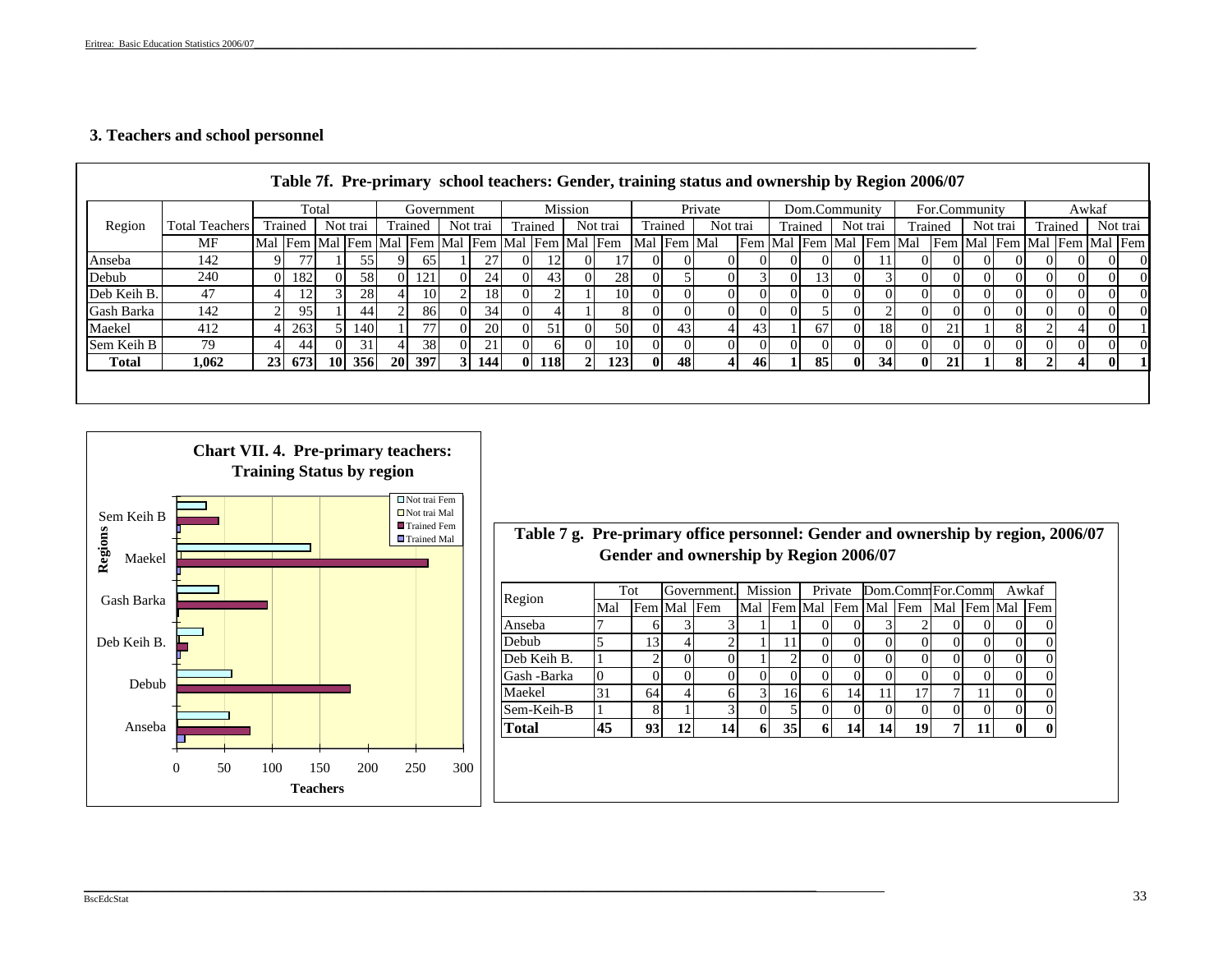#### **VIII Elementary Education 1. Enrolment 2006/07**

|             |         |           | Table 8a. Elemtary Education Enrolment: Grades and Gender by Region (Gov and Non- Gov), 2006/07 |        |               |                  |        |         |        |        |         |               |        |         |        |        |         |        |
|-------------|---------|-----------|-------------------------------------------------------------------------------------------------|--------|---------------|------------------|--------|---------|--------|--------|---------|---------------|--------|---------|--------|--------|---------|--------|
|             |         | Grade 1-5 |                                                                                                 |        | Grade 1       |                  |        | Grade 2 |        |        | Grade 3 |               |        | Grade 4 |        |        | Grade 5 |        |
| Region      | Tot     | Male      | Fem                                                                                             | Tot    | Mal           | Fem              | Tot    | Mal     | Fem    | Tot    | Mal     | Fem           | Tot    | Mal     | Fem    | Tot    | Mal     | Fem    |
| Anseba      | 50,251  | 28,136    | 22.115                                                                                          | 9.292  | 5.145         | 4.147            | 1.0221 | 6,155   | 4,867  | .281   | 6.323   | 4.958         | 10.409 | 5,808   | 4,601  | 8.247  | 4,705   | 3,542  |
| Debub       | 117.241 | 62.643    | 54.598                                                                                          | 20,300 | 10.755        | 9,545            | 24,033 | 12.582  | 1.451  | 26,244 | 13.859  | 12.385        | 24.726 | 13,272  | 1,454  | 21,938 | 12.175  | 9,763  |
| Deb Keih B. | 4.169   | 2.834     | 1.335                                                                                           | 835    | 532           | 303 <sub>l</sub> | 940    | 605     | 335    | 811    | 554     | 257           | 865    | 612     | 253    | 718I   | 531     | 187    |
| Gash-Barka  | 66.131  | 37.167    | 28.964                                                                                          | 14.360 | 7.740         | 6.620            | 14.501 | .892    | 6,609  | 13.778 | .682    | 6.096         | 13.203 | ,653    | 5.550  | 10,289 | 6,200   | 4,089  |
| Maekel      | 67,067  | 35.151    | 31.916                                                                                          | 12.311 | 6.492         | 5,819            | 12.559 | 6,551   | 6,008  | 14.685 |         | 6.974         | 14.314 | ,486    | 6,828  | 13.198 | 6.911   | 6,287  |
| Ses.Keih.B  | 26.996  | 16.169    | 10.827                                                                                          | 5.388  | 3,068         | 2,320            | 6,370  | 3,724   | 2,646  | 5,839  | 3.485   | 2,354         | 5,320  | 3,264   | 2,056  | 4.079  | 2.628   | 1,451  |
| Total       | 331,855 | 182,100   | 149,755                                                                                         |        | 62,486 33,732 | 28,754           | 69.425 | 37,509  | 31,916 | 72.638 |         | 39,614 33,024 | 68.837 | 38,095  | 30.742 | 58.469 | 33,150  | 25,319 |

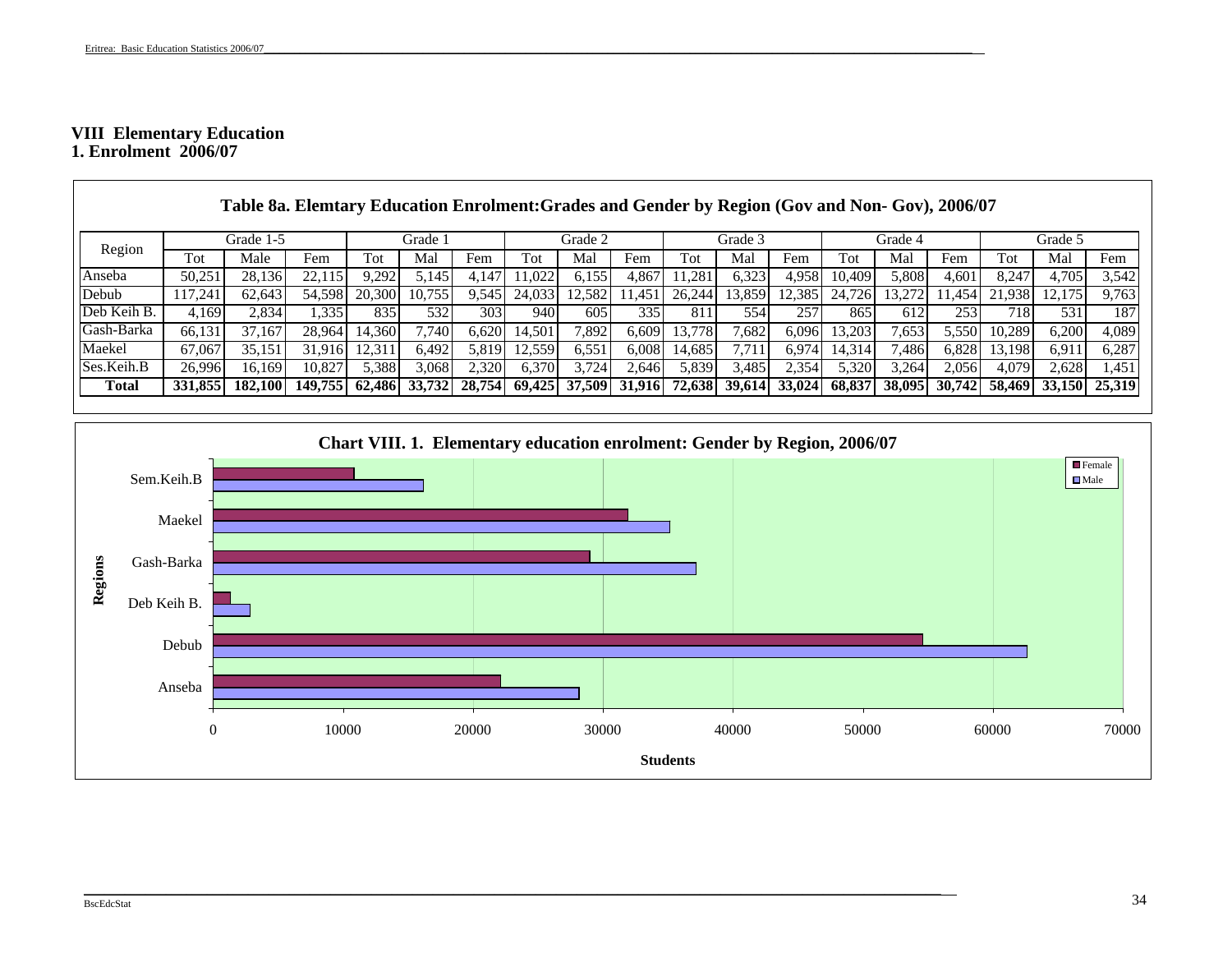|          |         |            |         |        |         |        |            |         |        |        |         | Table 8b. Elementary education enrolment: Grade and gender by age (Gov and Non-Gov), 2006/07 |        |                 |        |        |          |        |
|----------|---------|------------|---------|--------|---------|--------|------------|---------|--------|--------|---------|----------------------------------------------------------------------------------------------|--------|-----------------|--------|--------|----------|--------|
|          |         | Totals 1-5 |         |        | Grade 1 |        |            | Grade 2 |        |        | Grade 3 |                                                                                              |        | Grade 4         |        |        | Grade 5  |        |
| Age      | Tot     | Mal        | Fem     | Tot    | Mal     | Fem    | Tot        | Mal     | Fem    | Tot    | Mal     | Fem                                                                                          | Tot    | Mal             | Fem    | Tot    | Mal      | Fem    |
| 5 years  | 194     | 108        | 86      | 194    | 108     | 86     | $_{0}$     | $_{0}$  |        |        |         |                                                                                              |        | $\Omega$        |        |        |          |        |
| 6 years  | 19,380  | 10,065     | 9,315   | 19,177 | 9,975   | 9,202  | 195        | 86      | 109    |        |         |                                                                                              |        | $\Omega$        |        |        | ΩI       |        |
| 7 years  | 37,879  | 20,001     | 17,878  | 25,757 | 13,949  | 11,808 | 11,735     | 5,850   | 5,885  | 376    | 199     | 177                                                                                          |        |                 |        |        | $\Omega$ |        |
| 8 years  | 50,019  | 26,505     | 23,514  | 12,989 | 7,227   | 5,762  | 25,675     | 13,580  | 12,095 | 10,926 | 5,481   | 5,445                                                                                        | 422    | 211             | 211    |        | 61       |        |
| 9 years  | 55,990  | 29,684     | 26,306  | 3,421  | 1,933   | 1,488  | 19,434     | 10,682  | 8,752  | 24,183 | 12,620  | 11,563                                                                                       | 8,677  | 4,320           | 4,357  | 275    | 129      | 146    |
| 10 years | 56,297  | 30,372     | 25,925  | 754    | 414     | 340    | 8,493      | 4,875   | 3,618  | 20,184 | 11,118  | 9,066                                                                                        | 19,801 | 10,462          | 9,339  | 7,065  | 3,503    | 3,562  |
| 11 years | 48,597  | 26,676     | 21,921  | 130    | 82      | 48     | 2,721      | 1,627   | 1,094  | 10,423 | 5,973   | 4,450                                                                                        | 19,480 | 10,595          | 8,885  | 15,843 | 8,399    | 7,444  |
| 12 years | 32,743  | 18,964     | 13,779  | 48     | 30      | 18     | 771        | 4991    | 272    | 4,208  | 2,610   | 1,598                                                                                        | 11,699 | 6,814           | 4,885  | 16,017 | 9,011    | 7,006  |
| 13 years | 17,759  | 10,837     | 6,922   | 11     |         |        | <b>270</b> | 199     | 71     | 1,566  | 1,018   | 548                                                                                          | 5,391  | 3,308           | 2,083  | 10,521 | 6,303    | 4,218  |
| 14 years | 7,990   | 5,185      | 2,805   |        |         |        | 92         | 78      | 14     | 527    | 390     | 137                                                                                          | 2,190  | 1,470           | 720    | 5,178  | 3,244    | 1,934  |
| 15 years | 3,350   | 2,399      | 951     |        |         |        | 28         | 23      |        | 171    | 145     | 26                                                                                           | 795    | 594             | 201    | 2,355  | 1,636    | 719    |
| 16 years | 1,232   | 955        | 277     |        |         |        | 9          |         |        | 52     | 43      |                                                                                              | 291    | 246             | 45     | 879    | 657      | 222    |
| 17 years | 345     | 286        | 59      |        |         |        | 2          |         |        |        | 9       |                                                                                              | 65     | 60 <sup>1</sup> |        | 269    | 215      | 54     |
| 18 & ov  | 80      | 63         |         |        |         |        |            |         |        |        |         |                                                                                              | 15     | 12              |        | 60     | 47       | 13     |
| Total    | 331,855 | 182,100    | 149,755 | 62,486 | 33,732  | 28,754 | 69,425     | 37,509  | 31,916 | 72,638 | 39,614  | 33,024                                                                                       | 68,837 | 38,095          | 30,742 | 58,469 | 33,150   | 25,319 |



\_\_\_\_\_\_\_\_\_\_\_\_\_\_\_\_\_\_\_\_\_\_\_\_\_\_\_\_\_\_\_\_\_\_\_\_\_\_\_\_\_\_\_\_\_\_\_\_\_\_\_\_\_\_\_\_\_\_\_\_\_\_\_\_\_\_\_\_\_\_\_\_\_\_\_\_\_\_\_\_\_\_\_\_\_\_\_\_\_\_\_\_\_\_\_\_\_\_\_\_\_\_\_\_\_\_\_\_\_\_\_\_\_\_\_\_\_\_\_\_\_\_\_\_\_\_\_\_\_\_\_\_\_\_\_\_\_\_\_\_\_\_\_\_\_\_\_\_\_\_\_\_\_\_\_\_\_\_\_\_\_\_\_\_\_\_\_\_\_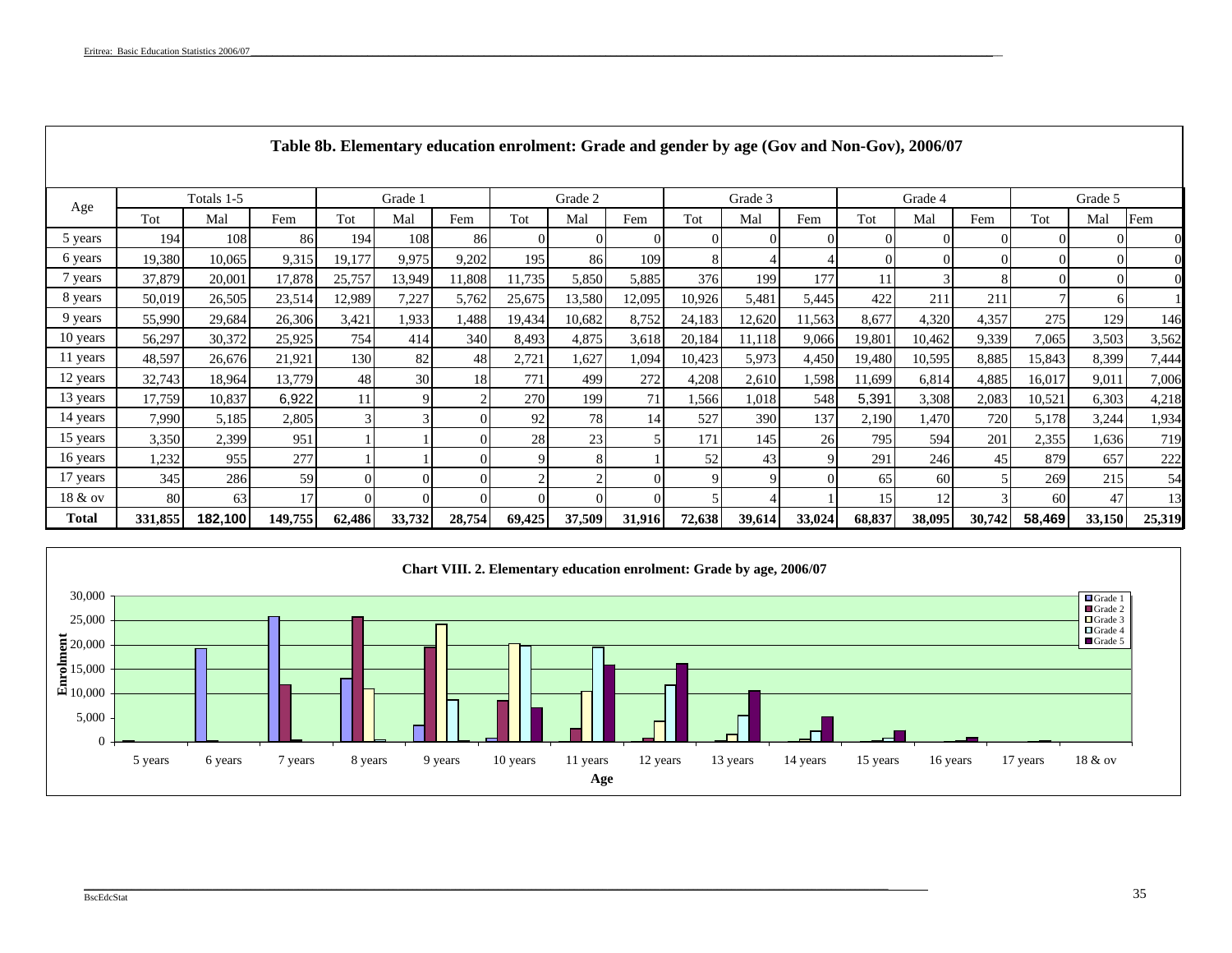

|              |         | Totals 1-5 |         |        | Grade 1 |        |        | Grade 2 |        |        | Grade 3          |        |        | Grade 4 |        |        | Grade 5 |        |
|--------------|---------|------------|---------|--------|---------|--------|--------|---------|--------|--------|------------------|--------|--------|---------|--------|--------|---------|--------|
| Region       | Tot     | Mal        | Fem     | Tot    | Mal     | Fem    | Tot    | Mal     | Fem    | Tot    | Mal              | Fem    | Tot    | Mal     | Fem    | Tot    | Mal     | Fem    |
| Anseba       | 40.972  | 23,185     | 17.787  | 7,353  | 4,081   | 3,272  | 9.095  | 5,110   | 3,985  | 9,231  | 5,229            | 4,002  | 8,589  | 4.849   | 3.740  | 6.704  | 3,916   | 2.788  |
| Debub        | 109.556 | 58.658     | 50.898  | 18.715 | 9.913   | 8.802  | 22.47  | 1.774   | 10.697 | 24.571 | 13.027           | 11.544 | 23.236 | 12.491  | 10.745 | 20,563 | 11.453  | 9,110  |
| Deb Keih B.  | 3,838   | 2.663      | 1.175   | 737    | 482     | 255    | 862    | 566     | 296    | 756I   | 518 <sup>1</sup> | 238    | 806    | 587     | 219    | 677    | 510     | 167    |
| Gash-Barka   | 63,670  | 35,880     | 27,790  | 13.726 | 7,433   | 6,293  | 13.973 | 7.605   | 6,368  | 13,246 | 7,421            | 5,825  | 12,762 | 7,409   | 5,353  | 9,963  | 6,012   | 3,951  |
| Maekel       | 58,882  | 30.893     | 27.989  | 10,571 | 5,596   | 4,975  | 10,903 | 5,712   | 5,191  | 12,988 | 6,815            | 6,173  | 12,713 | 6,653   | 6,060  | 11.707 | 6,117   | 5,590  |
| Sem-Keih-B.  | 25,867  | 15,592     | 10,275  | 5,156  | 2,954   | 2,202  | 6,154  | 3,608   | 2,546  | 5,581  | 3,363            | 2,218  | 5,063  | 3,131   | .932   | 3,913  | 2,536   | .377   |
| <b>Total</b> | 302,785 | 166,87     | 135,914 | 56,258 | 30.459  | 25,799 | 63.458 | 34.375  | 29,083 | 66,373 | 36,373           | 30,000 | 63,169 | 35,120  | 28,049 | 53,527 | 30,544  | 22,983 |

\_\_\_\_\_\_\_\_\_\_\_\_\_\_\_\_\_\_\_\_\_\_\_\_\_\_\_\_\_\_\_\_\_\_\_\_\_\_\_\_\_\_\_\_\_\_\_\_\_\_\_\_\_\_\_\_\_\_\_\_\_\_\_\_\_\_\_\_\_\_\_\_\_\_\_\_\_\_\_\_\_\_\_\_\_\_\_\_\_\_\_\_\_\_\_\_\_\_\_\_\_\_\_\_\_\_\_\_\_\_\_\_\_\_\_\_\_\_\_\_\_\_\_\_\_\_\_\_\_\_\_\_\_\_\_\_\_\_\_\_\_\_\_\_\_\_\_\_\_\_\_\_\_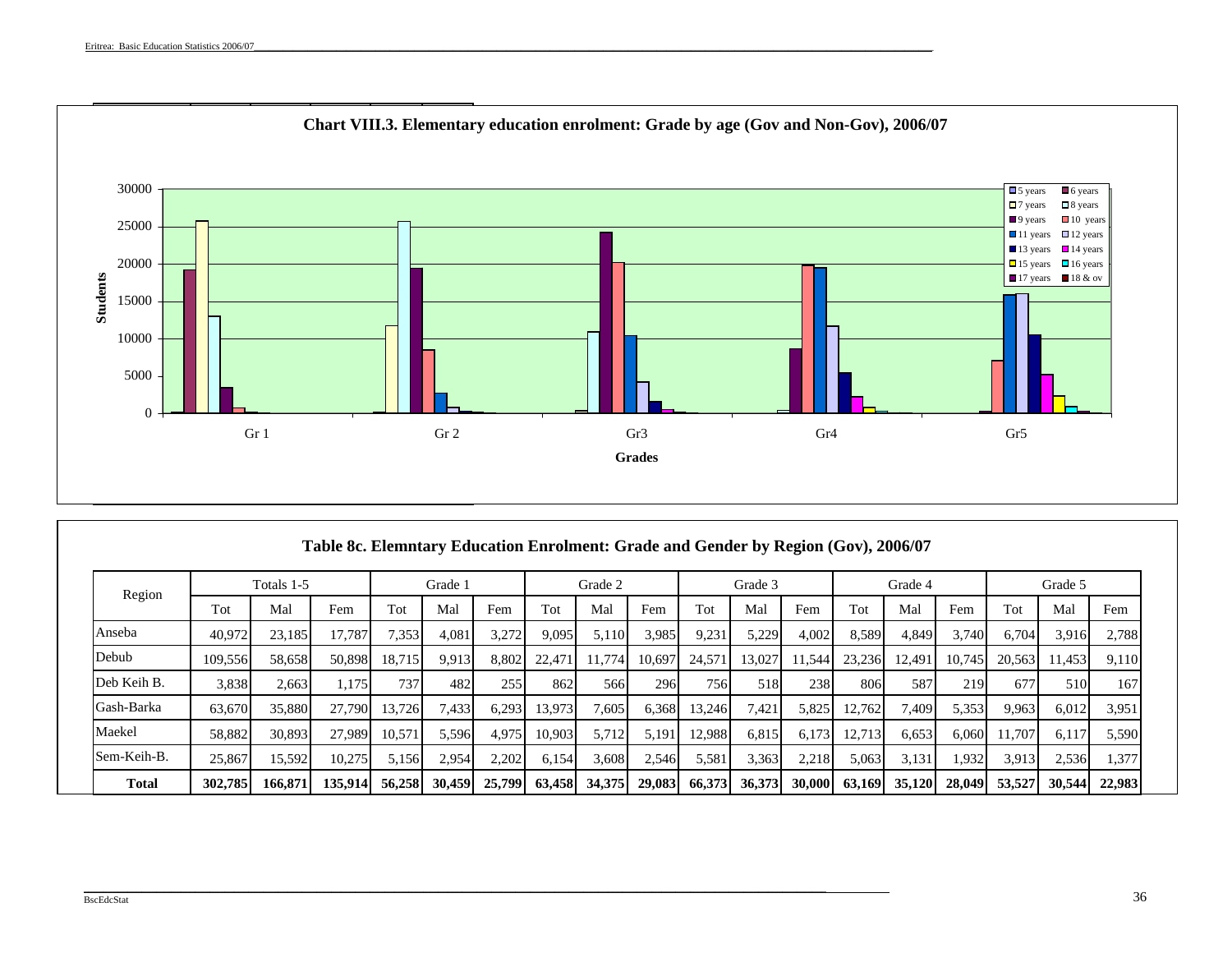Г

|                 |         |            | Table 8d. Elementary education enrolment: Grade and gender by age (Gov) 2006/07 |        |         |          |               |          |        |        |         |             |        |         |        |        |          |          |
|-----------------|---------|------------|---------------------------------------------------------------------------------|--------|---------|----------|---------------|----------|--------|--------|---------|-------------|--------|---------|--------|--------|----------|----------|
| Age             |         | Totals 1-5 |                                                                                 |        | Grade 1 |          |               | Grade 2  |        |        | Grade 3 |             |        | Grade 4 |        |        | Grade 5  |          |
|                 | Tot     | Mal        | Fem                                                                             | Tot    | Mal     | Fem      | Tot           | Mal      | Fem    | Tot    | Mal     | Fem         | Tot    | Mal     | Fem    | Tot    | Mal      | Fem      |
| 5 years         | 153     | 86         | 67                                                                              | 153    | 86      | 67       | $\Omega$      |          |        |        |         |             |        |         |        |        |          | $\Omega$ |
| 6 years         | 16,292  | 8,459      | 7,833                                                                           | 16,160 | 8,403   | 7,757    | 130           | 55       | 75     |        |         |             |        |         |        |        | $\Omega$ | $\Omega$ |
| 7 years         | 33,447  | 17.762     | 10.982                                                                          | 23,67  | 12,866  | 10.811   | 9,554         | 4,776    | 4.778  | 210    | 118     | 92          | 61     |         |        |        | $\Omega$ | $\Omega$ |
| 8 years         | 44,970  | 23,876     | 21,094                                                                          | 12,178 | 6,776   | 5,402    | 23,558        | 12,473   | 11,085 | 8,941  | 4,474   | 4,467       | 288    | 148     | 140    |        |          | $\Omega$ |
| 9 years         | 50,805  | 26,965     | 23,840                                                                          | 3,210  | 1,821   | 1,389    | 18,374        | 10,066   | 8,308  | 22,110 | 11,562  | 10,548      | 6,933  | 3,429   | 3,504  | 178    | 87       | 91       |
| 10 years        | 51,631  | 27,949     | 23,682                                                                          | 720    | 400     | 320      | 8,135         | 4,673    | 3,462  | 19,117 | 10,558  | 8,559       | 18,156 | 9,585   | 8,571  | 5,503  | 2,733    | 2,770    |
| 11 years        | 45,288  | 24,914     | 20,374                                                                          | 110    | 71.     | 39       | 2,588         | .552     | 0.036  | 9,834  | 5,650   | 4,184       | 18,310 | 9,971   | 8,339  | 14,446 | 7,670    | 6,776    |
| 12 years        | 30,946  | 17,981     | 12,965                                                                          | 40     | 27      | 13       | 733           | 483      | 250    | 3,959  | 2,475   | 1,484       | 1,122  | 6,497   | 4,625  | 15,092 | 8,499    | 6,593    |
| 13 years        | 16,889  | 10,363     | 6,526                                                                           |        |         |          | 261           | 192      | 69     | 1,476  | 970     | 506         | 5,148  | 3,190   | 1,958  | 9,997  | 6,005    | 3,992    |
| 14 years        | 7.580   | 4.960      | 2,620                                                                           |        |         | $\Omega$ | 87            | 73       | 14     | 496    | 369     | 127         | 2,090  | ,420    | 670    | 4,906  | 3,097    | .809     |
| 15 years        | 3,199   | 2,300      | 899                                                                             |        |         | $\Omega$ | 28            | 23       |        | 162    | 140     | 22          | 765    | 575     | 190    | 2,243  | .561     | 682      |
| 16 years        | 1,176   | 919        | 257                                                                             |        |         | $\Omega$ | 8             |          |        | 52     | 43      | $\mathbf Q$ | 275    | 235     | 40     | 840    | 633      | 207      |
| 17 years        | 330     | 275        | 55                                                                              |        |         | $\Omega$ | $\mathcal{D}$ |          |        | Q      | Q       | $\Omega$    | 61     | 56      |        | 258    | 208      | 50       |
| 18 years & over | 79      | 62         | 17                                                                              |        |         | $\Omega$ |               | $\Omega$ |        |        |         |             | 15     | 12      |        | 59     | 46       | 13       |
| Total           | 302,785 | 166,871    | 131,211                                                                         | 56,258 | 30,459  | 25,799   | 63,458        | 34,375   | 29,083 | 66,373 | 36,373  | 30,000      | 63,169 | 35,120  | 28,049 | 53,527 | 30,544   | 22,983   |
|                 |         |            |                                                                                 |        |         |          |               |          |        |        |         |             |        |         |        |        |          |          |



\_\_\_\_\_\_\_\_\_\_\_\_\_\_\_\_\_\_\_\_\_\_\_\_\_\_\_\_\_\_\_\_\_\_\_\_\_\_\_\_\_\_\_\_\_\_\_\_\_\_\_\_\_\_\_\_\_\_\_\_\_\_\_\_\_\_\_\_\_\_\_\_\_\_\_\_\_\_\_\_\_\_\_\_\_\_\_\_\_\_\_\_\_\_\_\_\_\_\_\_\_\_\_\_\_\_\_\_\_\_\_\_\_\_\_\_\_\_\_\_\_\_\_\_\_\_\_\_\_\_\_\_\_\_\_\_\_\_\_\_\_

|                 | Chart VIII.4. Elementary education enrolment: Grade by age (Gov), 2006/07                                                                                                                                                       |                                                                          |
|-----------------|---------------------------------------------------------------------------------------------------------------------------------------------------------------------------------------------------------------------------------|--------------------------------------------------------------------------|
| <b>Students</b> | 25,000<br>20,000<br>15,000<br>10,000<br>5,000                                                                                                                                                                                   | $\Box$ Grade 1<br>Grade 2<br>$\Box$ Grade 3<br>$\Box$ Grade 4<br>Grade 5 |
|                 | Byleats<br>~ years<br>Processes and<br><b>11 years</b><br><b>2-years</b><br>LAYEARS<br><b>4</b> eats<br>10 years<br><b>13 years</b><br><b>15 years</b><br>5 years<br><b>4</b> eats<br><b>16 years</b><br>LB Yours & Over<br>Age |                                                                          |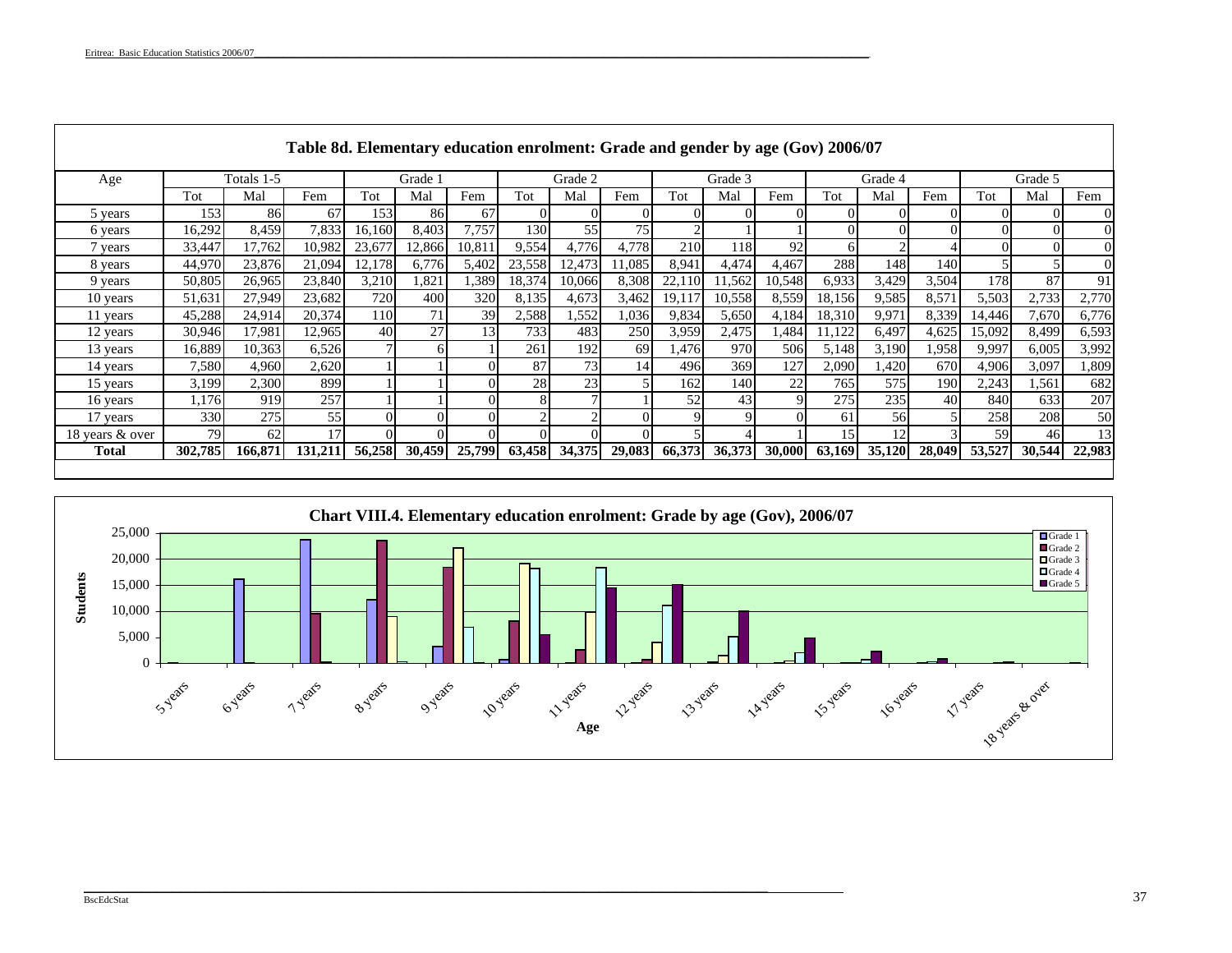Г

|              |        |                  |        |       |         |       |       |                  |                 |       | Table 8e. Elementary education enrolment: Grades and gender by region (Non-Gov), 2006/07 |       |       |         |       |       |                 |       |
|--------------|--------|------------------|--------|-------|---------|-------|-------|------------------|-----------------|-------|------------------------------------------------------------------------------------------|-------|-------|---------|-------|-------|-----------------|-------|
|              |        | Totals 1-5       |        |       | Grade 1 |       |       | Grade 2          |                 |       | Grade 3                                                                                  |       |       | Grade 4 |       |       | Grade 5         |       |
| Region       | Tot    | Mal              | Fem    | Tot   | Mal     | Fem   | Tot   | Mal              | Fem             | Tot   | Mal                                                                                      | Fem   | Tot   | Mal     | Fem   | Tot   | Mal             | Fem   |
| Anseba       | 9,279  | 4,951            | 4,328  | 1,939 | 1,064   | 875   | 1,927 | 1,045            | 882             | 2,050 | 1,094                                                                                    | 956   | 1,820 | 959     | 861   | 1,543 | 789             | 754   |
| Debub        | 7,685  | 3,985            | 3,700  | 1,585 | 842     | 743   | 1,562 | 808              | 754             | 1,673 | 832                                                                                      | 841   | 1,490 | 781     | 709   | 1,375 | 722             | 653   |
| Deb Keih B.  | 331    | 171 <sub>1</sub> | 160    | 98    | 50      | 48    | 78    | 39               | 39              | 55    | 36                                                                                       | 191   | 59    | 25      | 34    | 41    | 21              | 20    |
| Gash-Barka   | 2,461  | 1,287            | 1.174  | 634   | 307     | 327   | 528   | 287              | 24 <sup>1</sup> | 532   | 261                                                                                      | 271   | 441   | 244     | 197   | 326   | 188             | 138   |
| Maekel       | 8,185  | 4,258            | 3,927  | 1,740 | 896     | 844   | 1,656 | 839              | 817             | 1,697 | 896                                                                                      | 801   | 1,601 | 833     | 768   | 1,491 | 794             | 697   |
| Sem-Keih-B.  | 1,129  | 577              | 552    | 232   | 114     | 118   | 216   | 116 <sup> </sup> | 100             | 258   | 122                                                                                      | 136   | 257   | 133     | 124   | 166   | 92 <sub>1</sub> | 74    |
| <b>Total</b> | 29,070 | 15,229           | 13,841 | 6,228 | 3,273   | 2,955 | 5,967 | 3,134            | 2,833           | 6,265 | 3,241                                                                                    | 3,024 | 5,668 | 2,975   | 2,693 | 4,942 | 2,606           | 2,336 |

|                 |        |            |        |       |         |       |             |         |                |          | Table 8f. Elementary education enrolment: Grade and gender by age (Non-Gov), 2006/07 |          |          |         |          |       |         |          |
|-----------------|--------|------------|--------|-------|---------|-------|-------------|---------|----------------|----------|--------------------------------------------------------------------------------------|----------|----------|---------|----------|-------|---------|----------|
|                 |        | Totals 1-5 |        |       | Grade 1 |       |             | Grade 2 |                |          | Grade 3                                                                              |          |          | Grade 4 |          |       | Grade 5 |          |
| Age             | Tot    | Mal        | Fem    | Tot   | Mal     | Fem   | Tot         | Mal     | Fem            | Tot      | Mal                                                                                  | Fem      | Tot      | Mal     | Fem      | Tot   | Mal     | Fem      |
| 5 years         | 41     | 22         | 19     | 41    | 22      | 19    | $\Omega$    |         | $\Omega$       |          | $_{0}$                                                                               | $\Omega$ | $\Omega$ |         | $\Omega$ |       |         |          |
| 6 years         | 3,088  | 1,606      | 1,482  | 3,017 | 1,572   | 1,445 | 65          | 31      | 34             | h        |                                                                                      |          | 01       |         | $\Omega$ |       |         | $\Omega$ |
| 7 years         | 4,432  | 2,239      | 2,193  | 2,080 | 1,083   | 997   | 2,181       | 1,074   | 1,107          | 166      | 81                                                                                   | 85       |          |         |          |       | ΩI      | $\Omega$ |
| 8 years         | 5,049  | 2,629      | 2,420  | 811   | 451     | 360   | 2,117       | 1,107   | 1,010          | 1,985    | 1,007                                                                                | 978      | 134      | 63      | 71       |       |         |          |
| 9 years         | 5,185  | 2,719      | 2,466  | 211   | 112     | 99    | 1,060       | 616     | 444            | 2,073    | 1,058                                                                                | 1,015    | 1,744    | 891     | 853      | 97    | 42      | 55       |
| 10 years        | 4,666  | 2,423      | 2,243  | 34    | 14      | 20    | 358         | 202     | 156            | 1,067    | 560                                                                                  | 507      | 1,645    | 877     | 768      | 1,562 | 770     | 792      |
| 11 years        | 3,309  | 1,762      | 1,547  | 20    | 11      | 9     | 133         | 75      | 58             | 589      | 323                                                                                  | 266      | 1,170    | 624     | 546      | 1,397 | 729     | 668      |
| 12 years        | 1,797  | 983        | 814    | 81    |         |       | 38          | 16      | 22             | 249      | 135                                                                                  | 114      | 577      | 317     | 260      | 925   | 512     | 413      |
| 13 years        | 870    | 474        | 396    |       |         |       | $\mathbf Q$ |         | $\mathfrak{D}$ | 90       | 48                                                                                   | 42       | 243      | 118     | 125      | 524   | 298     | 226      |
| 14 years        | 410    | 225        | 185    |       |         |       |             |         | $\Omega$       | 31       | 21                                                                                   | 10       | 100      | 50      | 50       | 272   | 147     | 125      |
| 15 years        | 151    | 99         | 52     | ΩI    |         |       | $\Omega$    |         | $\Omega$       | $\Omega$ |                                                                                      |          | 30       | 19      | 11       | 112   | 75      | 37       |
| 16 years        | 56     | 36         | 20     | 01    |         |       |             |         | $\Omega$       |          |                                                                                      |          | 16       |         |          | 39    | 24      | 15       |
| 17 years        | 15     | 11         |        |       |         |       | $\Omega$    |         | $\Omega$       |          |                                                                                      |          |          |         |          | 11    |         |          |
| 18 years & over |        |            |        |       |         |       | $\Omega$    |         | $\Omega$       |          |                                                                                      | $\Omega$ | $\Omega$ |         | $\Omega$ |       |         | $\Omega$ |
| <b>Total</b>    | 29,070 | 15,229     | 13,841 | 6,228 | 3,273   | 2,955 | 5,967       | 3,134   | 2,833          | 6,265    | 3,241                                                                                | 3,024    | 5,668    | 2,975   | 2,693    | 4,942 | 2,606   | 2,336    |
|                 |        |            |        |       |         |       |             |         |                |          |                                                                                      |          |          |         |          |       |         |          |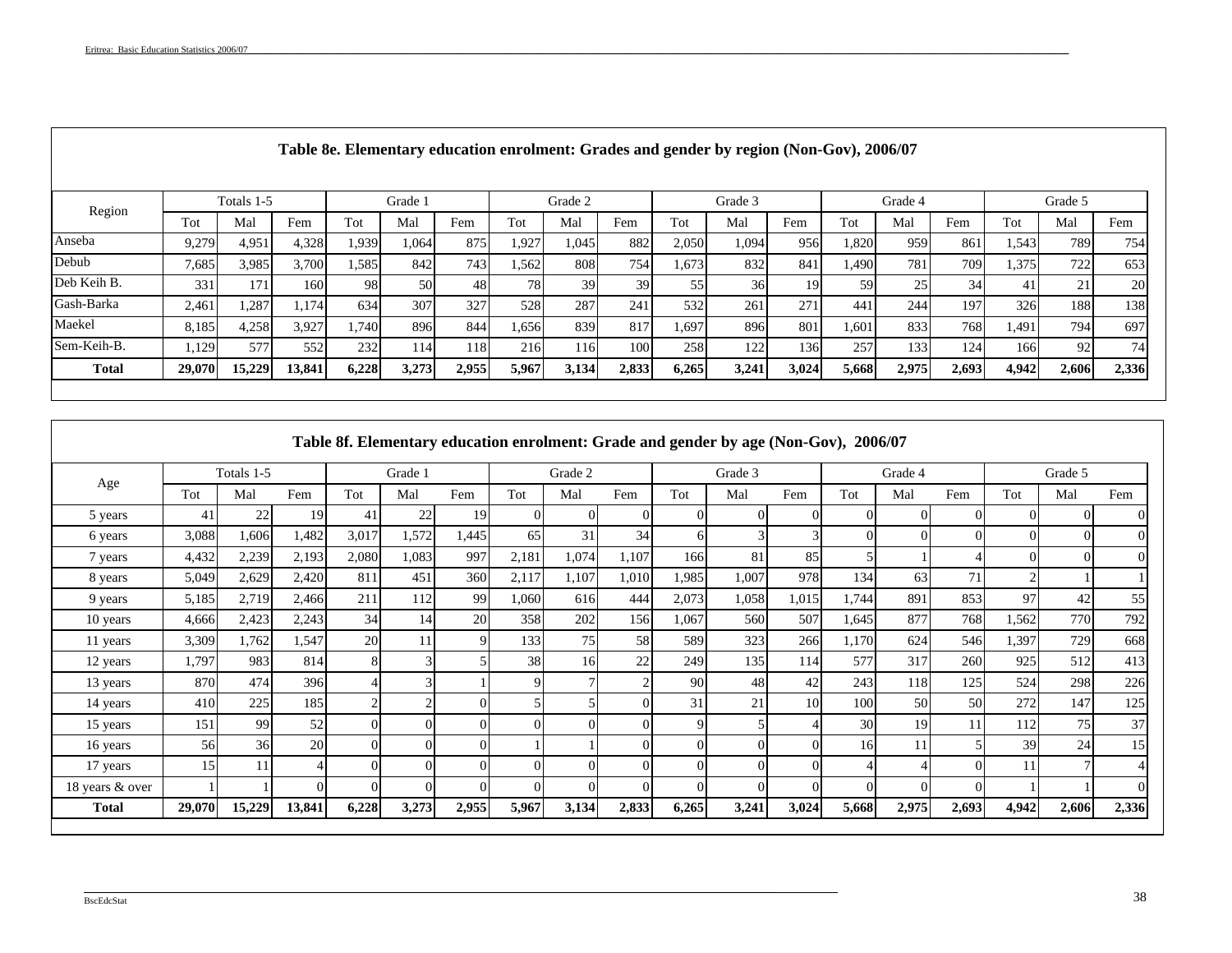## **2. Schools and language of instruction**

| Region      | Schls<br>Total | Afar | Arabic         | Bilen | English  | Hidareb  | Italian | Kunama | Nara | aho<br>S        | gre<br>辷 | Tigrigna |
|-------------|----------------|------|----------------|-------|----------|----------|---------|--------|------|-----------------|----------|----------|
| Anseba      | 22             |      | $\overline{2}$ | 32    | $\Omega$ |          | 0       |        | 0    |                 | 45       | 32       |
| Debub       | 227            |      |                |       | 0        | 0        | 0       |        | 0    | 22              | 0        | 205      |
| Deb-Keih-B  | 35             | 22   | 9              |       | 0        | 0        | 0       |        | 0    | 22              | $\theta$ |          |
| Gash-Barka  | 198            |      | 41             | 0     | 0        | 0        | 0       | 21     | 17   |                 | 46       | 72       |
| Maekel      | 104            |      |                |       |          |          |         |        | 0    |                 |          | 97       |
| Sem-Keih-B. | 99             | 13   | 12             |       | 0        | $\theta$ | 0       |        | 0    | $\overline{17}$ | 40       | 17       |
| Total       | 785            | 35   | 78             | 32    |          |          |         | 21     |      | 62              | 132      | 427      |

## **Table 8g. Elementary education: language of instruction by Region (Gov & Non-Gov),2006/07**

Note: A school can have more than one language of instruction.

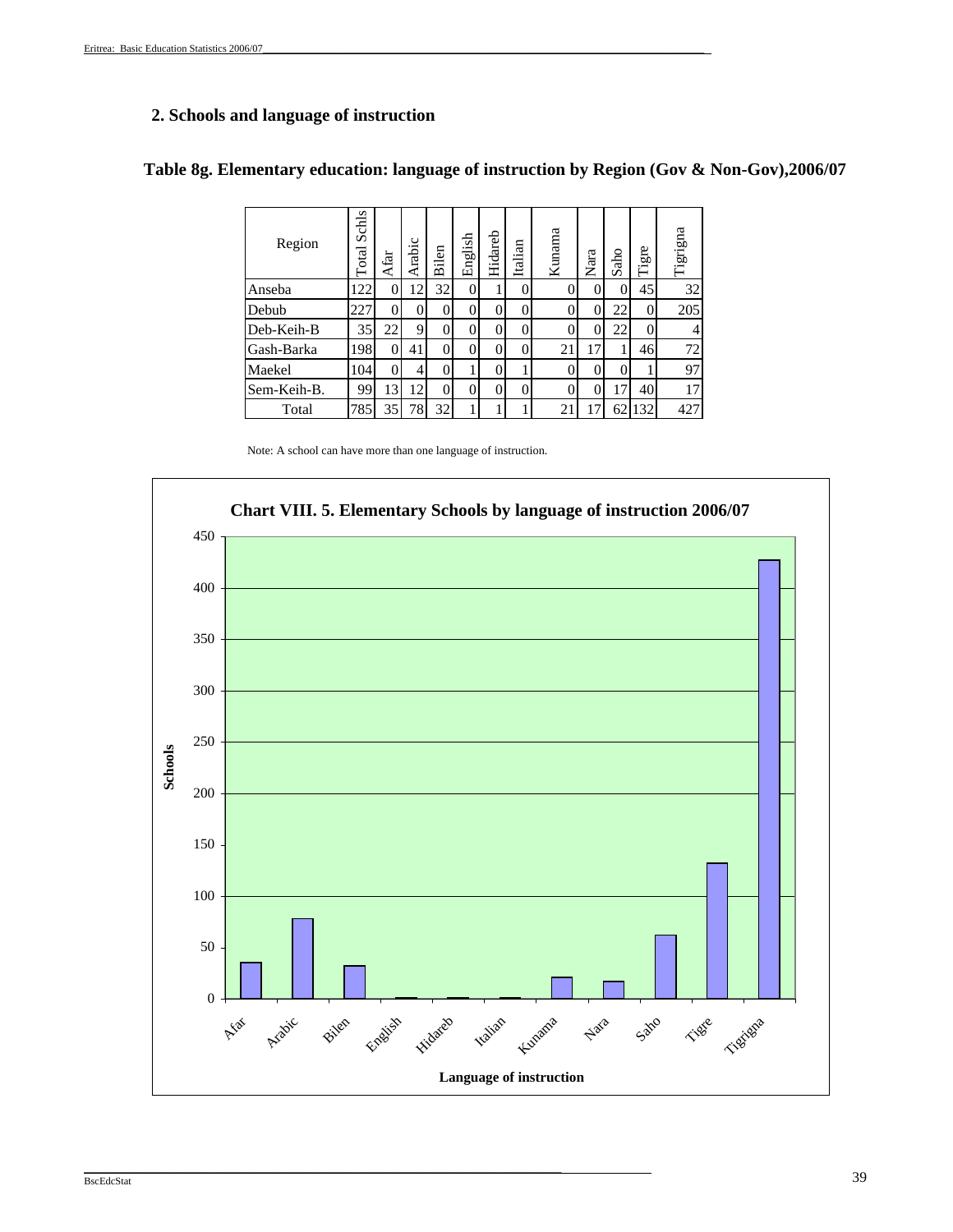| Region      | Sch<br>Total | Afar | Arabic | Bilen    | Hidareb | Kunama           | Nara | Saho | Tigre | Tigrigna |
|-------------|--------------|------|--------|----------|---------|------------------|------|------|-------|----------|
| Anseba      | 91           | 0    | 6      | 17       |         | 0                | 0    |      | 43    | 24       |
| Debub       | 205          | 0    | 0      | 0        | 0       | 0                | 0    | 22   | 0     | 183      |
| Deb Keih B. | 33           | 22   | 8      | 0        | 0       | $\left( \right)$ | 0    |      | 0     | 3        |
| Gash-Barka  | 187          | 0    | 41     | $\Omega$ | 0       | 15               | 17   |      | 46    | 67       |
| Maekel      | 90           | 0    | 1      | 0        | 0       | $\left( \right)$ | 0    |      | 1     | 88       |
| Sem-Keih-B. | 97           | 13   | 11     | $\theta$ | 0       | 0                | 0    |      | 40    | 16       |
| Total       | 703          | 35   | 67     | 17       |         | 15               | 17   | 40   |       | 381      |

| Table 8h. Elementary education: language of instruction by Region (Gov), 2006/07 |  |  |
|----------------------------------------------------------------------------------|--|--|
|----------------------------------------------------------------------------------|--|--|

**Table 8i. Elementary education: language of instruction by Region (Non-Gov), 2006/07**

| Region      | Total Sch      | Arabic | Bilen | English | Italian  | Kunama   | Tigre          | Tigrigna |
|-------------|----------------|--------|-------|---------|----------|----------|----------------|----------|
| Anseba      | 31             | 6      | 15    |         |          | 0        | $\overline{2}$ | 8        |
| Debub       | 22             | 0      |       | 0       |          | $\Omega$ | 0              | 22       |
| Deb Keih B. | $\overline{c}$ |        |       |         |          | $\Omega$ | 0              |          |
| Gash-Barka  | 11             | 0      |       | 0       |          | 6        | 0              | 5        |
| Maekel      | 14             | 3      |       |         |          | 0        | 0              | 9        |
| Sem-Keih-B. | 2              |        |       |         | $\theta$ | 0        | 0              |          |
| Total       | 82             |        | 15    |         |          | 6        | $\overline{c}$ | 46       |

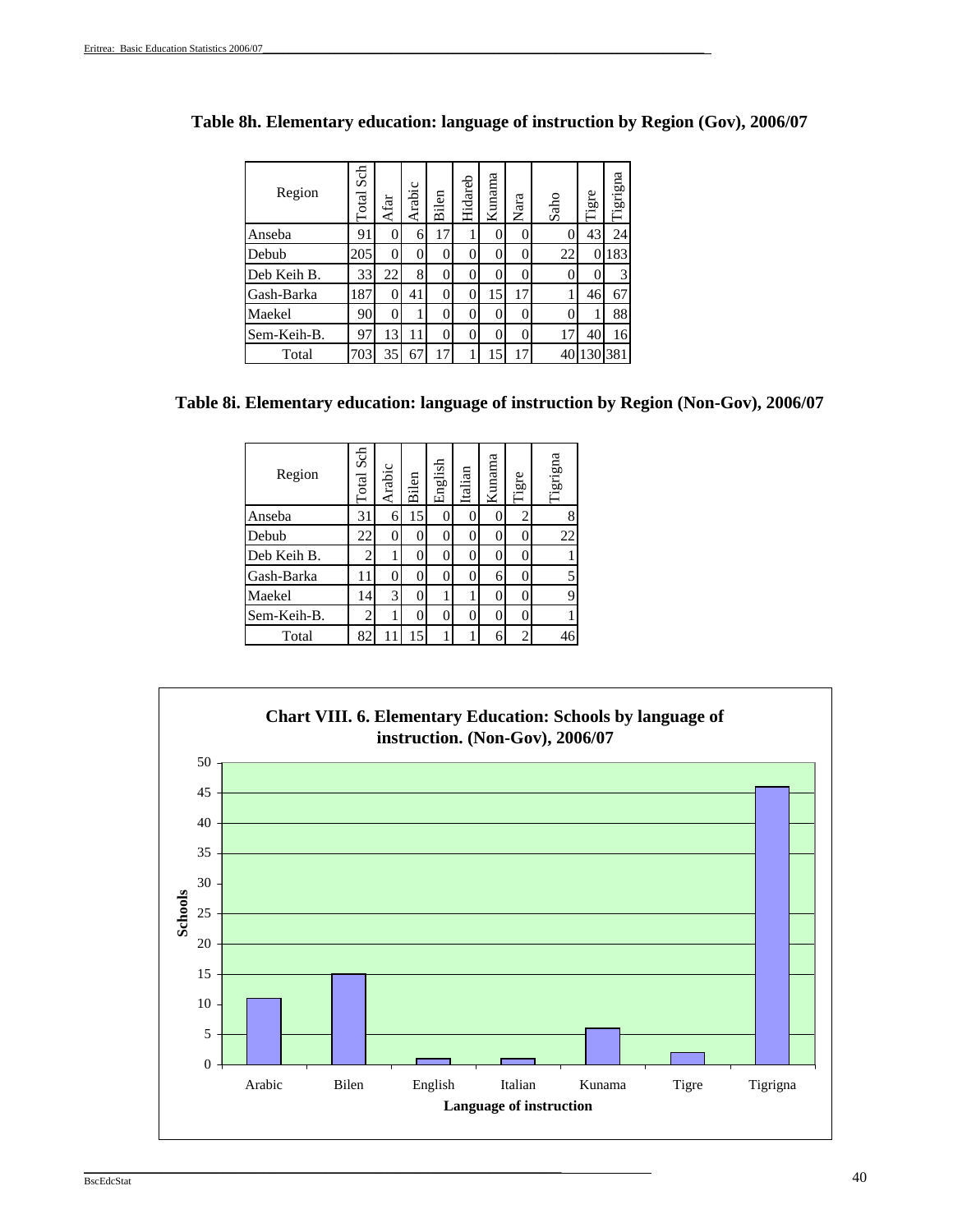| Zoba           | Afar      | Arabic | Bilen  | Italian | Hidareb | Kunama    | Nara      | Saho   | Tigre   | Tigrigna | <b>Total Enr</b> |
|----------------|-----------|--------|--------|---------|---------|-----------|-----------|--------|---------|----------|------------------|
| Ansba          |           | 8,034  | 7,753  |         | 61      |           | ΩI        |        | 16,850  | 17,553   | 50,251           |
| Debub          |           |        |        |         |         |           | $\Omega$  | 3,008  |         | 114,233  | 117,241          |
| Deb Keih B.    | 1,702     | 1,432  |        |         |         |           |           |        |         | 1,035    | 4,169            |
| Gash-Barka     |           | 18,036 |        |         |         | 3,598     | 2,427     | 320    | 7,854   | 33,896   | 66,131           |
| Maekel         |           | 1,411  |        | 548     |         |           |           |        | 311     | 64,756   | 67,067           |
| Sem-Keih-B.    | 1,182     | 3,659  |        |         |         |           |           | 2,153  | 13,167  | 6,835    | 26,996           |
| <b>Total</b>   | 2,884     | 32,572 | 7,753  | 548     | 61      | 3,598     | 2,427     | 5,481  | 38,182  | 238,308  | 331,855          |
| <b>Percent</b> | $0.869\%$ | 9.815% | 2.336% | 0.165%  | 0.018%  | $1.084\%$ | $0.731\%$ | 1.652% | 11.506% | 71.811%  |                  |

# **Table 8J. Elemntary Education Enrolmentby Lauguage of instruction (Gov and Non-Gov) 2006/07**



 $\mathcal{L}_\mathcal{L} = \mathcal{L}_\mathcal{L} = \mathcal{L}_\mathcal{L} = \mathcal{L}_\mathcal{L} = \mathcal{L}_\mathcal{L} = \mathcal{L}_\mathcal{L} = \mathcal{L}_\mathcal{L} = \mathcal{L}_\mathcal{L} = \mathcal{L}_\mathcal{L} = \mathcal{L}_\mathcal{L} = \mathcal{L}_\mathcal{L} = \mathcal{L}_\mathcal{L} = \mathcal{L}_\mathcal{L} = \mathcal{L}_\mathcal{L} = \mathcal{L}_\mathcal{L} = \mathcal{L}_\mathcal{L} = \mathcal{L}_\mathcal{L}$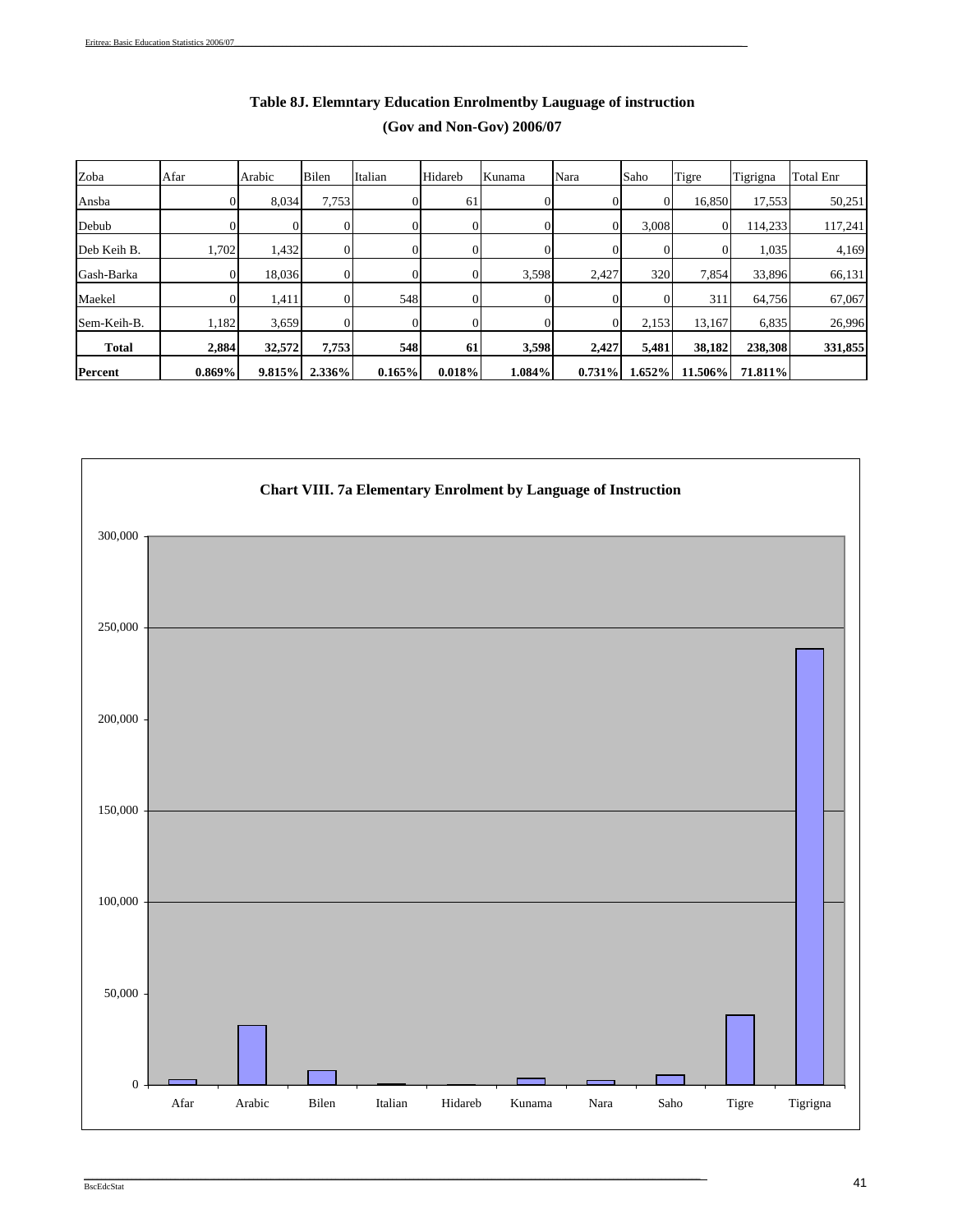

## **Table 8K. Elemntary Education Enrolmentby Language of Instruction (Gov) 2006/07**

| Zoba         | Tatol   | Afar  | Arabic | Bilen | Hidareb | Kunama | Nara  | Saho  | Tigre  | Tigrigna |
|--------------|---------|-------|--------|-------|---------|--------|-------|-------|--------|----------|
| Ansba        | 40,972  |       | 4,196  | 5,191 | 61      |        |       | 0     | 16,568 | 14,956   |
| Debub        | 109,556 |       | 0      | ΩI    | OI      |        |       | 3,008 |        | 106,548  |
| Deb Keih B.  | 3,838   | 1,702 | 1,320  | ΩI    | OI      |        |       |       |        | 816      |
| Gash-Barka   | 63,670  |       | 18,036 | ΩI    | υı      | 2,483  | 2,427 | 320   | 7,854  | 32,550   |
| Maekel       | 58,882  |       | 470    | Ω.    | OI      |        |       |       | 311    | 58,101   |
| Sem Keih B.  | 25,867  | 1,182 | 3,084  |       | 0       |        |       | 2,153 | 13,167 | 6,281    |
| <b>Total</b> | 302,785 | 2,884 | 27,106 | 5,191 | 61      | 2,483  | 2,427 | 5,481 | 37,900 | 219,252  |

## **Table 8l. Elemntary Education Enrolmentby Language of Instruction**

**(Non-Gov) 2006/07**

| Zoba         | Tatol  | Arabic         | <b>Bilen</b> | Italian | Kunama | <b>Tigre</b> | Tigrigna | English |
|--------------|--------|----------------|--------------|---------|--------|--------------|----------|---------|
| Ansba        | 9,279  | 3,838          | 2,562        |         | U      | 282          | 2,597    | 0       |
| Debub        | 7,685  | $\overline{0}$ | 0            |         |        | 0            | 7,685    | 0       |
| Deb-Keih-B.  | 331    | 112            | 0            |         |        |              | 219      | 0       |
| Gash-Barka   | 2,461  | 0              | 0            |         | 1,115  | 0            | 1,346    | 0       |
| Maekel       | 8.185  | 941            |              | 548     |        |              | 6,655    | 41      |
| Sem-Keih-B.  | 1,129  | 575            | 0            |         |        |              | 554      | 0       |
| <b>Total</b> | 29,070 | 5,466          | 2,562        | 548     | 1,115  | 282          | 19,056   | 41      |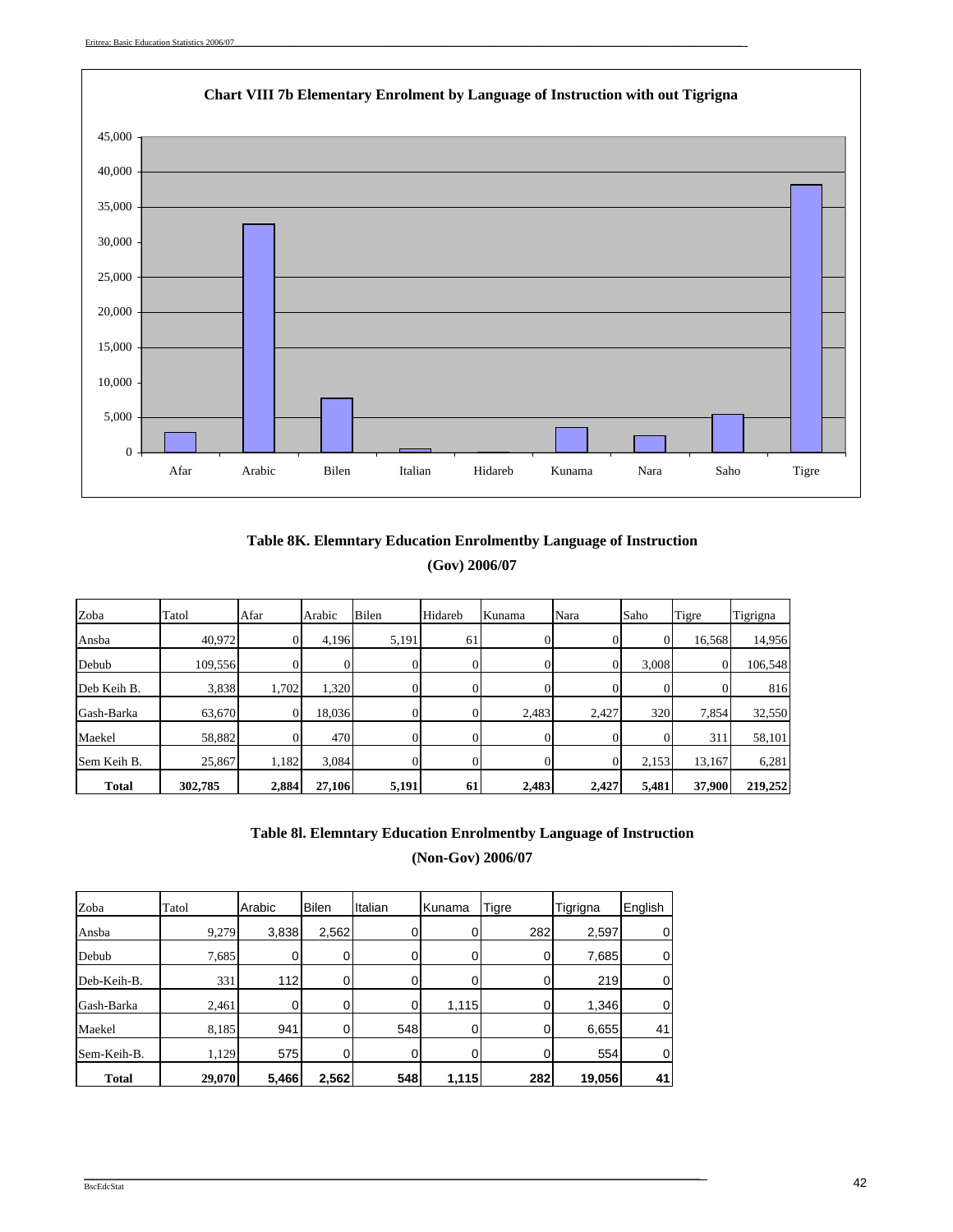## **3. Teachers**

|              |       |      |        |         |                   |      |      |      |          |          |     |                     |    |            |             |    |                |           | University |            |     |                                                     |                |            |                |                  |              |                |
|--------------|-------|------|--------|---------|-------------------|------|------|------|----------|----------|-----|---------------------|----|------------|-------------|----|----------------|-----------|------------|------------|-----|-----------------------------------------------------|----------------|------------|----------------|------------------|--------------|----------------|
| Region       | Total |      | $9-12$ |         |                   | TTI  |      |      | $12+DC$  |          |     | $12+1$              |    |            | $12 + 2$    |    |                | $12 + 3$  |            |            | BA  |                                                     |                | MA & above |                |                  | unclassified |                |
|              | MF    | Tot  |        | Mal Fem | Tot               | Mal  | Fem  | Totl |          |          |     | Mal Fem Tot Mal Fem |    |            | Tot Mal Fem |    |                |           |            |            |     | Tot   Mal   Fem   Tot   mal   Fem   Tot   Mal   Fem |                |            |                |                  |              | Tot Mal Fem    |
| Anseba       | 196   | 185' | 92     | 93      | 942               | 592  | 350  | 0I   | ΩI       | $\Omega$ |     | 121                 |    | 8          | 8           |    | ΩI             |           |            | 36         | 34  |                                                     |                |            | $\Omega$       |                  |              |                |
| Debub        | 2060  | 297  | 49     | 248     | 739               | 832  | 907  |      |          |          |     |                     |    | 8          |             |    |                |           |            |            |     | $\Omega$                                            | $\Omega$       | $\Omega$   | $\Omega$       |                  |              |                |
| Deb Keih B.  | 120   | 10   | 81     |         | 106 <sup>-1</sup> | 82   | 24   | 0I   | $\Omega$ | $\Omega$ | ΩI  | $\Omega$            |    |            | $\bigcap$   |    | $\overline{0}$ |           |            | ◠          |     | $\overline{0}$                                      | $\Omega$       |            | $\Omega$       | ΩI               |              | $\overline{0}$ |
| Gash-Barka   | 1347  | 211  | 104    | 107     | 857               | 616  | 241  | ΟI   | $\Omega$ | $\Omega$ | 16  | 12                  |    | 32         | 28          |    |                |           |            | 58         | 56  |                                                     | $\Omega$       |            | $\Omega$       | 170              | 118          | 52             |
| Maekel       | 1592  | 164  | 20     | 144     | 1324              | 400  | 924  | 0I   | $\Omega$ | $\Omega$ | 20  | 10                  | 10 | 51         | 22          | 29 | 4 <sup>1</sup> |           |            | 29         | 11  | 18                                                  | $\overline{0}$ | $\Omega$   | $\Omega$       | $\Omega$         | ΩI           | $\Omega$       |
| Sem-Keih-B.  | 618   | 27   | 13     | 14      | 524               | 409  | 15   | ΟI   | $\Omega$ | $\Omega$ | 81  |                     |    | 19         | 19          |    | $\Omega$       |           |            | 20         | 20  | $\overline{0}$                                      |                |            | $\overline{0}$ | 17               | 15           |                |
| <b>Total</b> | 6933  | 894  | 286    | 608     | 5492              | 2931 | 2561 | 41   |          |          | -66 | 45                  | 21 | <b>120</b> | <b>84</b>   | 36 | 14             | <b>14</b> | 01         | <b>149</b> | 127 | 22                                                  | 41             |            |                | 0 <sub>190</sub> | 134          | 56             |

## **Table 8m. Elementary school teachers: Gender and qualification by Region (Gov and Non-Gov), 2006/07**



\_\_\_\_\_\_\_\_\_\_\_\_\_\_\_\_\_\_\_\_\_\_\_\_\_\_\_\_\_\_\_\_\_\_\_\_\_\_\_\_\_\_\_\_\_\_\_\_\_\_\_\_\_\_\_\_\_\_\_\_\_\_\_\_\_\_\_\_\_\_\_\_\_\_\_\_\_\_\_\_\_\_\_\_\_\_\_\_\_\_\_\_\_\_\_\_\_\_\_\_\_\_\_\_\_\_\_\_\_\_\_\_\_\_\_\_\_\_\_\_\_\_\_\_\_\_\_\_\_\_\_\_\_\_\_\_\_\_\_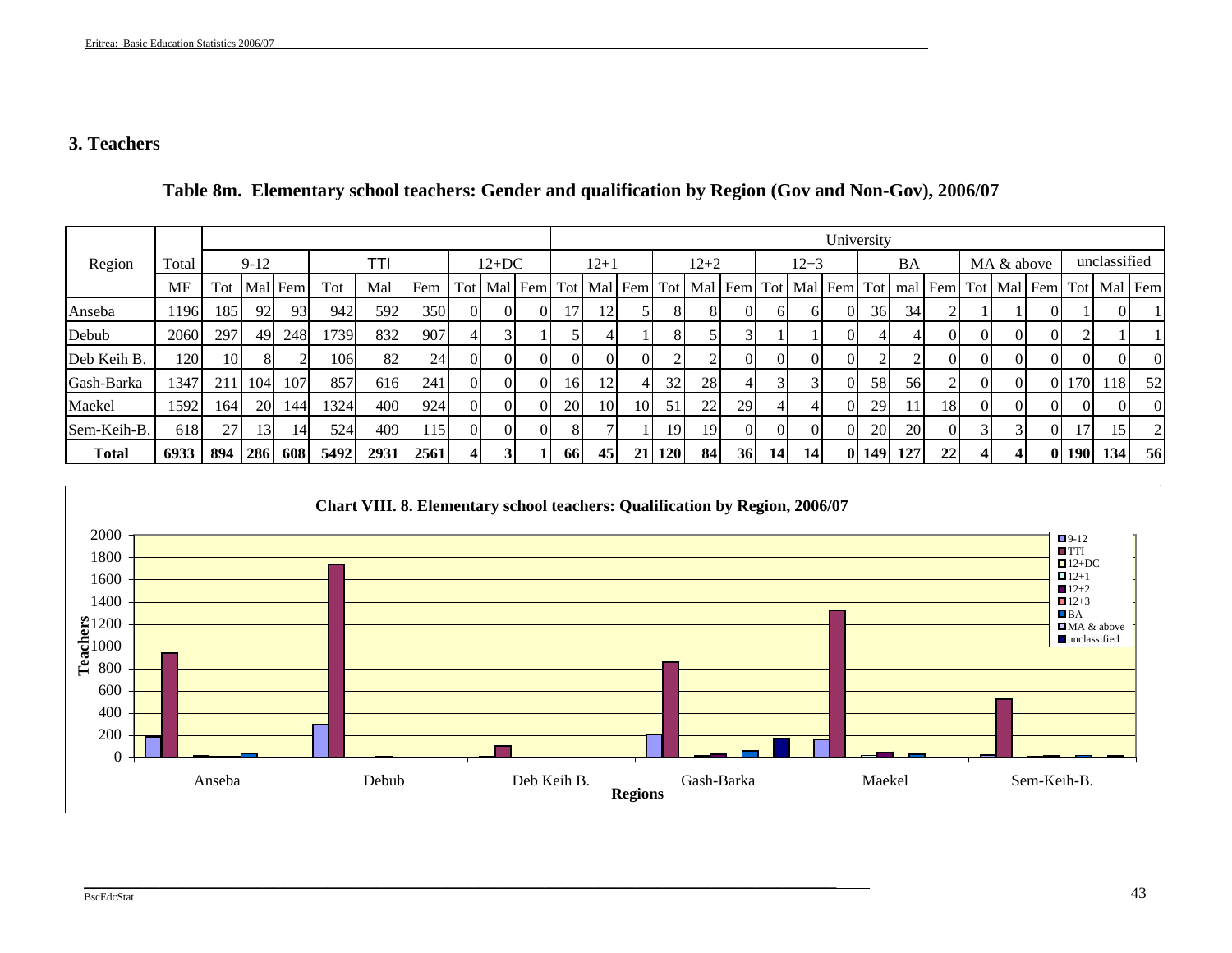|              |             |                 |           |         |       |                 |       |     |         |          |                 |        |          |                 |           |           |                 |           |              | University      |             |          |          |          |            |       |                                                                                                                             |          |
|--------------|-------------|-----------------|-----------|---------|-------|-----------------|-------|-----|---------|----------|-----------------|--------|----------|-----------------|-----------|-----------|-----------------|-----------|--------------|-----------------|-------------|----------|----------|----------|------------|-------|-----------------------------------------------------------------------------------------------------------------------------|----------|
| Region       | Total       |                 | $9-12$    |         |       | <b>TTI</b>      |       |     | $12+DC$ |          |                 | $12+1$ |          |                 | $12+2$    |           |                 | 12+3      |              |                 | BA          |          |          |          | MA & above |       | Unclassified                                                                                                                |          |
|              | MF          | Tot             |           | Mal Fem | Tot   | Mal             | Fem   |     |         |          |                 |        |          |                 |           |           |                 |           |              |                 |             |          |          |          |            |       | Tot   Mal   Fem   Tot   Mal   Fem   Tot   Mal   Fem   Tot   Mal   Fem   Tot   Mal   Fem   Tot   Mal   Fem   Tot   Mal   Fem |          |
| Anseba       | 928         | 60 <sup>1</sup> | 19        | 41      | 831   | 527             | 304   | OI. |         | ΩI       |                 |        |          |                 |           | $\Omega$  |                 |           | $\Omega$     | 21              | 21          | 01       |          |          | OI.        |       |                                                                                                                             | $\Omega$ |
| Debub        | ,904        | 262             | 36        | 226     | 1,625 | 777             | 848   |     |         |          |                 |        |          |                 |           | $\bigcap$ | 01              |           | $\Omega$     |                 |             | 01       | $\Omega$ | 0I       | ΩI         |       | 01                                                                                                                          |          |
| Deb Keih B.  | 109         |                 |           |         | 99    | 77              | 22    | ΩI  |         | $\Omega$ | ΩI              | ΩI     | $\Omega$ |                 |           | $\Omega$  | $\Omega$        |           | $\Omega$     |                 |             | $\Omega$ | $\Omega$ | $\Omega$ |            | 0 110 | 110 <sup>-1</sup>                                                                                                           | $\Omega$ |
| Gash-Barka   | ,283        | 183             | 93        | 90      | 8361  | 604             | 232   | OI. |         |          | 16 <sup> </sup> | 12     |          | 31              | 28        |           |                 |           |              | 58              | 56          |          | $\Omega$ |          | $\Omega$   | 46    | ОL                                                                                                                          | 46       |
| Maekel       | 362         | 129             |           | 122     | 1,195 | 333             | 862   | OI. |         |          | <b>16</b>       |        | 9        | 10 <sup>1</sup> |           |           |                 |           | $\Omega$     | 10 <sup>1</sup> | $\mathbf Q$ |          | $\Omega$ | 0I       | Οl         | 14    | 14 <sub>l</sub>                                                                                                             | $\Omega$ |
| Sem-Keih-B.  | 594         | 17              | <b>10</b> |         | 517   | 404             | 113   | OI. |         | $\Omega$ | 81              |        |          | 17              | 17        | $\Omega$  | $\Omega$        |           | $\Omega$     | <b>16</b>       | 16          | $\Omega$ |          | 31       | ΩI         |       | ОI                                                                                                                          |          |
| <b>Total</b> | $6,180$ 658 |                 | 171.      |         |       | 487 5,103 2,722 | 2,381 |     |         |          | 52              | 33     | 19       | <b>66</b>       | <b>60</b> | 61        | 10 <sub>1</sub> | <b>10</b> | $\mathbf{0}$ | <b>109</b>      | 106         |          |          |          |            | 0 174 | 125                                                                                                                         | 49       |

## **Table 8n. Elementary school teachers: Gender and qualifiation by Region (Gov), 2006/07**

**Table 8o. Elementary school teachers: Gender and qualifiation by Region (Non-Gov), 2006/07**

\_\_\_\_\_\_\_\_\_\_\_\_\_\_\_\_\_\_\_\_\_\_\_\_\_\_\_\_\_\_\_\_\_\_\_\_\_\_\_\_\_\_\_\_\_\_\_\_\_\_\_\_\_\_\_\_\_\_\_\_\_\_\_\_\_\_\_\_\_\_\_\_\_\_\_\_\_\_\_\_\_\_\_\_\_\_\_\_\_\_\_\_\_\_\_\_\_\_\_\_\_\_\_\_\_\_\_\_\_\_\_\_\_\_\_\_\_\_\_\_\_\_\_\_\_\_\_\_\_\_\_\_\_\_\_\_\_\_\_

| Region       | Total     |     |                 |         |     |             |            |      |              |             |           |                 |    |          |           |                 |           |                |           | University |                 |           |              |          |              |           |              |                                                                                                           |
|--------------|-----------|-----|-----------------|---------|-----|-------------|------------|------|--------------|-------------|-----------|-----------------|----|----------|-----------|-----------------|-----------|----------------|-----------|------------|-----------------|-----------|--------------|----------|--------------|-----------|--------------|-----------------------------------------------------------------------------------------------------------|
|              |           |     | $9-12$          |         |     | <b>TTI</b>  |            |      | $12+DC$      |             |           | $12 + 1$        |    |          | $12 + 2$  |                 |           | $12 + 3$       |           |            | BA              |           |              | MA above |              |           | Unclassified |                                                                                                           |
|              | <b>MF</b> | Tot |                 | Mal Fem | Tot | Mal         | Fem        |      |              | Tot Mal Fem |           |                 |    |          |           |                 |           |                |           |            |                 |           |              |          |              |           |              | Tot   Mal   Fem   Tot   Mal   Fem   Tot   Mal   Fem   Tot   Mal   Fem   Tot   Mal   Fem   Tot   Mal   Fem |
| Anseba       | 268       | 125 | 73 <sup> </sup> | 52      | 111 | 65          | 46         |      | $\Omega$     |             |           |                 |    | 61       | 61        | $\Omega$        |           |                |           | 15         | 13 <sup>1</sup> |           | $\Omega$     | $\Omega$ | $\Omega$     |           |              |                                                                                                           |
| Debub        | 156       | 35  | 13              | 22      | 114 | 55          | 59         |      | $\Omega$     |             |           |                 |    |          |           |                 |           |                | ΩI        |            |                 |           | ΩI           |          | $\Omega$     | ΩI        |              | $\Omega$                                                                                                  |
| Deb Keih B.  | 11        |     |                 |         |     |             |            |      | $\Omega$     |             | $\Omega$  | ΩI              | ΩI | $\Omega$ | $\Omega$  | $\Omega$        | $\Omega$  | $\Omega$       | $\Omega$  |            |                 | $\Omega$  | $\Omega$     | $\Omega$ | $\Omega$     | $\Omega$  |              | $\overline{0}$                                                                                            |
| Gash-Barka   | <b>64</b> | 28  | 11              | 17      | 21  | 12          |            |      | $\Omega$     |             | $\Omega$  | $\Omega$        |    |          |           |                 | $\Omega$  | ΩL             | ΩI        |            | ΩI              | $\Omega$  | ΩL           | $\Omega$ | $\Omega$     | 14        |              | -61                                                                                                       |
| Maekel       | 230       | 35  | 13 <sup>l</sup> | 22      | 129 | 67          | 62         |      | ΩI           |             |           |                 |    | 29       |           | 28              | <b>19</b> | $\overline{2}$ | 17        | 19         |                 | 17        | ΩL           |          | ΩL           | ΩI        |              | $\Omega$                                                                                                  |
| Sem-Keih-B.  | 24        | 10  |                 |         |     |             |            |      | $\Omega$     |             | $\Omega$  | ΩI              | ΩI | $\Omega$ | $\Omega$  | $\Omega$        | $\Omega$  | ΩI             | $\Omega$  |            |                 | $\Omega$  | $\Omega$     | $\Omega$ | $\Omega$     |           |              | $\overline{0}$                                                                                            |
| <b>Total</b> | 753       |     | 236 115         | 121     | 389 | <b>2091</b> | <b>180</b> | - OI | $\mathbf{0}$ | -01         | <b>14</b> | 12 <sub>l</sub> | 21 | 40       | <b>10</b> | 30 <sup>l</sup> | 23        | 41             | <b>19</b> | 40         | 21 <sup>1</sup> | <b>19</b> | $\mathbf{0}$ | - Ol     | $\mathbf{0}$ | <b>16</b> | $\mathbf{a}$ | 7                                                                                                         |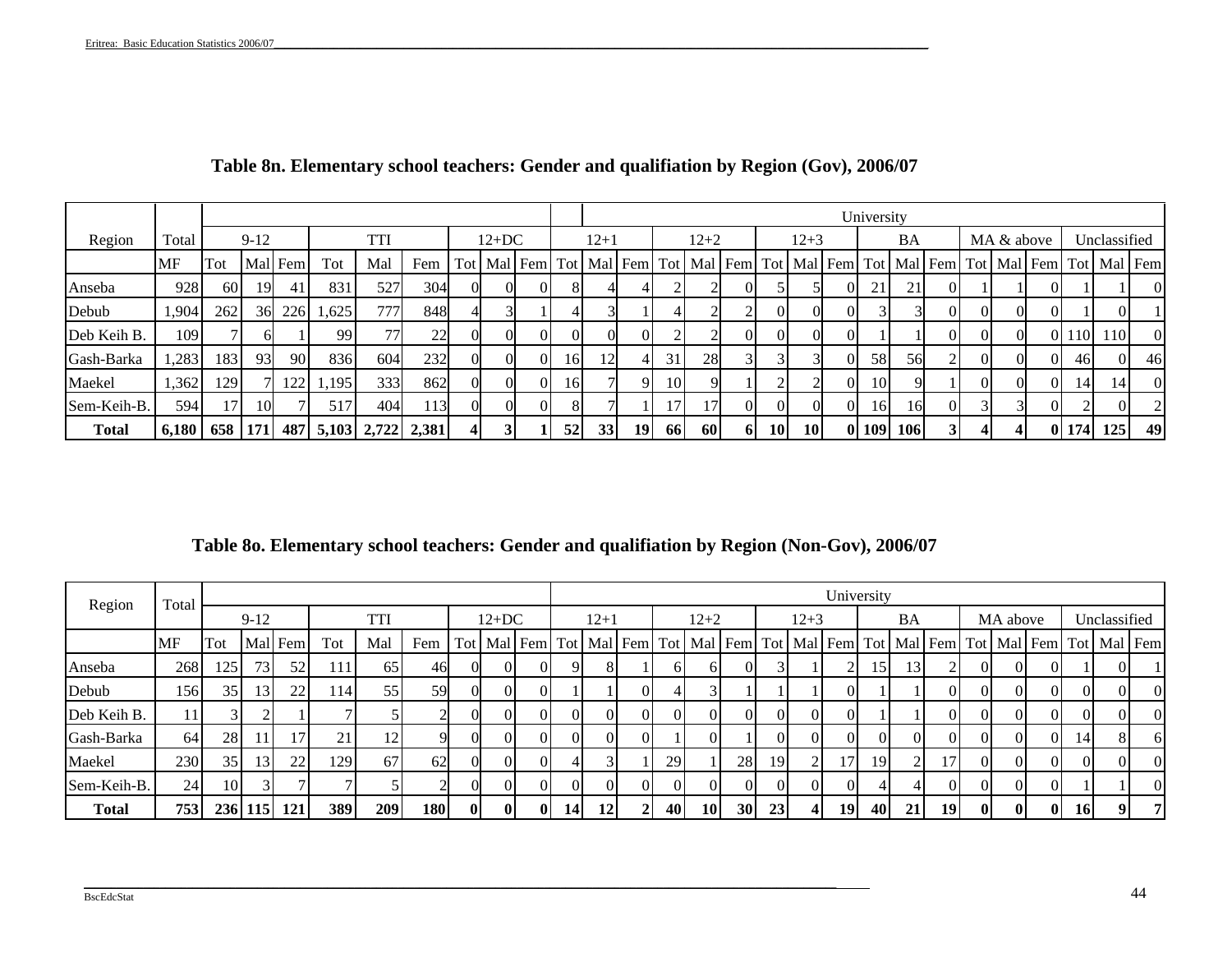| Region       | Fotal |                | Under 20 |     | $20 - 24$ | $25-29$ |     | $30 - 34$ |     | 35-39           |     |            | 40-44 |         | 45-49 |            | 50-54 |                 | 55-59 |                 | $60 \&$ above unclassified |          |          |
|--------------|-------|----------------|----------|-----|-----------|---------|-----|-----------|-----|-----------------|-----|------------|-------|---------|-------|------------|-------|-----------------|-------|-----------------|----------------------------|----------|----------|
|              | MF    | Tot            | Fem      | Fot | Fem       | Tot     | Fem | Tot       | Fem | Tot             | Fem | Tot        | Fem   | Tot     | Fem   | Tot        | Fem   | Tot             | Fem   | Tot             | Fem                        | Tot      | Fem      |
| Anseba       | 1196  |                |          | 185 | 94        | 410     | 147 | 227       | 87  | 187             | 79  | 83         | 24    | 32      |       | 23         |       | 27              |       | 21              |                            | $\Omega$ | $\theta$ |
| Debub        | 2060  | $\overline{0}$ | $\Omega$ | 173 | 81        | 704     | 387 | 500       | 353 | 383             | 209 | 135        | 72    | 74      | 35    | 42         | 15    | 31              |       | 18              |                            | ΩI       | $\theta$ |
| Deb Keih B.  | 120   | $\Omega$       | ΩI       | 21  |           | 53      |     | 23        |     | 14'             |     |            |       |         |       |            |       | $\Omega$        |       |                 |                            | $\Omega$ | $\theta$ |
| Gash-Barka   | 1347  |                | $\Omega$ | 222 | 103       | 495     | 144 | 286       | 103 | 159             | 45  | 79         | 81    | 54      |       | 18         |       | 10 <sub>l</sub> |       | 16 <sup> </sup> |                            |          |          |
| Maekel       | 1592  | $\Omega$       | $\Omega$ | 82  | 58        | 247     | 164 | 266       | 199 | 387             | 277 | 238        | 1741  | $174_1$ | 138   | 96         | 76    | 54              | 32    | 51              |                            | ΩI       | $\theta$ |
| Sem-Keih-B.  | 618   |                |          | 103 | 24        | 248     | 46  | .16       | 33  | 68 <sup>1</sup> | 19  | 39         | 6     | 12      |       |            |       |                 |       | ηI              |                            |          |          |
| <b>Total</b> | 6933  |                |          | 786 | 364       | 2157    | 899 | 1418      | 782 | 1198            | 632 | <b>580</b> | 285   | 348     | 183   | <b>183</b> | 100l  | <b>130</b>      | 42    | <b>112</b>      | $\Lambda$                  | 17I      |          |

**Table 8p Elemntary School Teachers:Gender and Age By Region (Gov and Non Gov) 2006/07**



\_\_\_\_\_\_\_\_\_\_\_\_\_\_\_\_\_\_\_\_\_\_\_\_\_\_\_\_\_\_\_\_\_\_\_\_\_\_\_\_\_\_\_\_\_\_\_\_\_\_\_\_\_\_\_\_\_\_\_\_\_\_\_\_\_\_\_\_\_\_\_\_\_\_\_\_\_\_\_\_\_\_\_\_\_\_\_\_\_\_\_\_\_\_\_\_\_\_\_\_\_\_\_\_\_\_\_\_\_\_\_\_\_\_\_\_\_\_\_\_\_\_\_\_\_\_\_\_\_\_\_\_\_\_\_\_\_\_\_\_\_\_\_\_\_\_\_\_\_\_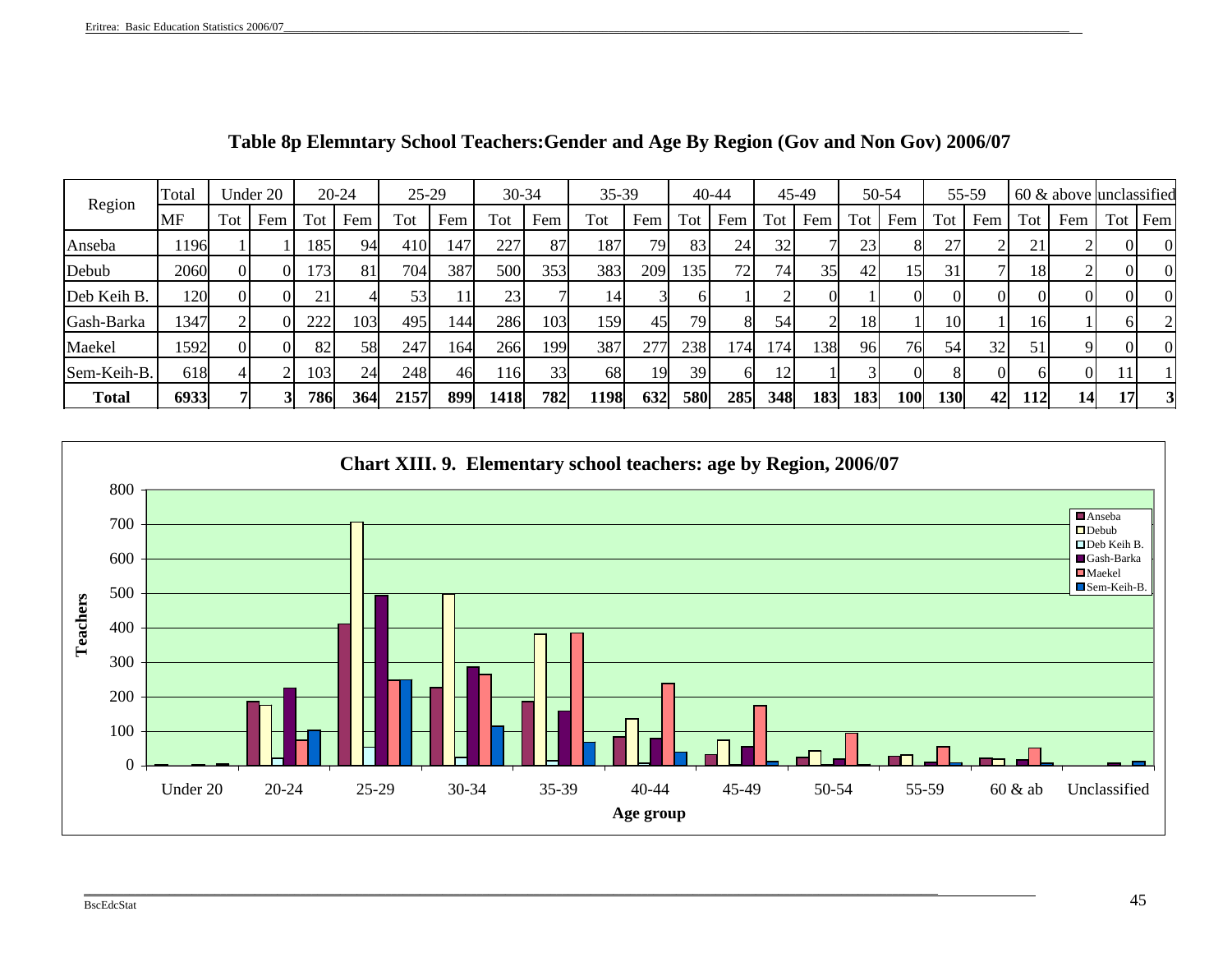| Region       | Total |                | Under 20 |     | $20 - 24$ | $25-29$ |     | $30 - 34$ |     | 35-39 |               |     | $40 - 44$ |     | 45-49 |     | 50-54 |     | 55-59 |           | $60 \&$ above unclassified |           |              |
|--------------|-------|----------------|----------|-----|-----------|---------|-----|-----------|-----|-------|---------------|-----|-----------|-----|-------|-----|-------|-----|-------|-----------|----------------------------|-----------|--------------|
|              | MF    | Tot            | Fem      | Tot | Fem       | Tot     | Fem | Tot       | Fem | Tot   | Fem           | Tot | Fem       | Tot | Fem   | Tot | Fem   | Tot | Fem   | Tot       | Fem                        | Tot       | Fem          |
| Anseba       | 928   |                |          | 144 | 73        | 344     | 121 | 182       | 61  | 135   | <sup>62</sup> | 61  |           | 24  | 61    | 14  |       | 12  |       |           |                            | ΩL        | $\theta$     |
| Debub        | ,904  | 0I             | ΩI       | 165 | 77        | 670     | 360 | 464       | 333 | 344   | 193           | 121 | 65        | 65  | 33    | 37  | 14    | 23  | 31    | 15        |                            | ΟI        | $\Omega$     |
| Deb Keih B.  | 109   | $\overline{0}$ |          | 21  |           | 48      | 10I | 19        |     |       |               |     |           |     | OI.   |     |       | ΩI  | ΩI    | OI.       |                            | ΩI        | $\Omega$     |
| Gash-Barka   | ,283  |                |          | 210 | 951       | 481     | 139 | 267       | 93  | 149   | 38            | 76  | 61        | 52  |       | 18  |       |     |       | 14        |                            |           |              |
| Maekel       | ,362  | $\overline{0}$ |          | 79. | 56        | 211     | 137 | 223       | !72 | 354   | 260           | 202 | 149       | 151 | 126   | 80  | 66    | 38  | 25    | 24        |                            |           | $\theta$     |
| Sem-Keih-B.  | 594   |                |          | 101 | 23        | 243     | 44  | 112       | 32  | 64    | 16            | 35  | 41        | 11  |       |     |       |     |       |           | ΟI                         |           |              |
| <b>Total</b> | 6,180 |                |          | 720 | 328       | 1,997   | 811 | 1,267     | 696 | 1,059 | 572           | 501 | 242       | 305 | 168   | 152 | 88    | 87  | 30    | <b>69</b> | 81                         | <b>16</b> | $\mathbf{2}$ |

**Table 8q. Elementary school teachers: Gender and age by Region (Gov), 2006/07**

**Table 8r. Elementary school teachers: Gender and age by Region (Non-Gov), 2006/07**

| Region       | Total         |          | Under 20 |     | $20 - 24$ | $25 - 29$       |     | 30-34           |     | 35-39      |     |     | $40 - 44$ |      | 45-49 |     | 50-54 |                 | 55-59 |                 | $60 \&$ above unclassified |     |          |
|--------------|---------------|----------|----------|-----|-----------|-----------------|-----|-----------------|-----|------------|-----|-----|-----------|------|-------|-----|-------|-----------------|-------|-----------------|----------------------------|-----|----------|
|              | MF            | Tot      | Fem      | Tot | Fem       | Tot             | Fem | Tot             | Fem | Tot        | Fem | Tot | Fem       | Tot. | Fem   | Tot | Fem   | Tot             | Fem   | Tot             | Fem                        | Tot | Fem      |
| Anseba       | 268           |          |          | 41  | 21        | 66 <sup>I</sup> | 26  | 46              | 27  | 51         | 16I | 22  |           | 8    |       |     |       | 15              |       | 10 <sup>1</sup> |                            |     | $\Omega$ |
| Debub        | 1561          |          |          |     |           | 33              | 26  | 37 <sup>1</sup> | 20  | 38         | 16  | 14  |           |      |       |     |       |                 |       |                 |                            |     | $\Omega$ |
| Deb-Keih-B.  | 11            |          |          |     |           |                 |     |                 |     |            |     |     |           | 0    |       |     |       |                 |       |                 |                            |     | $\Omega$ |
| Gash-Barka   | <sup>64</sup> |          |          | 12  | 81        | 14'             |     | 19              | 10  | 10         |     |     |           |      |       |     |       |                 |       |                 |                            |     |          |
| Maekel       | 230           | Οl       |          |     |           | 36              | 27  | 41              | 25  | 32         | 16  | 38  | 27        | 21   |       | 16  | 10    | 16 <sup> </sup> |       | 27              |                            |     | $\Omega$ |
| Sem-Keih-B.  | 24            | $\Omega$ |          |     |           |                 |     |                 |     |            |     |     |           |      |       |     |       |                 |       |                 |                            |     | $\Omega$ |
| <b>Total</b> | 753           | 0        | $\bf{0}$ | 67  | 39        | 159             | 87  | 151             | 85  | <b>136</b> | 58  | 81  | 45        | 41   | 14    | 31  | 12.   | 43              | 12    | 43              |                            |     |          |

\_\_\_\_\_\_\_\_\_\_\_\_\_\_\_\_\_\_\_\_\_\_\_\_\_\_\_\_\_\_\_\_\_\_\_\_\_\_\_\_\_\_\_\_\_\_\_\_\_\_\_\_\_\_\_\_\_\_\_\_\_\_\_\_\_\_\_\_\_\_\_\_\_\_\_\_\_\_\_\_\_\_\_\_\_\_\_\_\_\_\_\_\_\_\_\_\_\_\_\_\_\_\_\_\_\_\_\_\_\_\_\_\_\_\_\_\_\_\_\_\_\_\_\_\_\_\_\_\_\_\_\_\_\_\_\_\_\_\_\_\_\_\_\_\_\_\_\_\_\_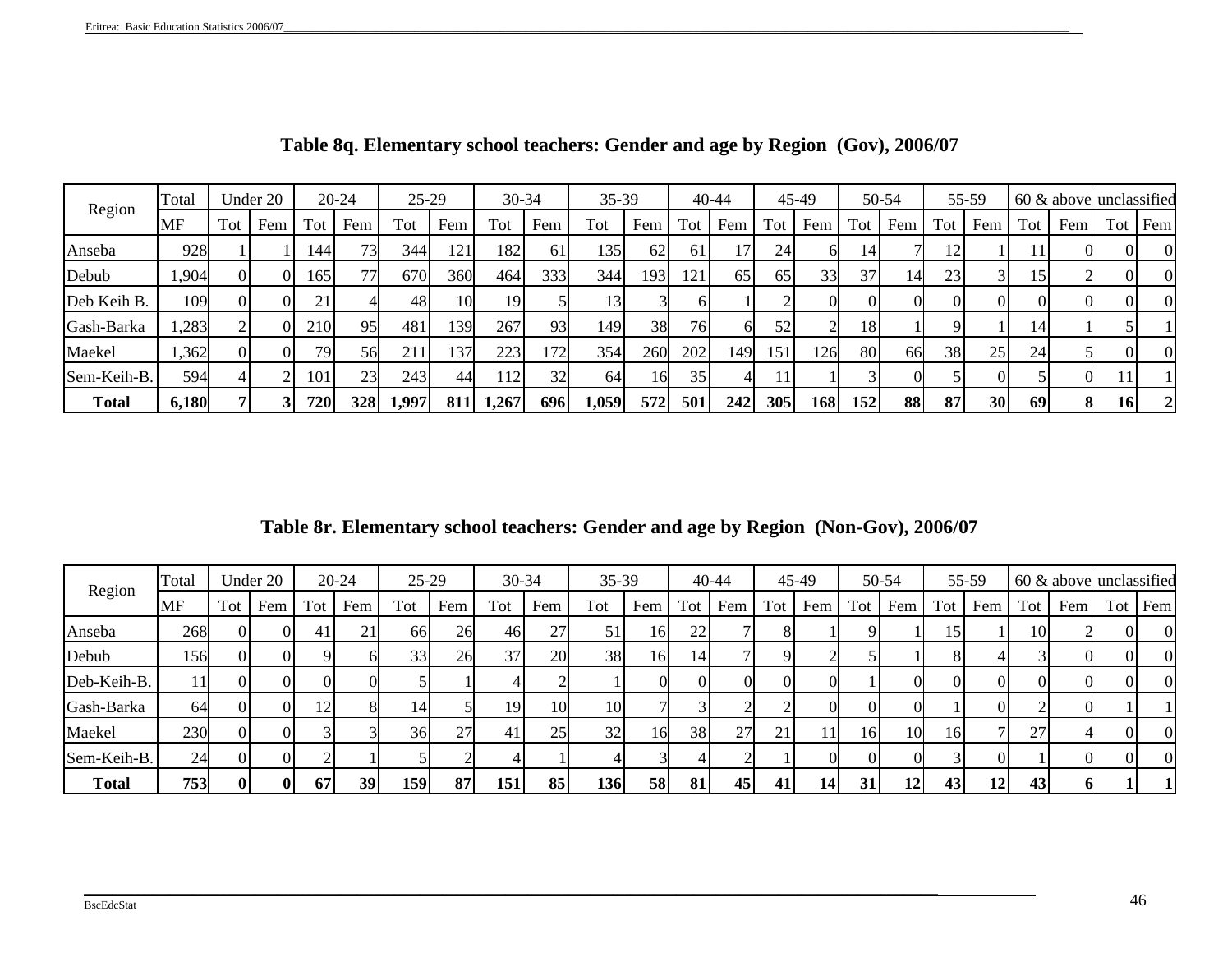|               | Table 9a. Middle School Enrolment: Grade and Gender By Region (Gov & Non-Gov),2006/07 |           |        |        |         |        |        |         |        |        |         |        |
|---------------|---------------------------------------------------------------------------------------|-----------|--------|--------|---------|--------|--------|---------|--------|--------|---------|--------|
| Region        |                                                                                       | Grade 6-8 |        |        | Grade 6 |        |        | Grade 7 |        |        | Grade 8 |        |
|               | Tot                                                                                   | Mal       | Fem    | Tot    | Mal     | Fem    | Tot    | Mal     | Fem    | Tot    | Mal     | Fem    |
| Anseba        | 17,236                                                                                | 10,631    | 6.605  | 6,648  | 4,076   | 2,572  | 5,429  | 3,405   | 2,024  | 5,159  | 3,150   | 2,009  |
| Debub         | 50,670                                                                                | 29,812    | 20,858 | 21,304 | 12,512  | 8,792  | 16,304 | 9,820   | 6,484  | 13,062 | 7,480   | 5,582  |
| Deb Keih B.   | 1,826                                                                                 | 1,392     | 434    | 717    | 530     | 1871   | 589    | 461     | 128    | 520    | 401     | 119    |
| Gash-Barka    | 17,364                                                                                | 11.438    | 4,926  | 7,540  | 4,926   | 2,614  | 5,633  | 3,728   | 1,905  | 4,191  | 2.784   | 1,407  |
| Maekel        | 45,026                                                                                | 22,345    | 22,681 | 14,827 | 7,772   | 7,055  | 13,752 | 6,940   | 6,812  | 16.447 | 7,633   | 8,814  |
| Sem-Keih-B.   | 8,959                                                                                 | 6,121     | 2,838  | 3,387  | 2,313   | 1,074  | 2,739  | 1,882   | 857    | 2,833  | 1,926   | 907    |
| <b>Totals</b> | 141,081                                                                               | 81,739    | 58,342 | 54,423 | 32,129  | 22,294 | 44,446 | 26,236  | 18,210 | 42,212 | 23,374  | 18,838 |

## **IX. Middle level educaton 1. Enrolment**

### **Table 9a. Middle School Enrolment: Grade and Gender By Region (Gov & Non-Gov),2006/07**

|                 |         | Totals 6-8 |        |        | Grade 6 |        |        | Grade 7  |        |          | Grade 8 |          |
|-----------------|---------|------------|--------|--------|---------|--------|--------|----------|--------|----------|---------|----------|
| Age             | Tot     | Mal        | Fem    | Tot    | Mal     | Fem    | Tot    | Mal      | Fem    | Tot      | Mal     | Fem      |
| 10 years        | 323     | 168        | 155    | 322    | 168     | 154    |        | $\Omega$ |        | $\Omega$ | 0       | $\Omega$ |
| 11 years        | 6,133   | 3,107      | 3,026  | 5,788  | 2.940   | 2.848  | 305    | 151      | 154    | 40       | 16      | 24       |
| 12 years        | 17,400  | 9,117      | 8,283  | 12,689 | 6,805   | 5,884  | 4,462  | 2,201    | 2,261  | 249      | 111     | 138      |
| 13 years        | 27,115  | 14.861     | 12,254 | 13.771 | 7,934   | 5,837  | 9.783  | 5,171    | 4.612  | 3,561    | 1,756   | 1,805    |
| 14 years        | 28,214  | 16,298     | 11,916 | 10,161 | 6,255   | 3,906  | 10,282 | 5,956    | 4,326  | 7,771    | 4,087   | 3,684    |
| 15 years        | 24,793  | 14.817     | 9,976  | 6,395  | 4,123   | 2,227  | 8.708  | 5,359    | 3,349  | 9,690    | 5,335   | 4,355    |
| 16 years        | 19,459  | 12,157     | 7,302  | 3,576  | 2,577   | 999    | 6,035  | 3,915    | 2,120  | 9,848    | 5,665   | 4,183    |
| 17 years        | 11,741  | 7,703      | 4,038  | 1,319  | 1,004   | 315    | 3,411  | 2,445    | 966    | 7,011    | 4,254   | 2,757    |
| 18 years        | 4,878   | 3,160      | 1,718  | 347    | 286     | 61     | 1,294  | 943      | 351    | 3,237    | 1,931   | 1,306    |
| 19 years        | 713     | 236        | 477    | 41     | 26      | 15     | 119    | 69       | 50     | 553      | 141     | 412      |
| 20 years & over | 312     | 115        | 197    | 14     | 11      | 3      | 46     | 26       | 20     | 252      | 78      | 174      |
| <b>Total</b>    | 141,081 | 81,739     | 59,342 | 54,423 | 32,129  | 22,249 | 44,446 | 26,236   | 18,210 | 42,212   | 23,374  | 18,838   |

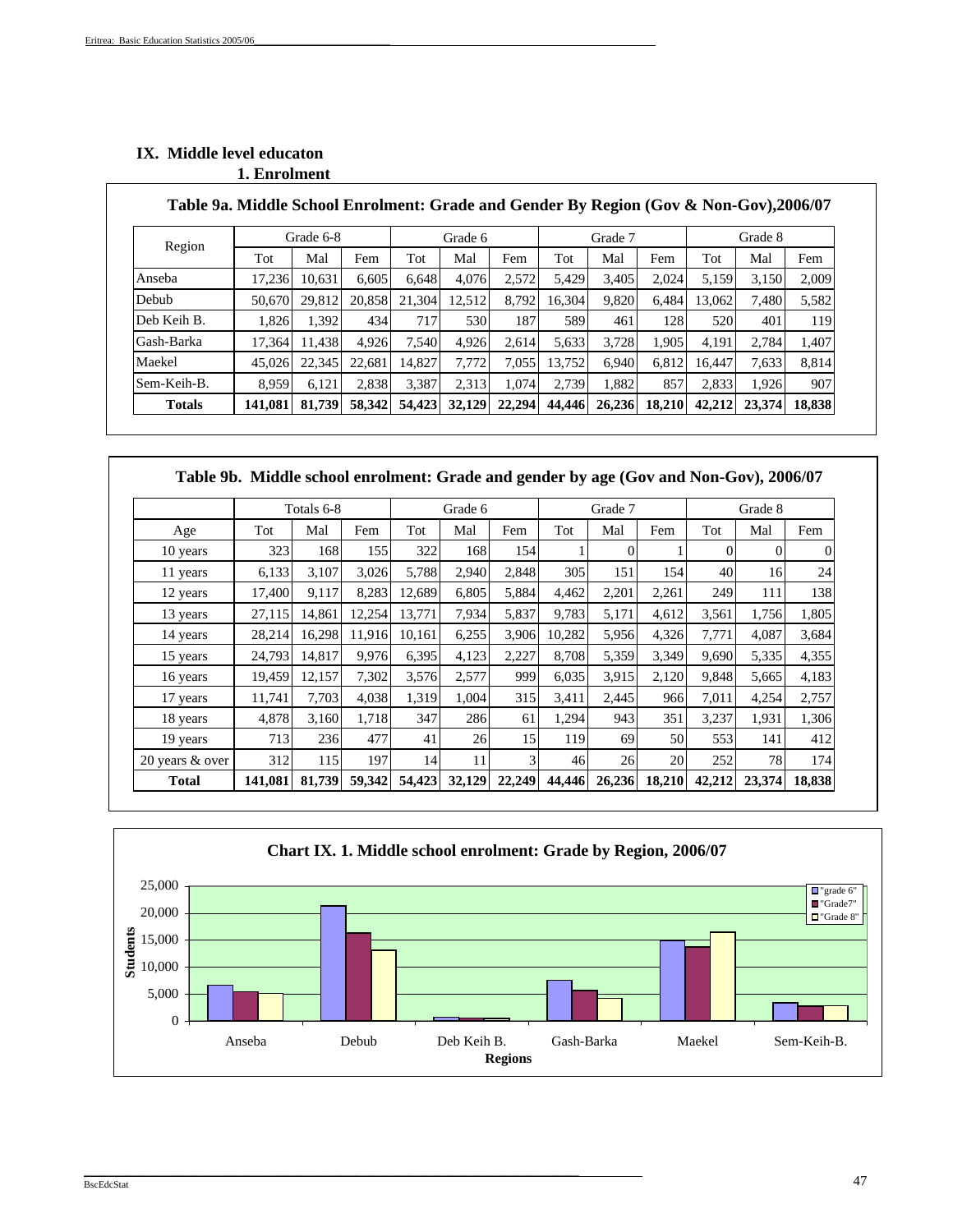|         |        |        |                     | Grade 6 |                 |        | Grade 7         |               |        | Grade 8 |                                                                              |
|---------|--------|--------|---------------------|---------|-----------------|--------|-----------------|---------------|--------|---------|------------------------------------------------------------------------------|
| Tot     | Mal    | Fem    | Tot                 | Mal     | Fem             | Tot    | Mal             | Fem           | Tot    | Mal     | Fem                                                                          |
| 15,875  | 9,811  | 6.064  | 6,045               | 3,722   | 2,323           | 5,040  | 3,158           | 1,882         | 4,790  | 2,931   | 1,859                                                                        |
| 47,308  | 28,112 | 19.196 | 19,881              |         | 8,091           | 15,122 | 9,214           | 5,908         | 12,305 | 7,108   | 5,197                                                                        |
| 1,826   |        | 434    | 717                 | 530     | 187             |        | 461             | 128           | 520    | 401     | 119                                                                          |
| 17,364  | 11.438 | 5.926  | 7,540               | 4,926   |                 | 5,633  | 3.728           | 1,905         | 4,191  | 2,784   | 1,407                                                                        |
| 40.604  | 20.133 | 20.471 | 13.456              | 7,075   | 6.381           | 12.377 | 6,236           | 6.141         | 14.771 | 6,822   | 7,949                                                                        |
| 8,612   | 5,955  | 2.657  | 3.240               |         | 994             | 2.643  | 1.842           | 801           | 2.729  | 1,867   | 862                                                                          |
| 131,589 | 76,841 | 54,748 | 50,879              | 30,289  |                 |        | 24,639          | 16,765        | 39,306 | 21,913  | 17,393                                                                       |
|         |        |        | Totals 6-8<br>1.392 |         | 11.790<br>2,246 |        | 2,614<br>20,590 | 589<br>41,404 |        |         | Table 9c. Middle school enrolment: Grade and gender by Region (Gov), 2006/07 |

|                 | Table 9d. Middle school enrolment: Grade and gender by age (Gov), 2006/07 |            |        |        |         |        |        |          |        |          |          |        |
|-----------------|---------------------------------------------------------------------------|------------|--------|--------|---------|--------|--------|----------|--------|----------|----------|--------|
|                 |                                                                           | Totals 6-8 |        |        | Grade 6 |        |        | Grade 7  |        |          | Grade 8  |        |
| Age             | Tot                                                                       | Mal        | Fem    | Tot    | Mal     | Fem    | Tot    | Mal      | Fem    | Tot      | Mal      | Fem    |
| 10 years        | 238                                                                       | 122        | 116    | 237    | 122     | 115    |        | $\theta$ |        | $\Omega$ | $\Omega$ | 0      |
| 11 years        | 4,898                                                                     | 2,513      | 2,385  | 4,616  | 2,378   | 2,238  | 242    | 119      | 123    | 40       | 16       | 24     |
| 12 years        | 15,280                                                                    | 8,043      | 7,237  | 11,666 | 6,270   | 5,396  | 3,432  | 1,699    | 1,733  | 182      | 74       | 108    |
| 13 years        | 24,663                                                                    | 13,599     | 11.064 | 13,158 | 7,606   | 5,552  | 8,946  | 4,738    | 4,208  | 2,559    | 1,255    | 1,304  |
| 14 years        | 26,554                                                                    | 15,426     | 11,128 | 9,805  | 6,083   | 3,732  | 9,768  | 5,674    | 4,094  | 6,981    | 3,669    | 3,312  |
| 15 years        | 23,932                                                                    | 14,353     | 9,579  | 6,237  | 4,023   | 2,214  | 8,424  | 5,201    | 3,223  | 9,271    | 5,129    | 4,142  |
| 16 years        | 18,843                                                                    | 11,788     | 7,055  | 3,467  | 2,494   | 973    | 5,839  | 3,801    | 2,038  | 9,537    | 5,493    | 4,044  |
| 17 years        | 11,473                                                                    | 7,560      | 3,913  | 1,299  | 996     | 303    | 3,329  | 2,391    | 938    | 6,845    | 4,173    | 2,672  |
| 18 years        | 4,724                                                                     | 3,096      | 1,628  | 341    | 281     | 60     | 1,263  | 924      | 339    | 3,120    | 1,891    | 1,229  |
| 19 years        | 683                                                                       | 230        | 453    | 40     | 26      | 14     | 116    | 67       | 49     | 527      | 137      | 390l   |
| 20 years & over | 301                                                                       | 111        | 190    | 13     | 10      | 3      | 44     | 25       | 19     | 244      | 76       | 168    |
| Total           | 131,589                                                                   | 76,841     | 54,748 | 50,879 | 30,289  | 20,600 | 41,404 | 24,639   | 16,765 | 39,306   | 21,913   | 17,393 |



 $\mathbf{I}$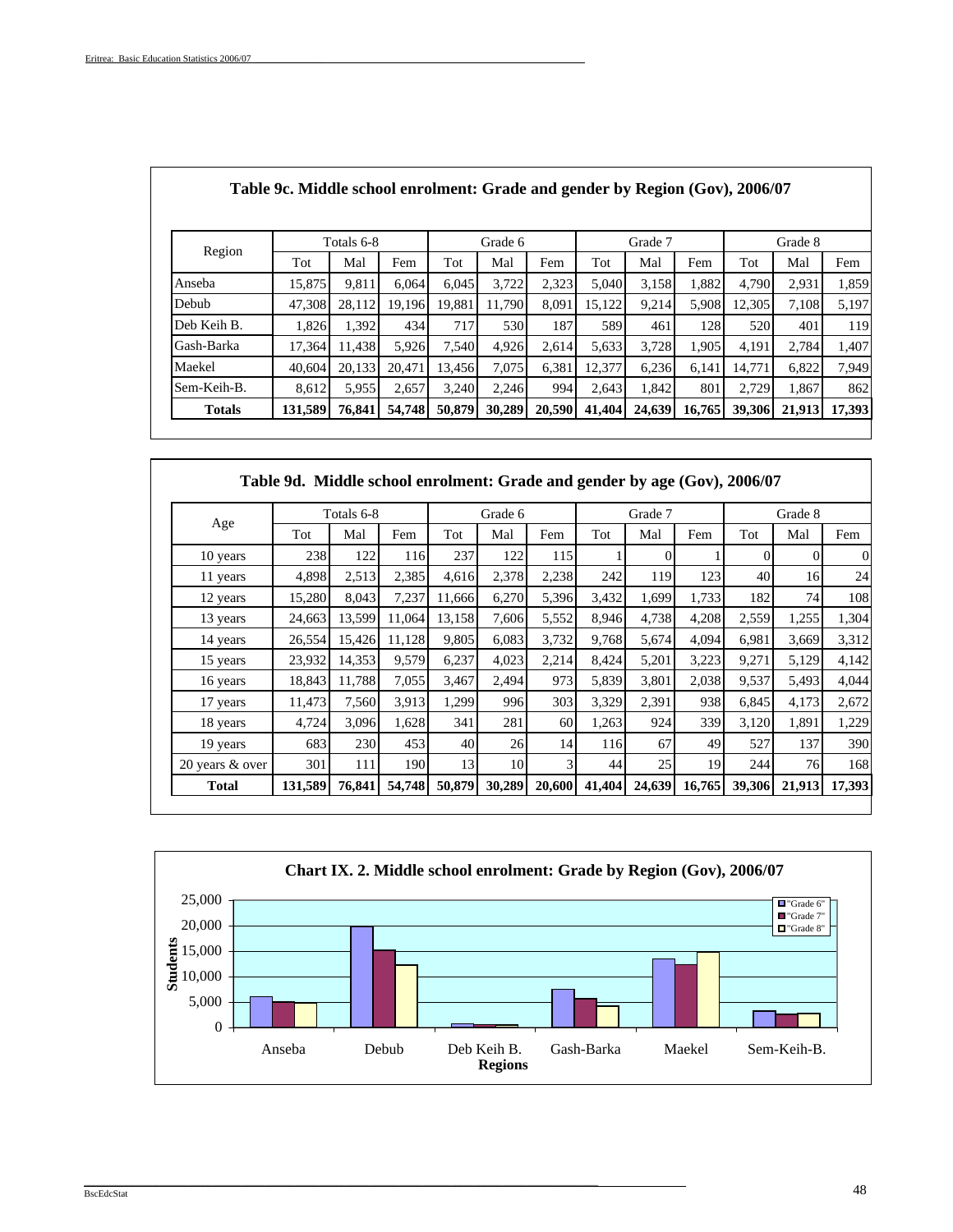|              |       | Totals 6-8 |       |       | Grade 6 |       |       | Grade 7 |             |       | Grade 8 |       |
|--------------|-------|------------|-------|-------|---------|-------|-------|---------|-------------|-------|---------|-------|
| Region       | Tot   | Mal        | Fem   | Tot   | Mal     | Fem   | Tot   | Mal     | Fem         | Tot   | Mal     | Fem   |
| Anseba       | 1,361 | 820        | 541   | 603   | 354     | 249   | 389   | 247     | 142         | 369   | 219     | 150   |
| Debub        | 3,362 | 1,700      | 1,662 | 1,423 | 722     | 701   | 1,182 | 606     | 576         | 757   | 372     | 385   |
| Maekel       | 4,422 | 2,212      | 2,210 | 1,371 | 697     | 674   | 1,375 | 704     | 671         | 1,676 | 811     | 865   |
| Sem-Keih-B.  | 347   | 166        | 181   | 147   | 67      | 80    | 96    | 40      | 56          | 104   | 59      | 45    |
| <b>Total</b> | 9,492 | 4,898      | 4,594 | 3,544 | 1,840   | 1,704 | 3,042 | 1,597   | 1,445 2,906 |       | 1,461   | 1,445 |

| Table 9f. Middle school enrolment: Grade and gender by age (Non-Gov), 2006/07 |       |            |       |       |                |          |                |                |          |       |                                                                                                                                                                      |                  |
|-------------------------------------------------------------------------------|-------|------------|-------|-------|----------------|----------|----------------|----------------|----------|-------|----------------------------------------------------------------------------------------------------------------------------------------------------------------------|------------------|
|                                                                               |       | Totals 6-8 |       |       | Grade 6        |          |                | Grade 7        |          |       | Grade 8                                                                                                                                                              |                  |
| Age                                                                           | Tot   | Mal        | Fem   | Tot   | Mal            | Fem      | Tot            | Mal            | Fem      | Tot   | Mal                                                                                                                                                                  | Fem              |
| 10 years                                                                      | 85    | 46         | 39    | 85    | 46             | 39       | $\theta$       | $\Omega$       | $\Omega$ | 0     | $\Omega$                                                                                                                                                             | $\theta$         |
| 11 years                                                                      | 1,235 | 594        | 641   | 1,172 | 562            | 610      | 63             | 32             | 31       | 0     | $\Omega$                                                                                                                                                             | $\boldsymbol{0}$ |
| 12 years                                                                      | 2,120 | 1,074      | 1,046 | 1,023 | 535            | 488      | 1,030          | 502            | 528      | 67    | 37                                                                                                                                                                   | 30 <sup>°</sup>  |
| 13 years                                                                      | 2,452 | 1,262      | 1,190 | 613   | 328            | 285      | 837            | 433            | 404      | 1,002 | 501                                                                                                                                                                  | 501              |
| 14 years                                                                      | 1,660 | 872        | 788   | 356   | 172            | 184      | 514            | 282            | 232      | 790   | 418                                                                                                                                                                  | 372              |
| 15 years                                                                      | 861   | 464        | 397   | 158   | 100            | 58       | 284            | 158            | 126      | 419   | 206                                                                                                                                                                  | 213              |
| 16 years                                                                      | 616   | 369        | 247   | 109   | 83             | 26       | 196            | 114            | 82       | 311   | 172                                                                                                                                                                  | 139              |
| 17 years                                                                      | 268   | 143        | 125   | 20    | 8              | 12       | 82             | 54             | 28       | 166   | 81                                                                                                                                                                   | 85               |
| 18 years                                                                      | 154   | 64         | 90    | 6     | 5              |          | 31             | 19             | 12       | 117   | 40                                                                                                                                                                   | 77               |
| 19 years                                                                      | 30    | 6          | 24    |       | $\overline{0}$ |          | 3              | $\mathfrak{D}$ | 1        | 26    | 4                                                                                                                                                                    | 22               |
| 20 years & over                                                               | 11    | 4          | 7     |       |                | $\Omega$ | $\overline{c}$ |                |          | 8     | $\mathcal{D}_{\mathcal{L}}^{\mathcal{L}}(\mathcal{L}) = \mathcal{D}_{\mathcal{L}}^{\mathcal{L}}(\mathcal{L}) = \mathcal{D}_{\mathcal{L}}^{\mathcal{L}}(\mathcal{L})$ | 6                |
| <b>Total</b>                                                                  | 9,492 | 4,898      | 4,594 | 3,544 | 1,840          | 1,704    | 3,042          | 1,597          | 1,445    | 2,906 | 1,461                                                                                                                                                                | 1,445            |



 $\_$  , and the set of the set of the set of the set of the set of the set of the set of the set of the set of the set of the set of the set of the set of the set of the set of the set of the set of the set of the set of th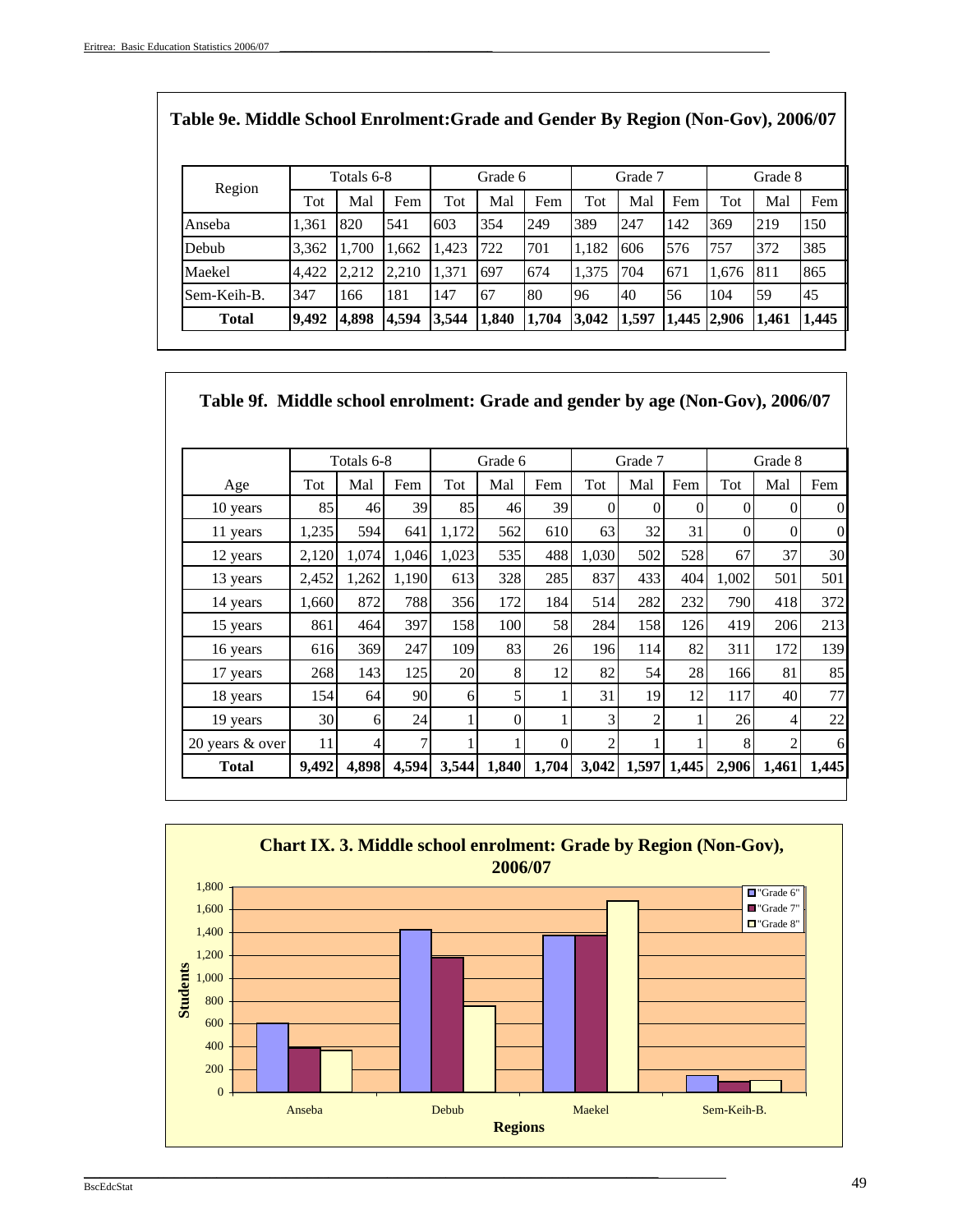## **2. Middle School Teachers:2006/07**

|                   |                  |          |           |          | Table 9g. Middle school teachers: Gender and qualification by Region (Gov. and non-gov.), 2006/07 |             |            |          |          |         |              |                 |                 |        |          |                 |                |          |          |                 |                 |                                   |                |            |          |           |              |          |
|-------------------|------------------|----------|-----------|----------|---------------------------------------------------------------------------------------------------|-------------|------------|----------|----------|---------|--------------|-----------------|-----------------|--------|----------|-----------------|----------------|----------|----------|-----------------|-----------------|-----------------------------------|----------------|------------|----------|-----------|--------------|----------|
|                   | Total            |          | $9-12$    |          |                                                                                                   | <b>TTI</b>  |            |          | $12+DC$  |         |              |                 |                 |        |          |                 |                |          |          | University      |                 |                                   |                |            |          |           |              |          |
| Region            |                  |          |           |          |                                                                                                   |             |            |          |          |         |              | $12+1$          |                 |        | $12 + 2$ |                 |                | $12 + 3$ |          |                 | <b>BA</b>       |                                   |                | MA & above |          |           | Unclassified |          |
|                   | <b>MF</b>        | Tot 1    |           | Mal Fem  | Tot                                                                                               | Mal         | Fem        | Tot      |          | Mal Fem | Tot          |                 | Mal Fem Tot     |        |          | Mal Fem         | Tot            |          | Mal Fem  |                 |                 | Tot   Mal   Fem   Tot   Mal   Fem |                |            |          | Tot 1     |              | Mal Fem  |
| Anseba            | 365              |          |           | 01       | 263                                                                                               | 252         | 11         | $\Omega$ |          |         | <sub>6</sub> | 61              | 0l              | 81     | 79       |                 |                |          |          |                 |                 |                                   | $\gamma$       |            |          | $\Omega$  | ΟI           | $\Omega$ |
| Debub             | 745              |          |           | 01       | 513                                                                                               | 469         | 44         | $\Delta$ |          |         | 11           | 11              | 0l              | 1931   | 182      | 11 <sup>1</sup> |                | 31       | 41       | 10 <sup> </sup> | 10 <sup> </sup> | $\Omega$                          | $\overline{2}$ |            |          |           |              | $\theta$ |
| Deb Keih B.       | 29               | $\Omega$ | $\Omega$  | 01       |                                                                                                   |             |            | $\Omega$ | $\Omega$ |         |              |                 | ОI              | 11     | 11       | ΩL              | $\overline{0}$ | $\Omega$ | $\Omega$ | 14              | 14              | $\Omega$                          | $\Omega$       | ΩI         | $\Omega$ | $\Omega$  | ΟI           | $\theta$ |
| <b>Gash-Barka</b> | 330 <sup>I</sup> |          |           | $\Omega$ | 215                                                                                               | 202         | 13         | $\Omega$ | $\Omega$ |         |              |                 |                 | 57     | 56       |                 |                |          | $\Omega$ | 26              | <b>26</b>       | $\Omega$                          | $\Omega$       | ΩI         | $\Omega$ | <b>18</b> | 17           |          |
| Maekel            | 81               |          |           |          | 322                                                                                               | 286         | 36         |          |          |         | 84           | <sup>69</sup>   | 15 <sup>l</sup> | 313    | 248      | 65              | 20             | 16       | 41       | 64              | 49              | <b>15</b>                         |                |            |          | $\Omega$  | OI.          | $\theta$ |
| Sem-Keih-B.       | 198 <sup> </sup> |          |           |          | 123                                                                                               | 119         |            | $\Omega$ | ΩL       |         |              |                 | $\Omega$        | 37     | 36       |                 |                |          | $\Omega$ | 27              | 24              |                                   |                |            |          |           |              |          |
| <b>Total</b>      | 2,478            | 15       | <b>10</b> | 5I       |                                                                                                   | 1,439 1,331 | <b>108</b> |          |          | 01      | <b>109</b>   | 93 <sub>1</sub> |                 | 16 692 | 612      | 80              | 40             | 31       | 91       | <b>148</b>      | <b>129</b>      | 19                                | 81             |            |          | 23        | <b>20</b>    | 3        |
|                   |                  |          |           |          |                                                                                                   |             |            |          |          |         |              |                 |                 |        |          |                 |                |          |          |                 |                 |                                   |                |            |          |           |              |          |



\_\_\_\_\_\_\_\_\_\_\_\_\_\_\_\_\_\_\_\_\_\_\_\_\_\_\_\_\_\_\_\_\_\_\_\_\_\_\_\_\_\_\_\_\_\_\_\_\_\_\_\_\_\_\_\_\_\_\_\_\_\_\_\_\_\_\_\_\_\_\_\_\_\_\_\_\_\_\_\_\_\_\_\_\_\_\_\_\_\_\_\_\_\_\_\_\_\_\_\_\_\_\_\_\_\_\_\_\_\_\_\_\_\_\_\_\_\_\_\_\_\_\_\_\_\_\_\_\_\_\_\_\_\_\_\_\_\_\_\_\_\_\_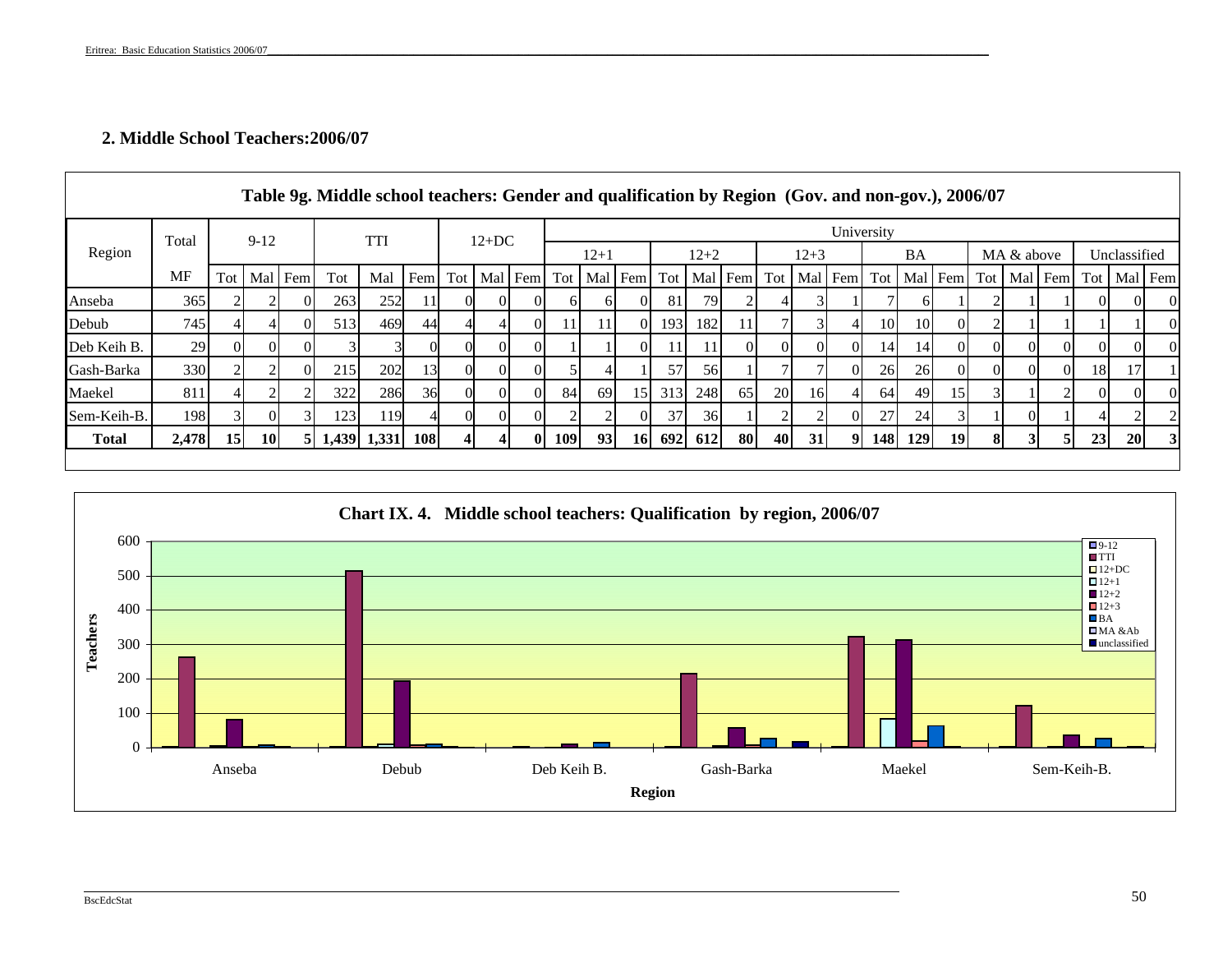|             | Total     |     | $9-12$ |         |     | TTI         |                 |          | $12+DC$ |         |                  |        |             |                 |          |               |     |          |           | University  |    |          |          |            |         |           |              |  |
|-------------|-----------|-----|--------|---------|-----|-------------|-----------------|----------|---------|---------|------------------|--------|-------------|-----------------|----------|---------------|-----|----------|-----------|-------------|----|----------|----------|------------|---------|-----------|--------------|--|
| Region      |           |     |        |         |     |             |                 |          |         |         |                  | $12+1$ |             |                 | $12 + 2$ |               |     | $12 + 3$ |           |             | BA |          |          | MA & above |         |           | Unclassified |  |
|             | <b>MF</b> | Tot |        | Mal Fem | Tot | Mal         | Fem             | Tot      |         | Mal Fem | Tot              |        | Mal Fem Tot |                 |          | Mal Fem       | Tot |          |           | Mal Fem Tot |    | Mal Fem  | Tot      |            | Mal Fem | Tot       | Mal Fem      |  |
| Anseba      | 327       |     |        |         | 251 | 242         | ΩI              | $\Omega$ |         |         |                  |        |             | 67              | 65       |               |     |          |           |             |    |          |          |            |         |           |              |  |
| Debub       | 676       |     |        |         | 485 | 445         | 40              | 4        |         |         | 7                | 8      |             | l 72 I          | 1631     | $\mathbf Q$   |     |          |           |             |    |          |          |            |         |           |              |  |
| Deb Keih B. | 29        |     |        |         |     |             | $\Omega$        | $\Omega$ |         |         |                  |        | л           | 11 <sup>1</sup> | 11       | $\Omega$      |     |          | $\Omega$  | 14          | 14 |          | $\Omega$ | $\Omega$   |         |           |              |  |
| Gash-Barka  | 330       |     |        |         | 215 | 202         | 13 <sup>l</sup> | $\Omega$ |         |         |                  |        |             | 57              | 56       |               |     |          | ΩL        | 26          | 26 | $\Omega$ | $\Omega$ | $\Omega$   | ΩL      | <b>18</b> | 17           |  |
| Maekel      | 695       |     |        |         | 298 | 265         | 33              | $\Omega$ |         |         | 117              | 56     | 61          | 275             | 214      | <sup>61</sup> | 16  | 12       |           | 32          | 23 |          |          |            |         |           |              |  |
| Sem-Keih-B. | 192       |     |        |         | 122 | l 18        |                 | $\Omega$ |         |         | 215 <sup> </sup> | 214    |             | 37              | 36       |               |     |          | ΩL        | 24          | 22 |          |          |            |         |           |              |  |
| Total       | 2,249     |     |        |         |     | 1,374 1,275 | 99              |          |         | o       | 359              | 285    | 74          | 619             | 545      | 74            | 28  | 22       | <b>61</b> | 103         | 92 |          |          |            |         | 23        | 20           |  |

**Table 9h. Middle school teachers: gender and qualifiation by Region (Gov), 2006/07**

**Table 9i. Middle school teachers: gender and qualifiation by Region (Non-Gov), 2006/07**

|              | Total |   | $9-12$ |                 |           | <b>TTI</b>        |          |                | $12+DC$ |                                   |                 |        |                |          |           |          |          |               | University |          |                                                     |    |           |          |          |              |                                   |
|--------------|-------|---|--------|-----------------|-----------|-------------------|----------|----------------|---------|-----------------------------------|-----------------|--------|----------------|----------|-----------|----------|----------|---------------|------------|----------|-----------------------------------------------------|----|-----------|----------|----------|--------------|-----------------------------------|
| Region       |       |   |        |                 |           |                   |          |                |         |                                   |                 | $12+1$ |                |          | $12 + 2$  |          |          | $12 + 3$      |            | BA       |                                                     |    | MA &above |          |          | Unclassified |                                   |
|              | MF    |   |        | Tot   Mal   Fem | Tot       | Mal               | Fem      |                |         | Tot   Mal   Fem   Tot   Mal   Fem |                 |        |                |          |           |          |          |               |            |          | Tot   Mal   Fem   Tot   Mal   Fem   Tot   Mal   Fem |    |           |          |          |              | Tot   Mal   Fem   Tot   Mal   Fem |
| Anseba       | 38    |   |        | ΟI              |           | <b>10</b>         |          | $\overline{0}$ |         |                                   |                 |        | $\overline{0}$ | 14       | 14        | $\Omega$ |          | $\mathcal{D}$ |            |          |                                                     |    |           |          | OI.      |              | $\Omega$                          |
| Debub        | 69    |   |        |                 | <b>28</b> | 24                |          | ΩL             |         |                                   |                 |        | ΩI             | 21       | 19        |          |          |               |            |          |                                                     |    |           |          |          |              | $\Omega$                          |
| Deb Keih B   |       |   |        |                 |           | $\overline{0}$    | $\Omega$ | $\Omega$       |         | $\Omega$                          |                 |        | ΩI             | $\Omega$ | $\Omega$  | ΩI       | $\Omega$ | $\Omega$      |            | $\Omega$ | ΩI                                                  | ΩI | $\Omega$  | $\Omega$ | $\Omega$ |              | $\Omega$                          |
| Gash-Barka   |       |   |        | ΩI              |           | ОI                | $\Omega$ | $\Omega$       |         | $\Omega$                          |                 |        | $\Omega$       | $\Omega$ | ΩL        | ΩL       | $\Omega$ | $\Omega$      |            | $\Omega$ |                                                     | ΩI | $\Omega$  | $\Omega$ | $\Omega$ |              | $\Omega$                          |
| Maekel       | 116   |   |        |                 | 24        | $\bigcap$ 1<br>∠⊥ |          | $\overline{0}$ |         |                                   | 13 <sup>l</sup> | 13     | $\Omega$       | 38       | 34        |          |          | 4             | 32         | 26       | 61                                                  |    |           |          | ΩL       |              | $\Omega$                          |
| Sem-Keih-B.  |       |   |        |                 |           |                   | $\Omega$ | ΩL             |         |                                   |                 |        | ΩI             | $\Omega$ |           | ΩI       |          |               |            |          |                                                     |    | $\Omega$  | ΩI       |          |              | $\Omega$                          |
| <b>Total</b> | 229   | 8 | 01     |                 | 65        | 56                | 9        | 01             |         | $\bf{0}$                          | 221             | 22     | $\mathbf{0}$   | 73       | <b>67</b> | 61       | 12       | 9             | 45         | 37       |                                                     |    |           |          | 01       | $\mathbf{0}$ | 0                                 |

\_\_\_\_\_\_\_\_\_\_\_\_\_\_\_\_\_\_\_\_\_\_\_\_\_\_\_\_\_\_\_\_\_\_\_\_\_\_\_\_\_\_\_\_\_\_\_\_\_\_\_\_\_\_\_\_\_\_\_\_\_\_\_\_\_\_\_\_\_\_\_\_\_\_\_\_\_\_\_\_\_\_\_\_\_\_\_\_\_\_\_\_\_\_\_\_\_\_\_\_\_\_\_\_\_\_\_\_\_\_\_\_\_\_\_\_\_\_\_\_\_\_\_\_\_\_\_\_\_\_\_\_\_\_\_\_\_\_\_\_\_\_\_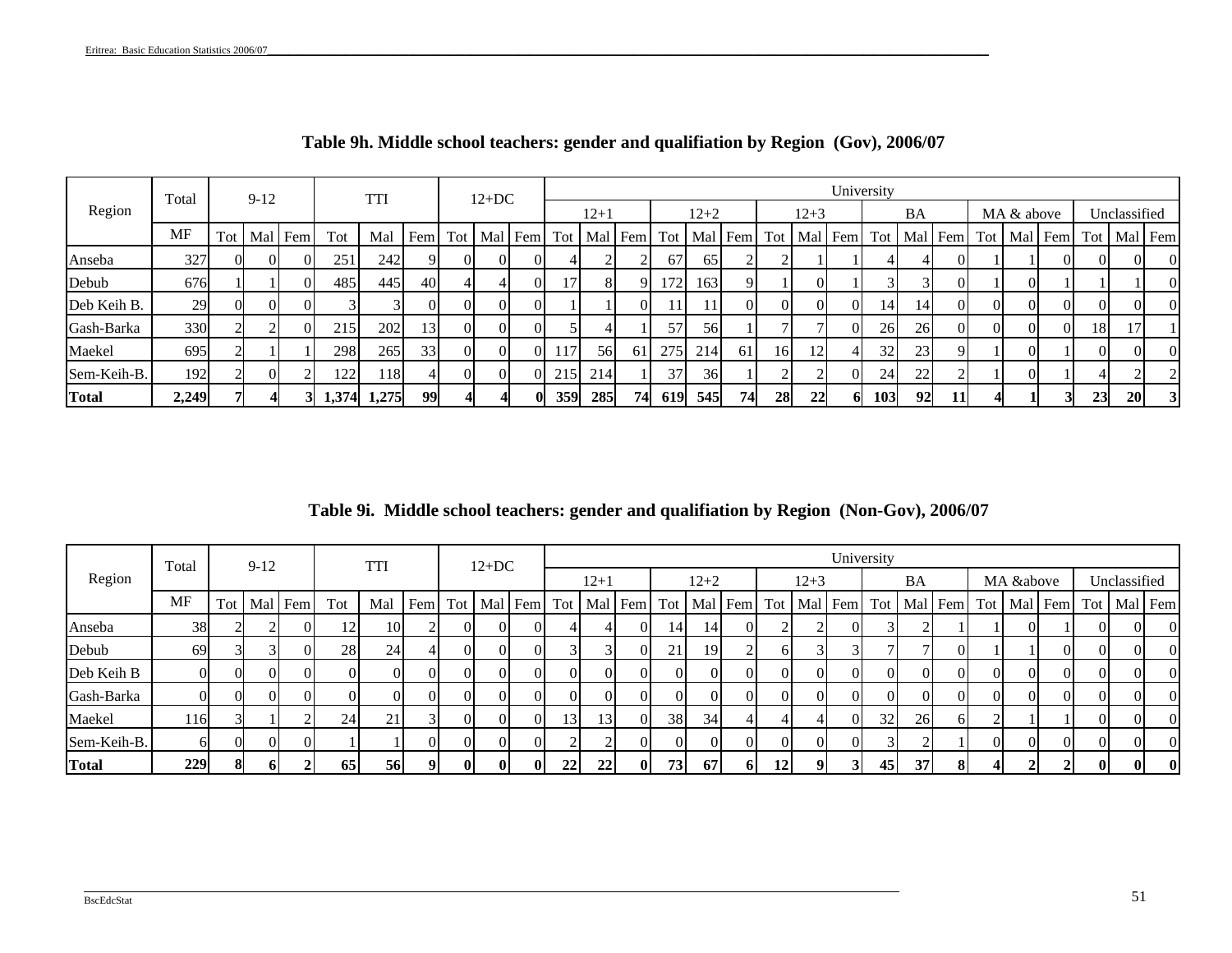| Region       | Tot   |     | Under 20 |     | $20 - 24$ |            | $25-29$ |     | 30-34     |     | $35-39$ |      | $40 - 44$             |     | 45-49           |     | 50-54 |     | 55-59    |     | Above 60        |    | Unclass        |
|--------------|-------|-----|----------|-----|-----------|------------|---------|-----|-----------|-----|---------|------|-----------------------|-----|-----------------|-----|-------|-----|----------|-----|-----------------|----|----------------|
|              |       | Tot | Fem      | Tot | Fem       |            | Tot Fem |     | Tot Fem   |     |         |      | Tot   Fem   Tot   Fem |     | Tot Fem         | Tot | Fem   |     |          |     | Tot Fem Tot Fem |    | Tot Fem        |
| Anseba       | 365   |     | ОI       | 18  |           | 121        |         | 75  |           | 107 | 4       | 22   |                       |     |                 |     |       | 31  |          |     |                 |    | $\overline{0}$ |
| Debub        | 745   |     | ОI       | 36  |           | 1431       | 12      | 164 | 14        | 236 | 17      | 76   | 10 <sup>1</sup>       | 33  |                 | 18  |       | 26  | $\Omega$ |     |                 |    | $\overline{0}$ |
| Deb Keih B.  | 29    |     | ОI       | 10  |           | 16         |         | 0I  |           |     |         |      | ОI                    |     |                 |     |       |     | OI       | OL. |                 |    | $\Omega$       |
| Gash-Barka   | 330   |     | $\Omega$ | 19  |           | 139        |         | 95  | 61        | 60  |         |      | OI.                   |     |                 |     | ΩI    | OI  | ΩI       |     |                 |    | $\overline{0}$ |
| Maekel       | 811   |     | ΩL       | 49  |           | 113        | 20      | 78  | 10        | 187 | 23      | 1051 | 12                    | 79  | 25 <sub>1</sub> | 58  | 22    | 95  | 16       | 47  |                 |    | $\Omega$       |
| Sem-Keih-B.  | 198   |     | 0I       | 20  | $\Omega$  | 84         |         | 38  | 31        | 30  |         |      | ОI                    |     |                 |     |       |     | ΩI       | ΩI  |                 |    | $\overline{2}$ |
| <b>Total</b> | 2,478 |     |          | 152 | <b>18</b> | <b>616</b> | 51      | 450 | <b>35</b> | 623 | 46      | 222  | 24 <sub>1</sub>       | 124 | 28              | 87  | 24    | 125 | 16       | 61  |                 | 14 | $\overline{2}$ |

**Table 9j. Middle school teachers: Gender and age by Region (Gov and Non-gov) 2006/07**

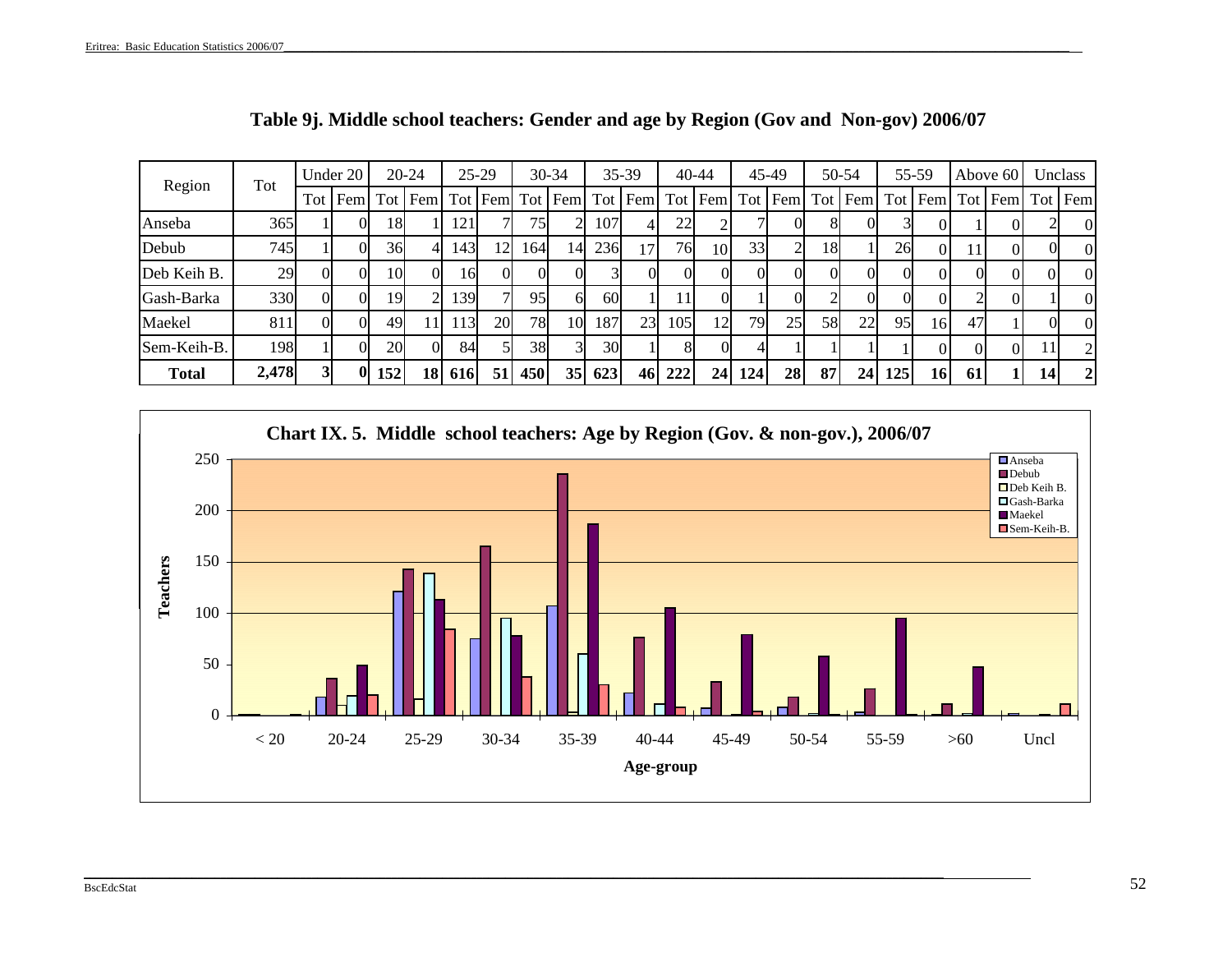| Region       | Tot Tea |          | < 20     |            | 20-24    |            | $25-29$ |                 | 30-34           |     | $35-39$         |     | $40 - 44$ |          | 45-49   |          | 50-54   |          | 55-59   |          | Above 60 |                       | Unclass        |
|--------------|---------|----------|----------|------------|----------|------------|---------|-----------------|-----------------|-----|-----------------|-----|-----------|----------|---------|----------|---------|----------|---------|----------|----------|-----------------------|----------------|
|              |         | Tot      | Fem      |            | Tot Fem  |            |         |                 | Tot Fem Tot Fem |     | Tot Fem Tot Fem |     |           |          | Tot Fem |          | Tot Fem |          | Tot Fem |          |          | Tot   Fem   Tot   Fem |                |
| Anseba       | 327     |          | ОI       |            |          | 108        | 61      | 68              |                 | 102 |                 | 16  |           | ΩI       |         | n        |         |          |         | OI       |          |                       | $\theta$       |
| Debub        | 676     |          | OI.      | 35         |          | 128        |         | 152             | 12              | 215 | 14              | 67  | 81        | 27       |         | 17L      |         | 26       |         | 81       | O        |                       | $\overline{0}$ |
| Deb Keih B.  | 29      | $_{0}$   | 0I       | 10         | $\Omega$ | 16         |         | 0I              |                 |     | $\Omega$        |     | OI.       | $\Omega$ | O       | $\Omega$ |         | $\Omega$ |         | $\Omega$ | $\Omega$ |                       | $\theta$       |
| Gash-Barka   | 330     | $\Omega$ | 0I       | 19         |          | 139        |         | 95              | 61              | 60I |                 |     | OI.       |          |         |          |         | ΩI       |         |          |          |                       | $\mathbf{0}$   |
| Maekel       | 695     | $\Omega$ | $\Omega$ | 47         |          | 97         | 16      | 60 <sup>1</sup> | 8               | 166 | 22              | 93  | 10        | 68       | 22      | 53       | 20      | 79       | 14      | 32       |          |                       | $\theta$       |
| Sem-Keih-B.  | 192     |          | 0I       | <b>20</b>  | $\Omega$ | 82         |         | 36              |                 | 29  |                 |     | OI.       |          |         |          |         |          |         | $\Omega$ | OI.      |                       | 2              |
| <b>Total</b> | 2,249   |          | $\bf{0}$ | <b>148</b> | 17       | <b>570</b> | 45      | 411             | <b>30</b>       | 575 | 40              | 195 | 19        | 105      | 25      | 78       | 22      | 108      | 14      | 42       |          |                       | $\overline{2}$ |

| Table 9k. Middle school teachers: Gender and age by Region (Gov) 2006/07 |  |
|--------------------------------------------------------------------------|--|
|--------------------------------------------------------------------------|--|

**Table 9 l. Middle school teachers: Gender and age by Region ( Non-Gov) 2006/07**

|              | Tot Tea |              | < 20    | $20 - 24$ |     | $25-29$  |                 | 30-34 |    | $35-39$ |    | $40 - 44$ |    | 45-49       | 50-54 |     | 55-59 |          | Above 60                                                                                                              | Unclass        |
|--------------|---------|--------------|---------|-----------|-----|----------|-----------------|-------|----|---------|----|-----------|----|-------------|-------|-----|-------|----------|-----------------------------------------------------------------------------------------------------------------------|----------------|
| Region       |         |              | Tot Fem |           |     |          |                 |       |    |         |    |           |    |             |       |     |       |          | Tot   Fem   Tot   Fem   Tot   Fem   Tot   Fem   Tot   Fem   Tot   Fem   Tot   Fem   Tot   Fem   Tot   Fem   Tot   Fem |                |
| Anseba       | 38      | OI.          |         |           | 13I |          |                 |       |    |         |    |           |    | OI          | OI.   |     |       |          |                                                                                                                       | $\Omega$       |
| Debub        | 69      | $\mathbf{U}$ |         |           | 15I |          | 13 <sub>1</sub> |       |    |         |    |           | ωI | $^{\prime}$ | OI.   |     |       |          |                                                                                                                       | $\Omega$       |
| Deb Keih B.  |         | OI.          |         |           |     | OI.      |                 |       |    |         |    |           |    |             |       |     |       | OL.      |                                                                                                                       | $\overline{0}$ |
| Gash-Barka   |         |              |         |           |     |          |                 |       |    |         |    |           |    |             |       |     |       | ОL       |                                                                                                                       | $\Omega$       |
| Maekel       | 116     | $\Omega$     |         | 01        | 161 | 41       | 18              |       | 21 |         | 12 |           | 11 |             |       | 16  | 21    | 15       | $\Omega$                                                                                                              | $\overline{0}$ |
| Sem-Keih-B.  | hl      | OI.          |         |           |     | $\Omega$ |                 |       |    | ΩL      |    | ( ) I     |    | OI.         | ΩL    | OI. | OI.   | $\Omega$ |                                                                                                                       | $\Omega$       |
| <b>Total</b> | 229     | $\mathbf{0}$ |         |           | 461 | 61       | 40              |       | 48 | 61      | 27 |           | 19 |             |       | 171 |       | 19       |                                                                                                                       | $\bf{0}$       |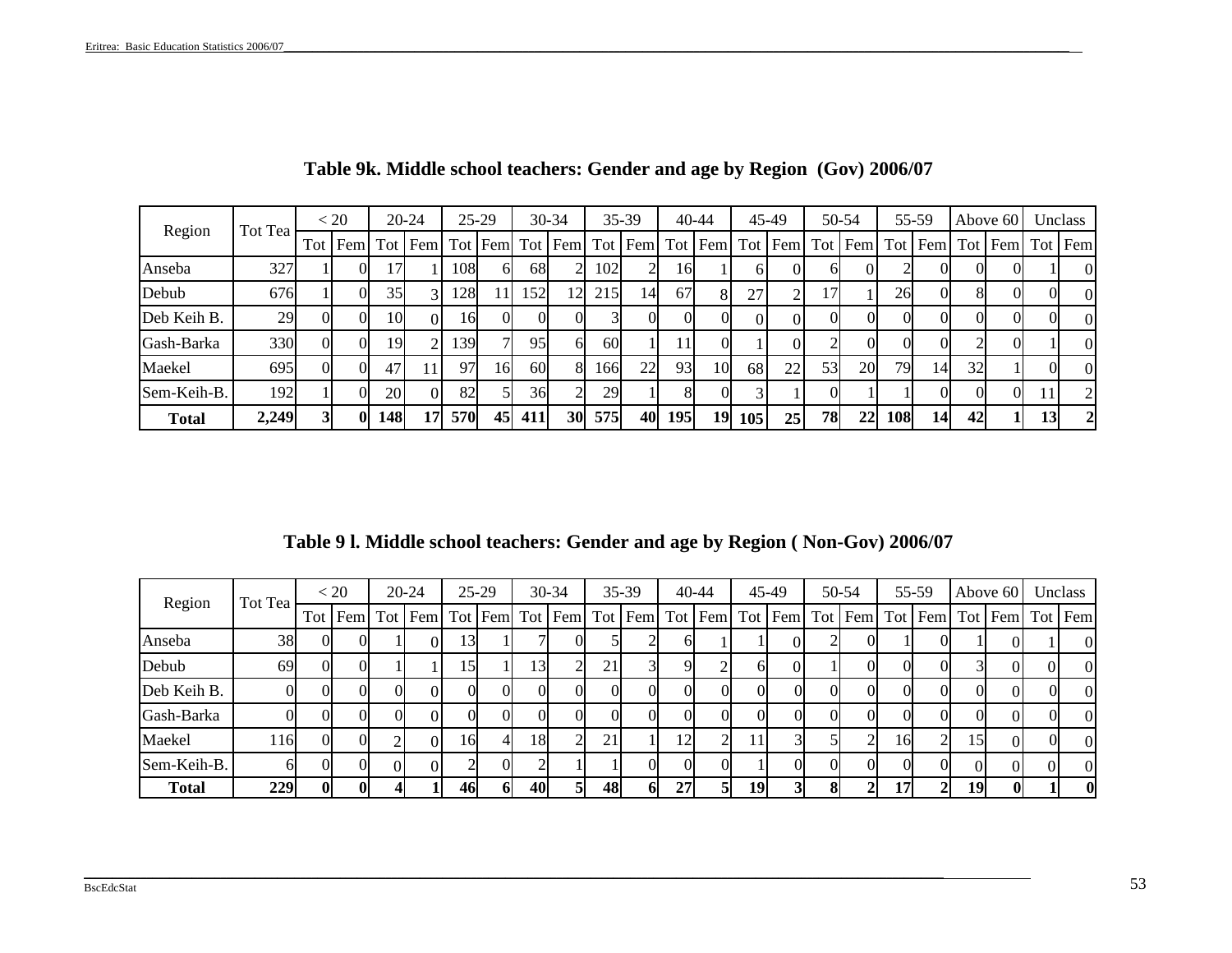## **X. Secondar y level**

**1. Enrolment** 

|              | Table 10a. Secondary education enrolment: Grades and gender by region (Gov and Non-Gov), 2006/07 |            |        |        |        |        |        |          |       |        |          |       |        |          |       |
|--------------|--------------------------------------------------------------------------------------------------|------------|--------|--------|--------|--------|--------|----------|-------|--------|----------|-------|--------|----------|-------|
|              |                                                                                                  | Grade 9-12 |        |        | Grade9 |        |        | Grade 10 |       |        | Grade 11 |       |        | Grade 12 |       |
| Region       | Tot                                                                                              | Mal        | Fem    | Tot    | Mal    | Fem    | Tot    | Mal      | Fem   | Tot    | Mal      | Fem   | Tot    | Mal      | Fem   |
| Anseba       | 6.075                                                                                            | 3.796      | 2,279  | 2,511  | 1,578  | 933    | 2,090  | 1,356    | 734   | 1.474  | 862      | 612   |        |          |       |
| Debub        | 20,087                                                                                           | 12,635     | 7,452  | 9,375  | 6,085  | 3,290  | 7.069  | 4,381    | 2,688 | 3,643  | 2,169    | 1,474 |        | ΩI       |       |
| Deb Keih B.  | 919                                                                                              | 668        | 251    | 391    | 293    | 98     | 310    | 225      | 85    | 218    | 150      | 68    |        |          |       |
| Gash-Barka   | 5,280                                                                                            | 3,508      | 1,772  | 2.586  | 1,709  | 877    | 1.806  | 1.193    | 613   | 8881   | 606      | 282   |        |          |       |
| Maekel       | 23,819                                                                                           | 1,933      | 1,886  | 9,439  | 4,738  | 4,701  | 8,830  | 4,471    | 4,359 | 5,452  | 2,670    | 2,782 | 98     | 54       | 44    |
| Sawa         | 17,337                                                                                           | 11,359     | 5,978  |        |        |        |        |          |       |        |          |       | 17,337 | 11,359   | 5,978 |
| Sem-Keih-B.  | 2,283                                                                                            | 1,572      | 711    | 1.038  | 729    | 309    | 817    | 563      | 254   | 428    | 280      | 148   |        |          |       |
| <b>Total</b> | 75,800                                                                                           | 45,471     | 30,329 | 25,340 | 15,132 | 10,208 | 20,922 | 12,189   | 8.733 | 12,103 | 6,737    | 5,366 | 17,435 | 11,413   | 6,022 |

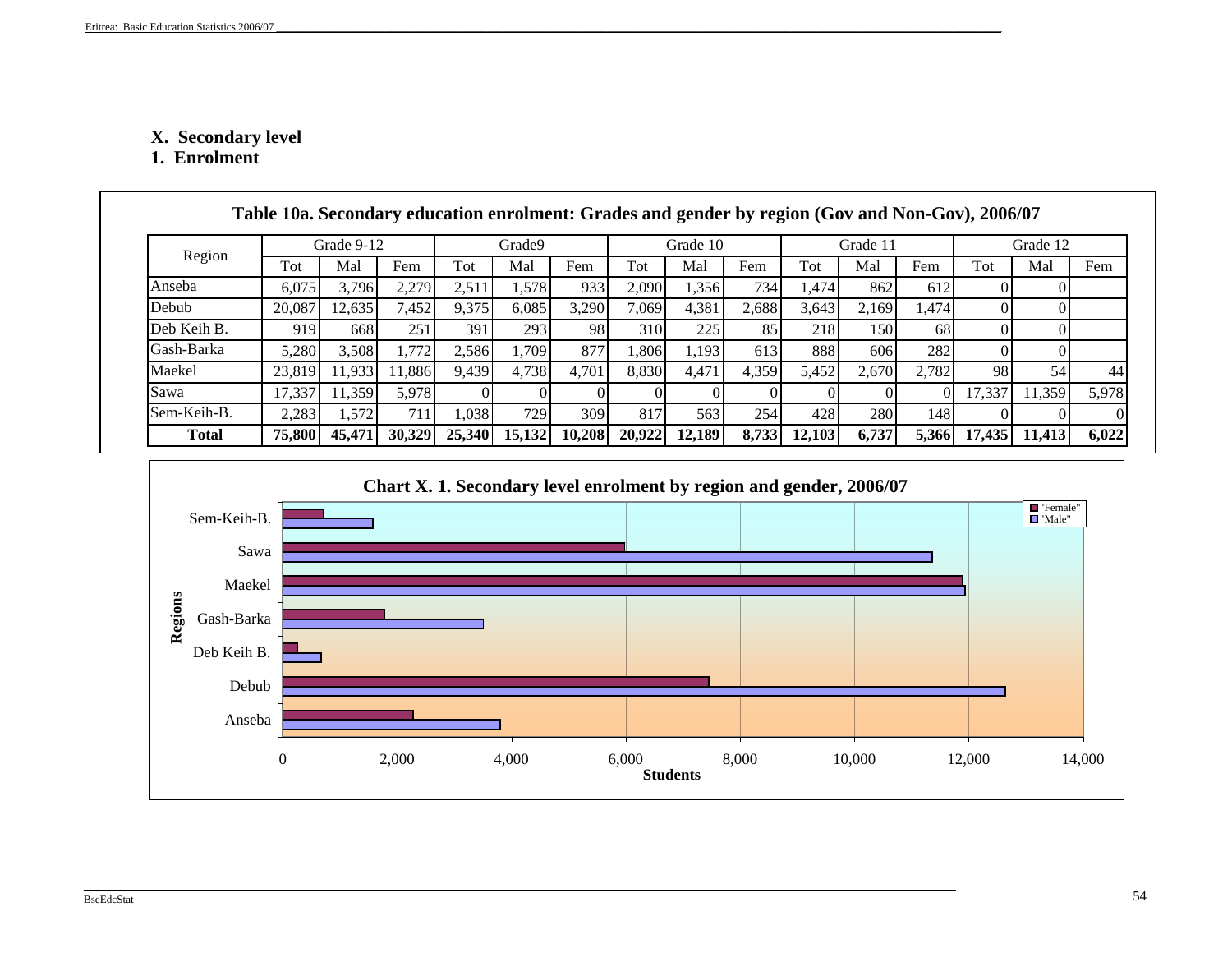|                |        |            |        |        |        |        |                 |          |           | Table Tob. Secondary education enromient: Grade and gender by age (Gov and Non-Gov), 2000/07 |          |          |        |          |       |
|----------------|--------|------------|--------|--------|--------|--------|-----------------|----------|-----------|----------------------------------------------------------------------------------------------|----------|----------|--------|----------|-------|
|                |        | Grade 9-12 |        |        | Grade9 |        |                 | Grade 10 |           |                                                                                              | Grade 11 |          |        | Grade 12 |       |
| Age            | Tot    | Mal        | Fem    | Tot    | Mal    | Fem    | Tot             | Mal      | Fem       | Tot                                                                                          | Mal      | Fem      | Tot    | Mal      | Fem   |
| 12 years       |        |            |        | h.     |        |        |                 |          |           |                                                                                              |          | 0        |        |          |       |
| 13 years       | 368    | 178        | 190I   | 364    | 175    | 189    |                 |          |           |                                                                                              |          | $\Omega$ |        |          |       |
| 14 years       | 2,421  | 1,221      | 1,200  | 2,351  | 1,181  | 1,170  | 68              | 39       | 29        |                                                                                              |          |          |        |          |       |
| 15 years       | 6,008  | 3,223      | 2,785  | 4,303  | 2,396  | 1,907  | 1,511           | 735      | 776       | 168                                                                                          | 78       | 90       | 26     | 14       | 12    |
| 16 years       | 11,790 | 6,659      | 5,131  | 5,781  | 3,546  | 2,235  | 4,124           | 2,149    | 1,975     | 1,372                                                                                        | 674      | 698      | 513    | 290      | 223   |
| 17 years       | 16,925 | 9,908      | 7,017  | 6,148  | 3,954  | 2,194  | 5,115           | 2,882    | 2,233     | 2,747                                                                                        | 1,483    | 1,264    | 2,915  | 1,589    | 1,326 |
| 18 years       | 15,543 | 9,455      | 6,088  | 4,228  | 2,842  | 1,386  | 4,464           | 2,743    | 1,721     | 2,943                                                                                        | 1,634    | 1,309    | 3,908  | 2,236    | 1,672 |
| 19 years       | 10,347 | 6,380      | 3,967  | 1,300  | 644    | 656    | 3,338           | 2,253    | 1,085     | 2,500                                                                                        | 1,523    | 977      | 3,209  | 1,960    | 1,249 |
| 20 years       | 6,993  | 4,625      | 2,368  | 605    | 317    | 288    | 1,801           | 1,215    | 586       | 1,655                                                                                        | 1,041    | 614      | 2,932  | 2,052    | 880   |
| 21 years       | 2,535  | 1,587      | 948    | 143    | 28     | 115    | 338             | 108      | 230       | 473                                                                                          | 187      | 286      | 1,581  | 1,264    | 317   |
| 22 years       | 1,388  | 1,029      | 359    | 56I    | 11     | 45     | 107             | 37       | <b>70</b> | 138                                                                                          | 58       | 80       | 1,087  | 923      | 164   |
| 23 years       | 599    | 478        | 121    | 17     | 6      | 11     | 21              | 11       | 10        | 50                                                                                           | 16       | 34       | 511    | 445      | 66    |
| 24 yrs & Above | 876    | 726        | 150    | 38     | 31     |        | 30 <sup>l</sup> | 13       | 17        | 55                                                                                           | 42       | 13       | 753    | 640      | 113   |
| <b>Total</b>   | 75,800 | 45,471     | 30,329 | 25,340 | 15,132 | 10,208 | 20,922          | 12,189   | 8,733     | 12,103                                                                                       | 6,737    | 5,366    | 17,435 | 11,413   | 6,022 |



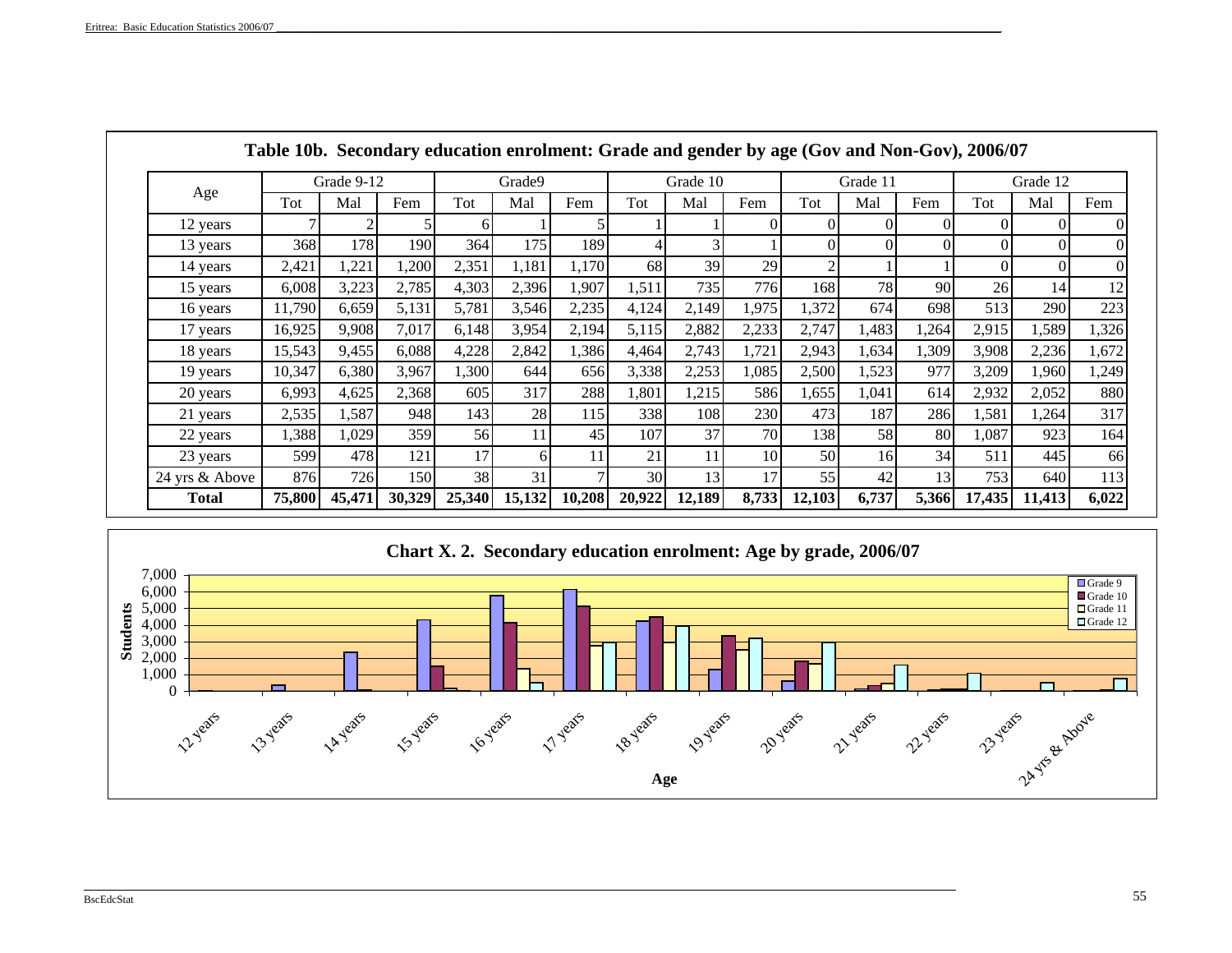г

|              |        |             |        |        |        | Table 10 c. Secondary education enrolment: Grade and gender by Region (Gov), 2006/07 |                  |          |       |        |          |          |        |          |                |
|--------------|--------|-------------|--------|--------|--------|--------------------------------------------------------------------------------------|------------------|----------|-------|--------|----------|----------|--------|----------|----------------|
| Region       |        | Totals 9-12 |        |        | Grade9 |                                                                                      |                  | Grade 10 |       |        | Grade 11 |          |        | Grade 12 |                |
|              | Tot    | Mal         | Fem    | Tot    | Mal    | Fem                                                                                  | Tot              | Mal      | Fem   | Tot    | Mal      | Fem      | Tot    | Mal      | Fem            |
| Anseba       | 5,676  | 3,580       | 2,096  | 2,346  | 1,494  | 852                                                                                  | 1,961            | .285     | 676   | 1,369  | 801      | 568      |        |          | $\overline{0}$ |
| Debub        | 19,685 | 12,403      | 7,282  | 9,205  | 5,988  | 3,217                                                                                | 6,955            | 4,314    | 2,641 | 3,525  | 2,101    | 1,424    |        |          | $\Omega$       |
| Deb Keih B.  | 919    | 668         | 251    | 391    | 293    | 98                                                                                   | 310 <sup>-</sup> | 225      | 85    | 218    | 150      | 68       |        | OI.      | $\overline{0}$ |
| Gash-Barka   | 5,280  | 3,508       | 1,772  | 2,586  | 1,709  | 877                                                                                  | 1,806            | 1,193    | 613   | 888    | 606      | 282      |        | $_{0}$   | $\overline{0}$ |
| Maekel       | 23,123 | 11.483      | 11.640 | 9,256  | 4.634  | 4,625                                                                                | 8.603            | 4,317    | 4,286 | 5,261  | 2,532    | 2.729    |        |          | $\Omega$       |
| Sawa         | 17,337 | 11,359      | 5,978  |        |        |                                                                                      |                  |          |       |        |          | $\Omega$ | 17,337 | 11,359   | 5,978          |
| Sem-Keih-B.  | 2,283  | 1,572       | 711    | 1.038  | 729    | 309                                                                                  | 817              | 563      | 254   | 428    | 2801     | 148      |        |          | $\Omega$       |
| <b>Total</b> | 74,303 | 44,573      | 29,730 | 24,822 | 14,847 | 9,978                                                                                | 20,452           | 11,897   | 8,555 | 11,689 | 6,470    | 5,219    | 17,337 | 11,359   | 5,978          |

# **Table 10d Secondary Education Enrolment: Grade and Gender by Age (Gov),2006/07**

|                |        | Totals 9-12 |            |            | Grade9     |            |           | Grade 10 |       |              | Grade 11   |       |                 | Grade 12   |            |
|----------------|--------|-------------|------------|------------|------------|------------|-----------|----------|-------|--------------|------------|-------|-----------------|------------|------------|
| Age            | Tot    | Mal         | Fem        | Tot        | Mal        | Fem        | Tot       | Mal      | Fem   | Tot          | Mal        | Fem   | Tot             | Mal        | Fem        |
| 12 years       | 5      | $\bf{0}$    | 5          |            | $\bf{0}$   |            | $\bf{0}$  |          | 01    | $\mathbf{0}$ | $\bf{0}$   | 0     | $\mathbf{0}$    | $\bf{0}$   | $\bf{0}$   |
| 13 years       | 357    | 172         | 185        | 357        | 172        | 185        | $\bf{0}$  | 0        | 01    | $\bf{0}$     | $\bf{0}$   | 0     | $\bf{0}$        | $\bf{0}$   | $\bf{0}$   |
| 14 years       | 2,267  | 1,147       | 1,120      | 2,212      | 1,117      | 1,095      | 53        | 29       | 24    |              |            |       | $\bf{0}$        | $\bf{0}$   | $\bf{0}$   |
| 15 years       | 5,725  | 3,061       | 2,664      | 4,175      | 2,318      | 1,857      | 1,400     | 676      | 724   | 124          | 53         | 71    | 26 <sup>l</sup> | 14         | 12         |
| 16 years       | 11,514 | 6,503       | 5,011      | 5,692      | 3,491      | 2,201      | 4,016     | 2,088    | 1,928 | 1,293        | 634        | 659   | 513             | <b>290</b> | 223        |
| 17 years       | 16,657 | 9,736       | 6,921      | 6,069      | 3,899      | 2,170      | 5,051     | 2,839    | 2,212 | 2,646        | 1,419      | 1,227 | 2,891           | 1,579      | 1,312      |
| 18 years       | 15,343 | 9,316       | 6,027      | 4,193      | 2,818      | 1,375      | 4,395     | 2,691    | 1,704 | 2,873        | 1,585      | 1,288 | 3,882           | 2,222      | 1,660      |
| 19 years       | 10,200 | 6,274       | 3,926      | 1,287      | <b>640</b> | 647        | 3,269     | 2,195    | 1,074 | 2,452        | 1,487      | 965   | 3,192           | 1,952      | 1,240      |
| 20 years       | 6,901  | 4,576       | 2,325      | <b>590</b> | <b>316</b> | 274        | 1,787     | 1,213    | 574   | 1,606        | 1,003      | 603   | 2,918           | 2,044      | 874        |
| 21 years       | 2,500  | 1,567       | 933        | 139        | 28         | <b>111</b> | 327       | 105      | 222   | 464          | <b>180</b> | 284   | 1,570           | 1,254      | 316        |
| 22 years       | 1,373  | 1,022       | 351        | 54         | 11         | 43         | 105       | 37       | 68    | 131          | 54         | 77    | 1,083           | 920        | 163        |
| 23 years       | 592    | 477         | <b>115</b> | 15         | 6          | 9          | <b>20</b> | 11       | 9     | 47           | 16         | 31    | <b>510</b>      | 444        | 66         |
| 24 yrs & above | 869    | 722         | 147        | 37         | 31         | 6          | 29        | 13       | 16    | 51           | 38         | 13    | 752             | 640        | <b>112</b> |
| <b>Total</b>   | 74,303 | 44,573      | 29,730     | 24,825     | 14,847     | 9,978      | 20,452    | 11,897   | 8,555 | 11,689       | 6,470      | 5,219 | 17,337          | 11,359     | 5,978      |

\_\_\_\_\_\_\_\_\_\_\_\_\_\_\_\_\_\_\_\_\_\_\_\_\_\_\_\_\_\_\_\_\_\_\_\_\_\_\_\_\_\_\_\_\_\_\_\_\_\_\_\_\_\_\_\_\_\_\_\_\_\_\_\_\_\_\_\_\_\_\_\_\_\_\_\_\_\_\_\_\_\_\_\_\_\_\_\_\_\_\_\_\_\_\_\_\_\_\_\_\_\_\_\_\_\_\_\_\_\_\_\_\_\_\_\_\_\_\_\_\_\_\_\_\_\_\_\_\_\_\_\_\_\_\_\_\_\_\_\_\_\_\_\_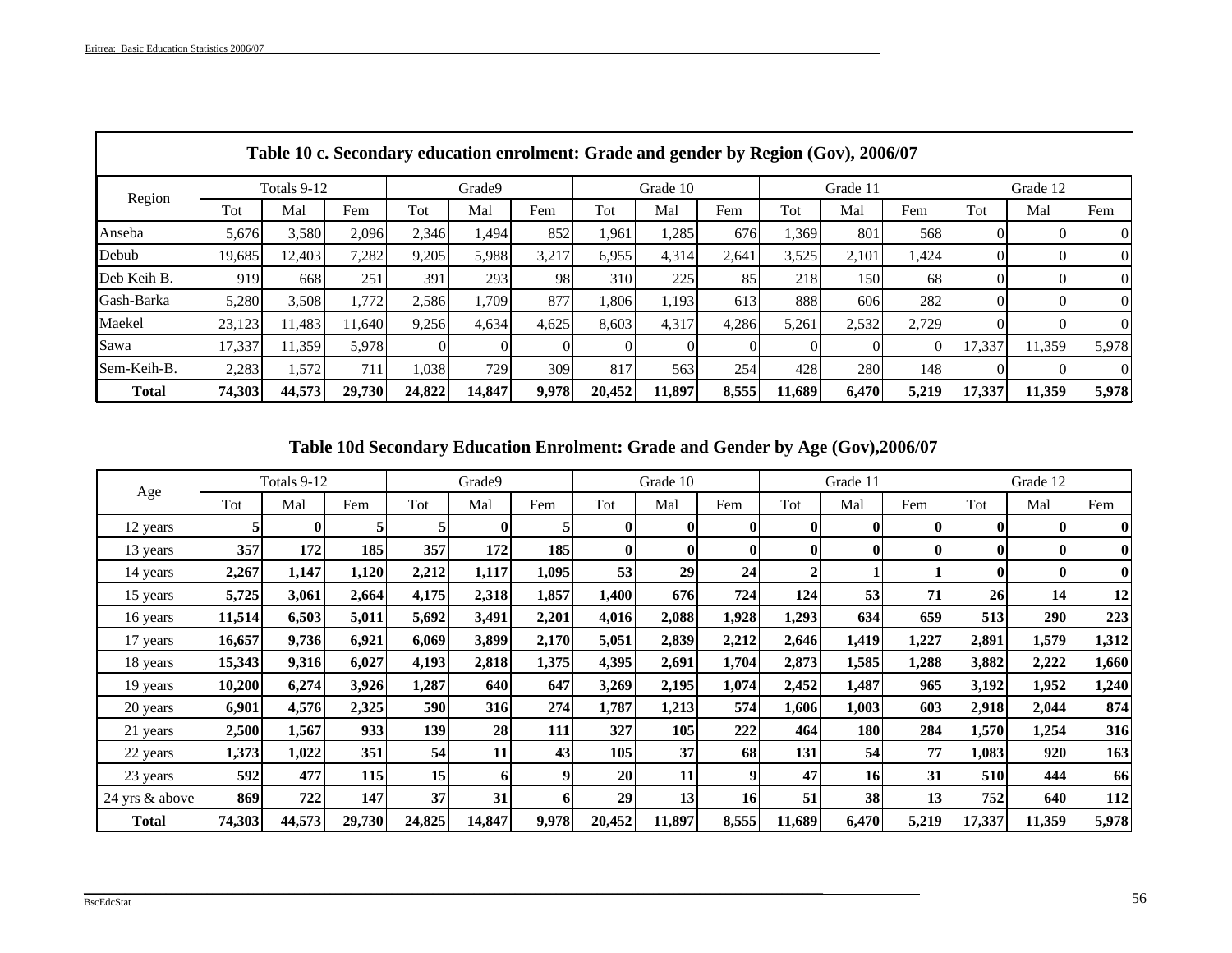Т

|              |      |            |      | Table 10e. Secondary education enrolment: Grade and gender by Region (Non-Gov), 2006/07 |        |     |      |          |      |     |          |                 |     |          |     |
|--------------|------|------------|------|-----------------------------------------------------------------------------------------|--------|-----|------|----------|------|-----|----------|-----------------|-----|----------|-----|
| Region       |      | Grade 9-12 |      |                                                                                         | Grade9 |     |      | Grade 10 |      |     | Grade 11 |                 |     | Grade 12 |     |
|              | Tot  | Mal        | Fem  | Tot                                                                                     | Mal    | Fem | Tot  | Mal      | Fem  | Tot | Mal      | Fem             | Tot | Mal      | Fem |
| Anseba       | 399  | 216        | 1831 | 165                                                                                     | 84     | 81  | 1291 |          | 58   | 105 | 61       | 44              |     |          |     |
| Debub        | 402  | 232        | 1701 | 1701                                                                                    | 97     | 73. | 1141 | 67       | 47   | 118 | 68       | 50I             |     |          |     |
| Maekel       | 696I | 450        | 246  | 180 <sup>1</sup>                                                                        | 104    | 76  | 227  | 154      | 731  | 191 | 1381     | 53 <sup>I</sup> | 98  | 54       | 44  |
| <b>Total</b> | 1497 | 898        | 599  | 515                                                                                     | 285    | 230 | 4701 | 292      | 178I | 414 | 267      | 147             | 98  | 54       | 44  |
|              |      |            |      |                                                                                         |        |     |      |          |      |     |          |                 |     |          |     |

|              |       |            |               |     |          | Table 10f. Secondary Education Enrolment: Grade and Gender by Age (Non Gov), 2006/07 |     |                         |     |          |          |                |          |          |     |
|--------------|-------|------------|---------------|-----|----------|--------------------------------------------------------------------------------------|-----|-------------------------|-----|----------|----------|----------------|----------|----------|-----|
|              |       | Grade 9-12 |               |     | Grade9   |                                                                                      |     | Grade 10                |     |          | Grade 11 |                |          | Grade 12 |     |
| Age          | Tot   | Mal        | Fem           | Tot | Mal      | Fem                                                                                  | Tot | Mal                     | Fem | Tot      | Mal      | Fem            | Tot      | Mal      | Fem |
| 12 years     |       |            | $\Omega$      |     |          | ΩI                                                                                   |     |                         |     | $\Omega$ |          | $\Omega$       |          |          |     |
| 13 years     | 11    | 6          |               | Ξ   |          |                                                                                      | 4   |                         |     | $\Omega$ |          | $\Omega$       |          |          |     |
| 14 years     | 154   | 74         | 80            | 139 | 64       | 75                                                                                   | 15  | 10                      |     | $\Omega$ |          | $\Omega$       |          |          |     |
| 15 years     | 283   | 162        | 121           | 128 | 78       | 50                                                                                   | 111 | 59                      | 52  | 44       | 25       | 19             |          |          |     |
| 16 years     | 276   | 156        | 120           | 89  | 55       | 34                                                                                   | 108 | 61                      | 47  | 79       | 40       | 39             | $\Omega$ |          |     |
| 17 years     | 268   | 172        | 96            | 79  | 55       | 24                                                                                   | 64  | 43                      | 21  | 101      | 64       | 37             | 24       | 10       | 14  |
| 18 years     | 200   | 139        | 61            | 35  | 24       | 11                                                                                   | 69  | 52                      | 17  | 70       | 49       | 21             | 26       | 14       | 12  |
| 19 years     | 147   | 106        | 41            | 13  |          | 9                                                                                    | 69  | 58                      | 11  | 48       | 36       | 12             | 17       |          | 9   |
| 20 years     | 92    | 49         | 43            | 15  |          | 14                                                                                   | 14  | $\mathcal{D}_{1}^{(1)}$ | 12  | 49       | 38       | 11             | 14       | 8        | 6   |
| 21 years     | 35    | 20         | 15            | 4   | $\Omega$ |                                                                                      | 11  | 3                       | 8   | 9        |          | $\overline{c}$ | 11       | 10       |     |
| 22 years     | 15    |            | 8             | C   | $\Omega$ | 2                                                                                    | 2   | 0                       |     |          | 4        |                |          |          |     |
| 23 years     |       |            | 61            | ŋ   |          | 2                                                                                    |     | 0                       |     |          |          |                |          |          |     |
| $4$ yrs & A  |       |            | $\mathcal{F}$ |     |          |                                                                                      |     | 0                       |     |          | 4        |                |          |          |     |
| <b>TOTAL</b> | 1,497 | 898        | 599           | 515 | 285      | 230                                                                                  | 470 | 292                     | 178 | 414      | 267      | 147            | 98       | 54       | 44  |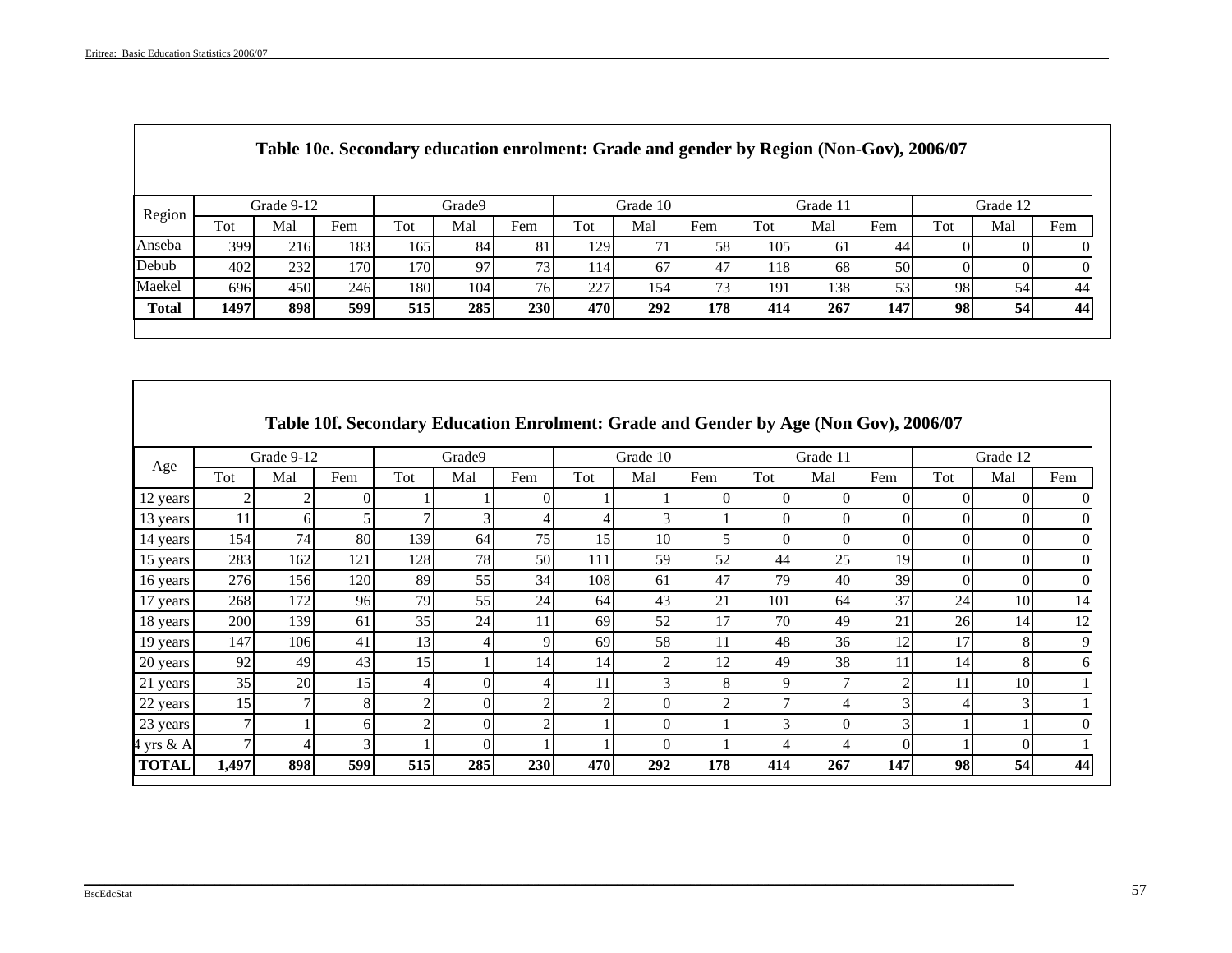## **2. Teachers**

|              |       |                |     |                 |            | Table 10g. Secondary school teachers: Gender and qualification by Region (Gov and non-Gov), 2006/07 |              |          |     |     |          |                 |          |                 |           |                 |         |           |              |
|--------------|-------|----------------|-----|-----------------|------------|-----------------------------------------------------------------------------------------------------|--------------|----------|-----|-----|----------|-----------------|----------|-----------------|-----------|-----------------|---------|-----------|--------------|
|              |       |                |     |                 |            |                                                                                                     |              |          |     |     |          |                 |          | Univesity       |           |                 |         |           |              |
| Region       | Total | $9-12$         |     |                 | <b>TTI</b> |                                                                                                     | $12+DC$      | $12 + 1$ |     |     | $12 + 2$ |                 | $12 + 3$ |                 | <b>BA</b> |                 | MA & ab |           | Unclassified |
|              | G.Tot | Tot            | Fem | Tot             | Fem        | Tot                                                                                                 | Fem          | Tot      | Fem | Tot | Fem      | Tot             | Fem      | Tot             | Fem       | Tot             | Fem     | Tot       | Fem          |
| Anseba       | 171   |                |     | 10              |            |                                                                                                     |              |          |     |     |          |                 |          | 1221            | 10        | 29              |         |           |              |
| Debub        | 384   | OI             | ΩI  | 14              |            |                                                                                                     |              |          |     | 46  |          |                 |          | 248             | 34        | 71              | 19      | $\Omega$  | $\Omega$     |
| Deb Keih B.  | 22    | $\Omega$       | OI  |                 |            |                                                                                                     |              |          |     |     |          |                 |          | 13 <sup>1</sup> | 0I        |                 |         | ◠         |              |
| Gash-Barka   | 147   | $\overline{2}$ |     | 13              |            |                                                                                                     |              |          |     | 12  |          |                 |          | 102             |           |                 |         |           |              |
| Maekel       | 610   | 13             |     | 15 <sup>1</sup> |            |                                                                                                     |              |          |     | 64  |          | 21              |          | 430             | 77        | 59              | 19      |           |              |
| Sawa         | 378   | $\overline{0}$ |     |                 |            |                                                                                                     |              |          |     |     |          |                 |          | 371             | 31        |                 |         |           |              |
| Sem-Keih-B.  | 66    | Ol             | ΩI  |                 |            |                                                                                                     |              |          |     |     |          |                 |          | 38              |           | $\overline{17}$ |         |           | $\Omega$     |
| <b>Total</b> | 1,778 | <b>16</b>      |     | 57              |            |                                                                                                     | $\mathbf{0}$ | Q        |     | 137 | Q        | 32 <sup>l</sup> |          | 1,324           | 131       | <b>190</b>      | 54      | <b>10</b> |              |

#### **Chart X. 3. Secondary school teachers: Qualification by Region, 2006/07**  $500$  +  $12$  $\Box$ 9-12 500 .<br>TTI 450  $+$  1 10 0 0 8 1 122 29 0 $12+Dc$ 400 $400 +$  $12+1$  4 248 71 0 12+2 350  $\leftarrow$  0002 3 13 2 212+3 **Teachers** 300  $\blacksquare$ BA  $500 -$  7 MA& ab 250  $\Box$ Uncassified 200  $\overline{\qquad \qquad }$  0 0 0 1 0 371 3 150 $\overline{100}$  5 0 1 4 1 38 17 50  $\overline{\blacksquare}$ 冖  $\mathbf 0$ Sem-Keih-B. Anseba Debub Deb Keih B. Gash-Barka Maekel Sawa Sem-Keih-B.**Regions**

\_\_\_\_\_\_\_\_\_\_\_\_\_\_\_\_\_\_\_\_\_\_\_\_\_\_\_\_\_\_\_\_\_\_\_\_\_\_\_\_\_\_\_\_\_\_\_\_\_\_\_\_\_\_\_\_\_\_\_\_\_\_\_\_\_\_\_\_\_\_\_\_\_\_\_\_\_\_\_\_\_\_\_\_\_\_\_\_\_\_\_\_\_\_\_\_\_\_\_\_\_\_\_\_\_\_\_\_\_\_\_\_\_\_\_\_\_\_\_\_\_\_\_\_\_\_\_\_\_\_\_\_\_\_\_\_\_\_\_\_\_\_\_\_\_\_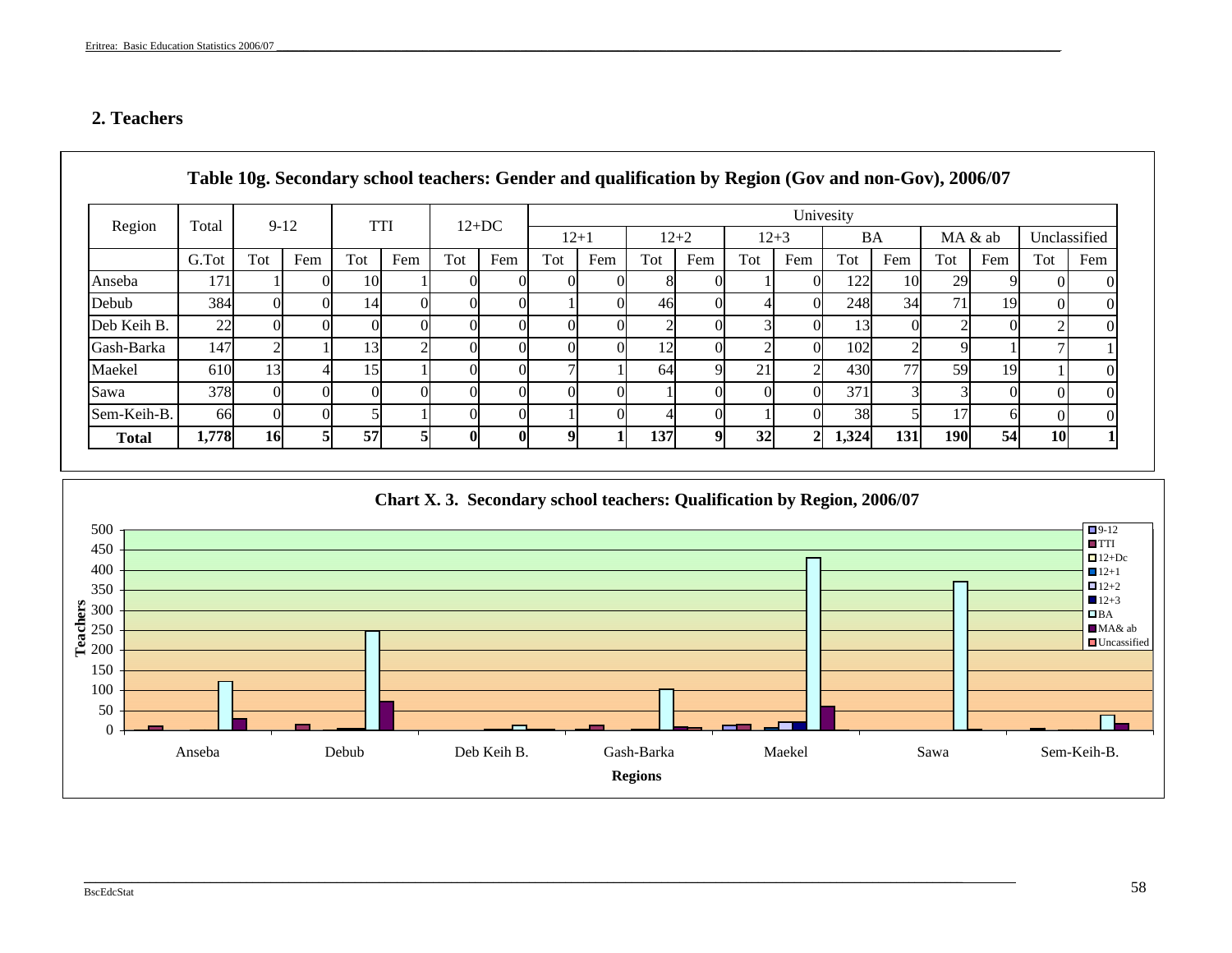| Region       | Total     | $9-12$ |     |     | <b>TTI</b> |              | $12+DC$      |        |     |     |          |          |                | University |     |         |     |              |     |
|--------------|-----------|--------|-----|-----|------------|--------------|--------------|--------|-----|-----|----------|----------|----------------|------------|-----|---------|-----|--------------|-----|
|              |           |        |     |     |            |              |              | $12+1$ |     |     | $12 + 2$ | $12 + 3$ |                | BA         |     | MA & ab |     | Unclassified |     |
|              | G.Tot     | Tot    | Fem | Tot | Fem        | Tot          | Fem          | Tot    | Fem | Tot | Fem      | Tot      | Fem            | Tot        | Fem | Tot     | Fem | Tot          | Fem |
| Anseba       | 161       |        |     |     |            |              |              |        |     |     |          |          | ОI             | 113        | 10  | 29      |     |              |     |
| Debub        | 373       |        |     | 14  |            |              |              |        | ΩI  | 46  |          |          | $\Omega$       | 238        | 33  | 71      | 19  |              |     |
| Deb Keih B.  | <b>22</b> |        | ΩI  |     |            |              |              |        | O   |     |          |          | $\Omega$       | 13         |     |         |     |              |     |
| Gash-Barka   | 147       |        |     | 13  |            |              |              |        | O   | 12  |          |          | $\Omega$       | 102        |     | Q       |     |              |     |
| Maékel       | 545       |        |     | 15  |            |              |              |        |     | 56  |          | 20       | $\sim$         | 383        | 58  | 58      | 19  |              |     |
| Sawa         | 378       |        |     |     |            |              |              |        | OI. |     |          |          | $\Omega$       | 371        |     | 3       | ΩI  |              |     |
| Sem-Keih-B.  | <b>66</b> |        |     |     |            |              | ΩI           |        | O   |     |          |          | ОI             | 38         |     | 17      |     |              |     |
| <b>Total</b> | 1,692     | A      |     | 56  |            | $\mathbf{0}$ | $\mathbf{0}$ |        |     | 129 |          | 30       | 2 <sup>1</sup> | 1,258      | 111 | 189     | 54  | <b>10</b>    |     |

| Table 10i. Secondary school teachers: Gender and qualification by Region (Non-Gov), 2006/07 |  |  |  |
|---------------------------------------------------------------------------------------------|--|--|--|
|                                                                                             |  |  |  |

| Region       | Total          | $9-12$ |     |     | <b>TTI</b>   |              | $12+DC$      |        |          |     |          |          |              | University |           |     |         |              |                   |
|--------------|----------------|--------|-----|-----|--------------|--------------|--------------|--------|----------|-----|----------|----------|--------------|------------|-----------|-----|---------|--------------|-------------------|
|              |                |        |     |     |              |              |              | $12+1$ |          |     | $12 + 2$ | $12 + 3$ |              | BA         |           |     | MA & ab | Unclassified |                   |
|              | G.Tot          | Tot    | Fem | Tot | Fem          | Tot          | Fem          | Tot    | Fem      | Tot | Fem      | Tot      | Fem          | Tot        | Fem       | Tot | Fem     | Tot          | Fem               |
| Anseba       | 10             |        |     |     |              |              |              |        |          |     |          |          |              | O.         |           |     |         |              |                   |
| Debub        | 11             | O      |     |     |              | $\Omega$     |              |        |          |     |          |          | O            | 10         |           |     |         |              |                   |
| Deb Keih B.  | $\Omega$       |        |     |     |              |              | 0            |        |          |     |          |          | $\Omega$     | ΩI         |           |     |         |              |                   |
| Gash-Barka   | $\Omega$       |        |     |     |              |              |              |        |          |     |          |          | 0            | OI         |           |     |         |              |                   |
| Maekel       | 65             |        |     |     | 0            | $\Omega$     | O.           |        |          |     |          |          | 0l           | 47         | 19        |     |         |              | $^{\prime\prime}$ |
| Sem-Keih-B.  | $\overline{0}$ |        |     |     | ∩            | 0            | $\Omega$     |        |          |     |          |          | $\Omega$     | ΩI         |           |     |         |              |                   |
| <b>Total</b> | 86             |        |     |     | $\mathbf{0}$ | $\mathbf{0}$ | $\mathbf{0}$ |        | $\bf{0}$ |     |          |          | $\mathbf{0}$ | -661       | <b>20</b> |     |         | 0            | $\mathbf{0}$      |

\_\_\_\_\_\_\_\_\_\_\_\_\_\_\_\_\_\_\_\_\_\_\_\_\_\_\_\_\_\_\_\_\_\_\_\_\_\_\_\_\_\_\_\_\_\_\_\_\_\_\_\_\_\_\_\_\_\_\_\_\_\_\_\_\_\_\_\_\_\_\_\_\_\_\_\_\_\_\_\_\_\_\_\_\_\_\_\_\_\_\_\_\_\_\_\_\_\_\_\_\_\_\_\_\_\_\_\_\_\_\_\_\_\_\_\_\_\_\_\_\_\_\_\_\_\_\_\_\_\_\_\_\_\_\_\_\_\_\_\_\_\_\_\_\_\_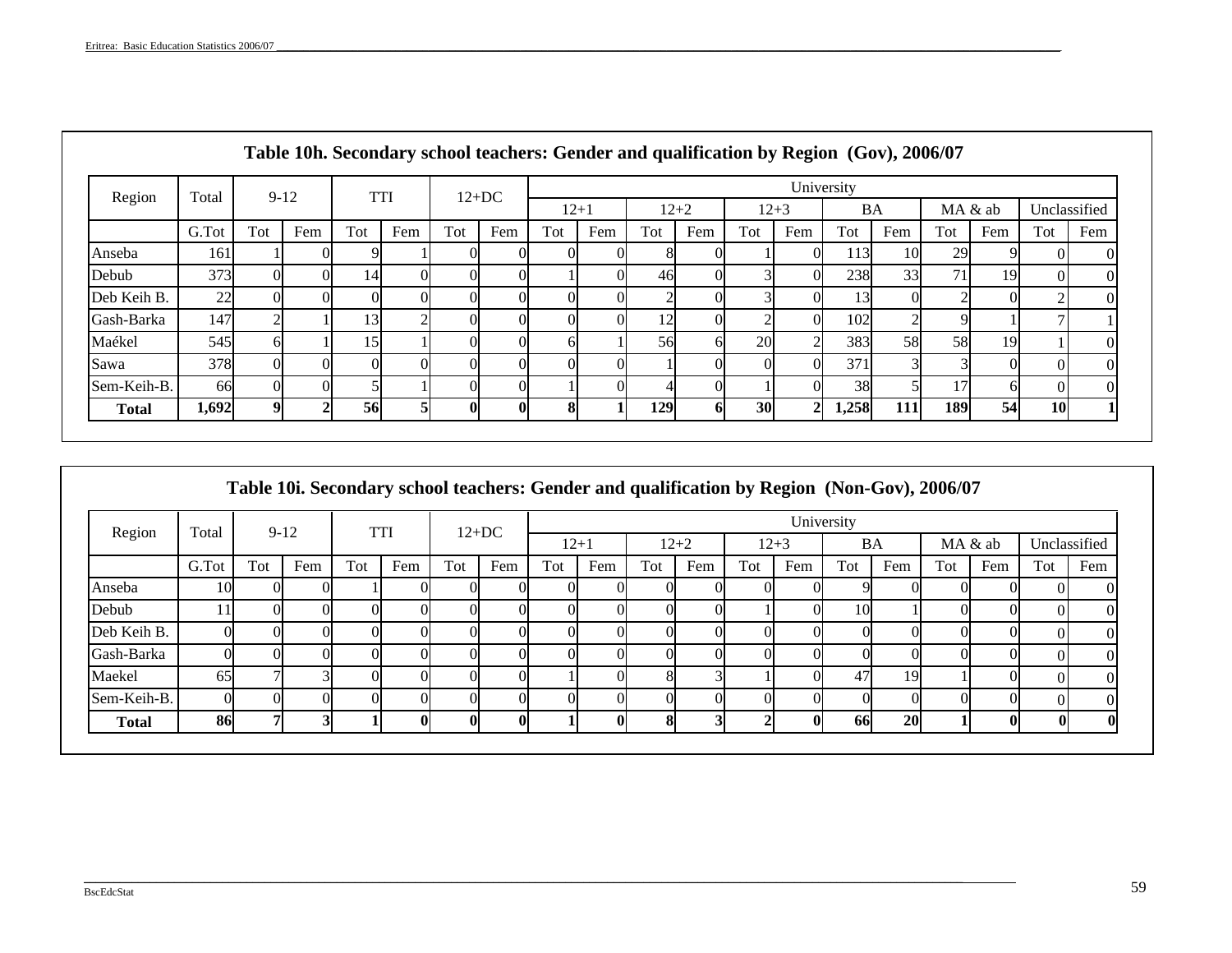|              |       |     |          | Table 10j. Secondary school teachers: Gender and age by Region (Gov and Non-Gov), 2006/07 |     |     |         |     |           |            |       |           |                 |       |     |       |     |     |       |     |     |                         |     |
|--------------|-------|-----|----------|-------------------------------------------------------------------------------------------|-----|-----|---------|-----|-----------|------------|-------|-----------|-----------------|-------|-----|-------|-----|-----|-------|-----|-----|-------------------------|-----|
| Region       | Total |     | Under 20 | $20 - 24$                                                                                 |     |     | $25-29$ |     | $30 - 34$ |            | 35-39 | $40 - 44$ |                 | 45-49 |     | 50-54 |     |     | 55-59 |     |     | 60 & above Unclassified |     |
|              | G.Tot | Tot | Fem      | Tot                                                                                       | Fem | Tot | Fem     | Tot | Fem       | Tot        | Fem   | Tot       | Fem             | Tot   | Fem | Tot   | Fem | Tot | Fem   | Tot | Fem | Tot                     | Fem |
| Anseba       | 171   |     |          | 23                                                                                        |     | 68  |         | 25  |           | 33         |       |           |                 |       |     |       |     |     |       |     |     |                         |     |
| Debub        | 384   |     |          | 35                                                                                        |     | 141 | 22      | 77  |           | 52         |       | 28        |                 | 19    | ы   | 13    |     | 12  |       |     |     |                         |     |
| Deb Keih B.  | 22    |     |          |                                                                                           |     |     |         |     |           |            |       |           |                 |       |     |       |     |     |       |     |     |                         |     |
| Gash-Barka   | 147   | ОI  |          | 9                                                                                         |     |     |         | 21  |           | .61        |       |           |                 |       |     | ы     |     |     |       |     |     |                         |     |
| Maekel       | 610   | ΩL  |          | 25                                                                                        | 13  | 116 | 31      | 90  | 14        | 75         |       | 55        | 10              | 63    | 16  | 46    | 8   | 89  | 10    | 51  |     |                         |     |
| Sawa         | 378   |     |          | 84                                                                                        |     | 136 |         | 41  |           | .51        |       |           |                 |       |     |       |     |     |       |     |     | 85                      |     |
| Sem-Keih-B.  | 66    |     |          |                                                                                           |     | 24  |         |     |           | ا31        |       |           |                 |       |     |       |     |     |       |     |     |                         |     |
| <b>Total</b> | 1.778 | 81  |          | 188                                                                                       | 25  | 574 | 69      | 264 | 27        | <b>205</b> | 19    | 112       | 17 <sup>1</sup> | 99    | 24  | 67    | 12  | 108 | 11    | 65  |     | 87                      |     |



\_\_\_\_\_\_\_\_\_\_\_\_\_\_\_\_\_\_\_\_\_\_\_\_\_\_\_\_\_\_\_\_\_\_\_\_\_\_\_\_\_\_\_\_\_\_\_\_\_\_\_\_\_\_\_\_\_\_\_\_\_\_\_\_\_\_\_\_\_\_\_\_\_\_\_\_\_\_\_\_\_\_\_\_\_\_\_\_\_\_\_\_\_\_\_\_\_\_\_\_\_\_\_\_\_\_\_\_\_\_\_\_\_\_\_\_\_\_\_\_\_\_\_\_\_\_\_\_\_\_\_\_\_\_\_\_\_\_\_\_\_\_\_\_\_\_\_\_\_\_\_\_\_\_\_\_\_\_\_\_\_\_\_\_\_\_\_\_\_\_\_

#### BscEdcStat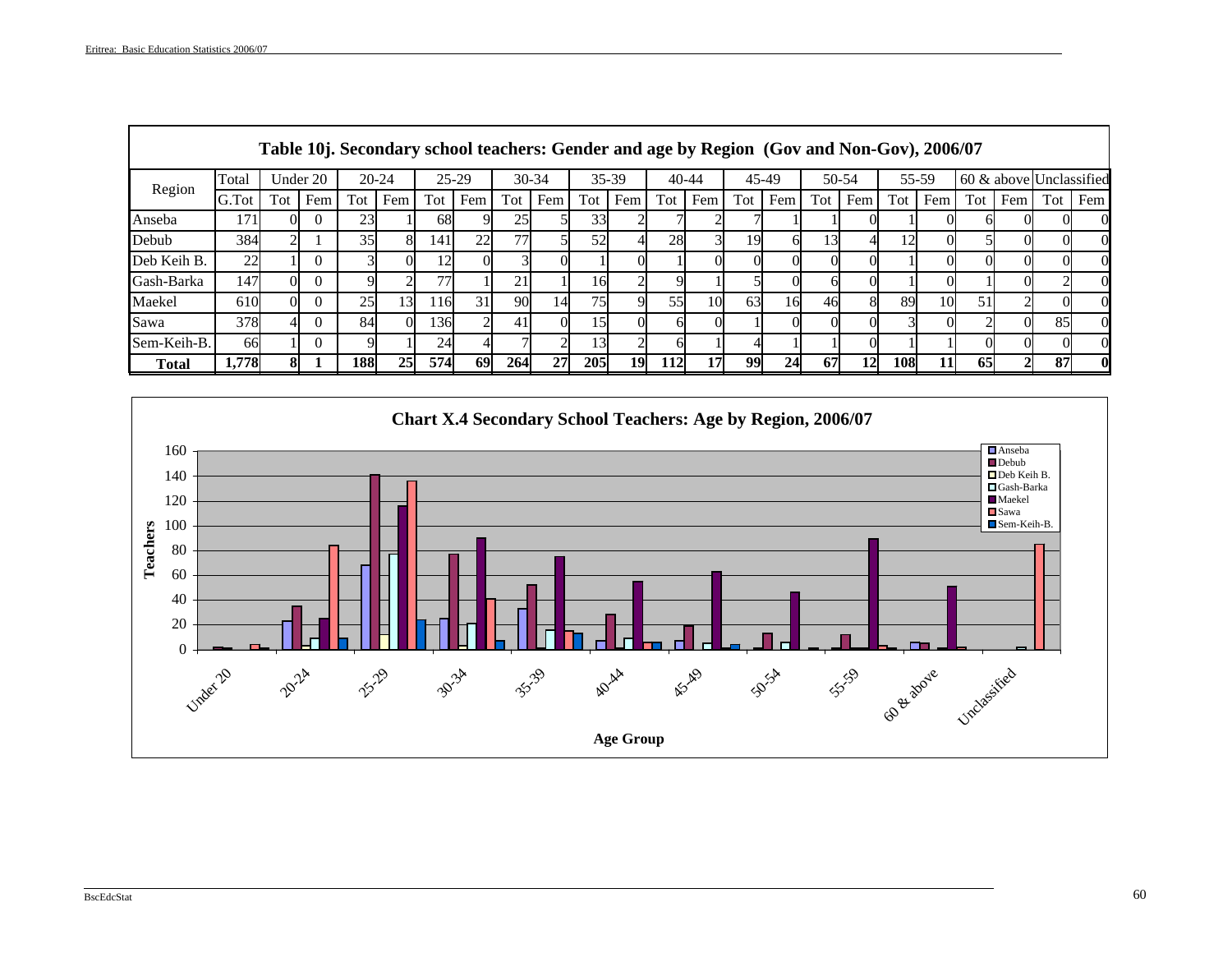г

**r** 

|              |       |          |          |     |           |     |               |     |           |     | Table 10k. Secondary school teachers: Gender and age by Region (Gov), 2006/07 |           |     |     |       |     |       |     |       |     |     |                         |             |
|--------------|-------|----------|----------|-----|-----------|-----|---------------|-----|-----------|-----|-------------------------------------------------------------------------------|-----------|-----|-----|-------|-----|-------|-----|-------|-----|-----|-------------------------|-------------|
|              | G.Tot |          | Under 20 |     | $20 - 24$ |     | $25 - 29$     |     | $30 - 34$ |     | 35-39                                                                         | $40 - 44$ |     |     | 45-49 |     | 50-54 |     | 55-59 |     |     | 60 & above Unclassified |             |
| Region       |       | Tot      | Fem      | Tot | Fem       | Tot | Fem           | Tot | Fem       | Tot | Fem                                                                           | Tot       | Fem | Tot | Fem   | Tot | Fem   | Tot | Fem   | Tot | Fem | Tot                     | Fem         |
| Anseba       | 161   | $\Omega$ |          | 21  |           | 67  |               | 23  |           | 31  |                                                                               |           |     |     |       |     |       |     |       |     |     |                         |             |
| Debub        | 373   |          |          | 35  |           | 139 | <b>21</b>     | 74  |           | 50  |                                                                               | 27        |     | 18  | ы     | 12  |       |     |       |     |     |                         |             |
| Deb Keih B.  | 22    |          |          |     |           | 12  |               |     |           |     |                                                                               |           |     |     |       | O.  |       |     |       |     |     |                         |             |
| Gash-Barka   | 147   | $\Omega$ | ΩI       |     |           | 77  |               | 21  |           | 16  |                                                                               |           |     |     |       | 61  |       |     |       |     |     |                         |             |
| Maekel       | 545   |          |          | 25  | 13        | 111 | 27            | 86  | 12        | 69  |                                                                               | 44        |     | 49  | 10    | 40  |       | 78  |       | 43  |     |                         |             |
| Sawa         | 378   | 4        | ΩI       | 84  |           | 136 | $\mathcal{D}$ | 41  |           | 15  |                                                                               |           |     |     |       | 0   |       |     |       |     |     | 85                      |             |
| Sem-Keih-B.  | 66    |          |          |     |           | 24  |               |     |           | 13I |                                                                               |           |     |     |       |     |       |     |       |     |     |                         |             |
| <b>Total</b> | 1,692 | 8        |          | 186 | 25        | 566 | 64            | 255 | 25        | 195 | <b>17</b>                                                                     | 100       | 14  | 82  | 18    | 59  | 11    | 95  | 51    | 57  |     | 87                      | $\mathbf 0$ |
|              |       |          |          |     |           |     |               |     |           |     |                                                                               |           |     |     |       |     |       |     |       |     |     |                         |             |

|              |       |     |          |     |           |     | Table 10 l. Secondary school teachers: Gender and age by Region (Non-Gov), 2006/07 |     |         |     |       |           |     |     |       |     |       |     |       |     |     |                         |             |
|--------------|-------|-----|----------|-----|-----------|-----|------------------------------------------------------------------------------------|-----|---------|-----|-------|-----------|-----|-----|-------|-----|-------|-----|-------|-----|-----|-------------------------|-------------|
| Region       | Total |     | Under 20 |     | $20 - 24$ |     | $25-29$                                                                            |     | $30-34$ |     | 35-39 | $40 - 44$ |     |     | 45-49 |     | 50-54 |     | 55-59 |     |     | 60 & above Unclassified |             |
|              | G.Tot | Tot | Fem      | Tot | Fem       | Tot | Fem                                                                                | Tot | Fem     | Tot | Fem   | Tot       | Fem | Tot | Fem   | Tot | Fem   | Tot | Fem   | Tot | Fem | Tot                     | Fem         |
| Anseba       | 10    |     |          |     |           |     |                                                                                    |     |         |     |       |           |     |     |       |     |       |     |       |     |     |                         |             |
| Debub        |       |     |          |     |           |     |                                                                                    |     |         |     |       |           |     |     |       |     |       |     |       |     |     |                         |             |
| Deb Keih B   |       |     |          |     |           |     |                                                                                    |     |         |     |       |           |     |     |       |     |       |     |       |     |     |                         |             |
| Gash-Barka   |       |     |          |     |           |     |                                                                                    |     |         |     |       |           |     |     |       |     |       |     |       |     |     |                         |             |
| Maekel       | 65    |     |          |     |           |     |                                                                                    |     |         |     |       |           |     | 14  |       |     |       |     |       |     |     |                         | $\Omega$    |
| Sem-Keih-B.  |       |     |          |     |           |     |                                                                                    |     |         |     |       |           |     |     |       |     |       |     |       |     |     |                         |             |
| <b>Total</b> | 86    |     |          |     |           |     |                                                                                    |     |         | 10  |       | 12        |     |     |       |     |       |     |       |     |     |                         | $\mathbf 0$ |

\_\_\_\_\_\_\_\_\_\_\_\_\_\_\_\_\_\_\_\_\_\_\_\_\_\_\_\_\_\_\_\_\_\_\_\_\_\_\_\_\_\_\_\_\_\_\_\_\_\_\_\_\_\_\_\_\_\_\_\_\_\_\_\_\_\_\_\_\_\_\_\_\_\_\_\_\_\_\_\_\_\_\_\_\_\_\_\_\_\_\_\_\_\_\_\_\_\_\_\_\_\_\_\_\_\_\_\_\_\_\_\_\_\_\_\_\_\_\_\_\_\_\_\_\_\_\_\_\_\_\_\_\_\_\_\_\_\_\_\_\_\_\_\_\_\_\_\_\_\_\_\_\_\_\_\_\_\_\_\_\_\_\_\_\_\_\_\_\_\_\_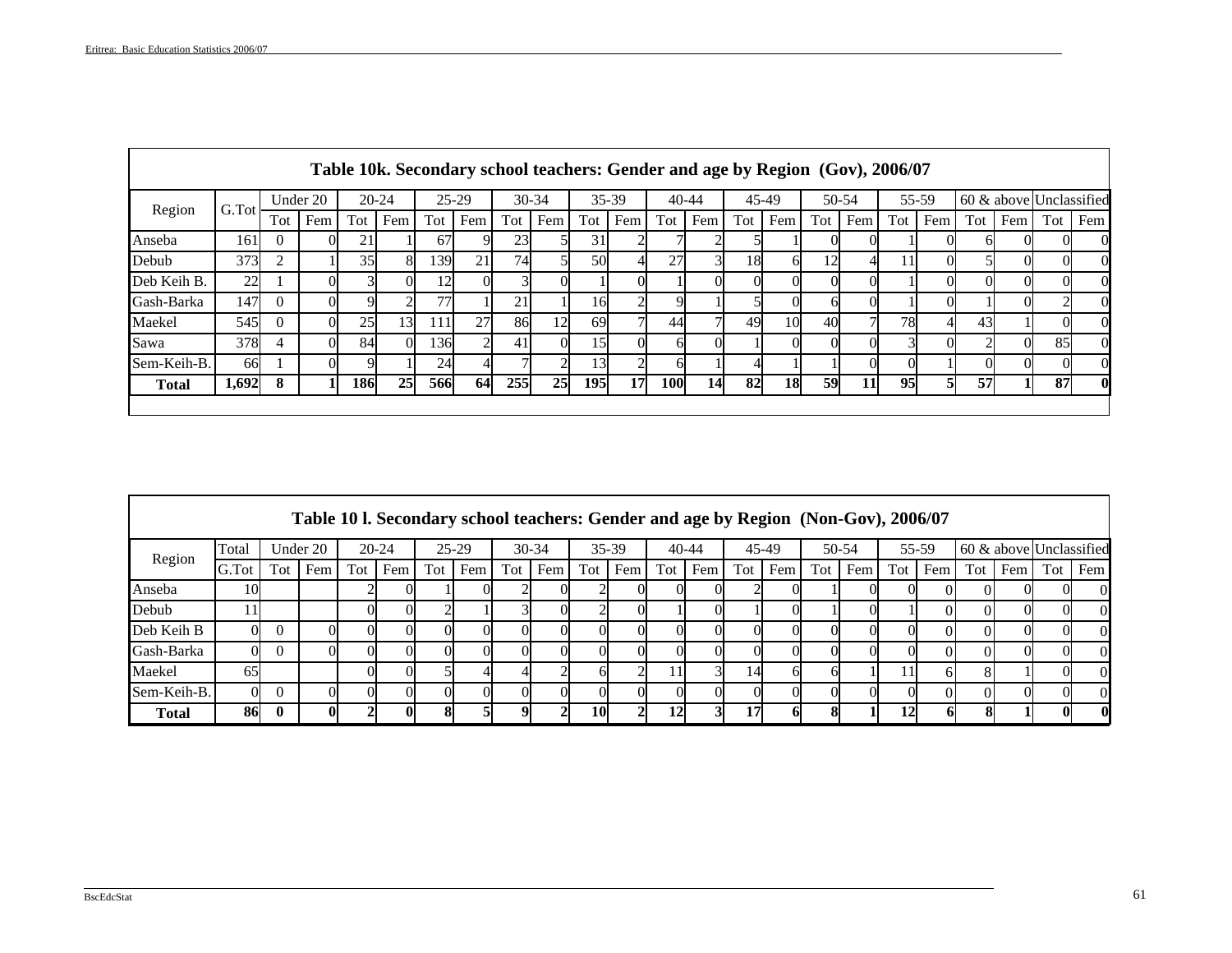#### **XI. Repetition all levels and 8th grade National Examination**

**Table 11a. Repeaters\* (elementary): Gender and grades by Region (Gov. & Non-gov.), 200/07**

| Region         |        | Grade 1-5 |       | Grade 1 | Grade 2 |       | Grade 3 |       | Grade 4 |       | Grade 5 |       |
|----------------|--------|-----------|-------|---------|---------|-------|---------|-------|---------|-------|---------|-------|
|                | Tot    | Fem       | Tot   | Fem     | Tot     | Fem   | Tot     | Fem   | Tot     | Fem   | Tot     | Fem   |
| Anseba         | 7.062  | 2,984     | 1.254 | 541     | 1.980   | 822   | 1.584   | 693   | 1,577   | 671   | 667     | 257   |
| Debub          | 17,939 | 7,936     | 3,258 | 1,500   | 4,809   | 2.144 | 3,897   | 1,703 | 3,822   | 1.711 | 2,153   | 878   |
| Deb keih B.    | 555    | 197       | 167   | 61      | 1451    | 60    | 100     | 36    | 98      | 30    | 45      | 10    |
| Gash Barka     | 10,917 | 5,099     | 2.461 | 1.176   | 2.834   | .359  | 2,257   | 1.044 | 2.093   | 966   | 1,272   | 554   |
| Maekel         | 7,196  | 2.945     | .408  | 613     | 1,839   | 762   | 1,485   | 574   | 1.458   | 5951  | 1.006   | 401   |
| Sem-Keih-Bahri | 4,774  | 2.069     | 955   | 426     | 1,333   | 583   | 1,027   | 461   | 943     | 385   | 516     | 214   |
| Total          | 48,443 | 21,230    | 9,503 | 4,317   | 12.940  | 5,730 | 10.350  | 4.511 | 9.991   | 4,358 | 5,659   | 2,314 |

#### **(Gov and Non-Gov), 2006/07 Table 11b. Repeaters\* (Middle): Gender and grades by Region**

| Region      | Grade 6-8 |       | Grade 6 |       | Grade 7 |       | Grade 8 |       |
|-------------|-----------|-------|---------|-------|---------|-------|---------|-------|
|             | Tot       | Fem   | Tot     | Fem   | Tot     | Fem   | Tot     | Fem   |
| Anseba      | 2.450     | 1.013 | 1,182   | 450   | 670     | 278   | 598     | 285   |
| Debub       | 7.266     | 2,765 | 3.321   | 1.175 | 1.999   | 622   | 1.946   | 968   |
| Deb Keih B. | 205       | 29    | 84      | 19    | 49      |       | 72      |       |
| Gash Barka  | 1.922     | 570   | 959     | 287   | 703     | 213   | 260     | 70    |
| Maekel      | 8.862     | 4.427 | 2.471   | 990   | 1.743   | 685   | 4.648   | 2.752 |
| Sem-Keih-B. | 1.214     | 392   | 456     | 130   | 421     | 117   | 337     | 145   |
| Total       | 21.919    | 9.196 | 8.473   | 3.051 | 5.585   | 1.921 | 7.861   | 4.224 |

#### **(Gov and Non-Gov), 2006/07 Table 11c. Repeaters\* (secondary): Gender and grades by Region**

|             | Grade 6-8 |       | Grade 6 |       | Grade 7 |       | Grade 8 |       | Region      | Grade 9-12 |       | Grade 9         |                  | Grade 10  |               | Grade 11 |           | Grade 12     |          |
|-------------|-----------|-------|---------|-------|---------|-------|---------|-------|-------------|------------|-------|-----------------|------------------|-----------|---------------|----------|-----------|--------------|----------|
| Region      | Tot       | Fem   | Tot     | Fem   | ľot     | Fem   | Tot     | Fem   |             | Tot        | Fem   | Tot             | Fem              | Tot       | Fem           | Tot      | Fem       | Tot Fem      |          |
| Anseba      | 2,450     | 1,013 | 182     | 450   | 670     | 278   | 598     | 285   | Anseba      | 279        | 64    | ا59،            |                  | 13        | 28            |          |           |              | $\Omega$ |
| Debub       | 7,266     | 2.765 | 3.321   | 1,175 | 1,999   | 622   | 1,946   | 968   | Debub       | 2,043      | 457   | 935             | 207              | 1,024     | 246           | 84       |           |              | $\Omega$ |
| Deb Keih B. | 205       | 29    | -84     |       | 49.     |       |         |       | Deb Keih B. | 57         |       | 29 <sub>1</sub> |                  |           |               |          |           | $\Omega$     |          |
| Gash Barka  | 1,922     | 570   | 959     | 287   | 703     | 213   | 260     | 70    | Gash Barka  | 497        | 163   | 191             | 60               | 210       | <sup>61</sup> | 96       |           | $\Omega$     |          |
| Maekel      | 8,862     | 4,427 | 2.471   | 990   | .743    | 685   | 4,648   | 2,752 | Maekel      | 3,131      | 991   | .185            | 411 <sup>-</sup> | 1,827     | 568           | 119      |           | $\Omega$     |          |
| Sem-Keih-B. | 1.214     | 392   | 456     | 130   | 4211    | 117   | 337     | 145   | Sawa        |            |       |                 |                  |           |               |          |           | $\Omega$     |          |
| Total       | 21,919    | 9.196 | 8,473   | 3,051 | 5,585   | 1,921 | 7,861   | 4,224 | Sem-Keih-B. | 183        | 39    | 79              |                  | 94        | 18            | 10       | 10        | $\Omega$     |          |
|             |           |       |         |       |         |       |         |       | Total       | 6.190      | 1.725 | 2.578           |                  | 729 3,295 | 926           | 317      | <b>70</b> | $\mathbf{0}$ |          |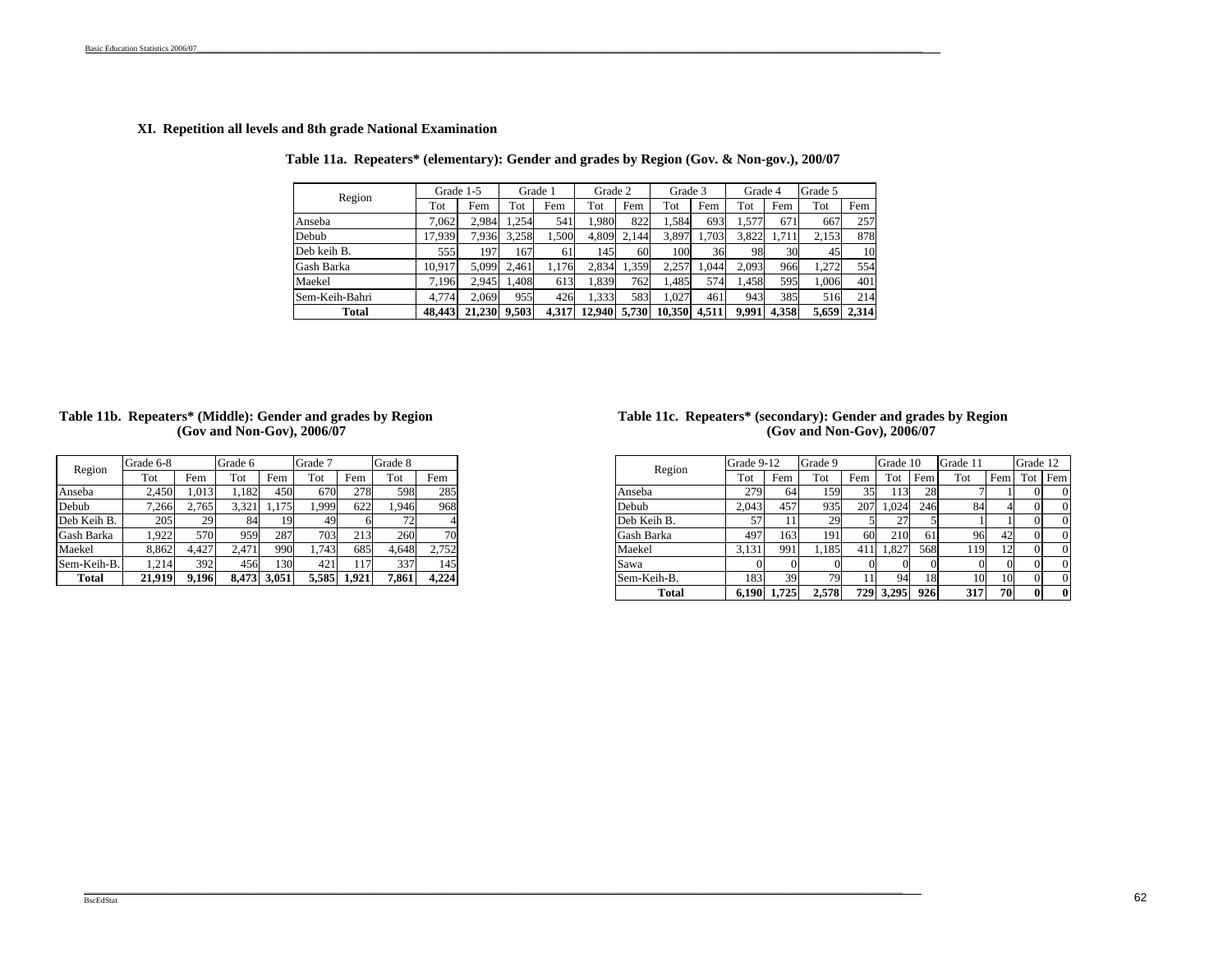| Region      | Grade 1-5 |        | Grade 1 |       | Grade 2 |       |       | Grade 3 |       | Grade 4 |             | Grade 5 |
|-------------|-----------|--------|---------|-------|---------|-------|-------|---------|-------|---------|-------------|---------|
|             | Tot       | Fem    | Tot     | Fem   | Tot     | Fem   | Tot   | Fem     | Tot   | Fem     | Tot         | Fem     |
| Anseba      | 5,887     | 2.482  | 1.008   | 440   | 1.709   | 709   | .288  | 573     | 1.339 | 557     | 543         | 203     |
| Debub       | 17.047    | .538   | 3.080   | .430  | 4.609   | 2.061 | 3.716 | .616    | 3.608 | 1.610   | 2.034       | 821     |
| Deb Keih B. | 529       | 187    | 160     | 59    | 1321    | 55    | 96    | 33      | 96    | 30      | 45          | 10      |
| Gash Barka  | 10.604    | 4.949  | 2.385   | .141  | 2.752   | 1.320 | 2.190 | 1.009   | 2.027 | 932     | .250        | 547     |
| Maekel      | 6.801     | 2.771  | 1.306   | 567   | 1,759   | 717   | 1.432 | 555     | 1.361 | 551     | 943         | 381     |
| Sem-Keih-B. | 4.695     | 2.025  | 947     | 423   | 1.329   | 583   | 1.009 | 447     | 909   | 370     | 501         | 202     |
| Total       | 45.563    | 19.952 | 8.886   | 4.060 | 12.290  | 5.445 | 9.731 | 4.233   | 9.340 |         | 4,050 5,316 | 2,164   |

#### **Reapeters (elementary): Gender and Grades by Region (Gov), 2006/07**

#### **Table 11e. Repeaters (middle): Gender and grades by Region (Gov) 2006/07**

| Region      |        | Grade 6-8 |       | Grade 6 |       | Grade 7 | Grade 8 |                |
|-------------|--------|-----------|-------|---------|-------|---------|---------|----------------|
|             | Tot    | Fem       | Tot   | Fem     | Tot   | Fem     | Tot     | Fem            |
| Anseba      | 2.307  | 960       | 1.088 | 420     | 627   | 256     | 592     | 284            |
| Debub       | 6,935  | 2.615     | 3.115 | 1.092   | 1.902 | 575     | 1.918   | 948            |
| Deb Keih B. | 205    | 29        | 84    | 19      | 49    |         |         | $\overline{4}$ |
| Gash Barka  | 1.922  | 570       | 959   | 287     | 703   | 213     | 260     | 70             |
| Maekel      | 8.530  | 4.242     | 2,392 | 964     | 1,685 | 652     | 4,453   | 2,626          |
| Sem-Keih-B. | 1.194  | 381       | 450   | 127     | 407   | 109     | 337     | 145            |
| Total       | 21.093 | 8.797     | 8.088 | 2.909   | 5.373 | 1,811   | 7,632   | 4,077          |

#### **Table 11f. Repeaters (secondary): Gender and grades by Region (Gov) 2006/07**

| Region       |        | Grade 8    | Grade 7        |       | Grade 6 |             | Grade 6-8      |
|--------------|--------|------------|----------------|-------|---------|-------------|----------------|
|              |        | Tot<br>Fem | Fem            | Tot   | Fem     | Tot         |                |
| Anseba       |        | 284<br>592 | 256            | 627   | 420     |             | 1,088          |
| Debub        |        |            | 948<br>1.918   | 575   | 1,902   | 1.092       | 2,615<br>3,115 |
| Deb Keih B.  |        |            |                |       | 49      |             | 84             |
| Gash Barka   |        |            | 70<br>260      |       | 703     | 287         | 959            |
|              | Maekel |            | 2,626<br>4,453 | 652   | 1,685   | 964         | 2,392<br>4,242 |
| Sawa         |        |            | 145<br>337     | 109   | 407     | 127         | 450            |
| Sem-Keih-B.  |        |            | 4,077<br>7,632 | 1,811 |         | 2,909 5,373 | 8,088<br>8.797 |
| <b>Total</b> |        |            |                |       |         |             |                |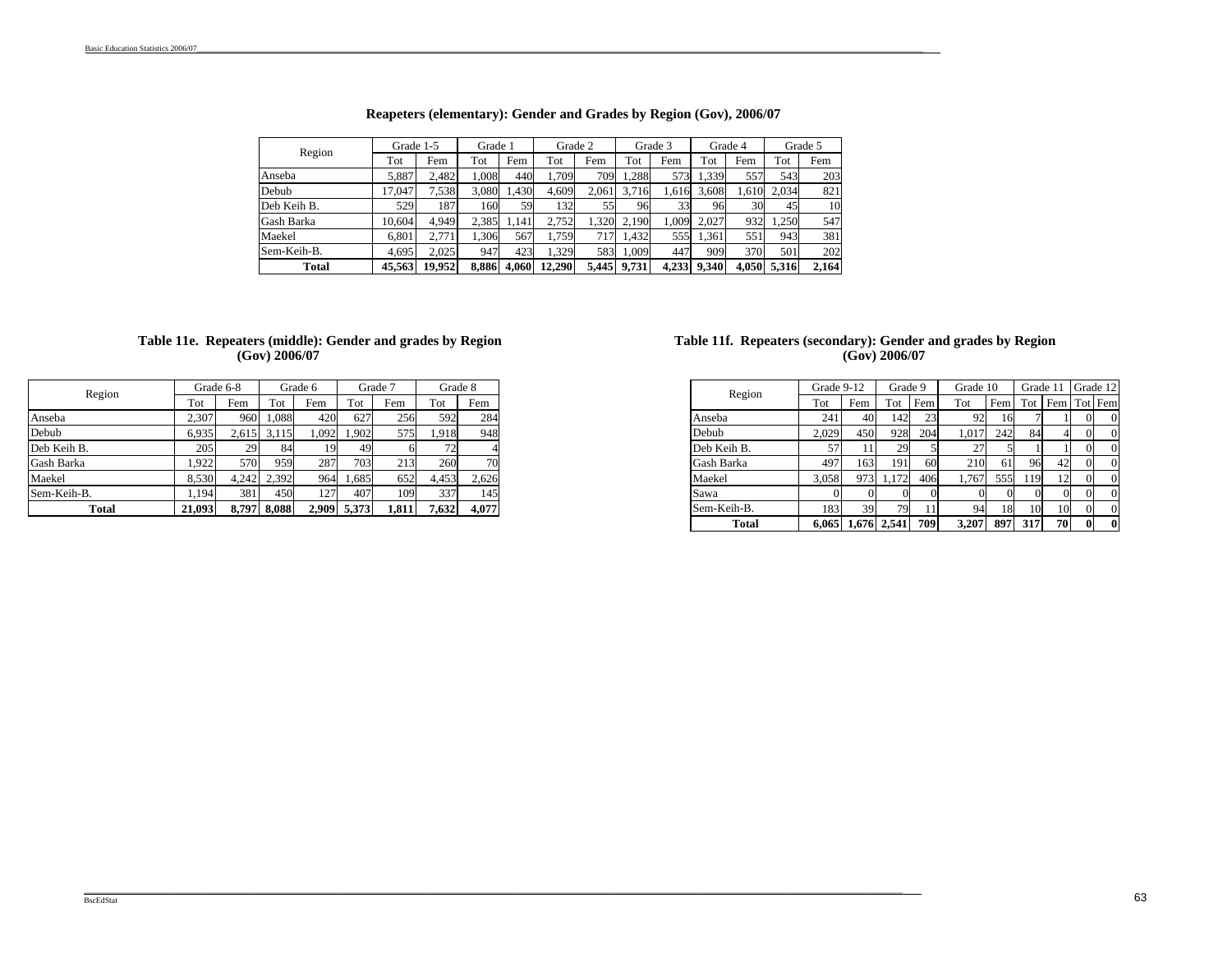| Region      | Grade 1-5 |       | Grade 1 |     |     | Grade 2 | Grade 3 |     |     | Grade 4 | Grade 5 |          |  |
|-------------|-----------|-------|---------|-----|-----|---------|---------|-----|-----|---------|---------|----------|--|
|             | Tot       | Fem   | Tot     | Fem | Tot | Fem     | Tot     | Fem | Tot | Fem     | Tot     | Fem      |  |
| Anseba      | 1.175     | 502   | 246     | 101 | 271 | 113     | 296     | 120 | 238 | 114     | 124     | 54       |  |
| Debub       | 892       | 398   | l 78I   | 70  | 200 | 83      | 1811    | 87  | 214 | 101     | 119     | 57       |  |
| Deb Keih B. | 26        | 10    |         |     | 13  |         |         |     |     |         |         | $\theta$ |  |
| Gash Barka  | 313       | 1501  | 76      | 35  | 82  | 39      | 67      | 35  | 66  | 34      | 22      | 7        |  |
| Maekel      | 395       | 174   | 102     | 46  | 80  | 45      | 53      | 19  | 97  | 44      | 63      | 20       |  |
| Sem-Keih-B. | 79        | 44    |         |     |     |         | 18      | 14  | 34  | 15      | 15      | 12       |  |
| Total       | 2,880     | 1.278 | 617     | 257 | 650 | 285     | 619     | 278 | 651 | 308     | 343     | 150      |  |

#### **Table 11g. Repeaters (elementary): Gender and grades by Region (Non-gov.), 2006/07**

#### **(Non-Gov) 2006/07 Table 11h. Repeaters (middle): Gender and grades by Region**

| Region      |     | Grade 6-8 |     | Grade 6 |     | Grade 7 | Grade 8 |     |  |
|-------------|-----|-----------|-----|---------|-----|---------|---------|-----|--|
|             | Tot | Fem       | Tot | Fem     | Tot | Fem     | Tot     | Fem |  |
| Anseba      | 143 | 53        | 94  | 30      | 43  | 22      |         |     |  |
| Debub       | 331 | 150       | 206 | 83      | 97  | 47      | 28      | 20  |  |
| Deb Keih B  |     |           |     |         |     |         |         |     |  |
| Gash Barka  |     |           |     |         |     |         |         |     |  |
| Maekel      | 332 | 185       | 79  | 26      | 58  | 33      | 195     | 126 |  |
| Sem-Keih-B. | 20  |           |     |         | 14  |         |         |     |  |
| Total       | 826 | 399       | 385 | 142     | 212 | 110     | 229     | 147 |  |

#### **Table 11i. Repeaters (secondary): Gender and grades by Region (Non-Gov) 2006/07**

|     | Grade 6-8 |     | Grade 6 |     | Grade 7    |     | Grade 8 | Region       | grade $9-12$ |     |                 | Grade 9   | Grade 10 |     | Grade 1  |                 | Grade12  |  |
|-----|-----------|-----|---------|-----|------------|-----|---------|--------------|--------------|-----|-----------------|-----------|----------|-----|----------|-----------------|----------|--|
| Tot | Fem       | Tot | Fem     | Tot | Fem        | Tot | Fem     |              | Tot          | Fem | Tot             | Fem       | Tot      | Fem |          | Tot Fem Tot Fem |          |  |
| 143 | 53        | 94  |         | 43  | 22         |     |         | Anseba       | 38           | 24  |                 | 12        | 21       |     |          |                 | $\Omega$ |  |
| 331 | 150       | 206 | 83      | 97  | 47         | 28  | 20      | Debub        | 14           |     |                 |           |          |     | $\Omega$ | 01              | $\Omega$ |  |
|     |           |     |         |     |            |     |         | Deb Keih B.  |              |     |                 |           |          |     |          |                 | $\Omega$ |  |
|     |           |     |         |     |            |     |         | Gash Barka   |              |     |                 |           |          |     |          |                 | $\Omega$ |  |
| 332 | 185       | 79. |         | 58  | 33         | 195 | 126     | Maekel       | 731          | 18  |                 |           | 60       |     |          |                 | $\Omega$ |  |
| 20  |           |     |         |     |            |     |         | Sawa         |              |     |                 |           |          |     |          |                 | $\Omega$ |  |
| 826 | 399       | 385 | 142     | 212 | <b>110</b> | 229 | 147     | Sem-Keih-B.  |              |     |                 |           |          |     |          |                 | $\Omega$ |  |
|     |           |     |         |     |            |     |         | <b>Total</b> | 125          | 49  | 37 <sup>1</sup> | <b>20</b> | 88       | 29  | $\bf{0}$ | $\bf{0}$        | $\bf{0}$ |  |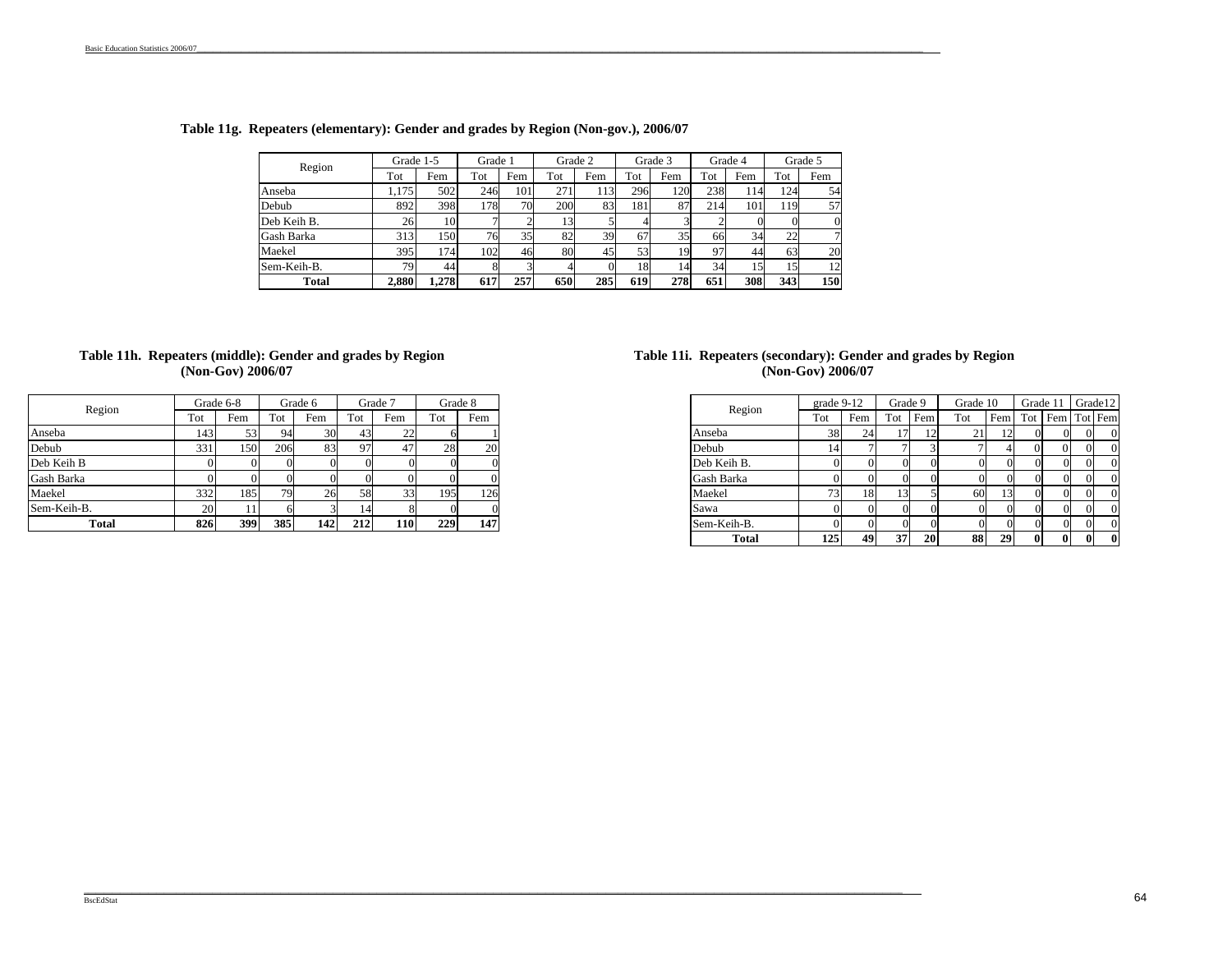|                      |     | Exam     |           |       |         |
|----------------------|-----|----------|-----------|-------|---------|
| Region               | Gov | Non-gov. | Extension | Total | Centers |
| Anseba               | 31  |          |           | 37    | 38      |
| Debub                | 45  |          |           | 52    | 55      |
| Deb-Keih-B.          | 3   |          |           |       |         |
| Gash-Barka           | 43  |          |           | 44    | 32      |
| Ma'ekel              | 28  |          |           | 39    | 43      |
| Sem-keih-B.          | 29  |          |           | 30    | 30      |
| S/Arabia             |     |          |           |       |         |
| Er. Def.Forces (EDF) |     |          | 26        | 26    |         |
| <b>Total</b>         | 179 | 23       | 32        | 234   | 205     |

## **Table 11j. Grade 8 National Examination: Schools By Region and Ownership, 2006/07**

**Table 11k. Grade 8 National Examination: Participants and Results by Region and Gender, 2006/07**

|                    |        | Participated in    | Participated in |        | Pass National Exam. |        |  |  |
|--------------------|--------|--------------------|-----------------|--------|---------------------|--------|--|--|
| Region/Centers     |        | school examination | N.Exam          |        |                     |        |  |  |
|                    | Tot    | Fem                | Tot             | Fem    | Tot                 | Fem    |  |  |
| Anseba             | 4,638  | 1,815              | 4,628           | 1,812  | 3,862               | 1,418  |  |  |
| Debub              | 12,112 | 5,102              | 12,046          | 5,071  | 11,095              | 4,517  |  |  |
| Debub Keih B.      | 496    | 115                | 491             | 115    | 387                 | 83     |  |  |
| Gash-Barka         | 3,849  | 1,267              | 3,804           | 1,246  | 3,434               | 1,090  |  |  |
| Ma'ekel            | 15,915 | 8,452              | 15,835          | 8,399  | 11,311              | 5,702  |  |  |
| Sem.Keih B.        | 2,655  | 846                | 2,577           | 818    | 2,094               | 643    |  |  |
| Saudi Arabia       | 204    | 90                 | 204             | 90     | 190                 | 83     |  |  |
| Eritrean D. Force  | 1,641  |                    | 1,614           |        | 1,592               |        |  |  |
| <b>Grand Total</b> | 41,510 | 17,688             | 41,199          | 17,552 | 33,965              | 13,537 |  |  |

\_\_\_\_\_\_\_\_\_\_\_\_\_\_\_\_\_\_\_\_\_\_\_\_\_\_\_\_\_\_\_\_\_\_\_\_\_\_\_\_\_\_\_\_\_\_\_\_\_\_\_\_\_\_\_\_\_\_\_\_\_\_\_\_\_\_\_\_\_\_\_\_\_\_\_\_\_\_\_\_\_\_\_\_\_\_\_\_\_\_\_\_\_\_\_\_\_\_\_\_\_\_\_\_\_\_\_\_\_\_\_\_\_\_\_\_\_\_\_\_\_\_\_\_\_\_\_\_\_\_\_\_\_\_\_\_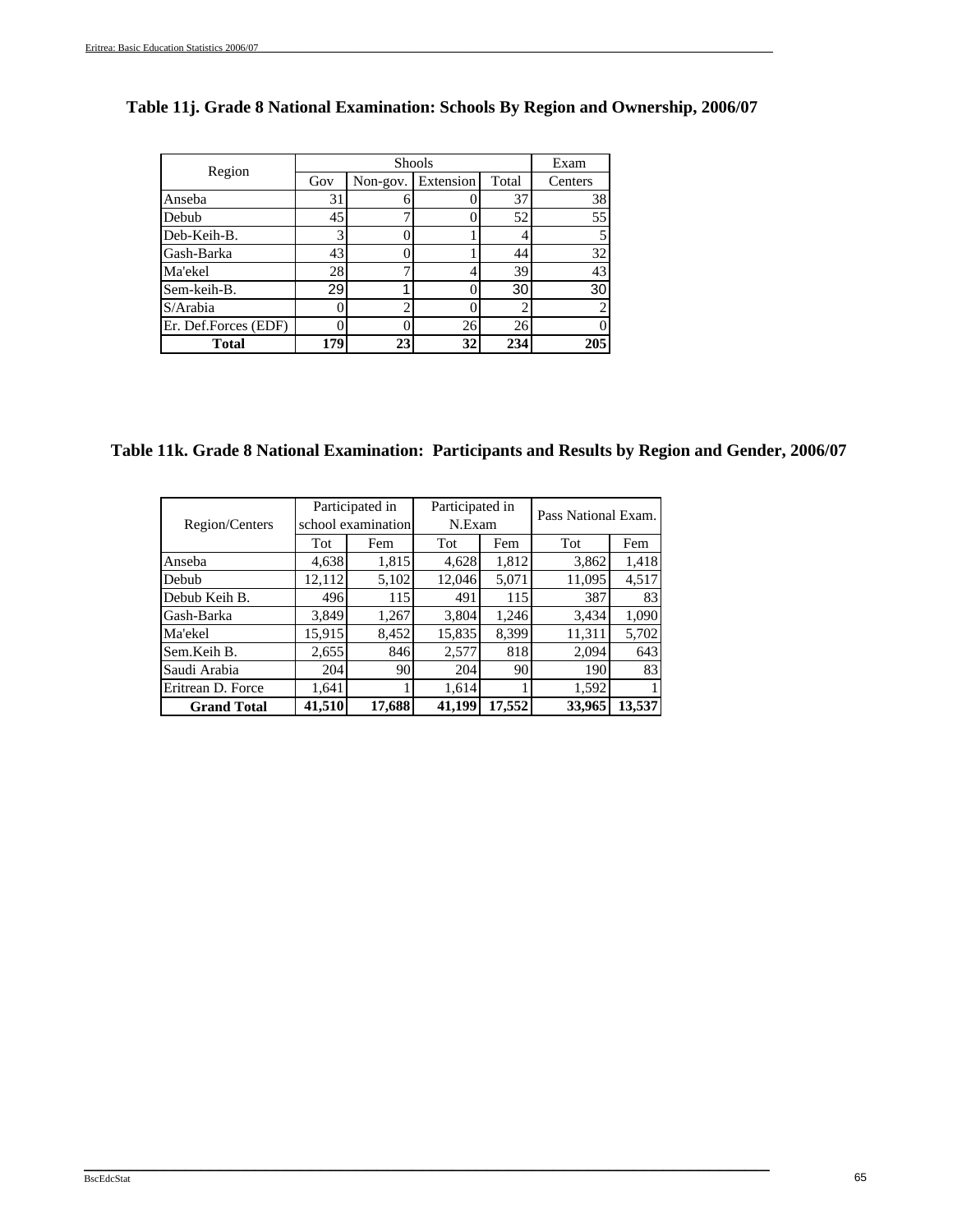# **XII. Technical and Vocational Education**

| Shops/Trades                 | Year             | Asmara.T         |                  |                  | Winna.T          |                  | Mai-habar.T      |                  |                  |                  | Dombosco.T Massawa.T.C | Total          |             |
|------------------------------|------------------|------------------|------------------|------------------|------------------|------------------|------------------|------------------|------------------|------------------|------------------------|----------------|-------------|
|                              |                  | Tot              | Fem              | Tot              | Fem              | Tot              | Fem              | Tot              | Fem              | Tot              | Fem                    | <b>Tot</b>     | Fem         |
| General Shop                 | $\mathbf{1}$     | $\boldsymbol{0}$ | $\boldsymbol{0}$ | $\boldsymbol{0}$ | $\boldsymbol{0}$ | $\overline{0}$   | $\boldsymbol{0}$ | $\boldsymbol{0}$ | $\boldsymbol{0}$ | $\boldsymbol{0}$ | $\mathbf{0}$           | $\overline{0}$ | $\mathbf 0$ |
|                              | $\overline{2}$   | 14               | 6                | 17               | 3                | 27               | $\overline{2}$   | 20               | $\mathbf{1}$     | 20               | $\overline{0}$         | 98             | 12          |
| Auto mechanic                | 3                | 17               | 8                | 24               | $\overline{7}$   | 20               | 1                | 13               | $\boldsymbol{0}$ | $\boldsymbol{0}$ | $\overline{0}$         | 74             | 16          |
|                              | Tot              | 31               | 14               | 41               | 10               | 47               | 3                | 33               |                  | 20               | $\boldsymbol{0}$       | 172            | 28          |
|                              | $\overline{2}$   | 21               | 15               | 15               | 8                | 22               | 7                | 16               | 12               | 30               | $\boldsymbol{7}$       | 104            | 49          |
| Electricity                  | 3                | 22               | 11               | 24               | 14               | 22               | 9                | 12               | 7                | $\boldsymbol{0}$ | $\boldsymbol{0}$       | 80             | 41          |
|                              | Tot              | 43               | 26               | 39               | 22               | 44               | 16               | 28               | 19               | 30               | 7                      | 184            | 90          |
|                              | $\overline{c}$   | 22               | 14               | $\boldsymbol{0}$ | $\overline{0}$   | $\overline{0}$   | $\boldsymbol{0}$ | $\boldsymbol{0}$ | $\boldsymbol{0}$ | $\boldsymbol{0}$ | $\boldsymbol{0}$       | 22             | 14          |
| Surveying                    | 3                | 23               | 11               | $\boldsymbol{0}$ | $\boldsymbol{0}$ | $\overline{0}$   | 0                | $\boldsymbol{0}$ | $\boldsymbol{0}$ | $\boldsymbol{0}$ | $\boldsymbol{0}$       | 23             | 11          |
|                              | Tot              | 45               | 25               | $\mathbf{0}$     | $\overline{0}$   | $\overline{0}$   | $\boldsymbol{0}$ | $\boldsymbol{0}$ | $\boldsymbol{0}$ | $\boldsymbol{0}$ | $\overline{0}$         | 45             | 25          |
|                              | 2                | 18               | 4                | 16               | 8                | 19               | 9                | $\overline{0}$   | $\boldsymbol{0}$ | 39               | 12                     | 92             | 33          |
| Wood Work                    | 3                | 11               | 5                | 15               | $\overline{7}$   | 15               | 6                | $\boldsymbol{0}$ | $\boldsymbol{0}$ | $\boldsymbol{0}$ | $\boldsymbol{0}$       | 41             | 18          |
|                              | Tot              | 29               | 9                | 31               | 15               | 34               | 15               | $\overline{0}$   | $\boldsymbol{0}$ | 39               | 12                     | 133            | 51          |
|                              | 2                | 12               | 6                | 12               | 3                | 27               | 11               | 21               | 13               | 20               | 1                      | 92             | 34          |
| <b>General Metal</b>         | 3                | 11               | 6                | 9                | 5                | 15               | $\overline{c}$   | 11               | 10               | $\mathbf{0}$     | $\overline{0}$         | 46             | 23          |
|                              | Tot              | 23               | 12               | 21               | 8                | 42               | 13               | 32               | 23               | 20               | 1                      | 138            | 57          |
|                              | 2                | 25               | 16               | $\boldsymbol{0}$ | $\boldsymbol{0}$ | 24               | 13               | 14               | $\,$ 8 $\,$      | $\boldsymbol{0}$ | $\boldsymbol{0}$       | 63             | 37          |
| Electronics                  | 3                | 22               | 11               | $\boldsymbol{0}$ | $\mathbf{0}$     | 20               | 8                | 11               | 6                | $\boldsymbol{0}$ | $\overline{0}$         | 53             | 25          |
|                              | Tot              | 47               | 27               | $\boldsymbol{0}$ | $\boldsymbol{0}$ | 44               | 21               | 25               | 14               | $\boldsymbol{0}$ | $\boldsymbol{0}$       | 116            | 62          |
|                              | $\mathfrak{2}$   | 24               | 11               | $\boldsymbol{0}$ | $\boldsymbol{0}$ | 27               | 9                | 23               | 14               | $\boldsymbol{0}$ | $\boldsymbol{0}$       | 74             | 34          |
| <b>Building Construction</b> | 3                | 21               | 10               | $\mathbf{0}$     | $\boldsymbol{0}$ | 23               | 6                | 18               | 10               | $\boldsymbol{0}$ | $\boldsymbol{0}$       | 62             | 26          |
|                              | Tot              | 45               | 21               | $\boldsymbol{0}$ | $\boldsymbol{0}$ | 50               | 15               | 41               | 24               | $\boldsymbol{0}$ | $\boldsymbol{0}$       | 136            | 60          |
|                              | $\overline{c}$   | 16               | 9                | 24               | 13               | $\boldsymbol{0}$ | $\boldsymbol{0}$ | $\boldsymbol{0}$ | $\boldsymbol{0}$ | $\boldsymbol{0}$ | $\boldsymbol{0}$       | 40             | 22          |
| Machine shop                 | 3                | 15               | 7                | 16               | 9                | $\overline{0}$   | 0                | $\overline{0}$   | $\boldsymbol{0}$ | $\boldsymbol{0}$ | $\overline{0}$         | 31             | 16          |
|                              | Tot              | 31               | 16               | 40               | 22               | $\overline{0}$   | 0                | $\boldsymbol{0}$ | $\boldsymbol{0}$ | $\boldsymbol{0}$ | $\overline{0}$         | 71             | 38          |
|                              | $\overline{c}$   | $\boldsymbol{0}$ | $\boldsymbol{0}$ | $\boldsymbol{0}$ | $\boldsymbol{0}$ | $\overline{0}$   | 0                | $\overline{0}$   | $\mathbf 0$      | 45               | 44                     | 45             | 44          |
| Commercial                   | 3                | $\boldsymbol{0}$ | $\overline{0}$   | $\boldsymbol{0}$ | $\boldsymbol{0}$ | $\overline{0}$   | $\boldsymbol{0}$ | $\boldsymbol{0}$ | $\boldsymbol{0}$ | $\boldsymbol{0}$ | $\overline{0}$         | $\overline{0}$ | $\mathbf 0$ |
|                              | Tot              | $\boldsymbol{0}$ | $\overline{0}$   | $\boldsymbol{0}$ | $\boldsymbol{0}$ | $\overline{0}$   | $\boldsymbol{0}$ | $\boldsymbol{0}$ | $\boldsymbol{0}$ | 45               | 44                     | 45             | 44          |
|                              | 2                | 23               | 14               | $\mathbf{0}$     | $\overline{0}$   | $\overline{0}$   | 0                | $\boldsymbol{0}$ | $\mathbf 0$      | $\boldsymbol{0}$ | $\boldsymbol{0}$       | 23             | 14          |
| Drafting                     | 3                | 22               | 12               | $\boldsymbol{0}$ | $\vert 0 \vert$  | $\boldsymbol{0}$ | $\vert 0 \vert$  | $\boldsymbol{0}$ | $\boldsymbol{0}$ | $\mathbf{0}$     | $\boldsymbol{0}$       | 22             | 12          |
|                              | Tot              | 45               | 26               | $\mathbf{0}$     | $\boldsymbol{0}$ | $\overline{0}$   | $\mathbf{0}$     | $\mathbf{0}$     | $\overline{0}$   | $\boldsymbol{0}$ | $\mathbf{0}$           | 45             | 26          |
|                              | $\mathbf{1}$     | $\bf{0}$         | $\bf{0}$         | $\bf{0}$         | $\bf{0}$         | $\bf{0}$         | $\bf{0}$         | $\bf{0}$         | $\bf{0}$         | $\bf{0}$         | $\bf{0}$               | $\bf{0}$       | 0           |
| <b>Grand Total</b>           | $\boldsymbol{2}$ | 175              | 95               | 84               | 35               | 146              | 51               | 94               | 48               | 154              | 64                     | 653            | 293         |
|                              | 3                | 164              | 81               | 88               | 42               | 115              | 32               | 65               | 33               | $\bf{0}$         | $\bf{0}$               | 432            | 188         |
|                              | <b>Tot</b>       | 339              | 176              | 172              | ${\bf 77}$       | 261              | 83               | 159              | 81               | 154              | 64                     | 1,085          | 481         |

\_\_\_\_\_\_\_\_\_\_\_\_\_\_\_\_\_\_\_\_\_\_\_\_\_\_\_\_\_\_\_\_\_\_\_\_\_\_\_\_\_\_\_\_\_\_\_\_\_\_\_\_\_\_\_\_\_\_\_\_\_\_\_\_\_\_\_\_\_\_\_\_\_\_\_\_\_\_\_\_\_\_\_\_\_\_\_\_\_\_\_\_\_\_\_\_\_\_\_\_\_\_\_\_\_\_\_\_\_\_\_\_\_\_\_\_

# **Table 12a Intermediate Level Technical Shools : Enrolments by Schools, Shops and Year - 2006/07**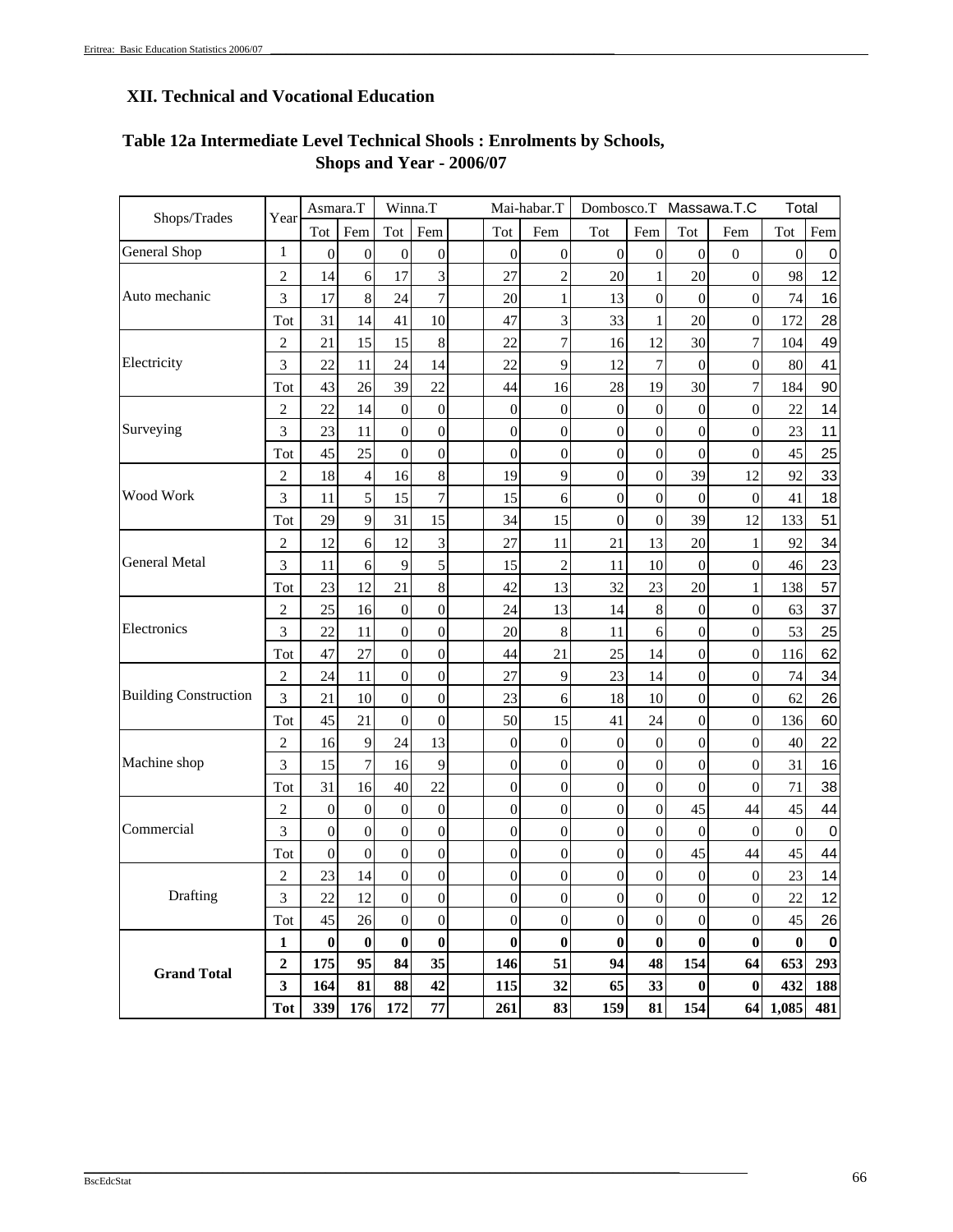|                    |                |              |                  | College         |              |                    |              |
|--------------------|----------------|--------------|------------------|-----------------|--------------|--------------------|--------------|
| Shops/Trade        |                |              | Asmara Com.Coll. | Hagaz.Agro.Tech |              | <b>Grand Total</b> |              |
|                    | Year           | Tot          | Fem              | Tot             | Fem          | Tot                | Fem          |
|                    |                | 152          | 93               | $\overline{0}$  | $\mathbf{0}$ | 152                | 93           |
| Accounting         | 2              | $\Omega$     | $\mathbf{0}$     | $\Omega$        | $\mathbf{0}$ | $\theta$           | $\Omega$     |
|                    | Tot            | 152          | 93               | $\theta$        | $\theta$     | 152                | 93           |
|                    | 1              | $\Omega$     | $\mathbf{0}$     | $\Omega$        | $\Omega$     | $\theta$           | $\mathbf{0}$ |
| Horticulture       | 2              | $\theta$     | $\boldsymbol{0}$ | 27              | 6            | 27                 | 6            |
|                    | Tot            | $\Omega$     | $\boldsymbol{0}$ | 27              | 6            | 27                 | 6            |
|                    | 1              | $\Omega$     | $\overline{0}$   | $\Omega$        | $\Omega$     | $\theta$           | $\mathbf{0}$ |
| Veternary          | $\overline{2}$ | $\Omega$     | $\overline{0}$   | 29              | 4            | 29                 | 4            |
|                    | Tot            | $\Omega$     | $\overline{0}$   | 29              | 4            | 29                 | 4            |
|                    | 1              | 152          | 93               | $\mathbf{0}$    | $\bf{0}$     | 152                | 93           |
| <b>Grand</b> total | $\mathbf{2}$   | $\mathbf{0}$ | $\mathbf{0}$     | 56              | 10           | 56                 | 10           |
|                    | 3              | $\mathbf{0}$ | $\bf{0}$         | $\mathbf{0}$    | $\mathbf{0}$ | $\mathbf{0}$       | $\bf{0}$     |
|                    | <b>Tot</b>     | 152          | 93               | 56              | 10           | 208                | 103          |

# **Table 12b. Advanced Level : Enrolment by Schools, Shop and Year, 2006/07**

# **Table 12C. Intermediate Level Agricultural Schools: Enrolment by School, Sho and Year 2006/07**

| Shop/Trade            | Year           |                |                |                  | College        |                  |                |
|-----------------------|----------------|----------------|----------------|------------------|----------------|------------------|----------------|
|                       |                |                | Hamelmalo      |                  | Hagaz          | Total            |                |
|                       |                | Tot            | Fem            | Tot              | Fem            | Tot              | Fem            |
| General Shop          | 1              | $\theta$       | $\theta$       | $\mathbf{0}$     | $\mathbf{0}$   | $\theta$         | $\mathbf{0}$   |
|                       | $\overline{2}$ | $\overline{0}$ | $\theta$       | 15               | 8              | 15               | 8              |
|                       | 3              | 19             | $\mathbf{0}$   | 13               | $\overline{2}$ | 32               | $\overline{2}$ |
| Agro Mechanic         | Tot            | 19             | $\theta$       | 28               | 10             | 47               | 10             |
|                       | 1              | $\mathbf{0}$   | $\overline{0}$ | $\mathbf{0}$     | $\mathbf{0}$   | $\boldsymbol{0}$ | $\mathbf{0}$   |
| <b>Animal Science</b> | $\overline{2}$ | $\overline{0}$ | $\overline{0}$ | 32               | 18             | 32               | 18             |
|                       | 3              | 29             | 20             | 12               | 7              | 41               | 27             |
|                       | Tot            | 29             | 20             | 44               | 25             | 73               | 45             |
|                       | 1              | $\theta$       | $\overline{0}$ | $\mathbf{0}$     | $\mathbf{0}$   | $\mathbf{0}$     | $\mathbf{0}$   |
| <b>Plant Science</b>  | $\overline{2}$ | $\Omega$       | $\mathbf{0}$   | 26               | 15             | 26               | 15             |
|                       | 3              | 28             | 19             | 21               | 12             | 49               | 31             |
|                       | Tot            | 28             | 19             | 47               | 27             | 75               | 46             |
|                       | 1              | $\bf{0}$       | $\bf{0}$       | $\boldsymbol{0}$ | $\bf{0}$       | $\bf{0}$         | $\bf{0}$       |
| <b>Grand Total</b>    | $\overline{2}$ | $\mathbf{0}$   | $\bf{0}$       | 73               | 41             | 73               | 41             |
|                       | 3              | 76             | 39             | 46               | 21             | 122              | 60             |
|                       | <b>Tot</b>     | 76             | 39             | 119              | 62             | 195              | 101            |

\_\_\_\_\_\_\_\_\_\_\_\_\_\_\_\_\_\_\_\_\_\_\_\_\_\_\_\_\_\_\_\_\_\_\_\_\_\_\_\_\_\_\_\_\_\_\_\_\_\_\_\_\_\_\_\_\_\_\_\_\_\_\_\_\_\_\_\_\_\_\_\_\_\_\_\_\_\_\_\_\_\_\_\_\_\_\_\_\_\_\_\_\_\_\_\_\_\_\_\_\_\_\_\_\_\_\_\_\_\_\_\_\_\_\_\_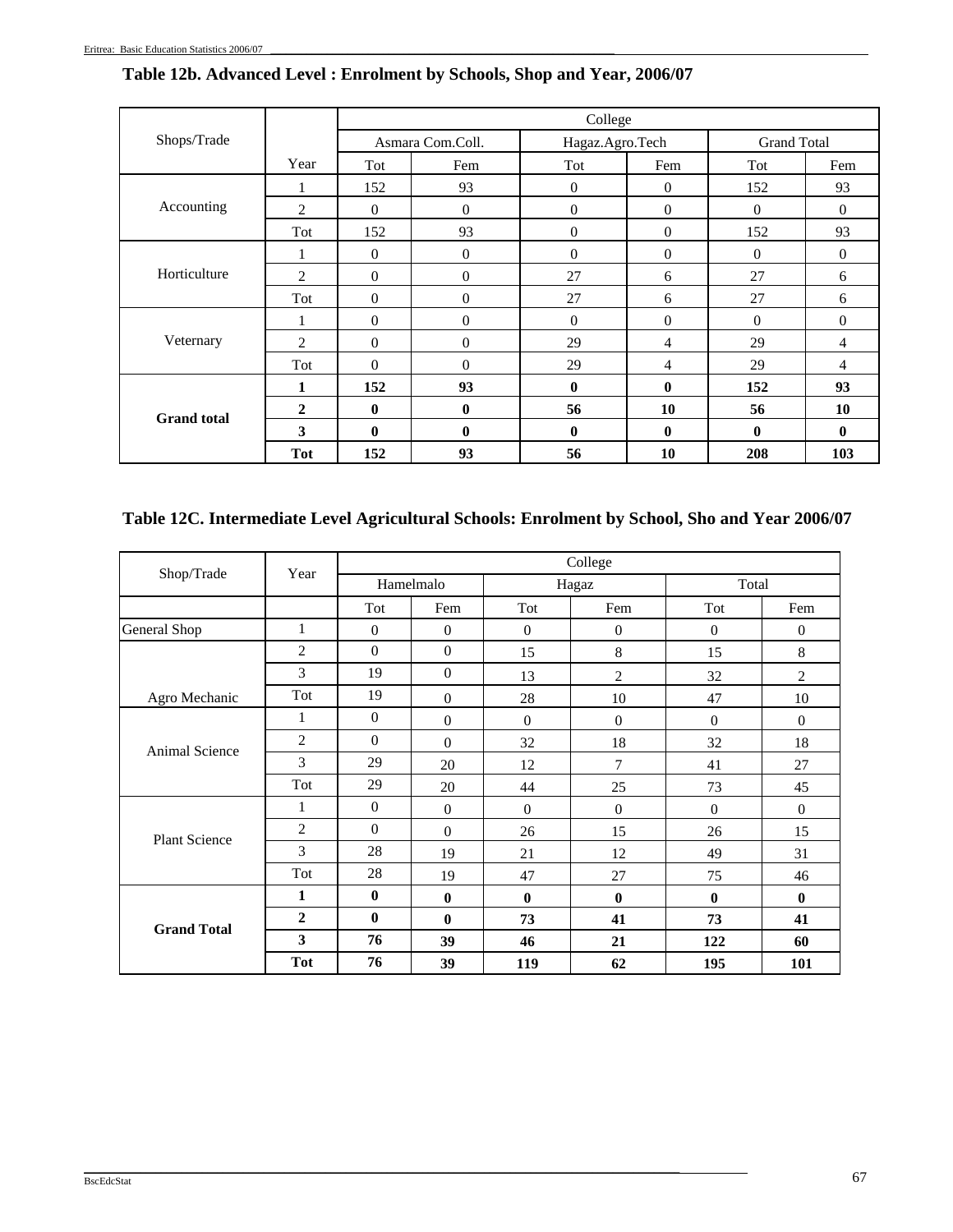# **Table 12d. Technical and Vocational Education Students by School ,Gender and age 2006/07**

|              |          |                      |                    |                 |     |                         |                        | <b>Technical Schools</b> |                |     |                |     |          |                  |             |     |          |     |
|--------------|----------|----------------------|--------------------|-----------------|-----|-------------------------|------------------------|--------------------------|----------------|-----|----------------|-----|----------|------------------|-------------|-----|----------|-----|
| Age          |          | Asmara. Tech .School | Asmara.Comer.Coll. |                 |     | Mai Habar .Tech. School | Dombosco. Tech. School |                          | Hamelmalo Agri |     | Hagaz Agr-Tech |     |          | Massawa.Tech.com | Winna .Tech |     | Total    |     |
|              | Mal      | Fem                  | Mal                | Fem             | Mal | Fem                     | Mal                    | Fem                      | Mal            | Fem | Mal            | Fem | Mal      | Fem              | Mal         | Fem | Mal Fem  |     |
| 15           |          |                      | $\Omega$           |                 |     |                         |                        | 0                        | $\Omega$       |     | $\Omega$       |     | $\Omega$ |                  | ΩL          |     | 0        |     |
| 16           |          |                      | $\Omega$           |                 |     |                         |                        |                          | $\Omega$       |     | $\Omega$       |     | $\Omega$ |                  | ΩI          |     |          |     |
|              |          |                      | $\Omega$           |                 |     |                         |                        |                          | $\Omega$       |     |                |     | $\theta$ |                  |             |     |          |     |
| 18           | 31       | 46                   | $\Omega$           |                 | 13  |                         | 10                     | 20                       | $\overline{0}$ |     |                |     |          |                  |             |     | 60       | 84  |
| 19           | 53       | 73                   | $\Omega$           |                 | 53  | 4 <sup>7</sup>          | 16                     | 24                       | 3 <sub>l</sub> |     |                | 24  | 25       | 15 <sub>l</sub>  | 10          | 12  | 168      | 202 |
| 20           | 38       | 23                   |                    |                 | 36  | 1 <sub>2</sub>          | 18                     | 13 <sub>1</sub>          | 13             | 16  |                | 14  | 25       | 23               | 22          | 34  | 162      | 136 |
| 21           | 14       | 24                   |                    | 13              | 29  |                         | 17                     | 17                       |                |     |                | 16  | 16       | 15               | 14          | 24  | 119      | 124 |
| 22           | 18       |                      |                    | 15              | 25  |                         |                        |                          | 11             |     |                |     | 14       |                  | 25          |     | 115      | 46  |
| 23           |          |                      |                    |                 |     |                         |                        |                          |                |     | 14             |     |          |                  | 10          |     | 57       | 32  |
| 24           |          |                      |                    | 10              |     |                         |                        |                          | $\Omega$       |     | 18             |     |          |                  |             |     | 38       | 13  |
| 25           |          |                      |                    | 12              |     |                         |                        |                          | $\Omega$       |     | 12             |     |          |                  |             |     | 32       | 12  |
| 26           |          |                      |                    | 13              |     |                         |                        |                          | ◠              |     |                |     | $\Omega$ |                  |             |     | 30       | 14  |
| 27           | 0        |                      |                    | 5               |     |                         |                        |                          | ΩI             |     | $\Omega$       |     | 0        |                  |             |     | 5        |     |
| 28           | $\Omega$ |                      |                    | 9               |     |                         |                        |                          | 01             |     | C              |     | 0        |                  | ΩI          |     | 9        |     |
| 29           | $\Omega$ |                      |                    |                 |     |                         |                        |                          | ΩI             |     |                |     | $\Omega$ |                  |             |     | 8        |     |
| 30           | $\Omega$ |                      |                    | $\Omega$        |     |                         |                        |                          | ΩI             |     |                |     | 0        |                  | ΩI          |     | $\Omega$ |     |
| <b>Total</b> | 162      | 176                  | 59                 | 93 <sub>1</sub> | 178 | 83                      | 78                     | 81                       | 37             | 39  | 103            | 72  | 90       | 64               | 95          | 77  | 803 685  |     |

### **Table 12e. Advanced Level technical and Vocational Education: Teachers by School and Qualification 2006/07**

| Schools                   |       | 2 & below |     | 14 L |      | $12 +$ | $12 +$   |     | <b>BA/BSC</b> |       | <b>MA/MSC</b> | PhD | Total    |            |
|---------------------------|-------|-----------|-----|------|------|--------|----------|-----|---------------|-------|---------------|-----|----------|------------|
|                           | ' 10ì |           | Tot |      | TIOL |        | Tot      | Tot |               | 1 O U |               | Tot | Tot      |            |
| Asmara Technical Institue |       |           |     |      |      |        |          |     |               |       | n.            | ∩∎  | $\Omega$ | OI.        |
| Asmara Commercial Colle.  |       |           |     |      |      |        |          |     |               |       |               | ∩∎  |          | П          |
| <b>Total</b>              |       |           |     |      |      |        | $\bf{0}$ |     |               |       | 01            | 01  |          | $^{\rm o}$ |

### **Table 12f. Advanced Level technical and Vocational Education: Administrative Staff by School and Qualification 2006/07**

|                           |     | 12 & below |     | $1 \leq i$ |           | 1∠⊤∠ | $12^{+}$ |   |     | <b>BA/BSC</b> |     | <b>MA/MSC</b> | PhD |    | Total    |  |
|---------------------------|-----|------------|-----|------------|-----------|------|----------|---|-----|---------------|-----|---------------|-----|----|----------|--|
| Schools                   | Tot |            | Tot |            | <b>TO</b> |      | Tot      | œ | lTo |               | Tot |               | Tot |    | 'Tot     |  |
| Asmara Technical Institue |     |            |     |            |           |      |          |   |     |               |     |               |     |    | $\Omega$ |  |
| Asmara Commercial Colle.  |     |            |     |            |           |      | 01       |   |     |               |     |               |     |    |          |  |
| Total                     |     |            |     |            |           |      | 01       |   |     |               |     |               |     | 01 |          |  |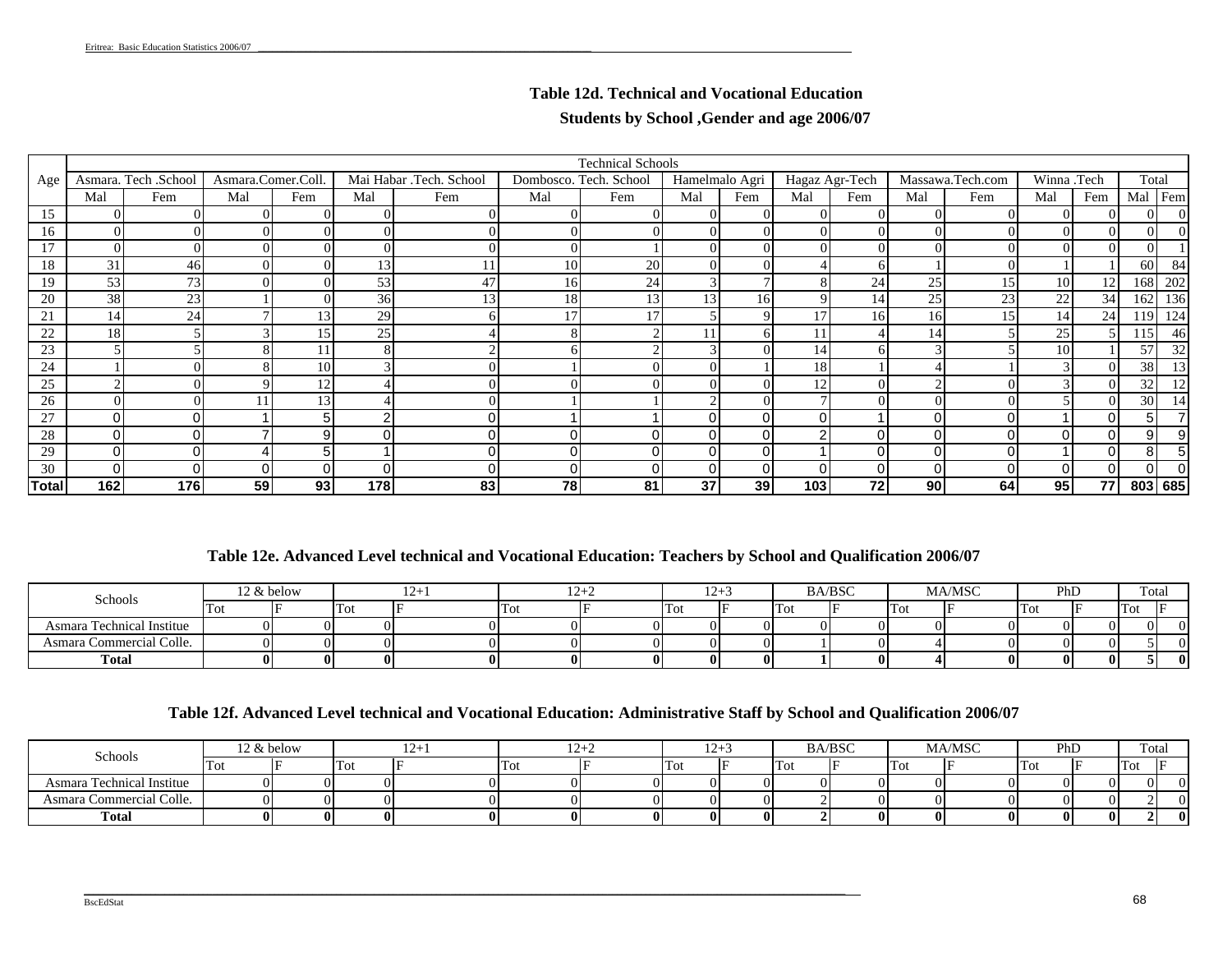| Schools                                 |     | 12 & below |                | $12 + 1$ |                 | $12 + 2$ |           | $12 + 3$ |                 | BA/Bsc |    | MA/Msc      |       | PhD |               | Total    |
|-----------------------------------------|-----|------------|----------------|----------|-----------------|----------|-----------|----------|-----------------|--------|----|-------------|-------|-----|---------------|----------|
|                                         | Tot | Fem        | $Tot$ $\vdash$ | Fem      |                 | Tot Fem  |           | Tot Fem  | Tot             | Fem    |    | Tot Fem     | Tot 1 |     | Fem Total Fem |          |
| Asmara Technical School                 |     |            |                |          |                 |          |           |          | 15              |        |    |             |       |     | 37            | 7        |
| Mai Habar Technical School              |     |            |                |          |                 |          |           |          | 12              | $_{0}$ |    |             |       |     | <b>26</b>     | $\Omega$ |
| Winna Technical School                  |     |            |                |          |                 |          |           |          | 131             | $_{0}$ |    | $^{\prime}$ |       |     | 29            | $\Omega$ |
| Don Bosco Technical School              |     |            |                |          |                 |          |           |          |                 |        |    |             |       |     | 14            | $\Omega$ |
| Hamelmalo Agricultural Schools          |     |            | 01             |          |                 |          |           |          |                 |        |    |             |       |     | 14            |          |
| Hagaz Agro - Technical Schools          |     | ΩI         | 01             |          | DТ              |          |           |          | 19 <sub>l</sub> |        |    | $^{\circ}$  |       |     | 25            |          |
| Massawa Technical and Commercial School |     |            |                |          | O.              |          |           |          | 61              |        |    |             |       |     | 19            |          |
| <b>Total</b>                            |     | $\bf{0}$   | <b>20</b>      |          | 23 <sub>1</sub> |          | <b>20</b> |          | 78              |        | 16 |             |       |     | <b>164</b>    | 10       |

### **Table 12g. Intermediate Level Technical and Vocational Education: Teachers by School and Qualification, 2006/07**

### **Table 12h. Intermediate Level Technical and Vocational Education: Administrative Staff by School and Qualification, 2006/07**

| <b>Schools</b>                          |     | 12 & below |     | $12 + 1$ |    | $12 + 2$ |     | $12 + 3$ |       | BA/Bsc |     | MA/Msc   |     | PhD |     | Total          |
|-----------------------------------------|-----|------------|-----|----------|----|----------|-----|----------|-------|--------|-----|----------|-----|-----|-----|----------------|
|                                         | Tot | Fem        | Tot | Fem      |    | Tot Fem  | Tot | Fem      | Tot 1 | Fem    | Tot | Fem      | Tot | Fem | Tot | Fem            |
| Asmara Technical School                 | 10  |            |     | $_{0}$   |    |          |     |          |       |        |     | ΩL       |     |     | 15  | 5              |
| Mai Habar Technical School              | 14  |            |     |          |    |          |     |          |       |        |     |          |     |     | 20  | 6              |
| Winna Technical School                  | 24  |            |     | $\Omega$ |    | 0        |     |          |       |        |     | $\Omega$ |     |     | 27  | 17             |
| Don Bosco Technical School              | 26  |            |     |          |    |          |     |          |       |        |     | $\Omega$ |     |     | 35  | 11             |
| Hamelmalo Agricultural Schools          |     |            |     |          |    |          |     |          | OI.   |        |     | $\Omega$ |     |     |     | $\overline{4}$ |
| Hagaz Agro - Technical School           | 32  |            |     |          |    |          |     |          |       |        |     | $\Omega$ |     |     | 38  | 8              |
| Massawa Technical and Commercial School | 11  |            |     | $\Omega$ |    | $\Omega$ |     |          |       |        |     | $\Omega$ |     |     | 13  | 11             |
| Total                                   | 123 | 51         |     |          | 13 |          |     |          |       |        |     | 01       |     |     | 159 | 62             |

\_\_\_\_\_\_\_\_\_\_\_\_\_\_\_\_\_\_\_\_\_\_\_\_\_\_\_\_\_\_\_\_\_\_\_\_\_\_\_\_\_\_\_\_\_\_\_\_\_\_\_\_\_\_\_\_\_\_\_\_\_\_\_\_\_\_\_\_\_\_\_\_\_\_\_\_\_\_\_\_\_\_\_\_\_\_\_\_\_\_\_\_\_\_\_\_\_\_\_\_\_\_\_\_\_\_\_\_\_\_\_\_\_\_\_\_\_\_\_\_\_\_\_\_\_\_\_\_\_\_\_\_\_\_\_\_\_\_\_\_\_\_\_\_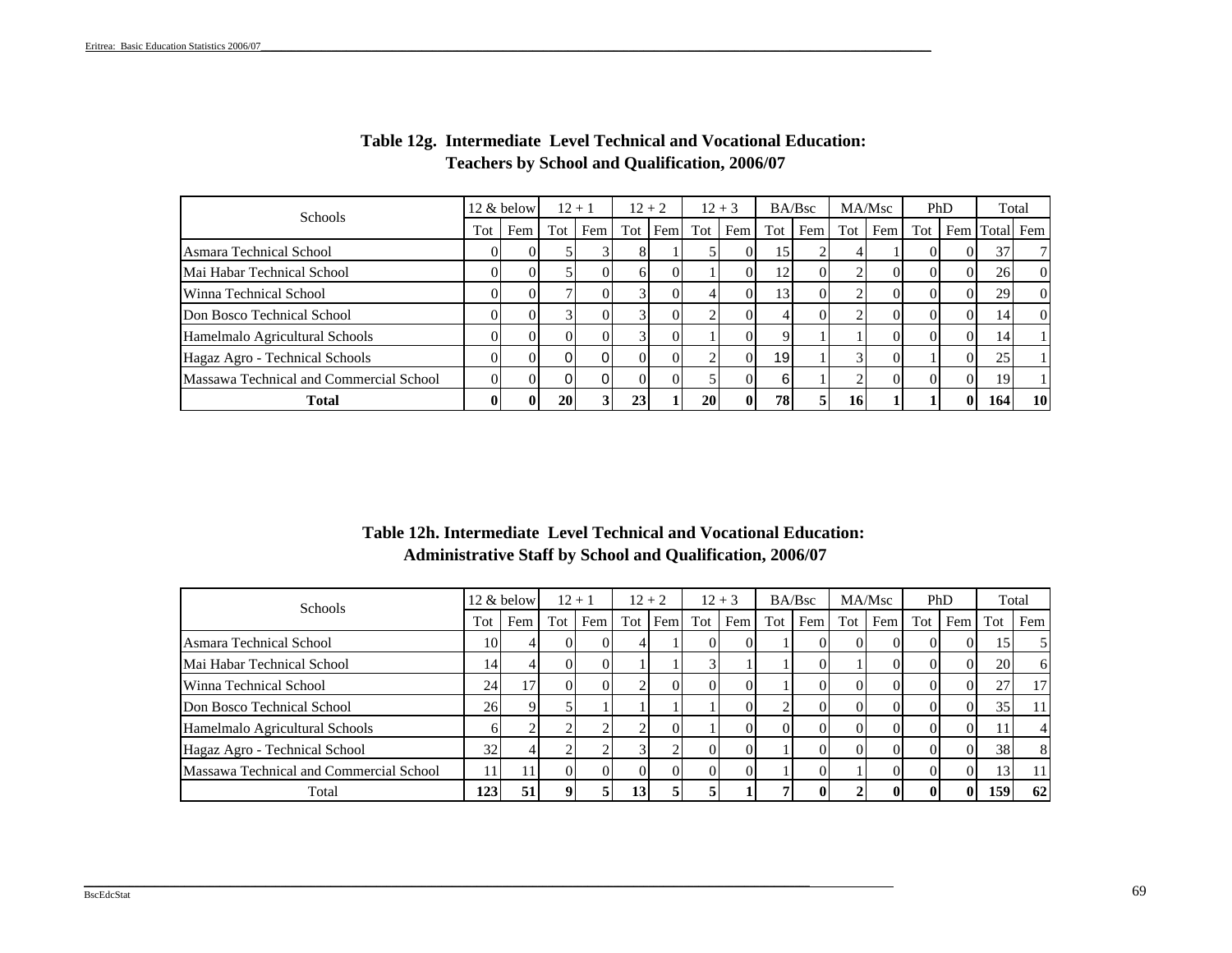#### **XII. Special Education 2006/07**

There are tow non- government schoolsfor the deaf and one government school for the blind in Eritrea. There are, of corse, many other children with different special needswhich need identification and cassification.

| Zone   | School Name        | 1-5             |      |                 |                |     |      |     |     |     |     |                 |         |
|--------|--------------------|-----------------|------|-----------------|----------------|-----|------|-----|-----|-----|-----|-----------------|---------|
|        |                    | Tot             | Fem. | Tot             | Fem.           | Tot | Fem. | Tot | Fem | Tot | Fem |                 | Tot Fem |
|        | Abraha Bahta       | 69              | 22   | 24              |                | 101 |      | 10  |     |     |     | 10 <sup>1</sup> |         |
| Maekel | Evangelical        | 60              | 24   | 19              |                |     |      | 13  |     |     |     |                 |         |
|        | Total              | 129             | 46   | 43 <sub>1</sub> | $\overline{1}$ | 22  |      | 23  | 10  | 22  |     | 19              |         |
| Anseba | Evangelical        | 75 <sub>1</sub> | 32   | 24              | 1∠             |     |      | 12  |     |     |     | 13              |         |
|        | <b>Grand</b> total | 204             | 78   | 67              | 24             | 35  | 14   | 35  | 16  | 35  | 12  | 32              | 12      |

#### **Table 13 b. Special education: Schools, sections, classrooms, teachers and office personnel 2006/07**

| Zone   | School name  | Total teachers |      |     | Office personel | Sections | <b>Clsrms</b> |
|--------|--------------|----------------|------|-----|-----------------|----------|---------------|
|        |              | Tot            | Fem. | Tot | Fem.            |          |               |
|        | Abraha Bahta |                |      | 41  | 29              |          | 8             |
| Maekel | Evangelical  | 10             |      |     |                 |          | 6             |
|        | Total        | 24             | 17   | 52  | 38              |          | 14            |
| Anseba | Evangelical  |                |      | 22  |                 |          | $\mathcal{L}$ |
|        | Grand total  | 32             | 22   | 74  | 49              | 18       | 21            |

#### **School for The Blind in Asmara**

 **Table 13c. Special education enrolment: Gender and grade by age 2006/07**

|              |      | Totals 1-5   | Grade 1        |          | Grade          | $\overline{2}$ |                | Grade 3        | Grade 4        |      |                | Grade 5          |
|--------------|------|--------------|----------------|----------|----------------|----------------|----------------|----------------|----------------|------|----------------|------------------|
| Age          | Tot. | Fem.         | Tot.           | Fem.     | Tot.           | Fem.           | Tot.           | Fem.           | Tot.           | Fem. | Tot.           | Fem.             |
| 5 years      | 0    | 0            | 0              | 0        | 0              | $\Omega$       | 0              | 0              | 0              |      | $\Omega$       | $\mathbf{0}$     |
| 6 years      | 0    | $\mathbf{0}$ | $\overline{0}$ | $\Omega$ | 0              | $\Omega$       | $\overline{0}$ | $\theta$       | 0              |      | $\theta$       | $\boldsymbol{0}$ |
| 7 years      | 0    | 0            | $\overline{0}$ | $\Omega$ | 0              | 0              | $\overline{0}$ | $\overline{0}$ | 0              | 0    | $\Omega$       | $\boldsymbol{0}$ |
| 8 years      | 3    | 0            | 3              | 0        | 0              | 0              | 0              | 0              | 0              |      | $\Omega$       | $\boldsymbol{0}$ |
| 9 years      | 6    | ◠            | 6              | ◠        | 0              | 0              | 0              | 0              | $\Omega$       |      | 0              | $\boldsymbol{0}$ |
| 10 years     | 18   | 3            | 9              |          | 5              |                | 4              |                | $\theta$       |      | $\Omega$       | $\boldsymbol{0}$ |
| 11 years     | 5    | ◠            | 3              | ◠        |                | $\Omega$       |                | 0              | $\theta$       |      | $\Omega$       | $\boldsymbol{0}$ |
| 12 years     | 4    | ◠            |                | $\Omega$ | $\overline{c}$ |                |                |                | $\theta$       |      | $\theta$       | $\overline{0}$   |
| 13 years     | 10   | 4            | $\theta$       | $\Omega$ |                | 0              |                | $\Omega$       | 6              | ◠    | $\overline{c}$ | 2                |
| 14 years     | 8    |              | $\theta$       | 0        | 0              | $\theta$       | $\overline{c}$ | 2              | 4              |      | ↑              |                  |
| 15 years     | 9    | 3            |                | 0        |                | $\theta$       |                |                | $\mathcal{R}$  |      | 3              | $\boldsymbol{0}$ |
| 16 years     |      |              |                | $\Omega$ | 0              | $\mathbf{0}$   | $\theta$       | 0              | $\overline{c}$ |      | ∍              |                  |
| 17 years     |      |              | $\theta$       | $\Omega$ | 0              | $\Omega$       | 0              | 0              | $\theta$       |      |                |                  |
| 18 yrs & ovr | 0    | $\theta$     | $\theta$       | $\Omega$ | $\Omega$       | $\Omega$       | $\mathbf{0}$   | $\overline{0}$ | $\Omega$       | 0    | $\Omega$       | $\boldsymbol{0}$ |
| <b>Total</b> | 69   | 22           | 24             | 5        | 10             |                | 10             | 5              | 15             |      | 10             | 5                |

1 School for the blind (Government)

\_\_\_\_\_\_\_\_\_\_\_\_\_\_\_\_\_\_\_\_\_\_\_\_\_\_\_\_\_\_\_\_\_\_\_\_\_\_\_\_\_\_\_\_\_\_\_\_\_\_\_\_\_\_\_\_\_\_\_\_\_\_\_\_\_\_\_\_\_\_\_\_\_\_\_\_\_\_\_\_\_\_\_\_\_\_\_\_

2 Schools for the deaf (Mission)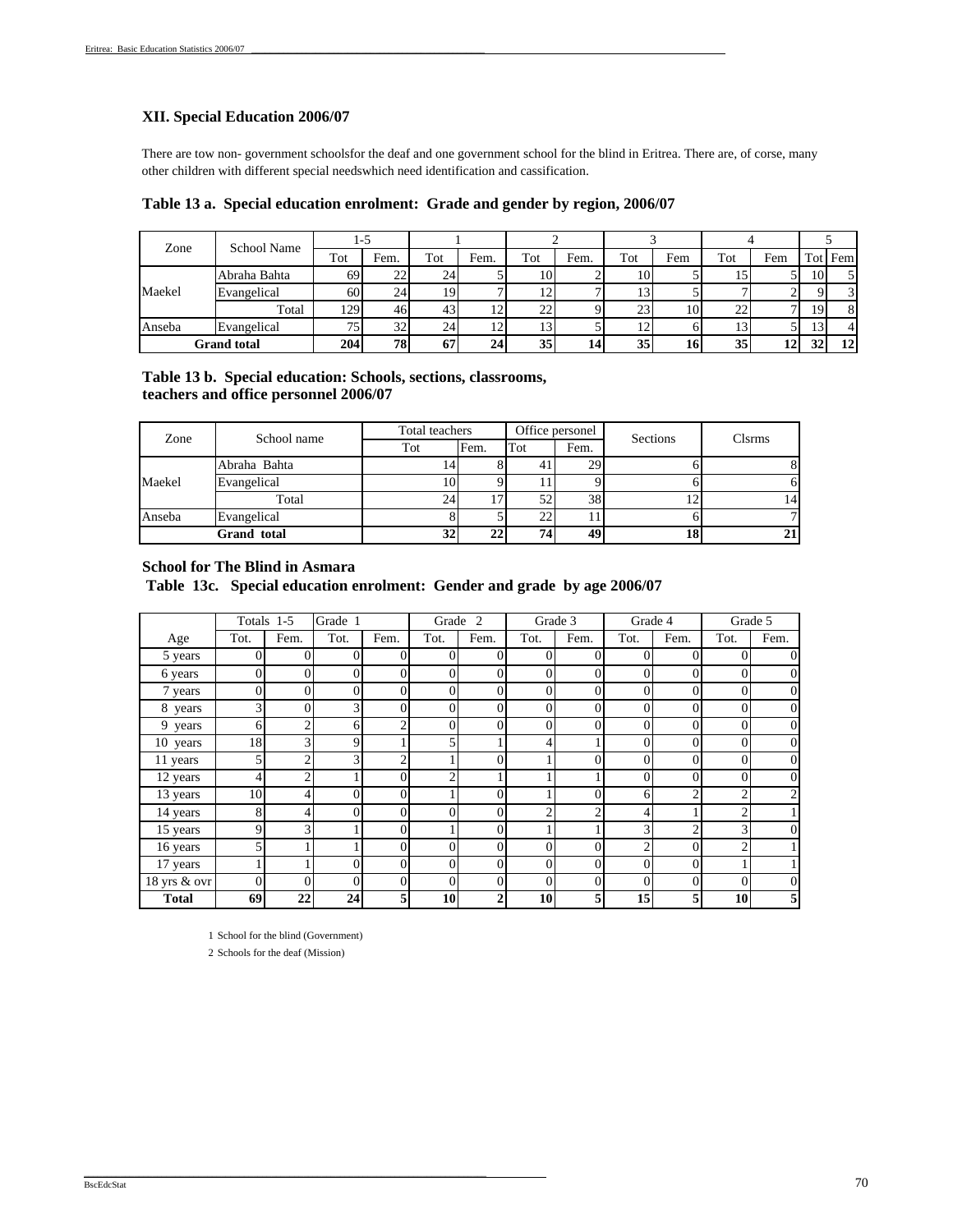#### **Table 13d. Special education enrolment: Gender and grade by age 2006/07 School for The Deaf in Keren**

|                      |          | Totals 1-5   | Grade 1        |                | Grade 2  |              |              | Grade 3  | Grade 4 |          | Grade 5  |                  |
|----------------------|----------|--------------|----------------|----------------|----------|--------------|--------------|----------|---------|----------|----------|------------------|
| Age                  | Tot.     | Fem.         | Tot.           | Fem.           | Tot.     | Fem.         | Tot.         | Fem.     | Tot.    | Fem.     | Tot.     | Fem.             |
| 5 years              |          | 0            | 0              | 0              | 0        | $\Omega$     | 0            | 0        | 0       | $\Omega$ |          | $\boldsymbol{0}$ |
| 6 years              |          | $\theta$     | $\theta$       | $\theta$       | $\theta$ | $\Omega$     | $\theta$     | $\theta$ | 0       | 0        | $\Omega$ | 0                |
| 7 years              | 0        | 0            | 0              | 0              | 0        | $\Omega$     | $\Omega$     | 0        | 0       | 0        | $\theta$ | 0                |
| 8 years              |          | $\theta$     | $\theta$       | 0              | $\Omega$ | $\theta$     | $\theta$     | 0        | 0       | 0        | $\theta$ | 0                |
| $\overline{9}$ years |          | 0            | $\theta$       | 0              | $\theta$ | $\theta$     | $\theta$     | 0        | 0       | 0        | $\Omega$ | 0                |
| 10 years             | $\Omega$ | 0            | $\overline{0}$ | $\Omega$       | 0        | $\mathbf{0}$ | $\mathbf{0}$ | 0        | 0       | 0        | $\theta$ | 0                |
| 11 years             | 13       | $\mathbf{r}$ | 13             | 7              | 5        | 5            | $\mathbf{0}$ | 0        | 0       | 0        | $\theta$ | $\boldsymbol{0}$ |
| 12 years             | 12       | Q            | 7              | $\overline{4}$ | 4        | $\Omega$     | $\Omega$     | $\theta$ | 0       | 0        | $\Omega$ | 0                |
| 13 years             | 10       | 3            | 4              |                | 4        | $\mathbf{0}$ | 2            | 2        | 0       | 0        | $\theta$ | 0                |
| 14 years             | 6        | $\Omega$     | 0              | 0              | $\theta$ | $\Omega$     | 2            | 0        | 0       | 0        | 0        | 0                |
| 15 years             | 14       | ⇁            | $\Omega$       | 0              | 0        | $\theta$     | 8            |          | 6       | 3        | $\Omega$ | $\boldsymbol{0}$ |
| 16 years             | 19       | 6            | 0              | $\Omega$       | $\theta$ | $\Omega$     | $\Omega$     | 0        | 6       |          | 13       | 4                |
| 17 years             |          | 0            | 0              | 0              | $\theta$ | $\Omega$     | $\theta$     | $\Omega$ |         | $\theta$ | $\theta$ | 0                |
| 18 yrs & ovr         | $\theta$ | $\theta$     | $\theta$       | $\Omega$       | $\Omega$ | $\Omega$     | $\theta$     | $\theta$ | 0       | 0        | $\Omega$ | $\mathbf{0}$     |
| <b>Total</b>         | 75       | 32           | 24             | 12             | 13       |              | 12           | 6        | 13      | 5        | 13       | 4                |

 **Table 13e. Special education enrolment: Gender and grade by age 2006/07 School for The Deaf in Asmara**

|                        |      | Totals 1-5 | Grade 1        |                | Grade 2  |                |                | Grade 3        | Grade 4        |      |                | Grade 5                 |
|------------------------|------|------------|----------------|----------------|----------|----------------|----------------|----------------|----------------|------|----------------|-------------------------|
| Age                    | Tot. | Fem.       | Tot.           | Fem.           | Tot.     | Fem.           | Tot.           | Fem.           | Tot.           | Fem. | Tot.           | Fem.                    |
| 5 years                | 0    | 0          | 0              | 0              | 0        | $\overline{0}$ | 0              | 0              | 0              | 0    |                | 0                       |
| 6 years                | 0    | 0          | $\theta$       | 0              | 0        | $\Omega$       | $\Omega$       | $\theta$       | $\theta$       | 0    | $\Omega$       | $\mathbf{0}$            |
| 7 years                | ↑    |            | 2              |                | $\Omega$ | $\Omega$       | $\overline{0}$ | $\theta$       | $\mathbf{0}$   | 0    | $\Omega$       | $\boldsymbol{0}$        |
| 8 years                | 4    | າ          | 3              |                |          |                | 0              | 0              | $\theta$       | 0    | $\Omega$       | 0                       |
| 9 years                | 8    | 3          | 5              |                | ◠        |                |                |                | 0              |      |                | 0                       |
| $10$ years             | ┑    | 4          | 4              | 2              | 2        | $\overline{2}$ |                | 0              | 0              | 0    | $\Omega$       | $\boldsymbol{0}$        |
| 11 years               | 10   | 3          | 3              |                | 2        | $\Omega$       | 3              | 2              | 2              | 0    | $\Omega$       | $\boldsymbol{0}$        |
| 12 years               | 10   | h          |                |                | 4        | 3              | 2              | $\theta$       | $\overline{2}$ |      |                |                         |
| 13 years               | ┑    | 3          | $\theta$       | 0              | $\theta$ | 0              | 5              | $\overline{c}$ |                | 0    |                |                         |
| 14 years               |      |            |                | 0              | $\Omega$ | 0              |                | $\Omega$       | $\Omega$       |      | ◠              | 0                       |
| 15 years               |      |            | $\Omega$       | 0              | 0        | $\theta$       | 0              | $\Omega$       |                |      | 3              | $\boldsymbol{0}$        |
| 16 years               |      | 0          | 0              | $\overline{0}$ |          | $\Omega$       | 0              | 0              | $\theta$       | 0    | $\Omega$       | $\boldsymbol{0}$        |
| 17 years               | 3    |            | $\overline{0}$ | $\overline{0}$ | $\Omega$ | $\theta$       | $\overline{0}$ | 0              |                | 0    | $\overline{2}$ |                         |
| $18 \text{ yrs}$ & ovr | 0    | 0          | $\theta$       | $\Omega$       | 0        | $\Omega$       | $\theta$       | $\theta$       | $\theta$       | 0    | $\Omega$       | 0                       |
| <b>Total</b>           | 60   | 24         | 19             | 7 <sub>1</sub> | 12       | 7              | 13             | 5              | 7              |      | 9              | $\overline{\mathbf{3}}$ |

\_\_\_\_\_\_\_\_\_\_\_\_\_\_\_\_\_\_\_\_\_\_\_\_\_\_\_\_\_\_\_\_\_\_\_\_\_\_\_\_\_\_\_\_\_\_\_\_\_\_\_\_\_\_\_\_\_\_\_\_\_\_\_\_\_\_\_\_\_\_\_\_\_\_\_\_\_\_\_\_\_\_\_\_\_\_\_\_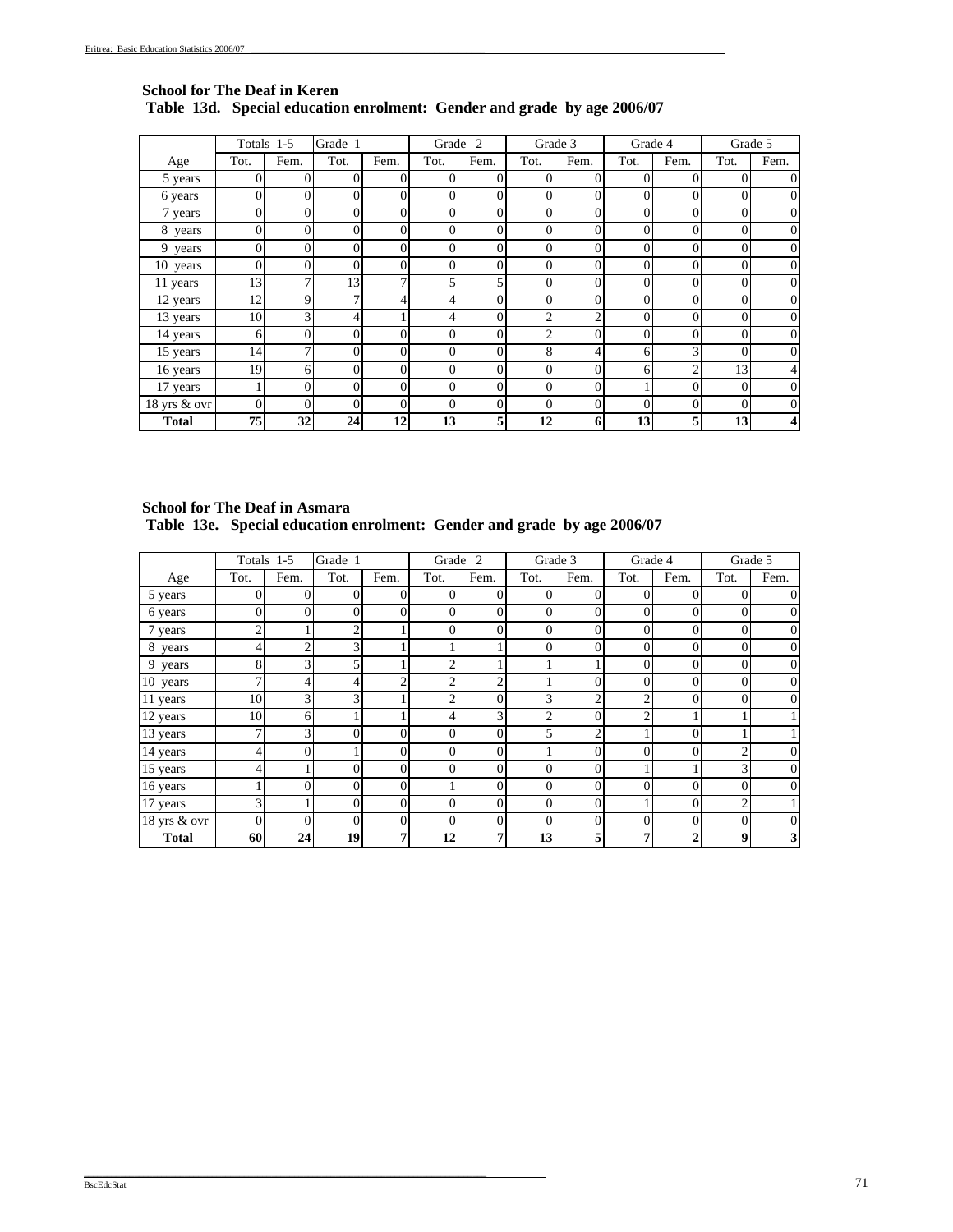### **XIX. Adult education 2006/07**

### **Table 14a. Literacy program : Enrolment by Region and gender, 2006/07**

| Region       | Centres                                              |  | 1st Year              | 2nd Year  |     | 3rd Year | <b>Grand Total</b> |          |        |       |
|--------------|------------------------------------------------------|--|-----------------------|-----------|-----|----------|--------------------|----------|--------|-------|
|              | Tot<br>Tot<br>Tot<br>Fem<br>Tot<br>Fem<br>Fem<br>Fem |  | Medium of Instruction | Partcpnts | Fem |          |                    |          |        |       |
| Anseba       |                                                      |  |                       |           |     |          |                    | Tigrigna | 32,893 | 30,73 |
| Debub        |                                                      |  |                       |           |     |          |                    | Tigre    | 16,385 | 14,14 |
| Deb-Keih-B.  |                                                      |  |                       |           |     |          |                    | Nara     | 2,214  | 2,083 |
| Gash-Barka   |                                                      |  |                       |           |     |          |                    | Bilen    | 646    | 645   |
| Maekel       |                                                      |  |                       |           |     |          |                    | Saho     | 1,949  | 1,844 |
| Sem-Keih-B.  |                                                      |  |                       |           |     |          |                    | Kunama   | 2,027  | 1,820 |
| <b>Total</b> |                                                      |  |                       |           |     |          |                    | Afar     | 1,670  | 1,331 |

# **Table 14b. Literacy program: participants by medium of Instruction**

| Medium of Instruction | Partopnts | Fem    |
|-----------------------|-----------|--------|
| Tigrigna              | 32,893    | 30,735 |
| Tigre                 | 16,385    | 14,140 |
| Nara                  | 2,214     | 2,083  |
| Bilen                 | 646       | 645    |
| Saho                  | 1,949     | 1,844  |
| Kunama                | 2,027     | 1,820  |
| Afar                  | 1,670     | 1,331  |
| Arabic                | 3,642     | 2,364  |
| Total                 | 61,426    | 54,962 |

**Table 14c. Literacy program: participants by Occupation**

|             |        |         |                  |        |       |                  | Participants by Occupation |                 |        |               |               |        |
|-------------|--------|---------|------------------|--------|-------|------------------|----------------------------|-----------------|--------|---------------|---------------|--------|
| Region      |        | Farmers | <b>Shepherds</b> |        |       | Merchants        |                            | Daily labourers |        | <b>Others</b> |               | Total  |
|             | Tot    | Fem     | Tot              | Fem    | Tot   | Fem              | Tot                        | Fem             | Tot    | Fem           | Tot           | Fem    |
| Anseba      | 10,182 | 10.027  | 1,736            | 519    | 1251  | 115              | 19                         |                 | 546    | 329           | 12.608        | 10,997 |
| Debub       | 18,540 | 17,675  | 2,973            | 2,240  | 286   | 280              | 22                         | 15 <sup>1</sup> | 1,135  | 1,125         | 22,956        | 21,345 |
| Deb-Keih-B. | 24     |         | 11,412           | 877    | 14    |                  | 15                         | a               | 590    | 553           | 1,785         | 1,442  |
| Gash-Barka  | 11.786 | 9,759   | 2,310            | 1,616  | 854   | 732 <sub>1</sub> | 487                        | 369             | 6,097  | 6,036         | 21,534        | 18,512 |
| Maekel      | 1,468  | 1,468   |                  |        | 1081  | 108              | 286                        | 286             | 1,074  | 1,074         | 2,936         | 2,936  |
| Sem-Keih-B. | 2,226  | 1.471   | 1.241            | 795    | 194   | 114              | 93                         | 61              | 4,959  | 4,881         | 1,785         | 1,442  |
| Total       | 44.226 | 40,400  | 19.672           | 6.047  | 1.581 | 1.352            | 922                        | 747             | 14.401 |               | 13,998 63,604 | 56,674 |
| Percentage  | 69.53% | 71.28%  | 30.93%           | 10.67% | 2.49% | 2.39%            | 1.45%                      | 1.32%           | 22.64% | 24.70%        |               |        |

\_\_\_\_\_\_\_\_\_\_\_\_\_\_\_\_\_\_\_\_\_\_\_\_\_\_\_\_\_\_\_\_\_\_\_\_\_\_\_\_\_\_\_\_\_\_\_\_\_\_\_\_\_\_\_\_\_\_\_\_\_\_\_\_\_\_\_\_\_\_\_\_\_\_\_\_\_\_\_\_\_\_\_\_\_\_\_\_\_\_\_\_\_\_\_\_\_\_\_\_\_\_\_\_\_\_\_\_\_\_\_\_\_\_\_\_\_\_\_\_\_\_\_\_\_\_\_\_\_\_\_\_\_\_\_\_\_\_\_\_\_\_\_\_\_\_\_\_\_\_\_\_\_\_\_\_\_\_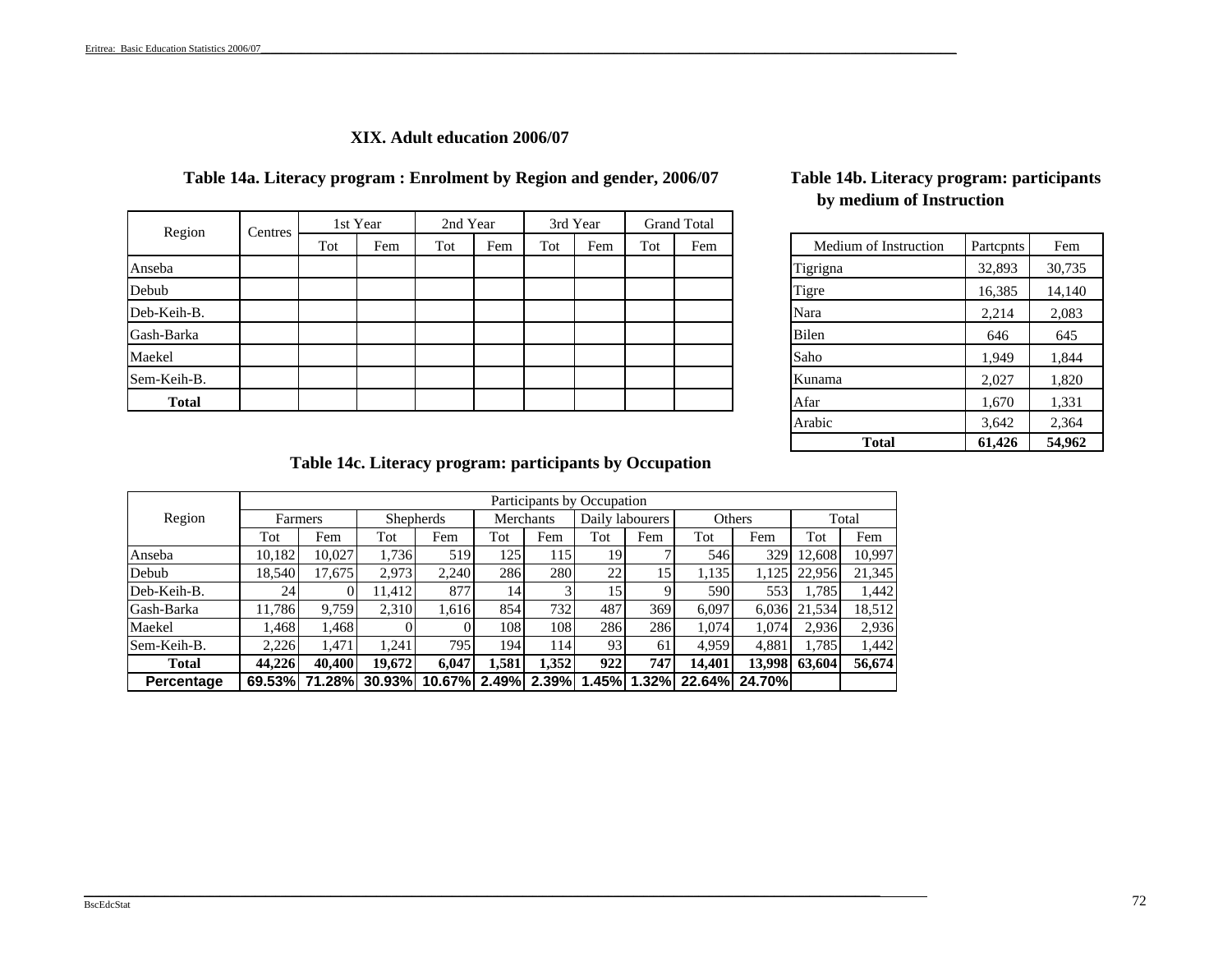| Occupation   | Total  | $\%$ |
|--------------|--------|------|
| Farmers      | 44,226 |      |
| Shepherds    | 9,402  | 13   |
| Merchants    | 1,581  |      |
| Workers      | 922    |      |
| Others       | 14,401 |      |
| <b>Total</b> | 70,532 |      |

# **Table 14 d Literacy program Participants Occupation and percentage, 2006/07**

|  |  |  | Table 14e Literacy program: Participants Age and Gender by Region |
|--|--|--|-------------------------------------------------------------------|
|  |  |  |                                                                   |

|              |          | Participants By Age and Gender |        |        |           |        |        |           |       |            |        |        |
|--------------|----------|--------------------------------|--------|--------|-----------|--------|--------|-----------|-------|------------|--------|--------|
|              | Under 15 |                                | 15-19  |        | $20 - 24$ |        |        | $25 - 45$ |       | 46 & above | Total  |        |
| Region       | Tot      | Fem                            | Tot    | Fem    | Tot       | Fem    | Tot    | Fem       | Tot   | Fem        | Total  | Fem    |
| Anseba       | 1.806    | 1.075                          | 1,318  | 1,276  | 2,993     | 2,992  | 5,218  | 4,719     | 1,273 | 935        | 12,608 | 1.099  |
| Debub        | 2,176    | .488                           | 2,961  | 2,553  | 5,007     | 4.688  | 11.664 | 11,491    | 1,148 | 1.125      | 22,956 | 21,345 |
| Deb-Keih-B.  | 29       | 27                             | 94     | 89     | 300       | 277    | 1,054  | 905       | 308   | 144        | 1,785  | 1,442  |
| Gash-Barka   | 1,429    | ,207                           | 3,840  | 3,459  | 5,846     | 5,330  | 8.933  | 7,649     | 1,486 | 867        | 21,534 | 18,512 |
| Maekel       | 461      | 46                             | 67     | 67     | 442       | 442    | 2,206  | 2,206     | 1751  | 175        | 2,936  | 2,936  |
| Sem-Keih-B.  | 1,404    | .098                           | 1,531  | 1,356  | 2,008     | 1,770  | 2,973  | 2,510     | 797   | 588        | 8,713  | 7,322  |
| <b>Total</b> | 6.890    | 4.941                          | 9,811  | 8,800  | 16.596    | 15.499 | 32,048 | 29.480    | 5,187 | 3,834      | 70,532 | 52,656 |
| Percentage   | $9.77\%$ | $9.38\%$                       | 13.91% | 16.71% | 23.53%    | 29.43% | 45.44% | 55.99%    | 7.35% | 7.28%      |        |        |

# **Table 14f Literacy Participants: Enrolment By Age Group**

| Age Group | Total  | $\%$ |
|-----------|--------|------|
| Under 15  | 6,891  | 10   |
| $15-19$   | 9,811  | 14   |
| 20-24     | 16,595 | 24   |
| 25-45     | 32,048 | 45   |
| >46       | 5,187  |      |
| Total     | 70,532 | 100  |

# **Table 14g. Literacy program: Enrolment,Dropout and Completion by Region and Gender**

\_\_\_\_\_\_\_\_\_\_\_\_\_\_\_\_\_\_\_\_\_\_\_\_\_\_\_\_\_\_\_\_\_\_\_\_\_\_\_\_\_\_\_\_\_\_\_\_\_\_\_\_\_\_\_\_\_\_\_\_\_\_\_\_\_\_\_\_\_\_\_\_\_\_\_\_\_\_\_\_\_\_\_\_\_\_\_\_\_\_\_\_\_\_\_\_\_\_\_\_\_\_\_\_\_

| Region       | Enrolment |        |        | Dropout |        | Complete |               | Ceters | Section |
|--------------|-----------|--------|--------|---------|--------|----------|---------------|--------|---------|
|              | Tot       | Fem    | Tot    | Fem     | Tot    | Fem      | $\frac{9}{6}$ |        |         |
| Anseba       | 12,608    | 9,675  | 1,318  | 970     | 10,978 | 9,933    | 87            | 254    | 617     |
| Debub        | 22,956    | 21,345 | 4,523  | 4,061   | 18,433 | 17,284   | 80            | 428    | 672     |
| Deb-Keih B.  | 1,785     | 1.442  | 229    | 179     | 1,556  | 1.264    | 87            | 51     | 87      |
| Gash-Barka   | 21,564    | 18.512 | 3,795  | 3,032   | 13,355 | 11.705   | 62            | 240    | 850     |
| Ma'ekel      | 2.936     | 2.936  | 788    | 788     | 2.148  | 2.148    | 73.           | 105    | 257     |
| Sem-Keih B.  | 8.713     | 7.322  | 1.725  | 1.434   | 6.870  | 5.776    | 79            |        | 436     |
| <b>Total</b> | 70,562    | 61.232 | 12.378 | 10,464  | 53,340 | 48.110   |               | 1.078  | 2.919   |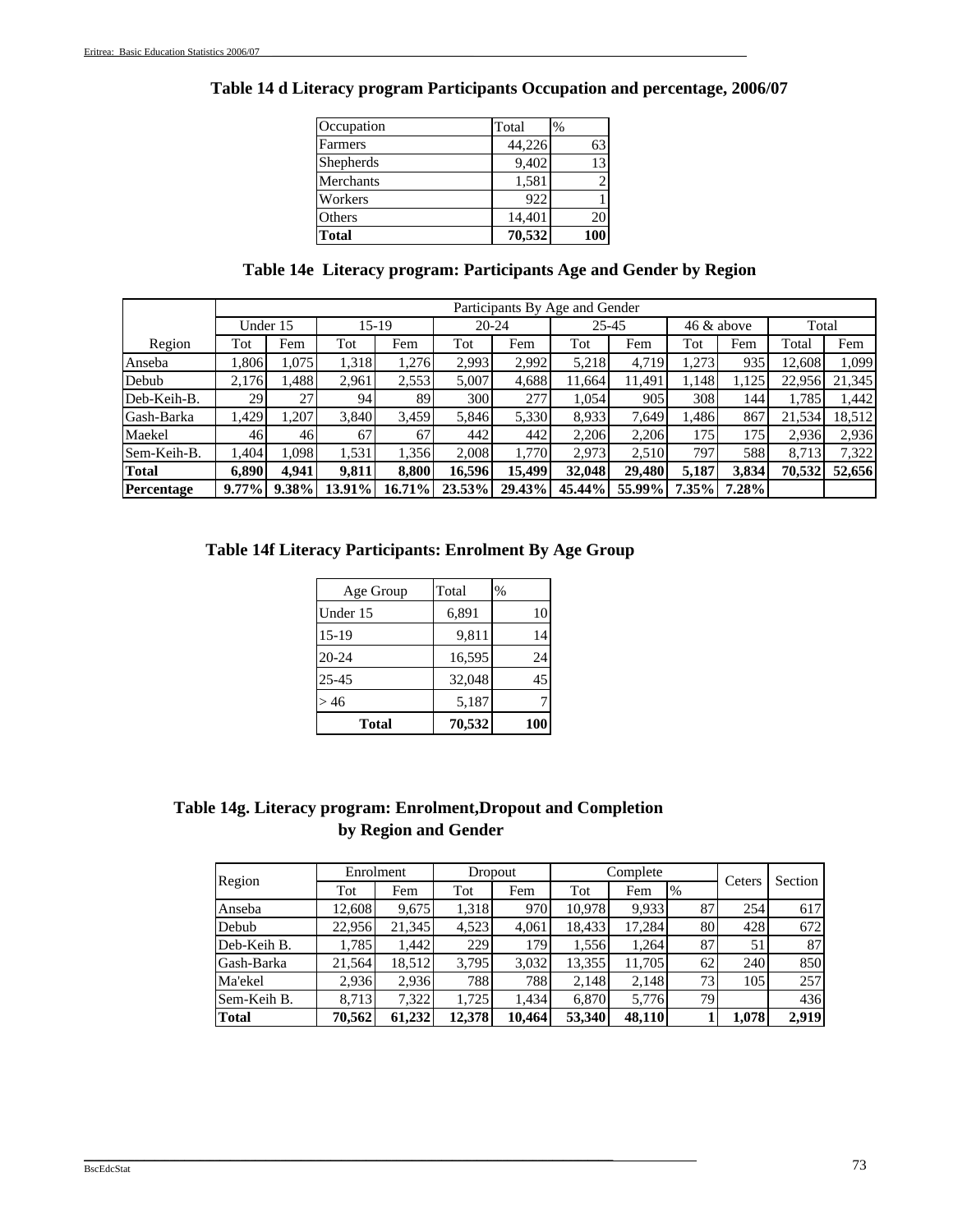# **Table 14h. Literacy Program: Teachers by Source, 2006/07**

| Source                  | Total | Fem |
|-------------------------|-------|-----|
| Community               | 397   | 989 |
| Formal School           | 1,076 | 120 |
| <b>National Service</b> |       | 34  |
| Othres                  |       |     |
| <b>Total</b>            | 1,473 |     |

### **by Region andSub Region 2006/07 Table 14i. Literacy Education Coordinators and Facilitators**

|              |              |     | TANIC THE    |
|--------------|--------------|-----|--------------|
|              | Coordinators |     |              |
| Region       | Region Level |     | Region       |
|              | Tot          | Fem | Anseba       |
| Anseba       |              |     | Debub        |
| Debub        |              |     | Deb-Keih-B.  |
| Deb-Keih-B.  |              |     | Gash-Barka   |
| Gash-barka   |              |     | Maekel       |
| Maekel       |              |     | Sem-Keih-B.  |
| Sem-Keih-B.  |              |     | <b>Total</b> |
| <b>Total</b> |              |     |              |

# **Table 14j Rural Libraries by Region**

| Region Level |     | Region       | Libraries |
|--------------|-----|--------------|-----------|
| Tot          | Fem | Anseba       | 28        |
|              |     | Debub        | 20        |
|              |     | Deb-Keih-B.  |           |
|              |     | Gash-Barka   |           |
|              |     | Maekel       | 23        |
|              |     | Sem-Keih-B.  |           |
|              |     | <b>Total</b> | 71        |

### **Table 14k Contuining Education:Enrolment by level and Region 2006/07**

\_\_\_\_\_\_\_\_\_\_\_\_\_\_\_\_\_\_\_\_\_\_\_\_\_\_\_\_\_\_\_\_\_\_\_\_\_\_\_\_\_\_\_\_\_\_\_\_\_\_\_\_\_\_\_\_\_\_\_\_\_\_\_\_\_\_\_\_\_\_\_\_\_\_\_\_\_\_\_\_\_\_\_\_\_\_\_\_\_\_\_\_\_\_\_\_\_\_\_\_\_\_\_\_\_\_\_\_\_\_\_\_\_\_\_\_\_\_\_\_\_\_\_\_\_\_\_\_\_

| Region       | $1-5$ |     | $6 - 8$ |     | $9-12$          |     | Total |                |
|--------------|-------|-----|---------|-----|-----------------|-----|-------|----------------|
|              | Tot   | Fem | Tot     | Fem | Tot             | Fem | Tot   | Fem            |
| Anseba       |       |     |         |     |                 |     |       | $\overline{0}$ |
| Debub        |       |     |         |     |                 |     |       | $\overline{0}$ |
| Deb-Keih-B.  |       |     | 37      | 15  | 135             | 25  | 172   | 40             |
| Gash-Barka   |       |     |         |     | 60 <sup>1</sup> | 18  | 60    | 18             |
| Maekel       | 353   | 242 | 643     | 351 | 620             | 335 | 1616  | 928            |
| Sem-Keih-B.  |       |     |         |     |                 |     |       | $\overline{0}$ |
| All prison   |       |     |         |     |                 |     |       | $\overline{0}$ |
| <b>Total</b> | 353   | 242 | 680     | 366 | 815             | 378 | 1848  | 986            |